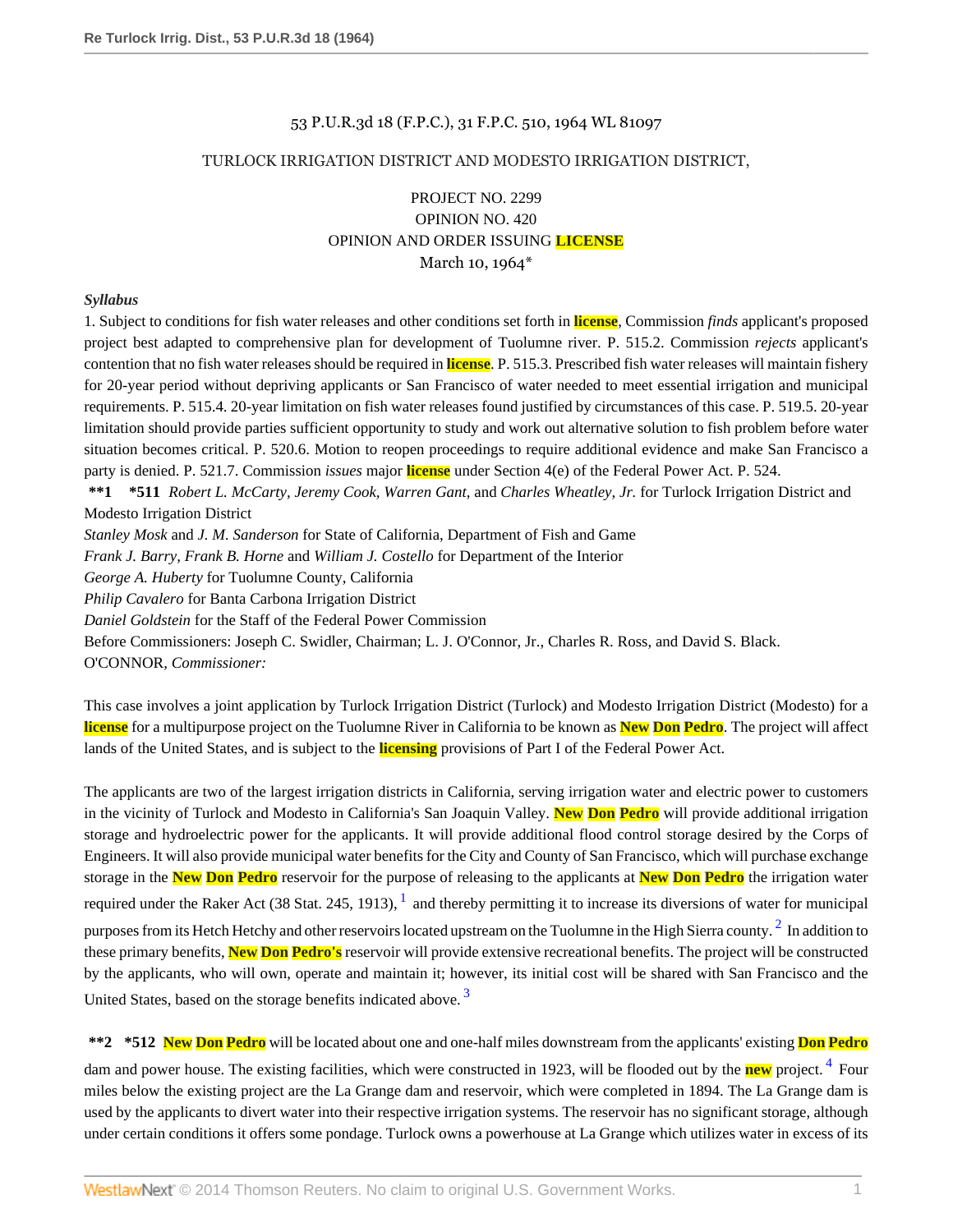needs for irrigation purposes. That portion of the water used for power generation is discharged back into the natural streambed below La Grange dam. The applicants will continue to operate these facilities after construction of **New Don Pedro**.

The basic question presented in this case is whether the Commission should condition its **license** to Turlock and Modesto to require specified releases of water from **New Don Pedro** for the projection of the fall run of King salmon which spawn in the Tuolumne below La Grange dam. The State of California, through its Department of Fish and Game (California), intervened at the outset of the proceeding to request such a condition for protecting the existing salmon fishery. Formal hearing was postponed while the applicants and California sought to work out a settlement with respect to the release of fish water. A tentative agreement was reached, but the California Fish and Game Commission (an independent California agency) declined to ratify the agreed-upon settlement. Thereafter, the case was set for formal hearing. Upon petitions to intervene, filed out of time, the Secretary of the Interior, Tuolumne County, and Banta Carbona Irrigation District were granted limited intervention for the purpose of making an opening statement, cross-examining witnesses, and filing briefs and exceptions. The Secretary requests releases of water for the protection of fish similar to California's but with summer flows somewhat greater than those requested by California.

<span id="page-1-0"></span>The applicants contend that **New Don Pedro**, without fish water releases, will provide a definite improvement over fish conditions in the Tuolumne as they are under existing **Don Pedro**. They contend that a **license** condition requiring the fish water releases requested by California or the Secretary would impair and infringe their vested rights to water for irrigation which are protected by Section 27 of the Power Act. <sup>[5](#page-56-1)</sup> They further contend that the requested releases would reduce the dependable power capacity of the project to zero after 1985, when San Francisco's upstream diversions will exceed 295 mgd (million gallons per day), thus making the project economically unfeasible as a power project.

The Commission's staff takes the position that the **license** should be conditioned to require California's recommended releases, with some modification, for a period of 20 years, during which continuing studies of the fish problem would be made by the applicants in cooperation with the fish interests, and after which minimum releases would be made as prescribed by the Commission upon re-examination of the question.

**\*\*3** Both California and staff construe Section 27 as imposing no restriction on the Commission's authority to condition the **license** to require minimum water releases for fish preservation. They contend that the vested rights protected are **\*513** not those of applicants for **licenses** under the Act, but the rights of others whose interests might be affected by the issuance of a **license**. They argue that if the necessary water releases required to make the project best adapted to a comprehensive plan as contemplated by Section 10(a) should result in interference with the applicants' vested water rights under state law, the applicants are at liberty to accept the **license** as so conditioned or to reject it.

The examiner issued his decision on June 4, **1963**. He recommends the issuance of a **license** subject to conditions which are generally favorable to the applicants. His conclusions, however, reflect neither acceptance nor rejection of the positions taken by the several parties to the proceeding.

In capsule, the examiner concludes that Section 27 of the Act preserves the irrigation and municipal water rights of the applicants and of San Francisco under state law to the extent that those rights have vested by use. Thus, he finds that the Commission cannot impose conditions under Section 10(a) which would result in diversions of water by the applicants and San Francisco less than those possible with their existing facilities or which would burden or impair their rights to such diversions. On the other hand, to the extent that the **new** project will permit diversions in excess of those presently possible, he finds that the Commission may impose such conditions in the **license** at it deems necessary to make the project best adapted to a comprehensive plan. Because the proposed fish water releases would, in his judgment, have the effect, *inter alia*, of reducing the irrigation supply available to the applicants in critical years below that available from the existing **Don Pedro** project, a result which he says is clearly within the ban of Section 27, he finds it unnecessary to pass upon the fish contentions of California and makes no findings with respect to the river conditions required to preserve the fall salmon run. However, he would impose a condition requiring the applicants to maintain a minimum stream flow based on the additional waters to become available to them and to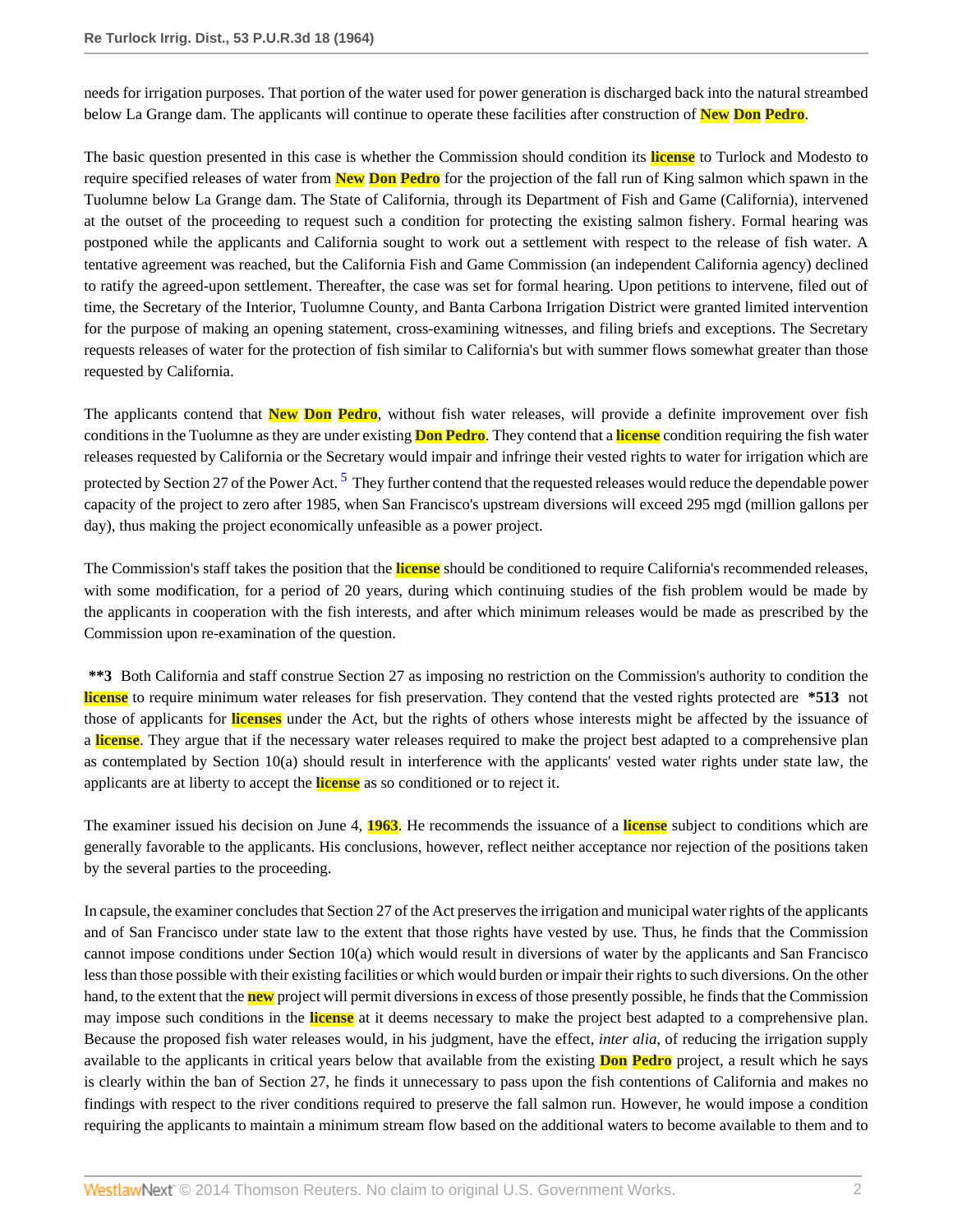San Francisco as a result of the construction of **New Don Pedro**, thus maintaining stream flow to the extent possible to assist in preserving the fish runs; but he finds that he is unable to make a computation of the waters available on the basis of the present record. He therefore includes Article 30 in his recommended **license** requiring applicants to maintain minimum stream flows as may be prescribed hereafter by the Commission upon its own motion or the recommendation of the Secretary or California, after notice and opportunity for hearing and upon a finding that such minimum flows are available, are necessary and desirable, and are consistent with the provisions of the Act.

**\*\*4** In addition to the foregoing findings with respect to fish water releases, the examiner makes several findings of special note. First of all, he would require the applicants and San Francisco to construct, pay for, and maintain facilities for fishing, hunting, camping, picnicking, bathing, boat-launching, etc. This requirement is set out in his Article 38, which also requires the applicants to cause a master plan for recreational use of the reservoir to be prepared in cooperation with interested Federal, State, and local agencies, and which requires this plan to be submitted to the Commission for approval before construction of the project can commence. His Article 39 further provides that the applicants must 'acquire such additional lands as will be necessary for recreation, fish and wildlife purposes.'

<span id="page-2-0"></span>The examiner notes that San Francisco is not a joint applicant, or even a party to the proceeding, and states that this in no way hampers the exercise of the Commission's jurisdiction. <sup>[6](#page-56-2)</sup> He finds that sufficient control over San Francisco's \*514 plans can be exercised by requiring the applicants and the city to file an agreement relating to the allocation of project costs for the Commission's approval prior to commencing construction of the project. This provision is set forth in his Article 41.

Exceptions to the examiner's decision have been filed by the applicants, by California, by staff, and by the Secretary of the Interior. Replies to the exceptions have been filed by the applicants and by staff. In addition, the Secretary has filed a motion for institution of an investigation to determine the benefits which San Francisco will derive from this project and for an order directing San Francisco to show cause why it should not file a declaration of intention or file an application for joinder in the pending application before the Commission in this proceeding.

The applicants' exceptions reiterate their position that under Section 27 and the Raker Act the Commission may not curtail their rights to water for irrigation purposes or San Francisco's rights to water for municipal purposes in order to provide water for fish. They argue that the Raker Act contemplates the diversion of up to 400 mgd (million gallons per day) by San Francisco and not merely 210 mgd as found by the examiner. To the extent that the examiner's Article 30 can be construed as permitting an impairment of the project dependable supply for irrigation or the diversion of water for municipal purposes, the examiner, they argue, is in error. Such a construction of Article 30, they say, would veto the project. They also take exception to the unlimited scope of the examiner's recreation requirements and to the conditions which would require approval of their recreation plan before commencing construction of the project and the acquisition by them of additional lands for such purposes.

California, staff, and the Secretary take exception to the examiner's failure to make a finding on the releases required to preserve the fish runs in the Tuolumne River. This, they argue, was the primary purpose of the hearing, and the record is adequate to permit such a finding. Article 30, they contend, merely ducks the issue. These parties find no limitation in the provision of the Power Act or the Raker Act upon the Commission's authority to require the necessary fish water releases as a condition of the **license** for **New Don Pedro**. They contend that the project cannot be found to be best adapted to a comprehensive plan for development of the river under Section 10(a) without a condition for fish water releases.

**\*\*5** California and the Secretary also question the examiner's finding of economic feasibility in the absence of evidence of the benefits flowing to San Francisco. They contend that the contract between the applicants and San Francisco should be in evidence if a proper determination of costs and benefits is to be made. They further argue that San Francisco's upstream reservoirs will be operated in conjunction with the **New Don Pedro** facilities of the applicants and that San Francisco should be a party to the **license** application. Both request a reopening of the proceeding, although only the Secretary has filed a motion which would have that effect.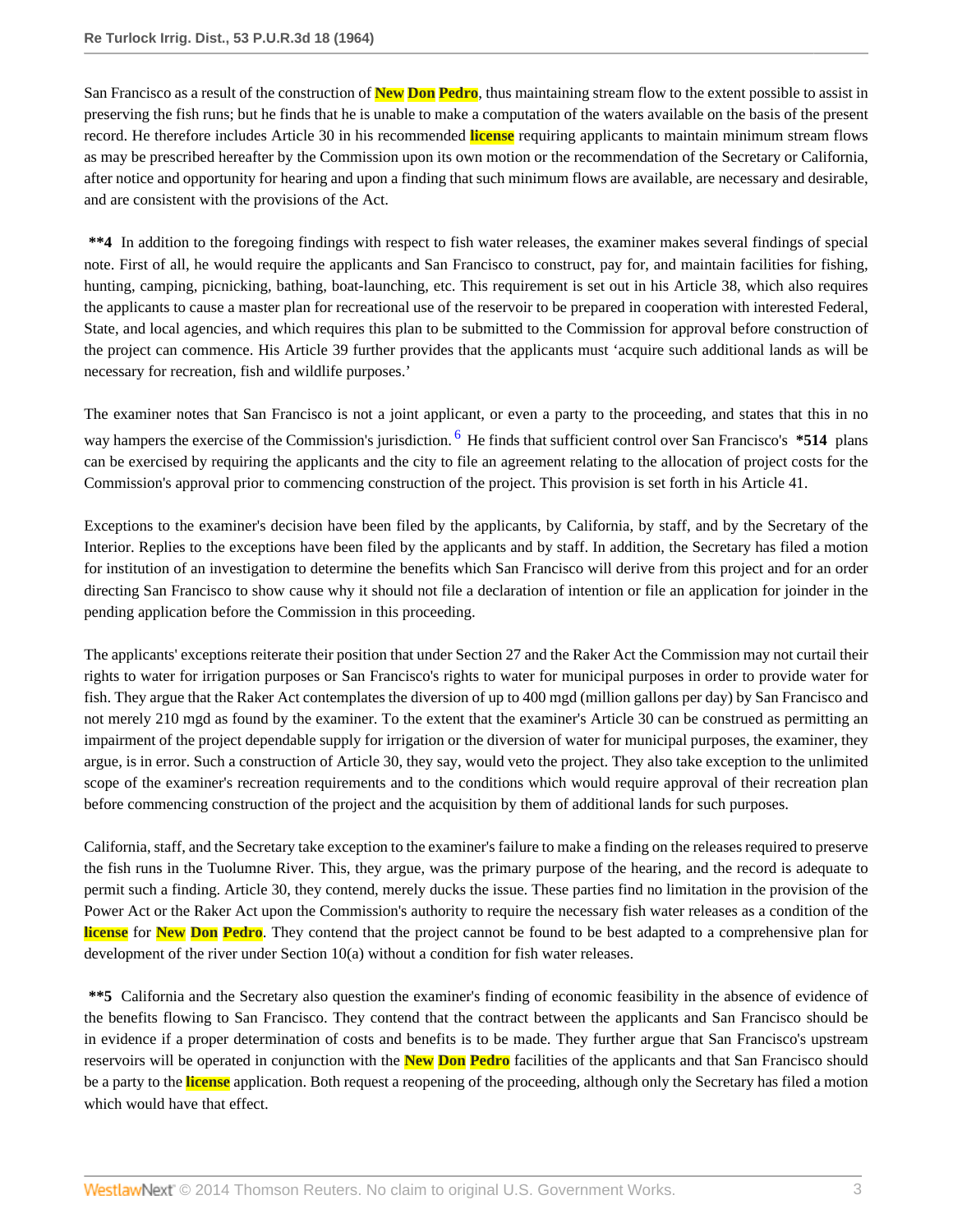Staff and the Secretary take exception to the examiner's requirement that San Francisco contribute to recreational facilities in connection with the project since San Francisco is not a party to the proceeding or an applicant for **license**. The Secretary would remedy this error by making San Francisco a party. Staff would require the full burden to be borne by the applicants, Turlock and Modesto.

Oral argument of the exceptions to the examiner's decision was held before the Commission on December 5, **1963**.

<span id="page-3-0"></span>**\*515** Upon review of the record presented at the hearing, the parties' briefs, the examiner's decision, the exceptions thereto, and the oral argument before the Commission, it is our judgment that a **license** should be issued to Turlock and Modesto upon the conditions for fish water releases recommended by staff.  $\frac{7}{1}$  $\frac{7}{1}$  $\frac{7}{1}$  Subject to these conditions and such other conditions as are hereinafter set forth in the **license**, we find the applicants' proposed **New Don Pedro** project to be best adapted to a comprehensive plan for the development of the river as required by Section 10(a) of the Act.

In concluding that releases for fish should be required as a condition of the **license**, we do not seriously question the applicants' contention that even without such a condition the salmon runs would be preserved longer with **New Don Pedro** than with existing **Don Pedro**. On the basis of the record, we would expect that **New Don Pedro** could be operated without adverse effect on the salmon runs until after 1985, when San Francisco's upstream diversions reach 295 mgd; whereas without **New Don Pedro** it appears that the fish would be seriously affected, if not destroyed, after 1968, when San Francisco's diversions reach 210 mgd. This evidence, however, does not substantiate the applicants' contention that no fish water releases should be required in the **New Don Pedro license**. In our judgment such releases are required as hereinafter prescribed if the project is to be found to be best adapted to a comprehensive plan for development of the waterway, since only by making the releases a condition of the **license** can we be sure that the project will be operated so as to utilize the available water in the best interest of all parties and provide the best plan for comprehensive development for all public uses.

<span id="page-3-1"></span>Assuming the hydrologic cycle of the past 39 years as a generally representative pattern for the future, and assuming the operation of the project so as to maximize the availability of water for fish requirements, it is our judgment that the prescribed releases will maintain the fishery for at least a 20-year period without depriving the applicants or San Francisco of the water needed to meet their essential irrigation and municipal requirements. [8](#page-56-4) The **license** therefore prescribes such releases for a 20 year period. We are not now, however, prescribing releases beyond the first 20 years of project operation, since it is our intention that the parties be encouraged to cooperate in continuing studies of the fish problem and to coordinate their efforts in seeking a mutually satisfactory solution for the future. Further releases will therefore be determined only after further hearing to consider the results of the parties' own efforts to solve the problem. As will be seen below, the need for some modification of the releases after San Francisco's diversions reach 295 mgd, and the possibility that the parties can find an economical and reasible solution to the problem through the use of alternative sources of water or artificial propagation facilities justify a **\*516** re-examination of the release requirements by the Commission at the end of the first 20 years of operation.

**\*\*6** No question has been raised with respect to the engineering soundness of the applicants' **New Don Pedro** project. Nor is there any doubt that the applicants' electric systems will be able to absorb the entire output of the project by the time of its completion. The record also shows that the project is financially feasible. With respect to the financing, both applicants have paid off all outstanding indebtedness. They have been authorized by the California Districts Securities Commission and by the people of the Districts to issue general obligation bonds in the amount of \$34,000,000 for Turlock and \$18,500,000 for Modesto. There is evidence that these bonds can be sold at not more than 4.25 percent interest, and can be paid off in 35 years commencing in 1966 at an annual cost of \$1,885,000 for Turlock and \$1,025,000 for Modesto. To pay its share of the cost of **New Don Pedro**, San Francisco has obtained authorization for the issuance of bonds in the total amount of \$115,000,000, of which approximately \$45,000,000 is earmarked for **New Don** Redro. We are requiring as a condition of the **license** herein issued that the applicants file with the Commission for its approval prior to the commencement of construction their agreement with San Francisco setting forth the final formula for allocating the cost contribution to be made by San Francisco and other details of the exchange storage arrangement. As for the economic feasibility of the project, there would be no question in the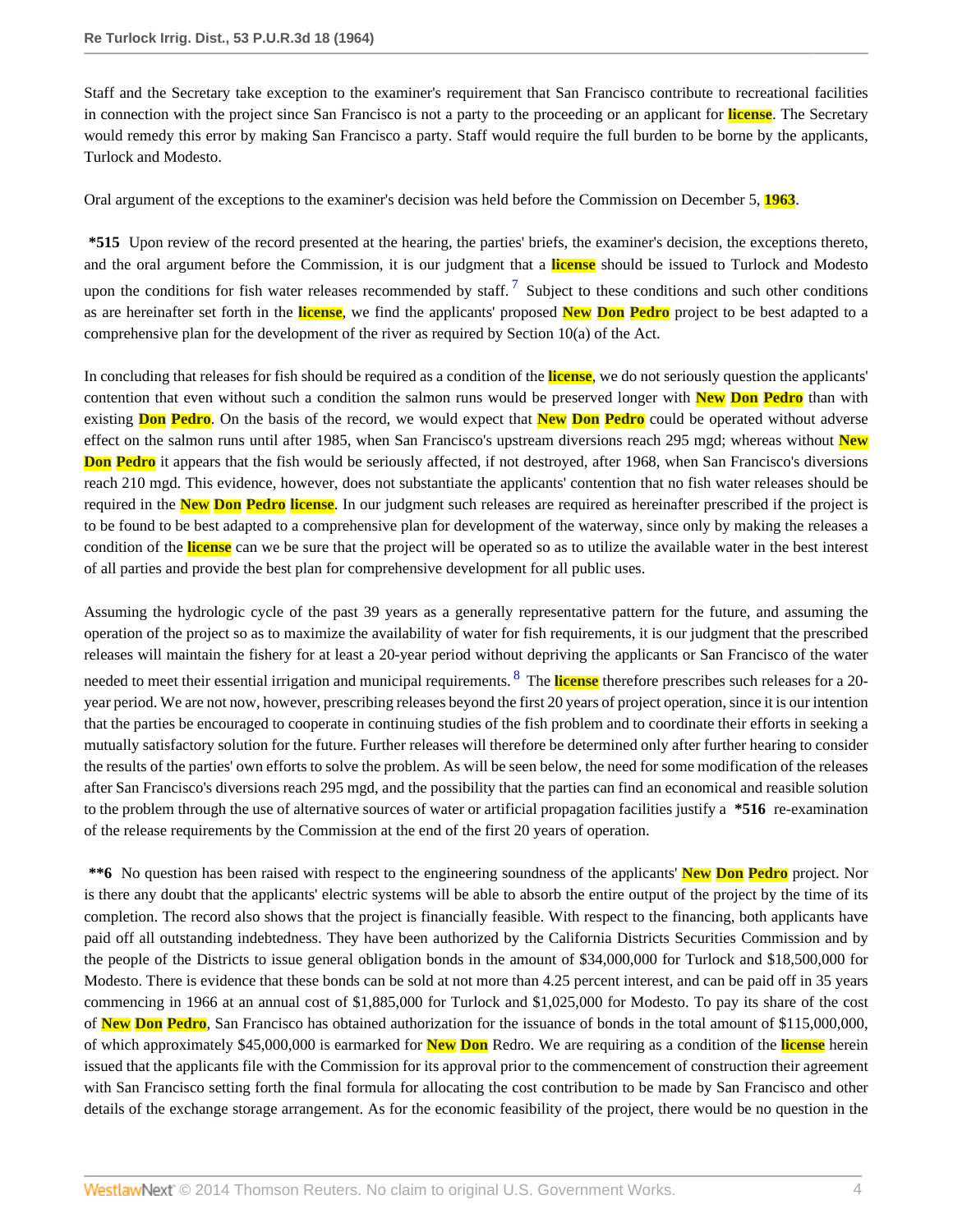absence of fish water releases. The **license** as conditioned, however, assures the economic feasibility of the project. The impact of such releases on economic feasibility is discussed later in this opinion.

The bulk of the evidence of record in this proceeding concerns fish and the flows in the river required to preserve them. The fall salmon spawn in the reach of the river extending about 20 miles below La Grange. The record shows the fish runs in the river by actual count for the years 1940, 1941, 1942, 1944, and 1946, and by estimate for the years 1947 through 1961. The average run of salmon for these years was 40,000, the largest run being 130,000 in 1944, and the smallest run being 500 in 1961. The recommendations for fish water releases made by California are based on maintaining an average run of 40,000 salmon. California's evidence shows that in order to maintain this average, spawning grounds must be provided for up to 80,000 adult fish each year, of which about 40 percent will be females. It further shows that 31 percent of the females are expected to be on the spawning beds during the peak of the spawning season, and that as much as 200 square feet of spawning gravel may be required for each female. By relating the gravel required for the spawning females to the flow of the river necessary to cover the gravel to the proper depth for spawning, California has calculated the flows set forth in its recommended release schedules, making suitable allowance for differing conditions in the natural flow of the river.

**\*\*7** Our analysis of the record shows California's studies to be reasonable, although somewhat conservative. For example, California's estimates of the number of adult fish to be accommodated and the amount of gravel required for each female are higher than the comparable estimates of the applicants' experts. Also, its studies do not take into account accretions in the river due to the return flow of irrigation water. Under these circumstances, we find it appropriate to adopt the release schedules recommended by California, but with the modification in their use suggested by staff and discussed below. This modification, as will be seen, results in a greater incidence of California's dry-year schedule and a consequent over-all reduction in the releases to be required.

California's recommended schedules of releases are as follows:

Schedule A (normal Schedule B (dry year)

year)

<span id="page-4-0"></span>Period Cfs Acre-feet <sup>[9](#page-56-5)</sup> Cfs Acre-feet <sup>9</sup>

Preseason flushing flow 2,500 4,960

October 1 15 200 5,950 50 1,490

October 16 31 250 7,930 200 6,350

November 385 22,900 200 11,900

December 1 15 385 11,450 200 5,950

December 16 31 280 8,880 135 4,280

January 280 17,210 135 8,300

February 280 15,550 135 7,500

March 350 21,520 200 12,300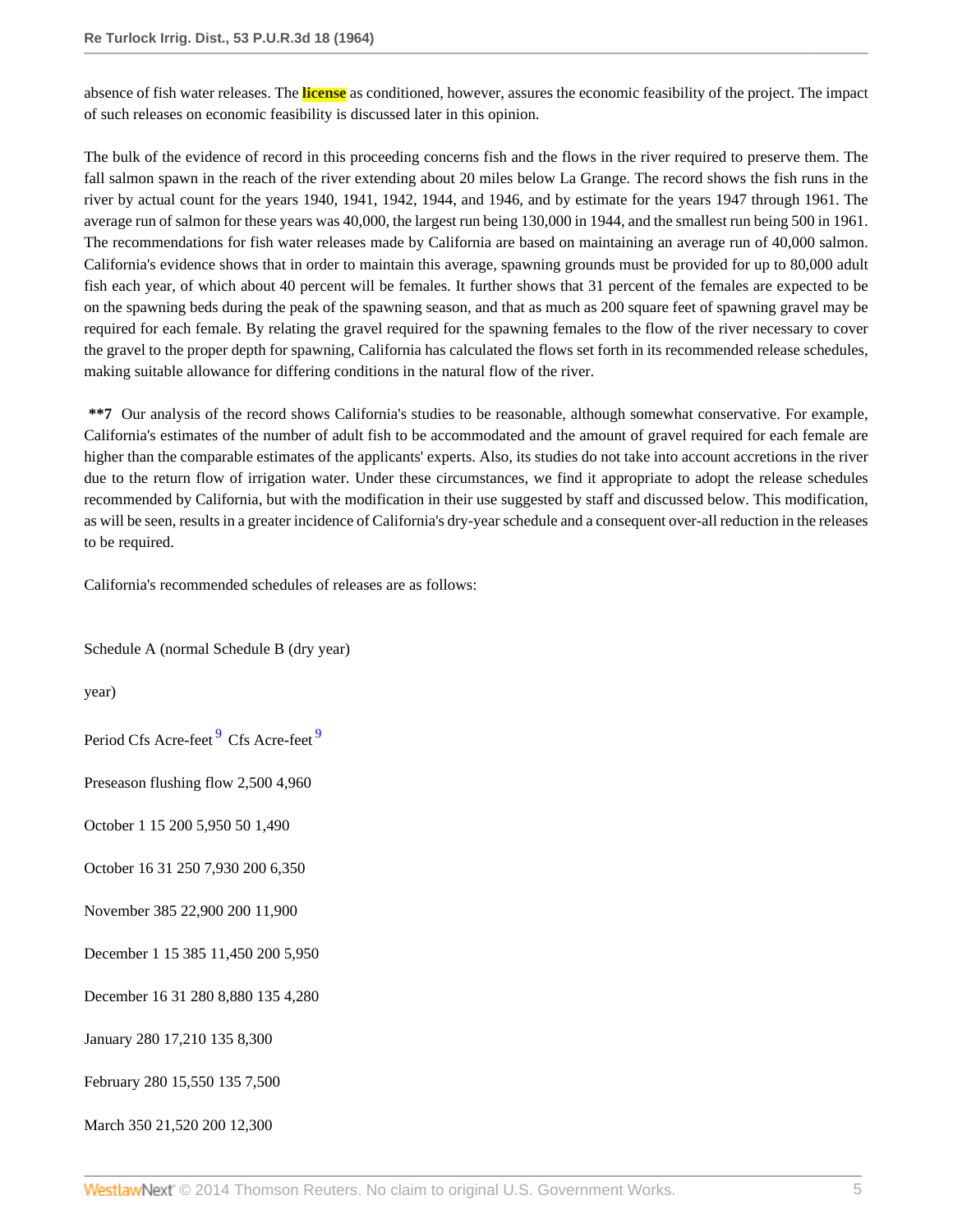April 100 5,950 85 5,060

May-September 3 910 3 910

---- ---

Total acre-feet 123,210 64,040

**\*517** These are the normal and dry-year releases recommended by staff. They are also similar to those recommended by the Secretary of the Interior, except that the Secretary would require releases during the summer months of 85 cfs in normal years and 50 cfs in dry years. The 3 cfs for normal and dry years shown in California's schedules is about the leakage through La Grange dam at the present time.

The criteria formulated by California for the use of Schedule A and Schedule B are based on the computed natural inflow of the Tuolumne River at La Grange dam. Whenever the flow equals or exceeds 1,000,000 acre feet in the preceding water year, ending September 30, Schedule A would apply. When the flow is less than 1,000,000 acre feet, Schedule B would apply. Proportionately reduced releases would apply in years of unusually low flows below 750,000 acre feet. By utilizing the computed natural flow of the river at La Grange, California would require normal-year releases regardless of the upstream diversions made by San Francisco. Thus, even though the water available at **New Don Pedro** would be reduced by San Francisco's increasing diversions, and even though there is no assured correlation between the natural flow of the river as computed without any diversions and the amount of water actually flowing into **New Don Pedro**, California would require releases for fish to be based on the computed natural flow. Staff, on the other hand, recommends the use of criteria which would be based on the flow available to the applicants. Thus, under staff's criteria, Schedule A would apply when the inflow into **New Don Pedro** reservoir equals or exceeds 1,000,000 acre feet, and Schedule B would apply when the inflow into the reservoir is less than 1,000,000 acre feet. Under Staff's criteria, Schedule B would, apply in about one year out of four, based on discharges recorded over the past 65 years. Under California's criteria, Schedule B would apply in about one year in ten. For the reasons indicated here and above, we adopt staff's modification of California's proposal.

**\*\*8** California has recommended that provision be made for modification of the monthly stream flow schedules within the limits of the total quantities of water involved. These modifications would be made upon California's request when found to be desirable for optimum fishery producton and permissible without infringing upon prior project commitments. Recognizing California's desire to provide for modifications of the monthly flows from time to time, and acknowledging the wisdom of such flexibility in the **license**, staff would eliminate an itemization of monthly flows under Schedules A and B in the **license**. Instead, staff would have us prescribe only the total **\*518** quantity of water to be released during the water year, leaving the monthly flows for optimum fishery production to be determined by California in cooperation with the applicants. We agree that the flexibility to modify the river flows within the limits of the total quantities prescribed is a desirable feature of the **license**, and we do not see the necessity of requiring Commission approval of such modifications where California and the applicants agree to the changes to be made. However, in order to provide for the orderly release of fish waters in the absence of agreement between the parties on the monthly flows to be released in any year, we shall include the itemized schedules in the **license**, subject to such modifications as may be agreed upon with respect to scheduling the total quantities of water to be released.

There was conflicting testimony as to what fluctuations in the flow of the river below La Grange dam would be safe for the spawning and incubating fish and be permissible in the operation of the project. California's recommendations are based on an allowance of fluctuations above the base flows provided in the schedules for the spawning period of no more than 0.2 feet in the depth of the river. Where project conditions would require flows during the spawning period higher than those recommended in the release schedules. California would limit the fluctuations to no more than 0.2 feet above or below such higher flows.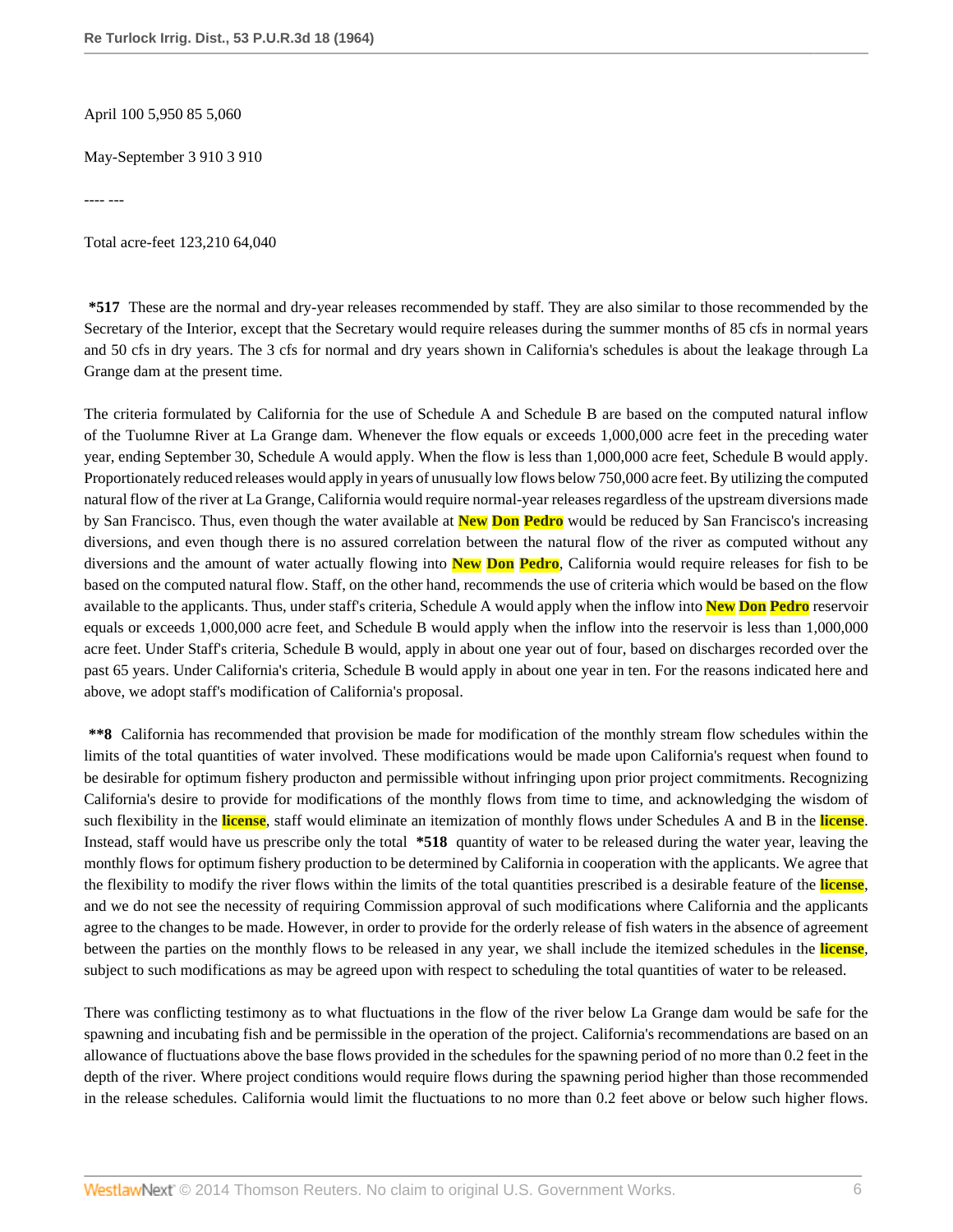California would also limit the reductions in flow from the spawning period to the incubation period to no more than 0.4 feet in the depth of the river.

The applicants, on the other hand, offered evidence to show that the fluctuation limitations recommended by California would be unduly severe, if not impossible to maintain. One of the applicants' witnesses testified that the proposed limitations would have an adverse impact on the peaking capability of the project, and would reduce the average useful capability by as much as 20,000 kilowatts during the period November 1 to December 15 under certain anticipated conditions. Another expert testified that peaking generation would occur during periods of four to six hours, and that for such short periods a rise of 1.5 feet in the stream level would not cause major harm to the spawning population. He also testified that a safe level of downward fluctuation during spawning would be 0.3 feet in a day, and that under base flows of 450 to 500 cfs the fluctuations could be as much as 0.5 feet. He would limit downward fluctuation during incubation to 0.3 feet. There is no need for a limit on upward fluctuations during incubation.

**\*\*9** In our judgment the limitation of 0.2 feet recommended by California is too severe. There should be a more flexible arrangement for fluctuations to allow for peak generation of power and for normal variations in river flows resulting from the operation of the project, provided the base flows established under Schedules A and B for the spawning period are maintained. We think that staff's recommendation of a daily upward fluctuation of 10 inches with a further allowance of up to 18 inches for periods not exceeding two hours per day is reasonable, as is its recommendation of not more than a 4-inch reduction in river height from the spawning period to the incubation period. These recommendations are incorporated in the **license** as hereinafter set forth.

Two other conditions urged by California concern the temperature of the water to be released from **New Don Pedro** and the removal of willow growth and other vegetation in the spawning area. California would have us require the construction and operation of the project so as to maintain water temperatures below 56 degrees at La Grange bridge from October through March. However, the record does not convince us that such a rigid requirement is necessary. **\*519** The evidence as to the effect of water temperatures over 56 degrees is conflicting and inconclusive. At the same time, there is evidence to show that the applicant's project has been designed to release water from the reservoir at levels which will provide suitable water temperatures for fish, and that in fact the water released through power generation will closely approach the temperature conditions sought by California. In any event, the record is clear that water temperatures with **New Don Pedro** will be more favorable to the fish runs than those possible with existing **Don Pedro**. We think that California and the applicants can cooperate to see that waters of suitable temperature for successful salmon spawning are provided, and the **license** so requires.

Similarly, with respect to the encroachment of willow growth and other vegetation on the spawning areas, the evidence of record is not sufficiently conclusive to justify the **license** condition requested by California.

As noted before, staff recommends that the fish releases required by the **license** be prescribed only for the first 20 years of the project operation, and that minimum flows to be maintained thereafter be determined only after further hearing, either upon the Commission's own motion or upon the recommendation of California or the Secretary of the Interior. In our opinion the 20 year limitation on the releases of water for fish is justified by the circumstances of this case. It is a reasonable limitation which is both appropriate and necessary to serve the best interests and legitimate needs of all of the parties, and of the public as well. There are basically three reasons for this conclusion. First, it appears that some modification of the prescribed releases from **New Don Pedro** will be necessary at the end of 20 years if the economic feasibility of the project for power is to be preserved. Second, there are a number of factors bearing on the need for fish releases in the future which cannot now be properly evaluated and which should be considered before requiring the applicant to make releases from **New Don Pedro** beyond the 20-year period. Third, it appears that there will be sufficient water available in the Tuolumne River for 20 years to meet the essential requirements of all interests. We shall consider these reasons in order.

**\*\*10** The record shows that shortly after San Francisco's upstream diversions exceed 295 mgd which should occur in 1985, the dependable capacity of the **New Don Pedro** project will drop to zero if the applicants are required to continue the fish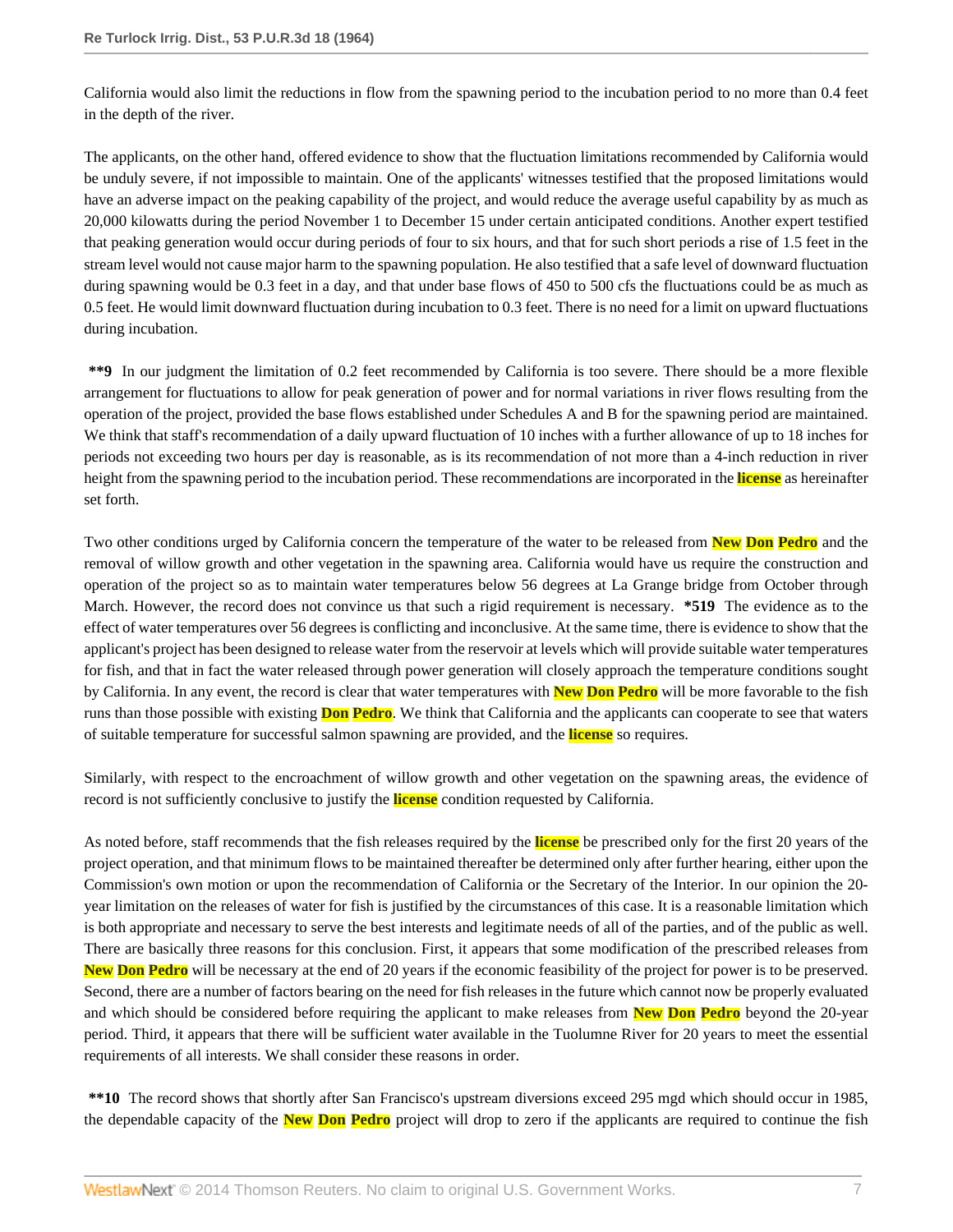releases as requested by California. This we cannot allow. As suggested by staff, the parties can utilize the 20-year period to cooperate in continuing studies to determine the most economic and feasible manner for maintaining the salmon fishery. It will serve the best interests of California to seek alternative solutions in such cooperative studies, since it will be necessary for the Commission to modify the fish release conditions at the end of the 20-year period to whatever extent may be required to assure the economic feasibility of the applicants' project and to preserve its dependable capacity.

<span id="page-7-0"></span>It is expected that the dependable capacity of the project will be 73,000 kilowatts in 1985, which is the capacity of the plant at minimum pool. Staff studied the economic feasibility of the project on the assumption that a plan could be worked out which would enable the project to retain a dependable capacity of 73,000 kilowatts. This study shows that on the basis of a cost of money of 4.5 percent, which is conservative, there would be an annual deficit over the entire **license** period of \$51,000. If, however, lower interest rates are obtained, as is likely,  $\frac{10}{10}$  $\frac{10}{10}$  $\frac{10}{10}$  this small deficit would be wiped out, since a reduction of only 0.5 percent in the interest rates would result in a reduction of \$190,000 in annual project **\*520** costs. Moreover, any such small deficit would be more than counter-balanced by the economic value of the augmented irrigation drafts to be realized from **New Don Pedro**.

Apart from the vagaries of the weather, which could always affect the available supply of water as well as the needs of the various interests involved, there are a number of factors which over the next 20 years might have a bearing on the necessity for continuing fish releases from **New Don Pedro**. For example, there is testimony with respect to other reclamation propects being developed for California which might well provide alternative sources of water for the purpose of preserving the fish runs in the Tuolumne. This testimony reveals that the East Side Canal, projected as an extension of the Folsom South Canal under the Auburn-Folsom Project, would cross the Tuolumne River near La Grange. Although this canal is only in the planning stage, and may be 10 to 15 years in the future, it represents one of several possibilities for alternative sources of water which could become available for the Tuolumne fishery from California's developing water program and the Central Valley Project. Another possibility for a solution of the fish problem in the Tuolumne lies in the development of other techniques for preserving the fish runs. Thus, through further study, it might be found that the fish run can effectively be preserved by the use of spawning channels designed to use less water than is now thought necessary for maintaining the runs in the natural river gravels. It might also be found that the use of a fish hatchery would provide the most economical and feasible solution. Other factors which dictate the wisdom of a **new** look at the problem in 20 years are the possibility that the fishery might be destroyed by changes in the flow of the river downstream from La Grange by natural or other causes wholly beyond the applicants' control; and also the possibility that the applicants' irrigation reguirements might be reduced due to increased urbanization and industrialization, or by the development of more efficient methods of utilizing the water available for irrigation purposes.

**\*\*11** The applicants put into evidence a reservoir operation study covering a 39-year period based on the historical flows of the Tuolumne and showing operations under conditions of diversions by San Francisco of 210 mgd, 295 mgd and 400 mgd. If the water which this study shows to be available or permissible for uses other than irrigation is applied to meet the fish releases herein required, either through current use or through storage for use in subsequent years, the applicants could operate the project as outlined in the study without limitation of their planned irrigation uses for a period of at least 20 years, i.e., until after San Francisco commences the diversion of 295 mgd. Thus the 20-year limitation on the schedule of releases required by the **license** should provide the parties with sufficient opportunity to study and work out alternative solutions to the fish problem before the water situation becomes critical. At the same time, the 20-year limitation assures the applicants that no releases beyond that time will be required without further hearing to consider the need therefor and the legal and operational consequences resulting therefrom.<sup>[11](#page-56-7)</sup>

<span id="page-7-1"></span>**\*521** As we have pointed out, both California and the Secretary of the Interior question whether **New Don Pedro** can be found to be economically feasible in the absence of evidence showing the benefits flowing to San Francisco. They contend that the contract between the applicants and San Francisco should be in evidence to determine the proper relationship of costs to benefits. They would have us reopen the proceeding, although only the Secretary has filed a motion to that effect; and the Secretary would have us make San Francisco a party.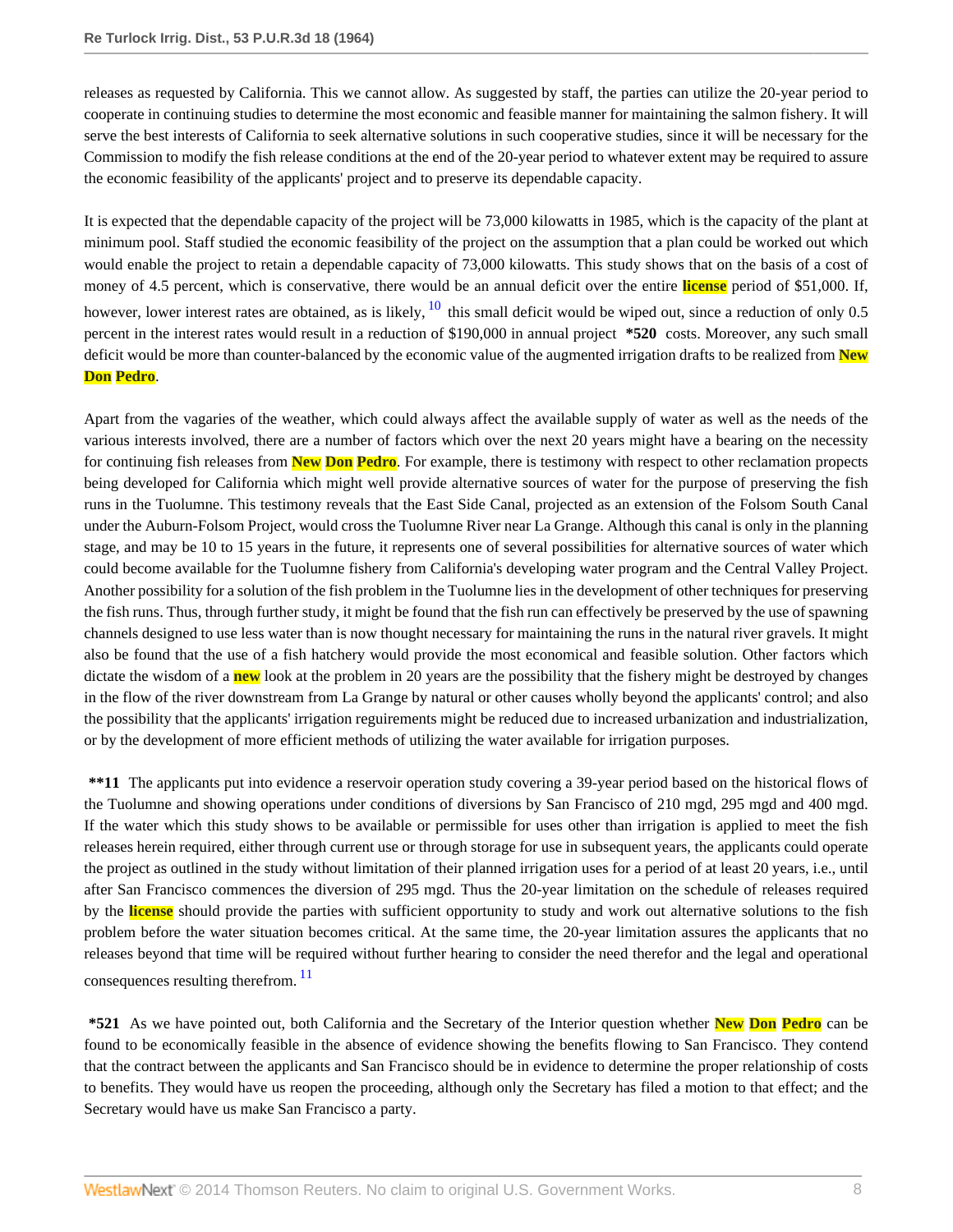The history of the efforts of the applicants and San Francisco to develop the resources of the Tuolumne River on a coordinated basis is clear from the record, as is the basic understanding reached by these parties in contracts executed in 1940 and 1949, even though these contracts are not part of the record. San Francisco is contracting with the applicants for 570,000 acre feet of storage at **New Don Pedro**, plus one-half of the 340,000 acre feet of flood storage capacity when not needed for flood control. In consideration of its right to this storage, San Francisco has agreed to contribute to the cost of **New Don Pedro** the equivalent of what it would cost to build a reservoir at that site to a capacity of 1,200,000 acre feet. Thus, San Francisco will pay for sufficient storage (1) to replace for the applicants the 290,000 acre feet of storage which will be destroyed at existing **Don Pedro**, (2) to provide the 340,000 acre feet of flood control storage agreed to with the Corps of Engineers, and (3) to provide the 570,000 acre feet of storage required for its own use. As noted above, it is expected that San Francisco's share of the cost of the project on this basis will be about \$43,181,790.<sup>[12](#page-56-8)</sup> Apart from the land, the applicants will have to provide only the power facilities and the incremental storage in the amount of 830,000 acre feet, of which 811,000 acre feet will be usable for irrigation.

<span id="page-8-0"></span>**\*\*12** It appears that **New Don Pedro** reservoir is the most economical source of additional storage to meet San Francisco's increasing municipal water needs. San Francisco here is buying water storage. It is not buying power, nor will it share in the power benefits of **New Don Pedro**. It is to pay for this storage on a cost basis, and we find no justification for seeking additional evidence on this question.

We likewise find no justification for seeking additional evidence of the upstream power benefits which San Francisco might realize through the construction of **New Don Pedro**, and which California and the Secretary contend should be considered in determining San Francisco's proper share of the project cost. No reasonable cause has been shown for believing that any substantial upstream benefits will be realized. It appears that the same amount of water will flow through San Francisco's upstream facilities regardless of the construction of **New Don Pedro**, and that its power head will remain unchanged. The only possible difference in its operations would be in the scheduling of its releases, which in turn might have some slight effect on its dependable capacity and energy output. This, however, does not alter our judgment that San Francisco's share of the cost of **New Don Pedro** is properly based on the cost of its storage, which will be finally determined in accordance with its contract with the applicants.

At the outset of this proceeding, we advised San Francisco that it was not necessary for it to join in the **license** application for

**New Don Pedro**. [6](#page-56-2) We do not deem it necessary or appropriate at this time to reopen the proceedings to make San Francisco a party or to require additional evidence of the costs and benefits relating to its interest in the project. It is our expectation, however, **\*522** that San Francisco will cooperate with the applicants and California in their efforts to find a solution to the fish problem on the Tuolumne, and that it will be a party to any further hearing before the Commission to determine the minimum fish release requirements at the end of the 20-year period. Moreover, as a condition of the **license** herein issued, we shall require the applicants to file their final contract with San Francisco relating to the allocation of the total cost of the project and San Francisco's acquisition of storage space in the reservoir. Construction of the project will not be permitted to commence until this agreement has been approved by the Commission.

# *The Commission further finds:*

(1) Turlock Irrigation District and Modesto Irrigation District, irrigation districts organized under California law, filed a joint application on May 9, 1961, as later amended on March 30, 1962 and May 18, 1962, for **license** under the Federal Power Act to construct, operate and maintain a hydroelectric project known as the **New Don Pedro** project, located on the Tuolumne River at river mile 54.5.

(2) The applicants are municipalities as defined in Section 3(7) of the Federal Power Act.

**\*\*13** (3) Public notice was given of the instant application. No conflicting application is before the Commission.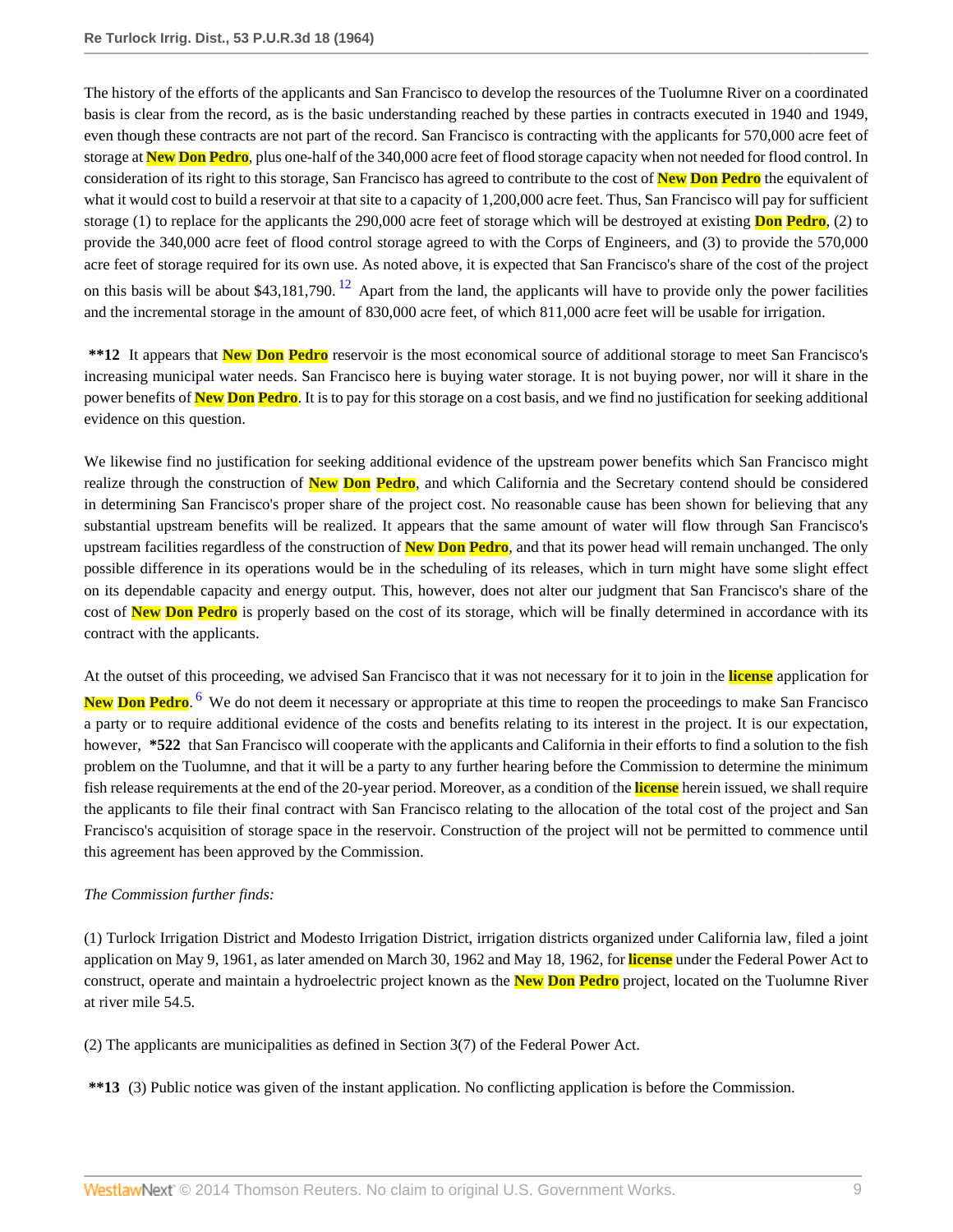(4) A public hearing was held on the application in San Francisco, California, commencing on October 16, 1962, and concluding on October 26, 1962.

(5) Construction, operation and maintenance of the proposed Project No. 2299 would affect public lands of the United States. Consequently, under the provisions of Section 23(b) of the Federal Power Act, the applicants may not construct, operate or maintain the proposed works upon those lands of the United States until they shall have received a **license** under the provisions of the Federal Power Act.

(6) The exhibits filed by the applicants pertaining to the **New Don Pedro** project conform with the Commission's rules and regulations and should be approved as part of the **license**, but there shall be filed, as hereinafter provided, Exhibits F and K showing and describing the project boundary and project lands.

(7) The **New Don Pedro** project as outlined in the applicants' plans conforms to sound engineering practice and will be safe and adequate.

(8) The **New Don Pedro** project, constructed, operated and maintained as hereinafter ordered and conditioned, will not affect any Government dam, nor will the issuance of a **license** therefor, as hereinafter provided, affect the development of any water resources for public purposes which should be undertaken by the United States.

(9) The Tuolumne River has a large annual variation in flow, ranging from 600,000 acre feet to 3,200,000 acre feet over the 39 year representative hydrologic cycle, namely 1923-1961, and storage is essential in order to provide dependable supplies for irrigation and domestic use, permitting the carryover of waters from wet years to dry years.

(10) The **New Don Pedro** project will provide storage to conserve water for irrigation and domestic supplies, and will provide for the generation of hydroelectric power, for flood control, and for recreation and other public benefits.

(11) The **New Don Pedro** project, as herein authorized, is best adapted to a comprehensive plan for the improvement and utilization of water power development and other beneficial public uses, including recreational purposes.

(12) The construction cost estimated by the applicants for the **New Don Pedro** project is reasonable.

(13) Pursuant to principles laid down in a 1949 agreement between the applicants and the City and County of San Francisco, it is anticipated that the **\*523** aforesaid parties will enter into a binding agreement fixing San Francisco's contribution to the overall cost of the **New Don Pedro** project. Under the 1949 agreement, San Francisco agreed to pay the actual cost of constructing the **New Don Pedro** project to a reservoir capacity of 1,200,000 acre feet, excluding the cost of land and generating facilities.

(14) Construction of the **New Don Pedro** project should not commence until the applicants and San Francisco enter into a **new** agreement, which shall be filed with and approved by the Commission, allocating the total costs between the parties and obligating San Francisco to pay its share of those expenditures. Such agreement should entitle San Francisco to a maximum of 740,000 acre feet of storage in the **New Don Pedro** reservoir consisting of 570,000 acre feet of municipal exchange storage and 50 percent of the 340,000 acre feet off-season flood control space.

**\*\*14** (15) The existing **Don Pedro** project, under minor part **license** to the applicants as Project No. 1086 and located at river mile 56.0, will be submerged by the **New Don Pedro** project.

(16) The proposed **New Don Pedro** project will utilize the head and stream flow of the Tuolumne River to the maximum extent for power purposes.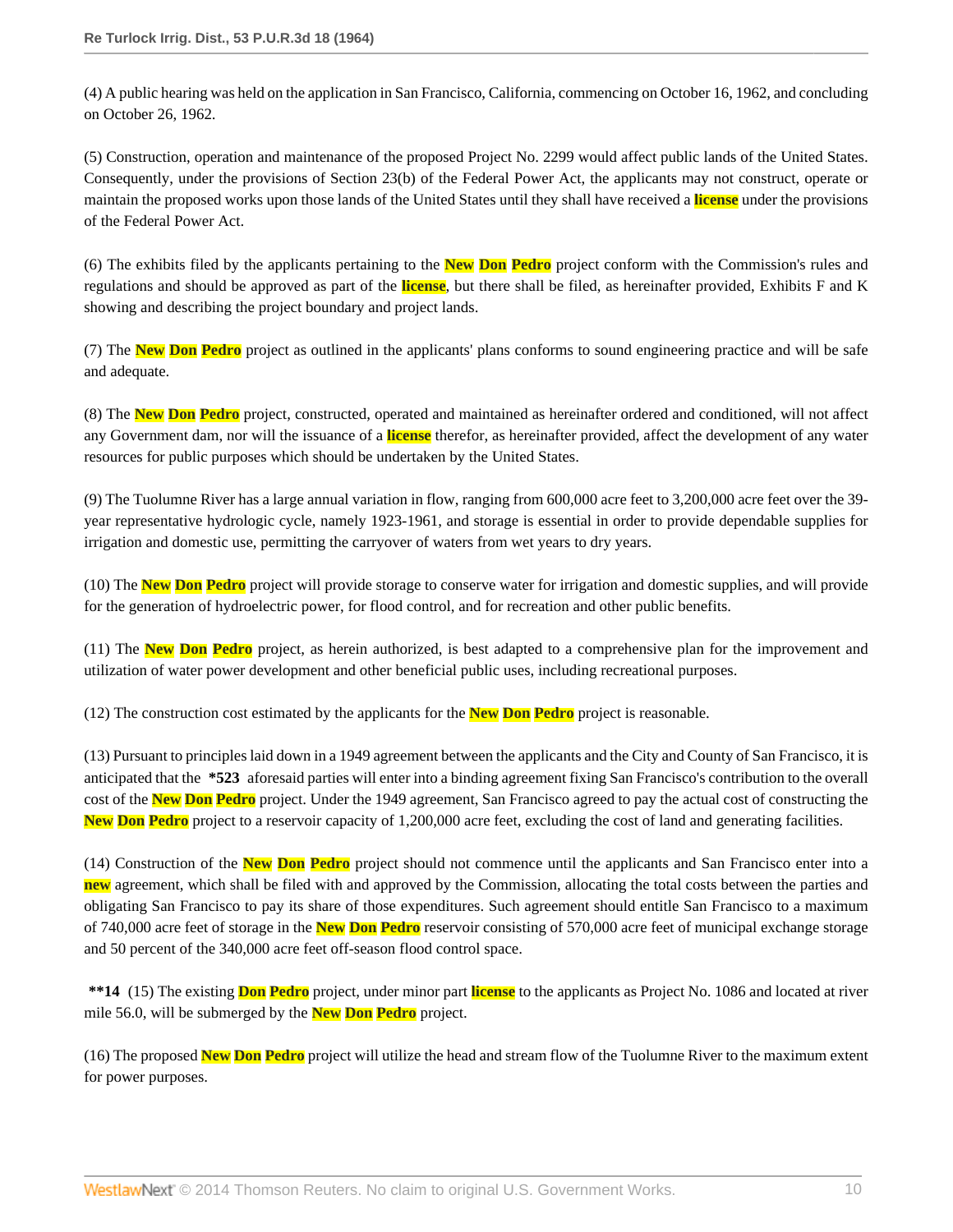(17) The **New Don Pedro** project will have an installed capacity of 130,440 kilowatts and an estimated average annual output of 527,000,000 kilowatt hours, with a peaking capability of 150,000 kilowatts.

(18) The combined loads of joint applicants' electric systems will be sufficient to absorb the entire output of the proposed project by the date of its completion.

(19) The at-market power value of the **New Don Pedro** project is estimated at \$19.55 per kilowatt year for capacity plus 4.06 mills per kilowatt hour for energy.

(20) The financial feasibility of the **New Don Pedro** project has been established.

(21) The installed horsepower capacity of the **New Don Pedro** project for the purpose of computing annual charges is 174,000 horsepower.

(22) It is desirable to reserve for future Commission determination the question of what lands of the United States are affected by the **New Don Pedro** project and the amount of annual charges to be fixed for the use thereof.

(23) The amount of annual charges to be paid under the **license** for the **New Don Pedro** project for the purpose of reimbursing the United States for the cost of administration of Part I of the Federal Power Act is reasonable.

(24) It is appropriate for the Commission to reserve the right hereafter to determine the transmission facilities to be included in the **license**.

(25) The **New Don Pedro** project, as proposed to be operated by the applicants, is economically feasible as a power plant; and its economic feasibility will not be destroyed by the fish releases herein prescribed as a condition of the **license**. Moreover, the economic feasibility of the project will be enhanced by the additional amounts of irrigation water which **New Don Pedro** will make available to the applicants.

(26) Major upstream and downstream migration and spawning activity of King salmon takes place in the stretch of the Tuolumne River from La Grange bridge at river mile 50.5 to Hickman bridge at river mile 31.7 during the months of October through April.

(27) The applicants' planned operation of the **New Don Pedro** project does not provide for any minimum flow in the natural streambed below La Grange dam in a critical year. Therefore, conditions should be prescribed to assure the maintenance of the fishery resources of the Tuolumne River downstream from La Grange dam.

**\*524** (28) It is reasonable and proper that the applicants be required for the first 20 years of project operation to release into the natural stream-bed below La Grange dum the amounts of water set forth in California's Schedules A and B. However, in determining which schedule shall apply the applicants should select the proper schedule on the basis of the actual inflow into **New Don Pedro** reservoir during the water year immediately preceding October 1 of each year.

**\*\*15** (29) The Office of the Chief of Engineers has reported that the Army has no objection to the issuance of a **license** to the applicants provided they and the representatives of the Secretary of the Army can reach a suitable agreement to satisfy the needs of flood control under the Flood Control Act of 1944. That report also states that no special terms and conditions in the interest of navigation are needed in the **license**.

(30) The issuance of a **license** for the **New Don Pedro** project will not interfere or be inconsistent with the purposes of any reservations or withdrawals of public land.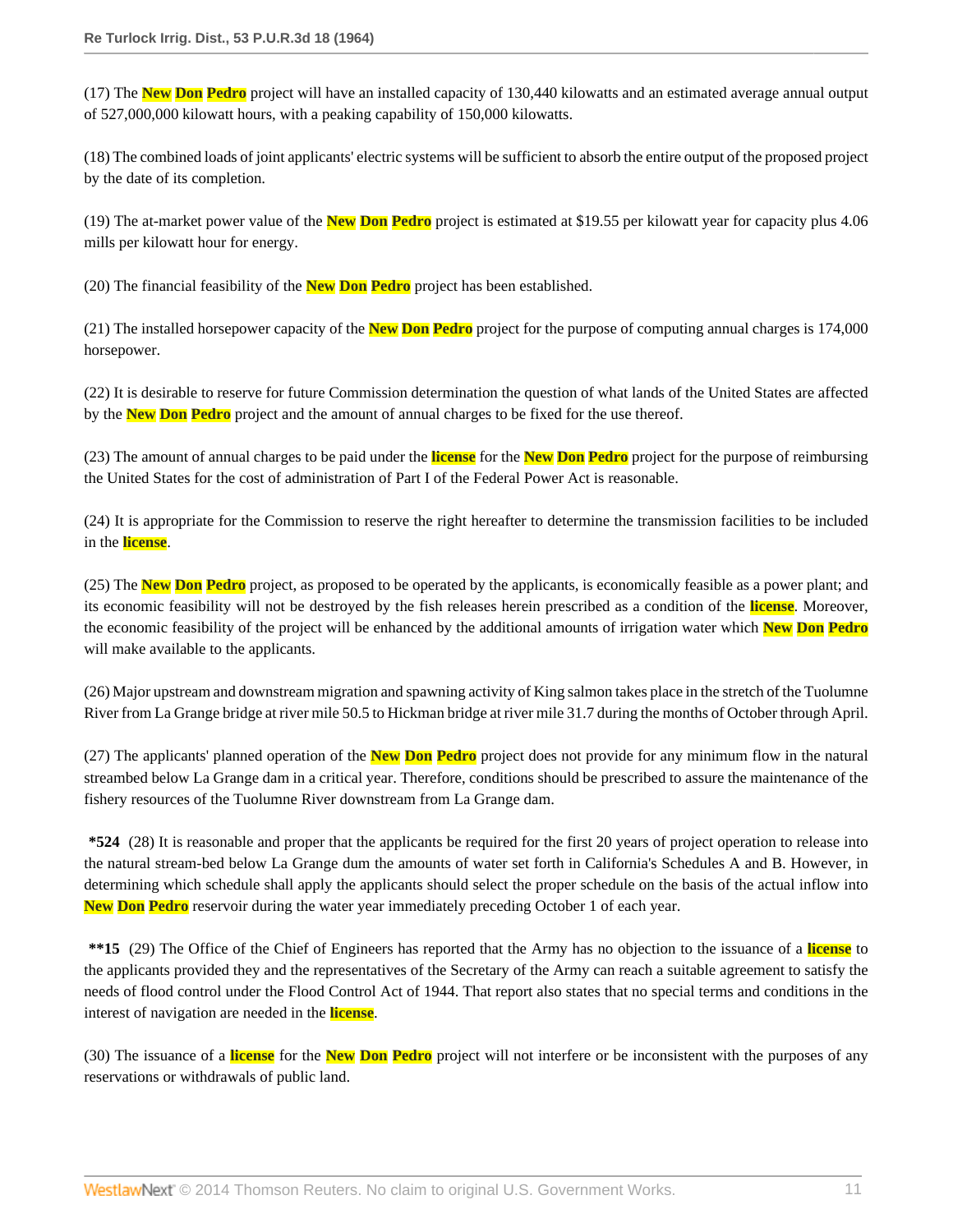(31) The applicants as public agencies of the State of California have submitted satisfactory evidence of compliance with requirements of all applicable state laws insofar as necessary to effect the purposes of a **license** for the **New Don Pedro** project.

(32) The motion of the Secretary of the Interior, filed herein on July 23, **1963**, for institution of investigation and issuance of order to show cause should be denied.

# *The Commission orders:*

(A) This **license** is issued to the Turlock Irrigation District and the Modesto Irrigation District (hereinafter referred to as the Licensees) under Section 4(e) of the Federal Power Act for a period of 50 years, effective as of the first day of the month in which the acknowledgment of acceptance thereof is filed with the Commission by Turlock Irrigation District and Modesto Irrigation District, for the construction, operation and maintenance of major Project No. 2299, to be known as the **New Don Pedro** project, on the Tuolumne River and its tributaries, located upon public lands of the United States, subject to the terms and conditions of the Flood Control Act of 1944 (58 Stat. 887) and the Federal Power Act which are incorporated by reference as a part of this **license**, and subject to such rules and regulations as the Commission has issued or prescribed under the provisions of the Federal Power Act: *Provided*, however, that the Licensees shall surrender their **license** for Project No. 1086 upon completion of the **New Don Pedro** project.

(i) The proposed project consists of:

All lands constituting the project area and enclosed by the project boundary or the limits of which are otherwise defined and/ or interest in such lands necessary or appropriate for the purpose of the project, whether such lands or interests therein are owned or held by the applicants or by the United States; such project area and project boundary being more specifically shown and described by certain exhibits which formed a part of the application for **license** and which are designated and described as follows:

# Exhibit J; **FPC** No. Title, **New Don Pedro** Project

Sheet 2299

- 1 4 General Map-Project location.
- 2 5 General Map-Reservoir area.
- 3 53 Reservoir capacity and area curves-Profile.

**\*525** (ii) An earth and rock-fill dam 580 feet high with impervious center core and pervious shells at river mile 54.5 on the Tuolumne River; a spillway on the right abutment comprised of a gate-controlled section and an ungated broadcrested weir section discharge into Gasburg Creek; a reservoir extending 22 miles up the Tuolumne River having a gross storage capacity of 2,030,000 acre feet and an area of 12,960 acre feet at elevation 830 feet; low level intake discharging through Howell-Bunger valves; a power tunnel 2800 feet long through the left abutment and a penstock extending to a powerhouse located across the river adjacent to the toe of the dam; a powerhouse containing three 69,000-horsepower turbines operating under a rated head of 425 feet connected to three 43,480-kilowatt generators, making a total of 130,440 kilowatts; a switchyard; transmission lines extending to Turlock and Modesto, California; and appurtenant hydraulic, mechanical, and electrical facilities and miscellaneous project works-the location, nature, and character of which structures are more specifically shown and described by the exhibits hereinbefore cited and by certain other exhibits which formed part of the application for **license** and which are designated and described as follows: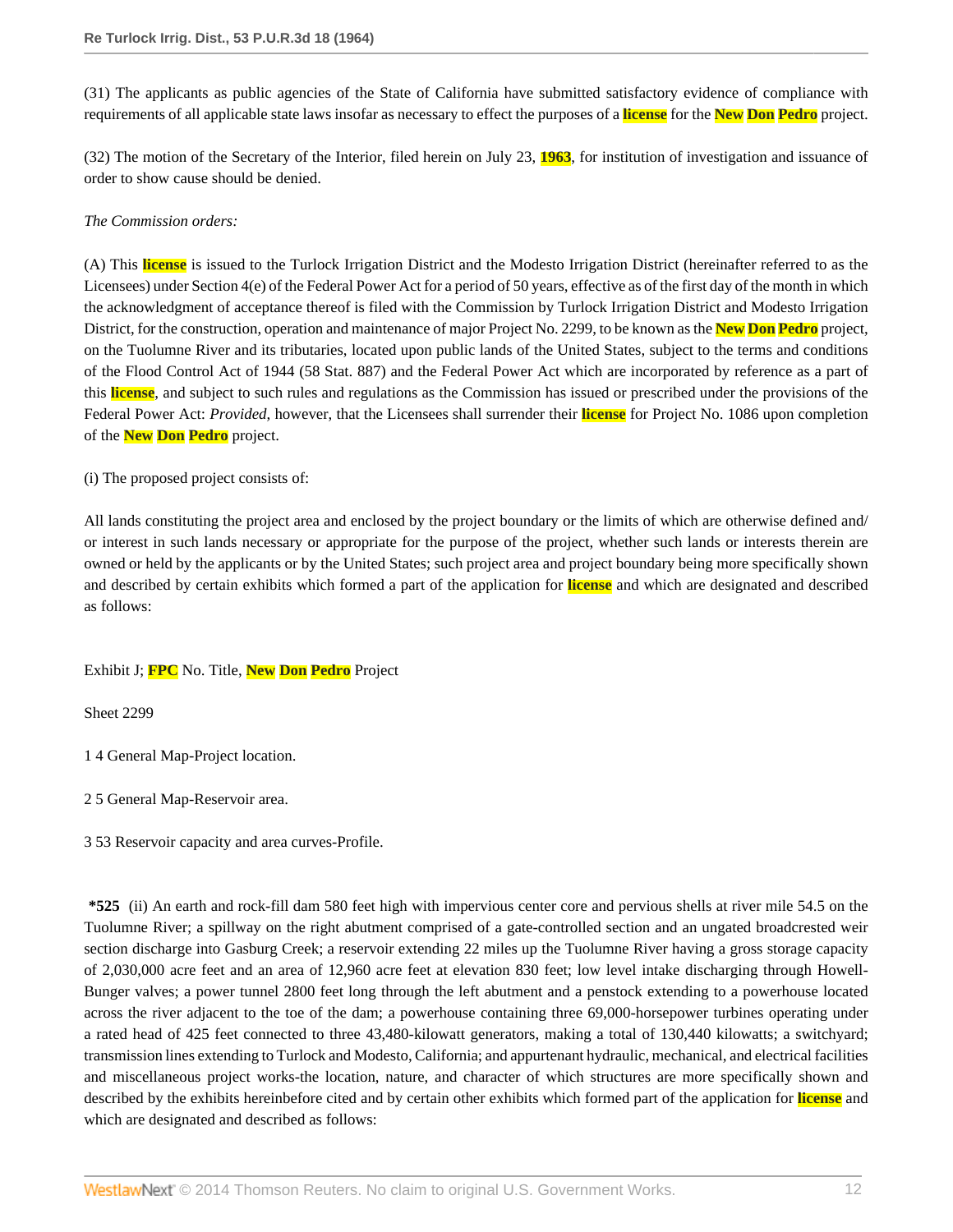Exhibit L; **FPC** No. Title **New Don Pedro** Project

Sheet 2299

- 2 38 General project layout.
- 3 39 Rock-fill dam.
- 4 40 Diversion tunnel.
- 5 41 Outlet works-Inlet works.
- 6 55 Power tunnel.
- 7 43 Spillway.
- 8 44 Powerhouse-Service area and longitudinal section.
- 9 45 Powerhouse-Generator floor and transverse section.
- 10 46 Powerhouse-Turbine and valve floors.
- 11 47 Powerhouse main single line diagram.
- 12 48 Switchyard main single line diagram.
- 13 49 Switchyard layout.

**\*\*16** *Exhibit M* 'General Description of Equipment' in 3 sheets revised Mar. 12, 1962.

(iii) All other structures, fixtures, equipment or facilities used or useful in the maintenance and operation of the project and located on the project area, including such portable property as may be used or useful in connection with the project or any part thereof, whether located on or off the project area, if and to the extent that the inclusion of such property as part of the project is approved or acquiesced in by the Commission; also, all riparian or other rights, the use of possession of which is necessary or appropriate in the maintenance or operation of the project.

(b) This **license** is also subject to the terms and conditions set forth in Form L-2, February 1, 1964, entitled 'Terms and Conditions of **License** for Unconstructed Major Project Affecting Lands of the United States,' [*infra.*, p. 528] which terms and conditions designated as Articles 1 through 33 are attached hereto and made a part hereof, except for Articles 6, 7, 12 and the last sentence of Article 27 thereof, and subject to the following special conditions set forth herein as additional-articles:

*Article 34*. The Licensees shall commence construction of the project works within one year of the effective date of this **license**, shall thereafter in good faith and with due diligence prosecute such construction, and shall complete construction of such project works within four years from the effective date of this **license**.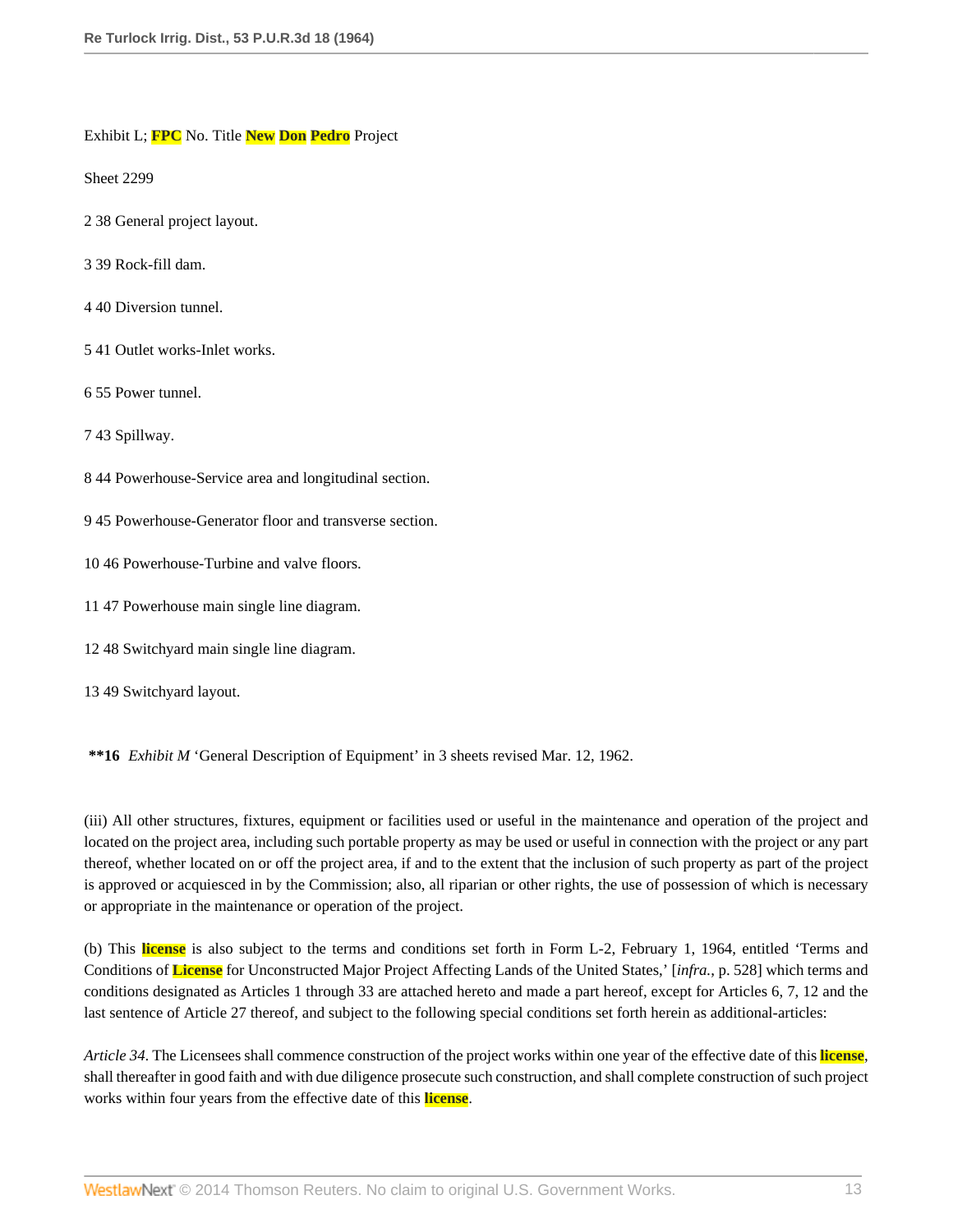*Article 35*. The Licensees shall within one year from the date of completion of the project, file with the Commission revised Exhibits F and K to define **\*526** the final project boundary including transmission line rights-of-way in accordance with the rules and regulations of the Commission.

*Article 36*. The Licensees shall, prior to impounding water, dispose of all temporary structures, unused timber, brush, refuse, or other inflammable material resulting from the clearing of the land or from the construction and maintenance of the project works, and shall clear all lands in the reservoir area up to normal water level; except that all lands in the reservoir area shall be cleared according to a plan to be prescribed by the Commission upon the recommendation of the California Department of Fish and Game and the United States Fish and Wildlife Service. The clearing of the lands and the disposal of the material shall be done with due diligence by the Licensees and to the satisfaction of the authorized representative of the Commission.

*Article 37*. For the first 20 years of project operation, the Licensees shall maintain minimum stream flows in the Tuolumne River at La Grange bridge (river mile 50.5) for fish purposes in accordance with the schedules set forth below or with such monthly schedules as may, with the approval of the Licensees, be prescribed by the California Department of Fish and Game; *Provided*, that the total volume under Schedule A shall not exceed 123,210 acre feet per water year and the total volume under Schedule B shall not exceed 64,040 acre feet per water year.

Schedule A Schedule B

(normal year) (dry year)

<span id="page-13-0"></span>Period Cfs Acre-feet<sup>[13](#page-56-9)</sup> Cfs Acre-feet<sup>13</sup>

Preseason flushing flow 2,500 4,960

October 1 15 200 5,950 50 1,490

October 16 31 250 7,930 200 6,350

November 385 22,900 200 11,900

December 1 15 385 11,450 200 5,950

December 16 31 280 8,880 135 4,280

January 280 17,210 135 8,300

February 280 15,550 135 7,500

March 350 21,520 200 12,300

April 100 5,950 85 5,060

May-September 3 910 3 910

---- ---

Total acre-feet 123,210 64,040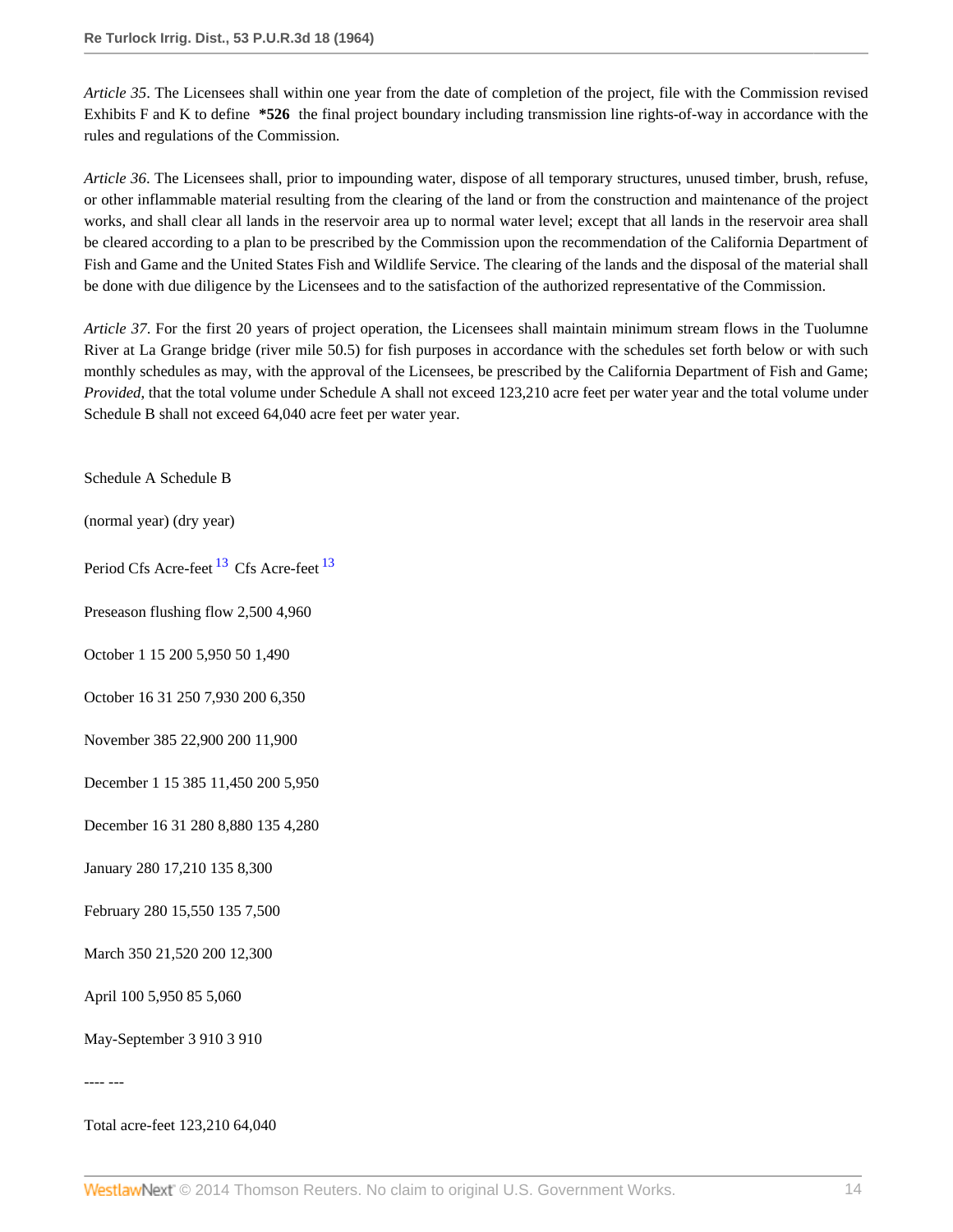**\*\*17** The schedule to apply shall be governed by the water year immediately preceding October 1 of each year. Flows under Schedule A shall apply when the inflow into **New Don Pedro** reservoir equals or exceeds 1,000,000 acre feet. Schedule B shall apply in like manner if the inflow is less than 1,000,000 acre feet; *Provided*, that in a water year when the inflow is less than 750,000 acre feet, the amount of water provided under Schedule B shall be reduced by a percentage of the total acre feet equivalent to the percentage reduction in the gravity diversion at La Grange by the Licensees. For this purpose, the diversion shall be deflned as 900,000 acre feet to Licensees.

After the first 20 years of project operation, the Licensees shall maintain minimum stream flows in the Toulumne River at La Grange bridge as may be prescribed hereafter by the Federal Power Commission upon its own motion or upon the recommendation of the Secretary of the Interior or the California Department of Fish and Game, after notice and opportunity for hearing and upon a finding based on substantial evidence that such minimum flows are available and are necessary and desirable and consistent with the provisions of the Act.

*Article 38*. (a) Flows below La Grange bridge may be altered by the Licensees at any time in connection with the operation of the project for flood control purposes **\*527** or other emergencies provided that in the 45-day period of November 5 to December 20 (or such other 45-day period between October 15 through December 31 as may be specified on two weeks prior notice by the California Department of Fish and Game), if such flood control or other operations are required, flows shall be increased to 4,500 cfs within 24 hours and shall be reduced as soon as possible after flood control criteria are met.

(b) Subject to the provisions of paragraph (a), so long as fluctuations do not result in reduction of flows below those in the applicable schedule prescribed in Article 28, or such higher minimum daily base flows as may be established in the 45-day period described in paragraph (a) above, fluctuations may be made at any time; *Provided:*

(1) Fluctuations shall be controlled as closely as possible during such 45-day period so as not to cause a daily increase of river height in excess of 10 inches; *Provided, however*, for a period not to exceed two hours per day, the increase may exceed 10 inches but not more than a total of 18 inches.

(2) From the end of such 45-day period until March 31 reduction in river height shall not exceed 4 inches below the average height established in the 45-day period, excluding heights reached as a consequence of the daily fluctuation in excess of 4 inches provided in paragraph (b)(1) and those resulting under paragraph (a).

*Article 39*. The Licensees in cooperation with the California Department of Fish and Game shall make necessary studies aimed at assuring continuation and maintenance of the fishery of the Toulumne River in the most economical and feasible manner. Such studies shall be completed prior to the end of the 20-year period for which minimum stream flows have been provided in Article 28.

**\*\*18** *Article 40*. In the event water temperatures during the critical months of the spawning season are too high for successful salmon spawning, the Licensees and the California Department of Fish and Game shall confer to determine whether project operations may be adjusted to assist in correcting the situation. If no agreement can be reached, the Commission, upon request and after notice and opportunity for hearing, may order such adjustment as it finds to be necessary and desirable, reasonably consistent with the primary purpose of the project.

*Article 41*. The Licensees shall, prior to the filling of **New Don Pedro** reservoir, provide for free passage of water through the existing **Don Pedro** dam either by opening the low-level outlets or breaching the dam near streambed.

*Article 42*. Gravels of the river channel downstream from La Grange dam shall not be disturbed during the construction of project facilities except in accordance with a plan developed by the Licensees after consultation with the California Department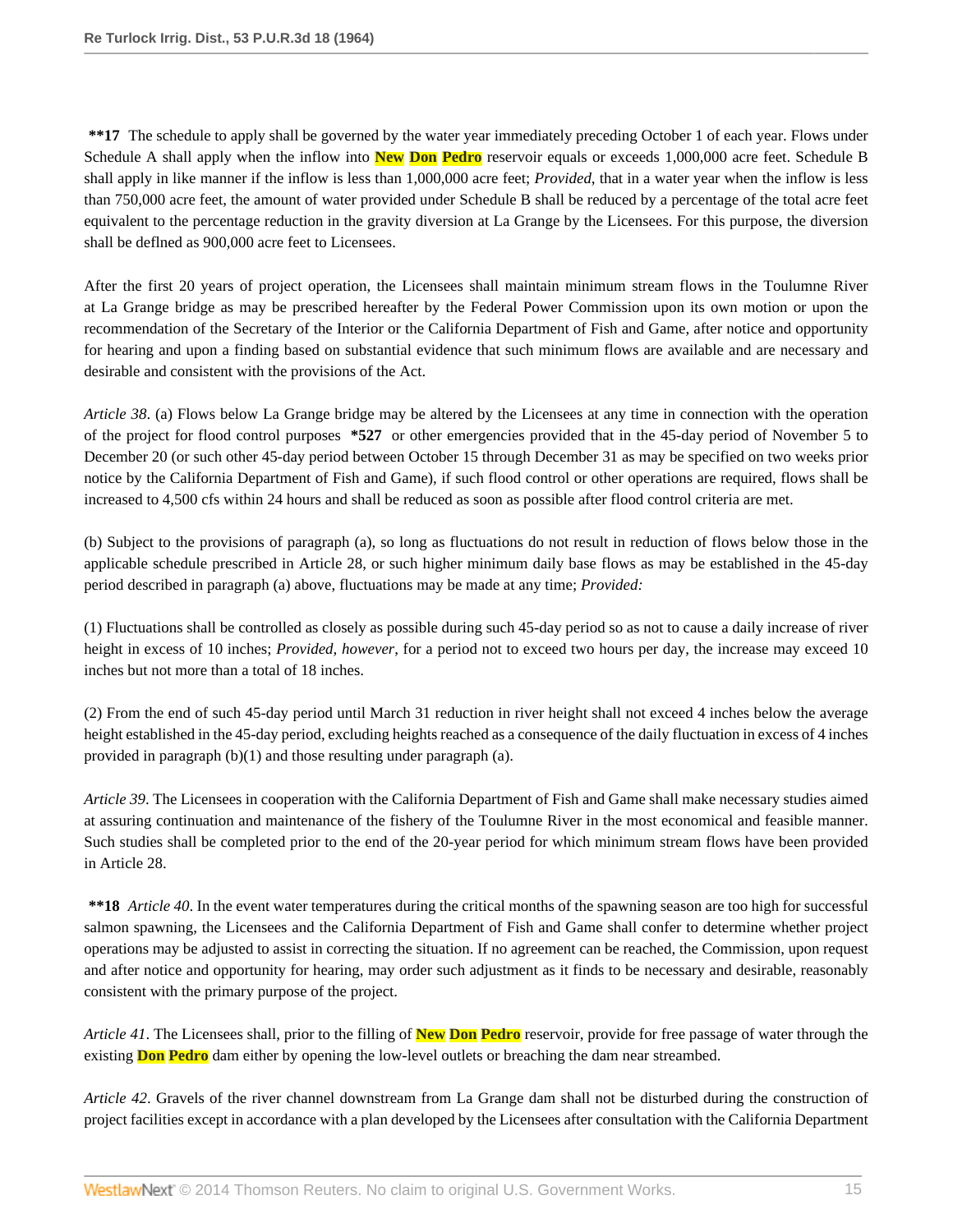of Fish and Game and the United States Fish and Wildlife Service with a view toward maintaining the pre-project value of the gravels for salmon spawning. The Licensees shall take all reasonable measures to prevent silt, fines and other construction debris from being released into the Toulumne River.

*Article 43*. The Licensees shall, prior to commencement of construction of the **New Don Pedro** project works, enter into an agreement with the Secretary of the Army or his designated representative providing for the operation of the project for flood control in accordance with rules and regulations prescribed by the Secretary of the Army. A conformed copy of the agreement shall be filed with the Commission for its information and records prior to commencement of construction of the project works.

*Article 44*. The Commission expressly reserves the right to determine at a later date what transmission lines and appurtenant facilities, if any, shall be included in the **license** as part of the project works.

**\*528** *Article 45*. The Licensees shall construct, maintain and operate or shall arrange for the construction, maintenance and operation of such recreational facilities including modification thereto, such as access roads, wharves, launching ramps, beaches, picnic and camping areas, sanitary facilities and utilities, as may be prescribed hereafter by the Commission during the term of this **license** upon its own motion or upon the recommendation of the Secretary of the Interior or interested State agencies, after notice and opportunity for hearing and upon findings based upon substantial evidence that such facilities are necessary and desirable, and reasonably consistent with the primary purpose of the project. The Licensees shall within one year from the date of issuance of the **license**, file with the Commission for approval their proposed recreational use plan for the project. The plan shall be prepared after consultation with appropriate, Federal, State and local agencies, and shall include recreational improvements which may be provided by others in addition to the improvements the Licensees plan to provide.

**\*\*19** *Article 46*. The Licensees shall acquire sufficient interest in lands of Sections 20 and 21, T. 2 S., R. 15 E., M.D.M., to provide parking and road access to National Land Reserve in Sections 19 and 20, T. 2 S., R. 15 E., M.D.M.

*Article 47*. The Licensees shall pay to the United States the following annual charges:

(i) For the purpose of reimbursing the United States for the cost of administration of Part I of the Act, a reasonable annual charge in accordance with the provisions of Part 11 of the Commission's regulations as in effect from time to time. The authorized installed capacity for such purpose is 174,000 horsepower.

(ii) For the purpose of recompensing the United States for the use, occupancy, and enjoyment of its lands, including those used for transmission line right-of-way, an amount to be determined hereafter by the Commission.

*Article 48*. The licensees shall, prior to commencement of construction of the **New Don Pedro** project, enter into an agreement with the City and County of San Francisco relating to the allocation of the total cost of the project and the acquisition of storage space in the reservoir. A conformed copy of the agreement shall be filed with the Commission for its approval prior to commencement of construction.

(C) The exhibits described in paragraph (A) above are approved as part of the **license** for the project.

(D) The motion for institution of investigation and issuance of order to show cause, filed July 23, **1963**, by the Secretary of the Interior, is hereby denied.

(E) This order shall become final 30 days from the date of its issuance unless application for rehearing shall be filed as provided in Section 313(a) of the Federal Power Act, and failure to file such an application shall constitute acceptance of this **license**. In acknowledgment of the acceptance of this **license**, it shall be signed for the Licensees and returned to the Commission within 60 days from the date of issuance of this order.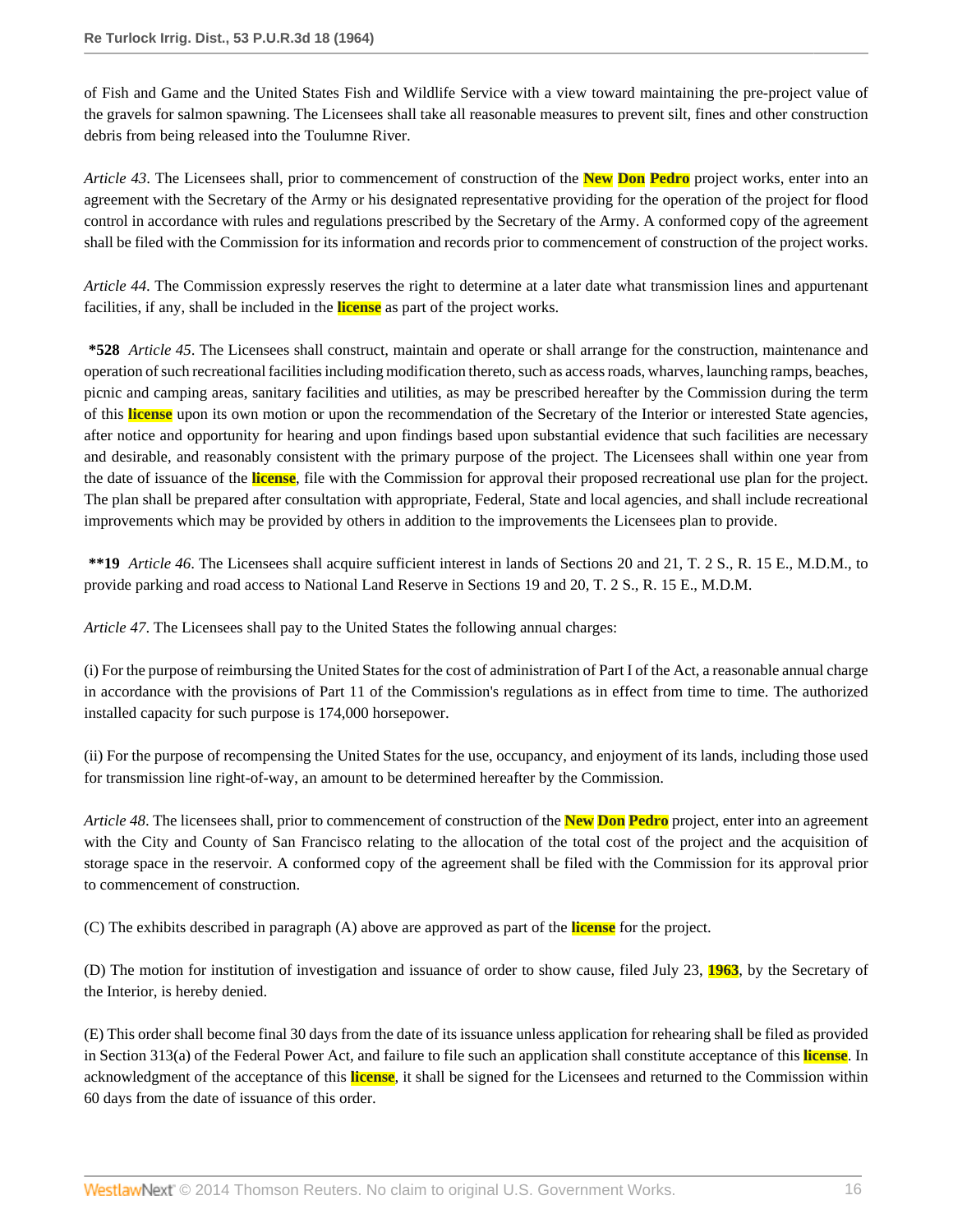### FORM L-2

### (REVISED FEBRUARY 1, 1964)

# TERMS AND CONDITIONS OF **LICENSE** FOR UNCONSTRUCTED MAJOR PROJECT AFFECTING LANDS OF THE UNITED STATES

*Article 1*. The entire project, as described in the order of the Commission, shall be subject to all the provisions, terms, and conditions of the **license**.

*Article 2*. No substantial change shall be made in the maps, plans, specifications, and statements described and designated as exhibits and approved by the Commission in its order as a part of the **license** until such change shall have **\*529** been approved by the Commission: Provided, however, that if the Licensee or the Commission deems it necessary or desirable that said approved exhibits, or any of them, be changed, there shall be submitted to the Commission for approval amended, supplemental, or additional exhibit or exhibits covering the proposed changes which, upon approval by the Commission, shall become a part of the **license** and shall supersede, in whole or in part, such exhibit or exhibits theretofore made a part of the **license** as may be specified by the Commission.

**\*\*20** *Article 3*. Said project works shall be constructed in substantial conformity with the approved exhibits referred to in Article 2 herein or as changed in accordance with the provisions of said article. Except when emergency shall require for the protection of navigation, life, health, or property, no substantial alteration or addition not in conformity with the approved plans shall be made to any dam or other project works under the **license** without the prior approval of the Commission; and any emergency alteration or addition so made shall thereafter be subject to such modification and change as the Commission may direct. Minor changes in the project works or divergence from such approved exhibits may be made if such changes will not result in decrease in efficiency, in material increase in cost, or in impairment of the general scheme of development; but any of such minor changes made without the prior approval of the Commission, which in its judgment have produced or will produce any of such results, shall be subject to such alteration as the Commission may direct. The Licensee shall comply with such rules and regulations of general or special applicability as the Commission may from time to time prescribe for the protection of life, health, or property.

*Article 4*. The construction, operation, and maintenance of the project and any work incident to additions or alterations shall be subject to the inspection and supervision of the Regional Engineer, Federal Power Commission, in the region wherein the project is located, or of such other officer or agent as the Commission may designate, who shall be the authorized representative of the Commission for such purposes. The Licensee shall cooperate fully with said representative and shall furnish him a detailed program of inspection by the Licensee that will provide for an adequate and qualified inspection force for construction of the project. Construction of the project works or any feature thereof shall not be initiated until the program of inspection for the project works or any such feature thereof has been approved by said representative. The Licensee shall also furnish to said representative such further information as he may require concerning the construction, operation, and maintenance of the project, and of any alteration thereof, and shall notify him of the date upon which work will begin, and as far in advance thereof as said representative may reasonably specify, and shall notify him promptly in writing of any suspension of work for a period of more than one week, and of its resumption and completion. The Licensee shall allow him and other officers or employees of the United States, showing proper credentials, free and unrestricted access to, through, and across the project land project works in the performance of their official duties.

*Article 5*. The operations of the Licensee, so far as they affect the use, storage and discharge from storage of waters affected by the **license**, shall at all times be controlled by such reasonable rules and regulations as the Commission may prescribe for the protection of life, health, and property, and in the interest of the fullest practicable conservation and utilization of such waters for power purposes and for other beneficial public uses, including recreational purposes; and the Licensee shall release water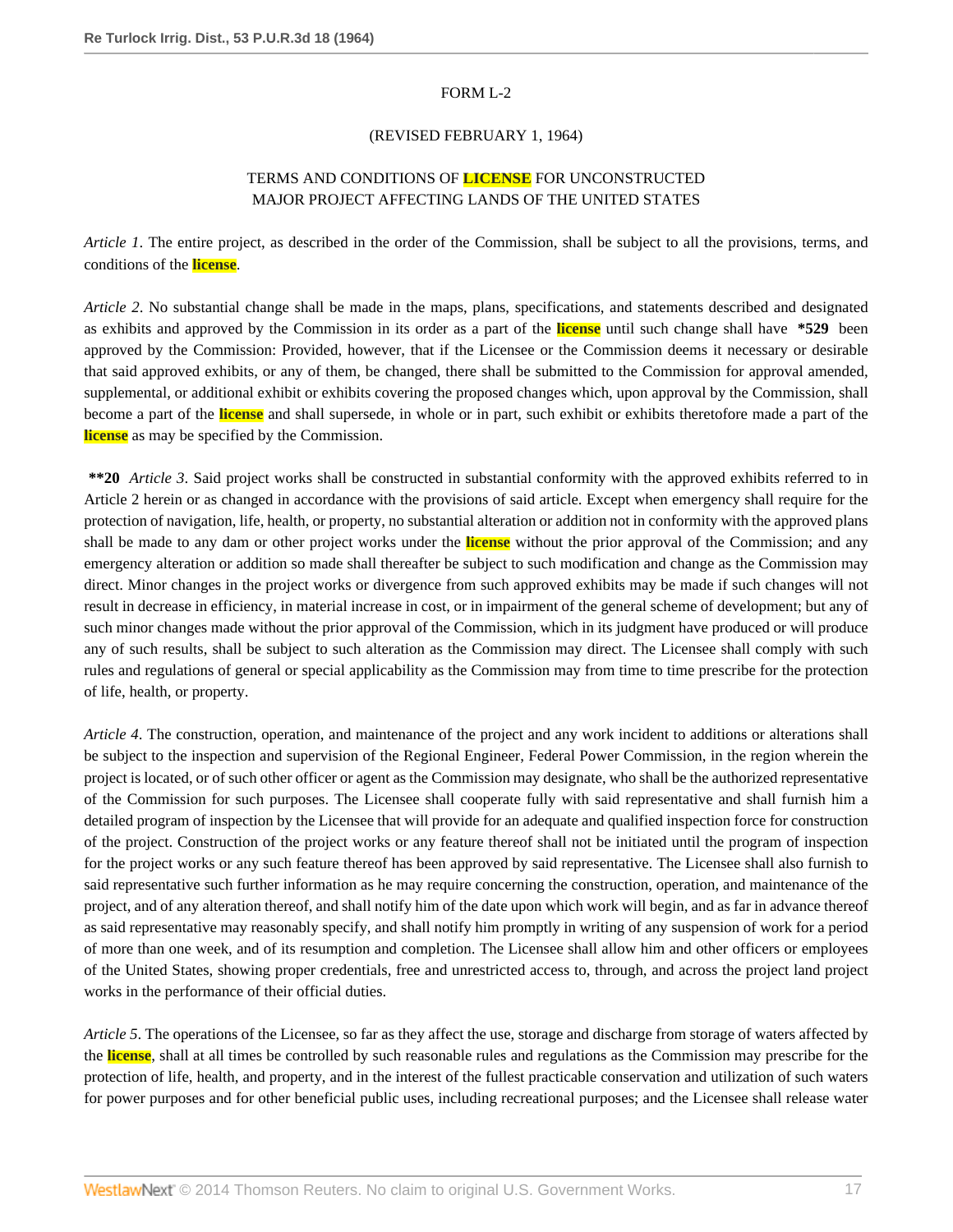from the project reservoir at such rate in cubic feet per second, or such volume in acre-feet per specified period of time, as the Commission may prescribe for the purposes hereinbefore mentioned.

**\*\*21 \*530** *Article 6*. The actual legitimate original cost of the original project, and of any addition thereto or betterment thereof, shall be determined by the Commission in accordance with the Act and the Commission's rules and regulations thereunder.

*Article 7*. After the first twenty (20) years of operation of the project under the **license**, six (6) percent per annum shall be the specified rate of return on the net investment in the project for determining surplus earnings of the project for the establishment and maintenance of amortization reserves, pursuant to Section 10(d) of the Act; one-half of the project surplus earnings, if any, accumulated after the first twenty years of operation under the **license**, in excess of six (6) percent per annum on the net investment, shall be set aside in a project amortization reserve account as of the end of each fiscal year, provided that, if and to the extent that there is a deficiency of project earnings below six (6) percent per annum for any fiscal year or years after the first twenty years of operation under the **license**, the amount of such deficiency shall be deducted from the amount of any surplus earnings accumulated thereafter until absorbed, and one-half of the remaining surplus earnings, if any, thus cumulatively computed, shall be set aside in the project amortization reserve account; and the amounts thus established in the project amortization reserve account shall be maintained therein until further order of the Commission.

*Article 8*. The Licensee shall install additional capacity or make other changes in the project as directed by the Commission, to the extent that it is economically sound and in the public interest to do so, after notice and opportunity for hearing.

*Article 9*. The Licensee shall, after notice and opportunity for hearing, coordinate the operation of the project, electrically and hydraulically, with such other power systems and in such manner as the Commission may direct in the interest of power and other beneficial public uses of water resources, and on such conditions concerning the equitable sharing of benefits by the Licensee as the Commission may order.

*Article 10*. The Licensee shall, for the conservation, and development of fish and wildlife resources, construct, maintain, and operate, or arrange for the construction, maintenance and operation of such facilities and comply with such reasonable modifications of the project structures and operation as may be ordered by the Commission upon its own motion or upon the recommendation of the Secretary of the Interior or the fish and wildlife agency or agencies of any State in which the project or a part thereof is located, after notice and opportunity for hearing and upon findings based on substantial evidence that such facilities and modifications are necessary and desirable, reasonably consistent with the primary purpose of the project, and consistent with the provisions of the Act.

*Article 11*. Whenever the United States shall desire, in connection with the project, to construct fish and wildlife facilities or to improve the existing fish and wildlife facilities at its own expense, the Licensee shall permit the United States or its designated agency to use, free of cost, such of Licensee's lands and interest in lands, reservoirs, waterways and project works as may be reasonably required to complete such facilities or such improvements thereof. In addition, after notice and opportunity for hearing, the Licensee shall modify the project operation as may be prescribed by the Commission, reasonably consistent with the primary purpose of the project, in order to permit the maintenance and operation of the fish and wildlife facilities constructed or improved by the United States under the provisions of this article. This article shall not be interprested to place any obligation on the United States to construct or improve fish and wildlife facilities to relieve the Licensee of any obligation under **license**.

**\*\*22 \*531** *Article 12*. The Licensee shall construct, maintain and operate or shall arrange for the construction, maintenance and operation of such recreational facilities including modifications thereto, such as access roads, wharves, launching ramps, beaches, picnic and camping areas, sanitary facilities and utilities, as may be prescribed hereafter by the Commission during the term of this **license** upon its own motion or upon the recommendation of the Secretary of the Interior or other interested Federal and State agencies, after notice and opportunity for hearing and upon findings based upon substantial evidence that such facilities are necessary and desirable, and reasonably consistent with the primary purpose of the project.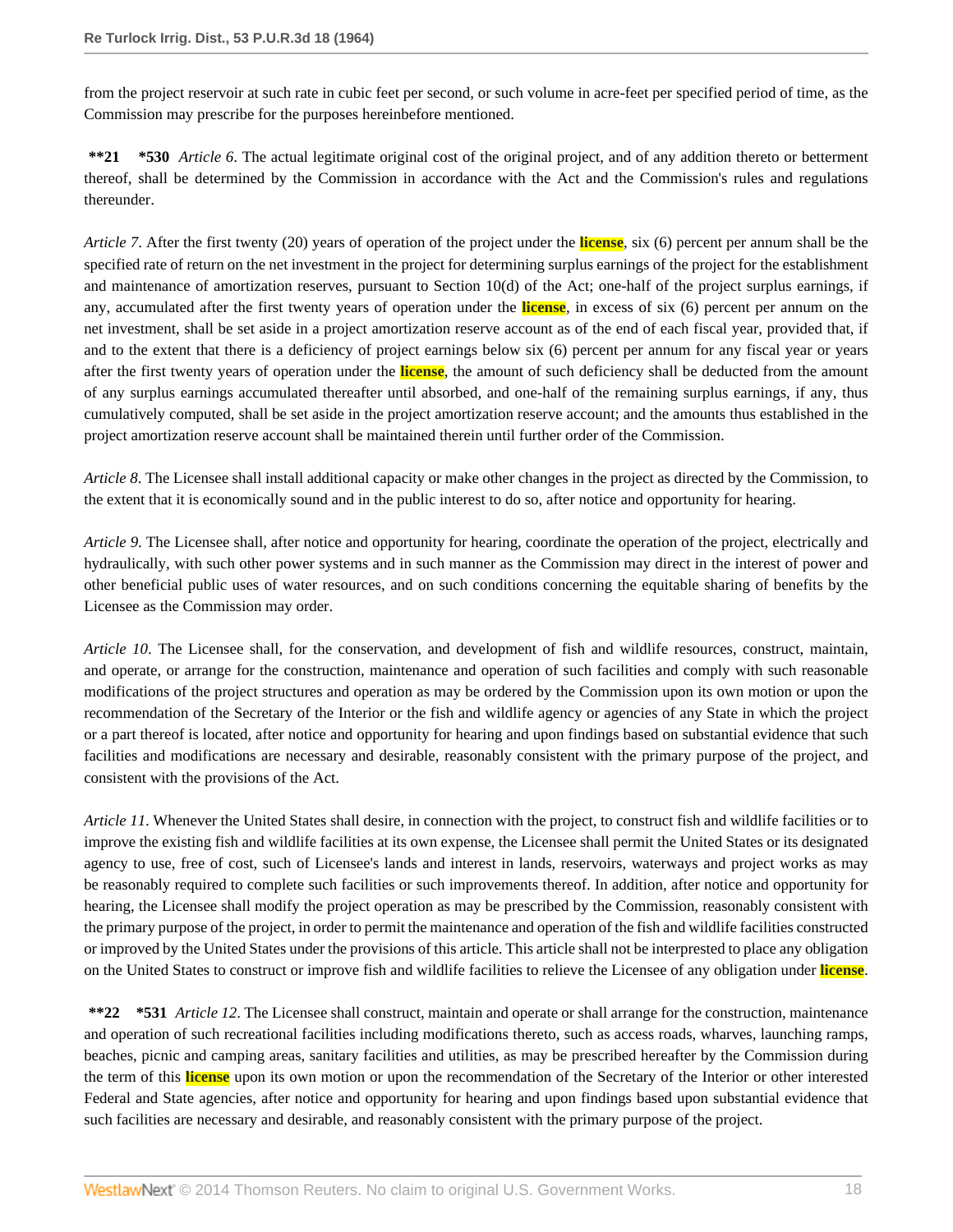*Article 13*. So far as is consistent with proper operation of the project, the Licensee shall allow the public free access, to a reasonable extent, to project waters and adjacent project lands owned by the Licensee for the purpose of full public utilization of such lands and waters for navigation and recreational purposes, including fishing and hunting, and shall allow to a reasonable extent for such purposes the construction of access roads, wharves, landings, and other facilities on its lands the occupancy of which may in appropriate circumstances be subject to payment of rent to the Licensee in a reasonable amount: Provided, that the Licensee may reserve from public access, such portions of the project waters, adjacent lands, and project facilities as may be necessary for the protection of life, health, and property and Provided further, that the Licensee's consent to the construction of access roads, wharves, landings, and other facilities shall not, without its express agreement, place upon the Licensee any obligation to construct or maintain such facilities. These facilities are in addition to the facilities that the Licensee may construct and maintain as required by the **license**.

*Article 14*. The Licensee shall be responsible for and shall minimize soil erosion and siltation on lands adjacent to the stream resulting from construction and operation of the project. The Commission upon request, or upon its own motion, may order the Licensee to construct and maintain such preventive works to accomplish this purpose and to revegetate exposed soil surface as the Commission may find to be necessary after notice and opportunity for hearing.

*Article 15*. No lease of the project or any part thereof whereby the lessee is granted the occupancy, possession, or use of the project, or any part thereof, shall be made without prior written approval of the Commission; and the Commission may, if in its judgment the situation warrants, require that all the conditions of the **license**, of the Act, and of the rules and regulations of the Commission shall be applicable to such property so leased to the same extent as if the lessee were the Licensee: Provided, that the provisions of this article shall not apply to leases of land or buildings or other property while not required to schieve the purposes of the **license**.

**\*\*23** *Article 16*. Upon the completion of the project, or at such other time as the Commission may direct, the Licensee shall submit to the Commission for approval revised maps, plans, specifications, and statements insofar as necessary to show any divergence from or variations in the project area and project boundary as finally located or in the project works as actually constructed when compared with the area and boundary shown and the works described in the **license** or in the maps, plans, specifications, and statements approved by the Commission, together with a statement in writing setting forth the reasons which in the opinion of the Licensee necessitated or justified variations in or divergence from the approved maps, plans, specifications, and statements. Such revised maps, plans, specifications, and statement shall, if and when approved by the Commission, be made a part of the **license** under the provisions of Article 2 hereof.

**\*532** *Article 17*. In the construction and maintenance of the project, the location and standards of roads and trails, and other land uses, including the location and condition of quarries, borrow pits, spoil disposal areas, and sanitary facilities, shall be subject to the approval of the department or agency of the United States having supervision over the lands involved.

*Article 18*. In the construction and maintenance of the project works, the Licensee shall place and maintain suitable structures and devices to reduce to a reasonable degree the liability of contact between its transmission lines, and telegraph, telephone, and other signal wires or power transmission lines constructed prior to its transmission lines and not owned by the Licensee, and shall also place and maintain suitable structures and devices to reduce to a reasonable degree the liability of any structures or wires falling and obstructing traffic and endangering life on highways, streets, or railroads. None of the provisions of this article is intended to relieve the Licensee from any responsibility or requirement which may be imposed by other lawful authority for avoiding or eliminating inductive interference.

*Article 19*. The Licensee shall make provision, or shall bear the reasonable cost, as determined by the agency of the United States affected, of making provision for avoiding inductive interference between any project transmission line or other project facility constructed, operated, or maintained under the **license**, and any radio installation, telephone line, or other communication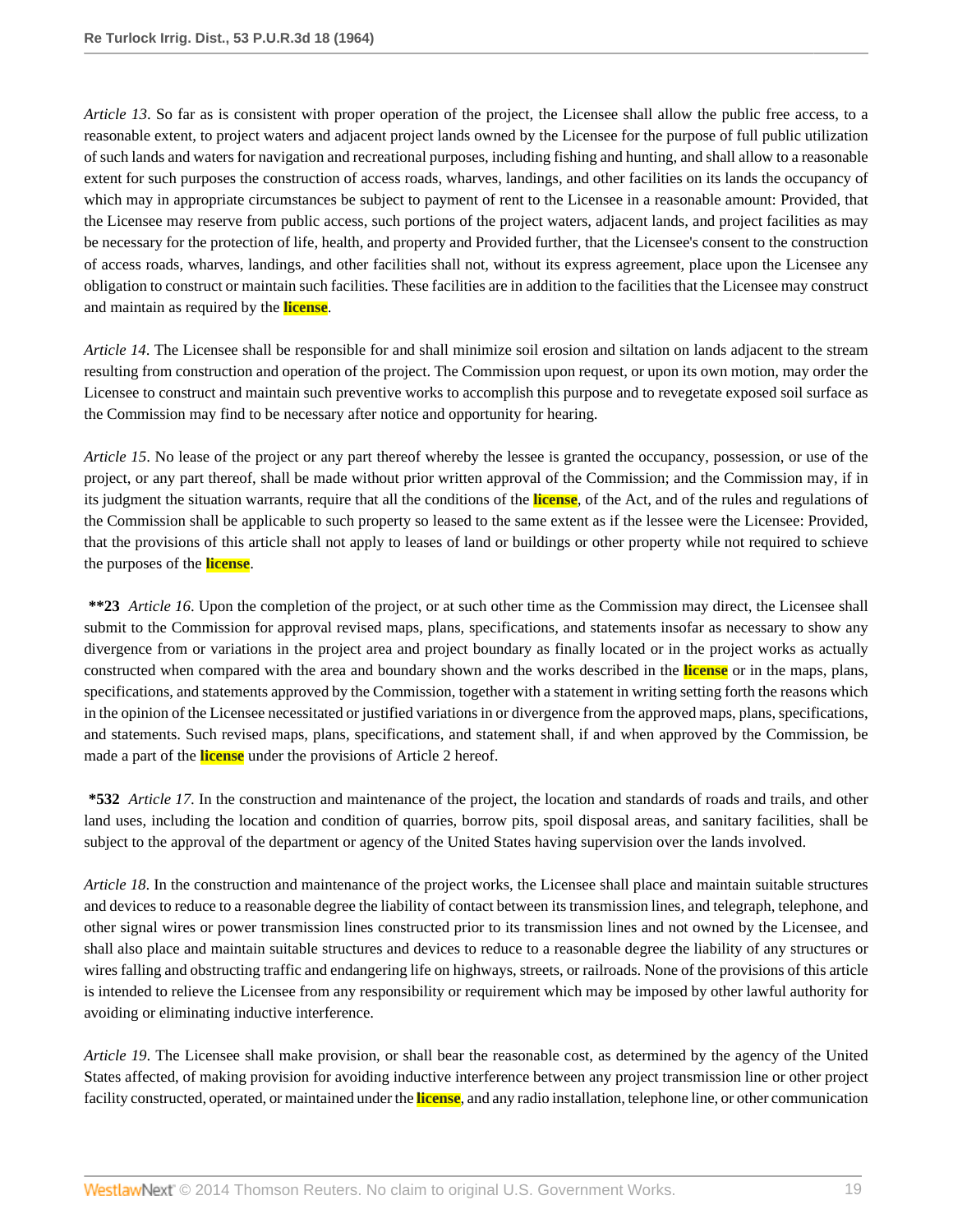facility installed or constructed before or after construction of such project transmission line or other project facility and owned, operated, or used by such agency of the United States in administering the lands under its jurisdiction.

*Article 20*. The Licensee shall clear such portions of transmission line rights-of-way across lands of the United States as are designated by the officer of the United States in charge of the lands; shall keep the areas so designated clear of **new** growth, all refuse, and inflammable material to the satisfaction of such officer; shall trim all branches of trees in contact with or liable to contact the transmission line; shall cut and remove all dead or leaning trees which might fall in contact with the transmission line; and shall take such other precautions against fire as may be required by such officer. No fires for the burning of waste material shall be set except with the prior written consent of the officer of the United States in charge of the lands as to time and place.

**\*\*24** *Article 21*. Timber on lands of the United States cut, used, or destroyed in the construction and maintenance of the project works or in the clearing of said lands shall be paid for in accordance with the requirements of and at the current stumpage rates applicable to the sale of similar timber by the agency of the United States having jurisdiction over said lands; and all slash and debris resulting from the cutting or destruction of such timber shall be disposed of as the officer of such agency may direct.

*Article 22*. The Licensee shall do everything reasonably within its power and shall require its employees, contractors, and employees of contractors to do everything reasonably within their power, both independently and upon request of officers of the agency of the United States concerned, to prevent, make advanced preparations for suppression, and suppress fires on land occupied under the **license**.

*Article 23*. The Licensee shall interpose no objection to, and shall in no way prevent, the use of the agency of the United States having jurisdiction over the lands of the United States affected, or by persons or corporations occupying lands of the United States under permit, of water for fire suppression from any stream, conduit or body of water, natural or artificial, used by the Licensee in the operation of the project works covered by the **license**, or to the use by said **\*533** parties of water for sanitary and domestic purposes from any stream or body of water, natural or artificial, used by the Licensee in the operation of the project works covered by the **license**.

*Article 24*. The Licensee shall be liable for injury to, or destruction of, any buildings, bridges, roads, trails, lands, or other property of the United States, occasioned by the construction, maintenance, or operation of the project works or of the works appurtenant or accessory thereto under the **license**. Arrangements to meet such liability, either by compensation for such injury or destruction, or by reconstruction or repair of damaged property, or otherwise, shall be made with the appropriate department or agency of the United States.

*Article 25*. The Licensee shall allow any agency of the United States, without charge, to construct or permit to be constructed on, through, and across the project lands, conduits, chutes, ditches, railroads, roads, trails, telephone and power lines, and other means of transportation and communication not inconsistent with the enjoyment of said lands by the Licensee for the purposes stated in the **license**. This article shall not be construed as conferring upon the Licensee any right of use, occupancy, or enjoyment of the lands of the United States other than for the construction, operation, and maintenance of the project as stated in the **license**.

*Article 26*. There is reserved to the appropriate department or agency of the United States, or of the State or county involved, the right to take over, maintain, and supervise the use of any project road as a public road after construction of the project works is completed.

**\*\*25** *Article 27*. The Licensee, its successors and assigns shall, during the period of the **license**, retain the possession of all project property covered by the **license** as issued or as later amended, including the project area, the project works, and all franchises, easements, water rights, and rights of occupancy and use; and none of such properties necessary or useful to the project and to the development, transmission, and distribution of power therefrom will be voluntarily sold, transferred, abandoned, or otherwise disposed of without the approval of the Commission: Provided, that a mortgage or trust deed or judicial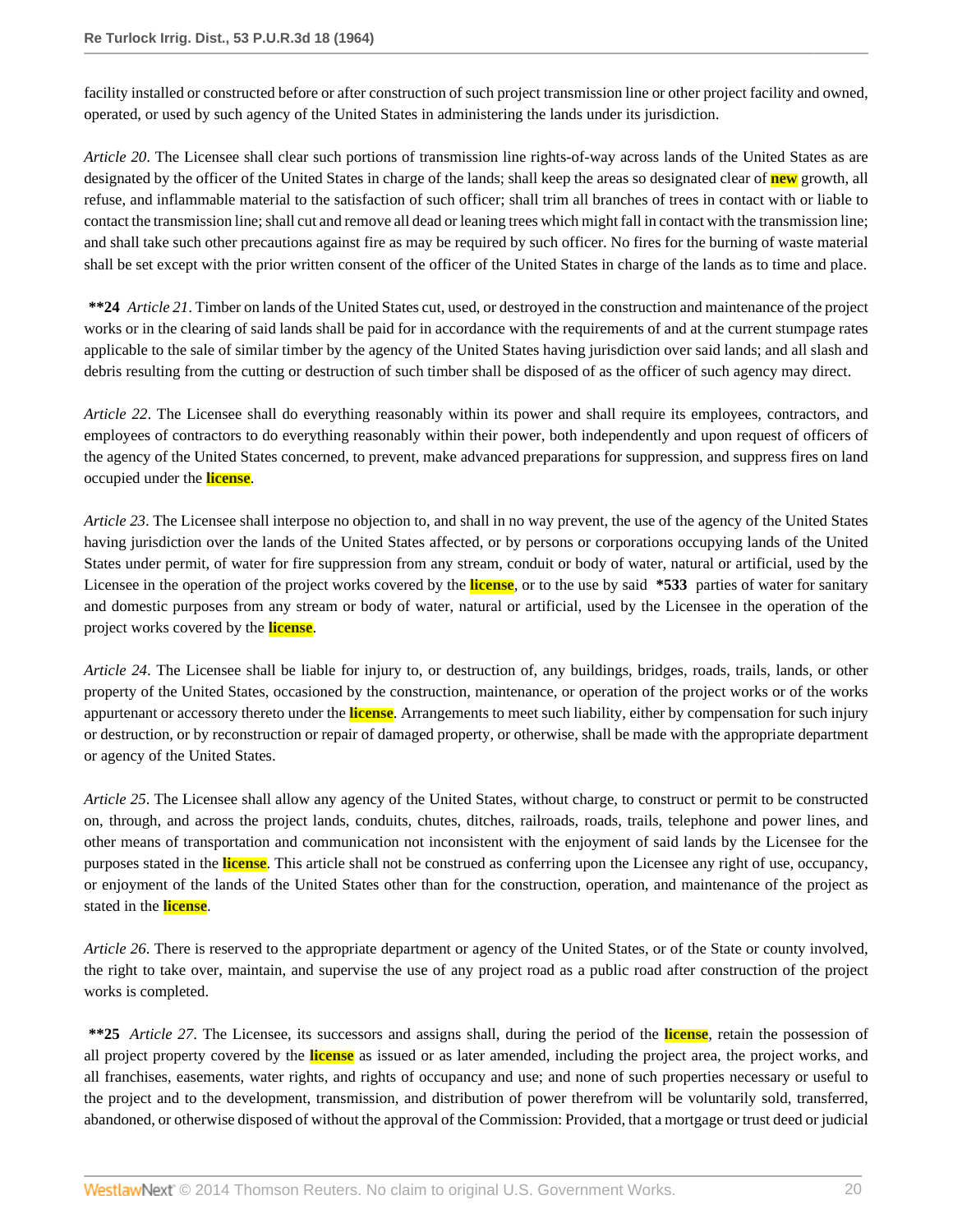sales made thereunder, or tax sales, shall not be deemed voluntary transfers within the meaning of this article. In the event the project is taken over by the United States upon the termination of the **license**, as provided in Section 14 of the Act, or is transferred to a **new** licensee under the provisions of Section 15 of the Act, the Licensee, its successors and assigns will be responsible for and will make good any defect of title to or of right of user in any of such project property which is necessary or appropriate or valuable and serviceable in the maintenance and operation of the project, and will pay and discharge, or will assume responsibility for payment and discharge, of all liens or incumbrances upon the project or project property created by the Licensee or created or incurred after the issuance of the **license**: Provided, that the provisions of this article are not intended to prevent the abandonment or the retirement from service of structures, equipment, or other project works in connection with replacements thereof when they become obsolete, inadequate, or inefficient for further service due to wear and tear, or to require the Licensee, for the purpose of transferring the project to the United States or to a **new** Licensee, to acquire any different title to or right of user in any of such project property than was necessary to acquire for its own purposes as Licensee.

*Article 28*. For the purpose of determining the stage and flow of the stream or streams from which water is diverted for the operation of the project works, the amount of water held in and withdrawn from storage, and the effective head on the turbines, the Licensee shall install and thereafter maintain such gages **\*534** and stream-gaging stations as the Commission may deem necessary and best adapted to the requirements; and shall provide for the required reading of such gages and for the adequate rating of such stations. The Licensee shall also install and maintain standard meters adequate for the determination of the amount of electric energy generated by said project works. The number, character, and location of gages, meters, or other measuring devices, and the method of operation thereof, shall at all times be satisfactory to the Commission and may be altered from time to time if necessary to secure adequate determinations, but such alteration shall not be made except with the approval of the Commission or upon the specific direction of the Commission. The installation of gages, the ratings of said stream or streams, and the determination of the flow thereof, shall be under the supervision of, or in cooperation with, the District Engineer of the United States Geological Survey having charge of streamgaging operations in the region of said project, and the Licensee shall advance to the United States Geological Survey the amount of funds estimated to be necessary for such supervision or cooperation for such periods as may be mutually agreed upon. The Licensee shall keep accurate and sufficient record of the foregoing determinations to the satisfaction of the Commission, and shall make return of such records annually at such time and in such form as the Commission may prescribe.

**\*\*26** *Article 29*. If the Licensee shall cause or suffer essential project property to be removed or destroyed or to become unfit for use, without replacement, or shall abandon or discontinue good faith operation of the project for a period of three years, or refuse or neglect to comply with the terms of the **license** and the lawful orders of the Commission mailed to the record address to the Licensee or its agent, the Commission will deem it to be the intent of the Licensee to surrender the **license**, and not less than 90 days after public notice may in its discretion terminate the **license**.

*Article 30*. Whenever the Licensee is directly benefited by the construction work of another Licensee, a permittee, or of the United States of a storage reservoir or other headwater improvement, the Licensee shall reimburse the owner of the headwater improvement for such part of the annual charges for interest, maintenance, and depreciation thereon as the Commission shall determine to be equitable, and shall pay to the United States the cost of making such determination as fixed by the Commission. For benefits provided by a storage reservoir or other headwater improvement of the United States the Licensee shall pay to the Commission the amounts for which it is billed from time to time for such headwater benefits and for the costs of making the determinations pursuant to the then current Commission Regulations under the Federal Power Act within 60 days from the date of rendition of a bill therefor and, upon failure to do so, shall thereafter be subject to the payment of the penalties specified in the then current Regulations. The Licensee shall have the right to pay such amounts under protest within the 60-day period and to reconsideration of the amounts billed or a hearing as provided by the then current Regulations under the Act.

*Article 31*. Upon abandonment of the project the Licensee shall remove all buildings, equipment and power lines from lands of the United States and restore said lands to a condition satisfactory to agency having jurisdiction over the lands and shall fulfill such other obligations under the **license** as the Commission may prescribe.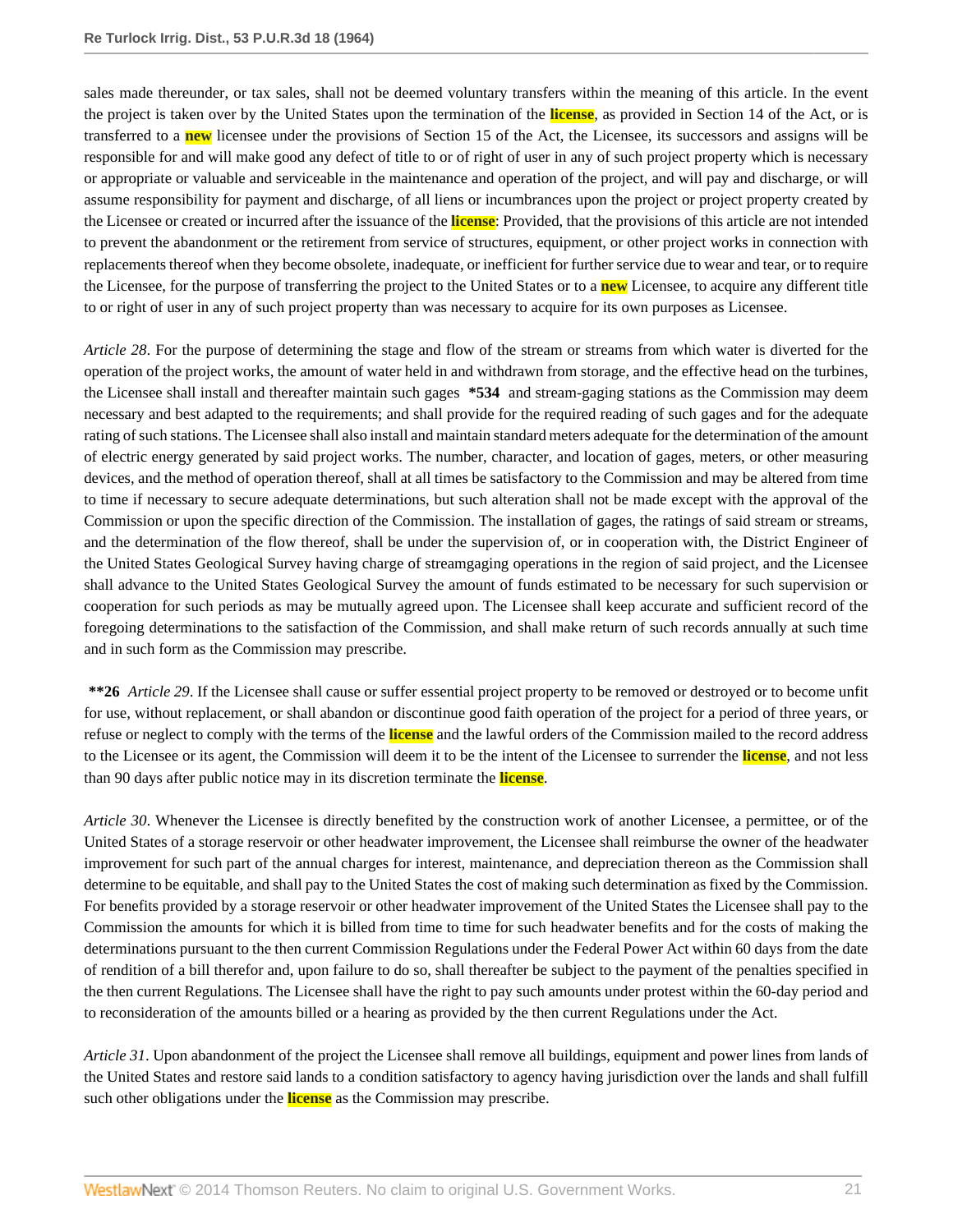*Article 32*. The right of the Licensee and of its transferees and successors to use or occupy lands of the United States under the **license** for the purpose of maintaining the project works or otherwise, shall absolutely cease at the end of the **license** period, unless a **new license** is issued pursuant to the then existing laws and regulations.

**\*535** *Article 33*. The terms and conditions expressly set forth in the **license** shall not be construed as impairing any terms and conditions of the Federal Power Act which are not expressly set forth herein.

# INITIAL DECISION OF THE PRESIDING EXAMINER UPON APPLICATION FOR **LICENSE**

### <span id="page-21-2"></span><span id="page-21-0"></span>(Issued June 4, **1963**)

HALL, *Presiding Examiner:* This case concerns the joint application filed by Modesto Irrigation District and Turlock Irrigation District (Districts) for a major **license** to construct, operate and maintain a multi-purpose project on the Tuolumne River, <sup>[14](#page-56-10)</sup> designated Project No. 2299, and known as the **New Don Pedro** project, to replace Districts' existing **Don Pedro** project located immediately upstream from the site of the proposed **New Don Pedro** development. The application was filed under Part I of the Federal Power Act (Act).  $15$ 

<span id="page-21-1"></span>**\*\*27** The Districts are two of the largest irrigation districts in the State of California and are public agencies of that State. They have been engaged in the irrigation business since 1894 and the power business since 1924-following completion of the existing **Don Pedro** dam and power house. They **\*536** own and operate extensive facilities for the distribution of irrigation water and electric power in Stanislaus and Merced Counties in the vicinity of Modesto and Turlock, California, an area once stunted by water shortage but now vigorous and strong, having made great advances agriculturally and industrially because its inhabitants had the foresight and determination to make beneficial use of its water resources.

The history of the Districts dates back to 1887. They are pioneers in California irrigation through the use of the La Grange diversion dam completed by them in 1894. This diversion dam is located about three and a half miles below the site of **New Don Pedro**. **New Don Pedro** will enhance but not change the function of the La Grange dam. That is to say the La Grange dam will continue to raise the waters of the Tuolumne River (below **New Don Pedro**) to a sufficient height to be carried by gravity's free delivery through extensive canals and connected irrigation systems to the fertile area irrigated by the Districts. <sup>[16](#page-57-0)</sup> Such area, nourished by the irrigation water diverted from the Tuolumne River-and also by low cost power-that brought it to life, is extremely prosperous and in a high state of improvement and cultivation, producing under irrigation highly profitable and important agricultural products and income from substantial industrial and other sources. The economy of the area is based on irrigated agriculture with virtually every job, livelihood and activity being totally dependent upon water. **New Don Pedro**, by making much more of the Tuolumne River water usable, will improve the base of this economy in a real and important way. It will, in short, better rearrange and retime nature to more adequately meet the water needs of those served by the Districts. And, as will be shown, the project is also designed to enable San Francisco to meet its estimated water needs and to provide for flood control. In fact it clearly appears that San Francisco's desire to have the project constructed is a dominant, if not the dominant, purpose for its construction.

<span id="page-21-4"></span><span id="page-21-3"></span>The Tuolumne River, on which the **New Don Pedro** dam and powerhouse are to be located, flows through the two Districts and is their common source of supply. The headwaters of this stream is also one of the primary sources of water supply for the San Francisco Bav area <sup>[17](#page-57-1)</sup> through the Hetch Hetchy system constructed and operated by the City and County of San Francisco, California (San Francisco) pursuant to Congressional authorization-at least in part, viz., **\*537** 38 Stat. 242 (Raker Act of December 19, 1913). The Raker Act, however, prohibits San Francisco from ever interfering with the water rights acquired by the Districts under California law, <sup>[18](#page-57-2)</sup> and from selling Hetch Hetchy power to a private individual or utility. That Act also requires San Francisco to conform to the laws of California relating to the control, appropriation, use, or distribution of water and vested rights acquired thereunder. Therefore, in this case the Commission is dealing with the use and diversion of water and the generation of power concerning which the Districts and San Francisco-which are acting in friendly cooperation insofar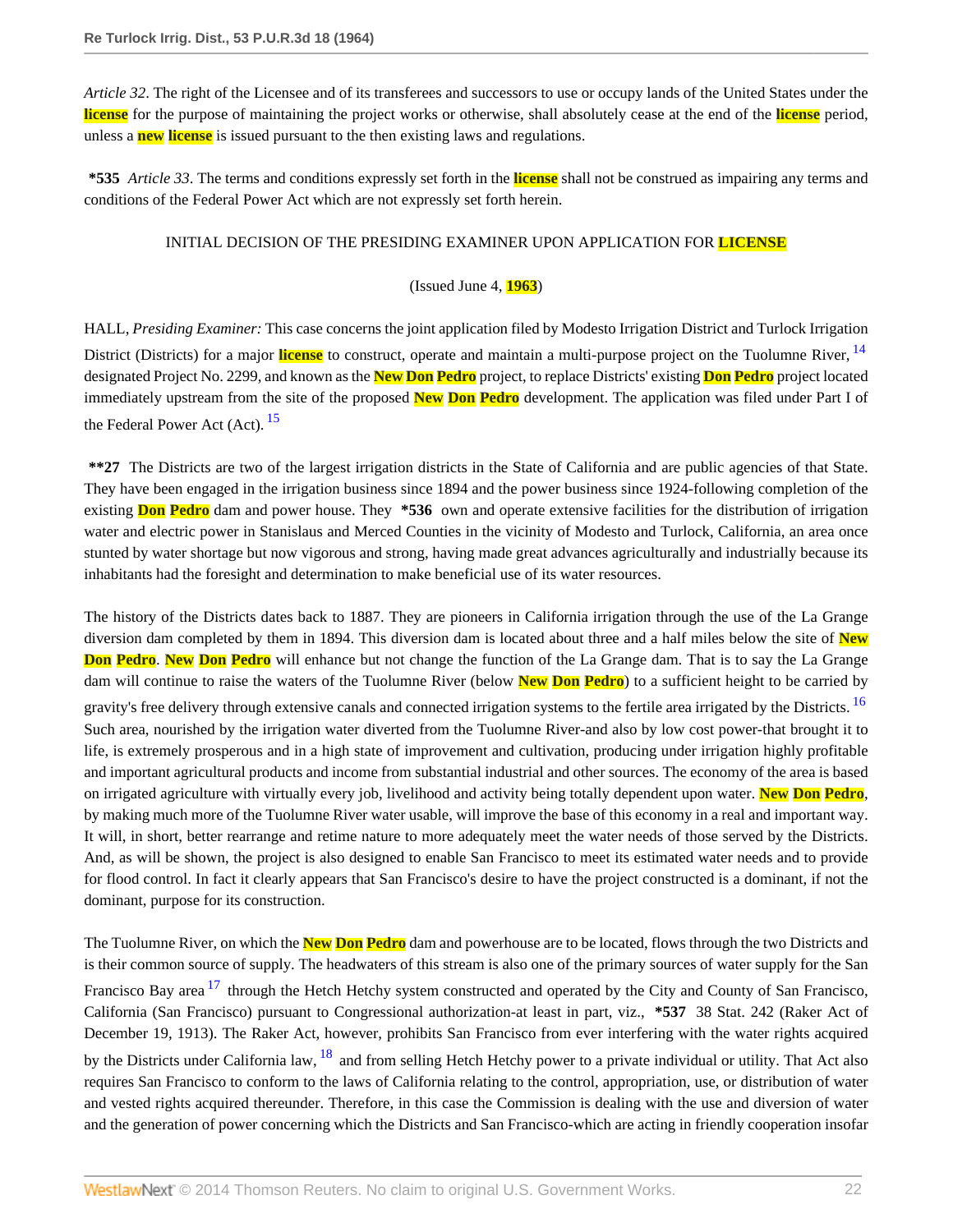as the construction and operation of **New Don Pedro** is concerned-already have fixed rights and obligations under the Raker Act. Thus this case presents not only the question of fact as to the benefits to be derived from the construction of **New Don Pedro**, but also the legal question of whether what is proposed conforms with the rights, duties and responsibilities arising by virtue of the Raker Act.

**\*\*28** While the needs of the Districts and San Francisco call for the fullest possible assistance on the part of the Commission, it is apparent that for them to attain their goal, **new** rights, **new** obligations, **new** machinery, not contemplated by the Raker Act, must be created to give effect to their updated experience, thinking and arrangements. Although the intent of their proposed arrangement is clearly to improve, make more effective and less costly the whole of their undertaking, and reflects the natural diligence of reasonable, prudent and responsible officials, it must nevertheless likewise reflect complete consistency with, and not be a departure from, the obligations of San Francisco under the Raker Act.

The Districts and San Francisco treat the rearrangement here proposed as being wholly consistent with the Raker Act, their position apparently being that the changed arrangement is simply the selection, after thorough study in the light of their needs, of an economical and effective means for accomplishing a greater diversion and use of water of the Tuolumne River. That is to say, they appear to be proceeding upon the assumption that the present and prior method of operation is not the exclusive method permitted by the Raker Act.

**\*538** The Raker Act authorization for the construction and operation of the Hetch Hetchy water supply and power system, located in the Yosemite National Park and the Stanislaus National Forest, was given at a time when San Francisco faced a water famine and in recognition of the fact that any alternative water supply would cost millions of dollars more, with no credit for power development.

It is claimed that **New Don Pedro**, through the exchange storage arrangement proposed herein, will enable San Francisco to meet its increasing municipal water requirements-again becoming a matter of urgency-until the year 2015 when it is anticipated that demand will have reached 400 mgd. It will also make it possible for San Francisco and the Districts to generate and sell greater quantities of hydroelectric power. The Districts expect to recover their portion of the capital cost of **New Don Pedro** through the sale power generated by this project and have demonstrated its economic feasibility on this basis. San Francisco may also be able to recover its contribution to the project's cost through the sale of additional power.

As indicated, the increased diversions to the San Francisco water system will not be made physically from the **New Don Pedro**

<span id="page-22-0"></span>reservoir. Rather San Francisco's maximum storage space of 740,000 acre-feet in the **New Don Pedro** reservoir [19](#page-57-3) will be operated to store water credited to San Francisco, thus permitting San Francisco to make additional diversions upstream to the extent that a credit exists in the reservoir, such exchange arrangement enabling San Francisco to divert water which the Raker Act obligates it to release for the Districts' use.

The problem now faced by the Districts and San Francisco is that since they cannot add water to full cups they need a **new** and larger cup-the **New Don Pedro** reservoir which will have seven times the 290,000 acre-foot capacity of the existing **Don**

<span id="page-22-1"></span>**Pedro** reservoir-to catch and hold water in times of abundance and release it in times of storage. <sup>[20](#page-57-4)</sup> This **new** venture requires the issuance of a **license** to the Districts and San Francisco's continued adherence to the terms and conditions of the Raker Act until modified by Congress. The requirements and Congressional policy embodied in that Act are therefore to be considered as being superimposed upon any **license** issued by the Commission for **New Don Pedro**.

**\*\*29** Based on project completion by November 15, 1965, and using April 1962 prices, the estimated cost of **New Don Pedro** is \$92,415,850. The construction period will cover about three years. The site selected for the project is located about a mile and a half below the existing **Don Pedro** dam and about three and a half miles above the Districts' La Grange diversion dam. This site was chosen for two reasons: (1) It permits the optimum reservoir. (2) The geologic conditions were found to be superior. The plans for the structure conform to accepted engineering and standard practice. Some additional testing and design analysis will, however, be necessary to establish the final design for the structure.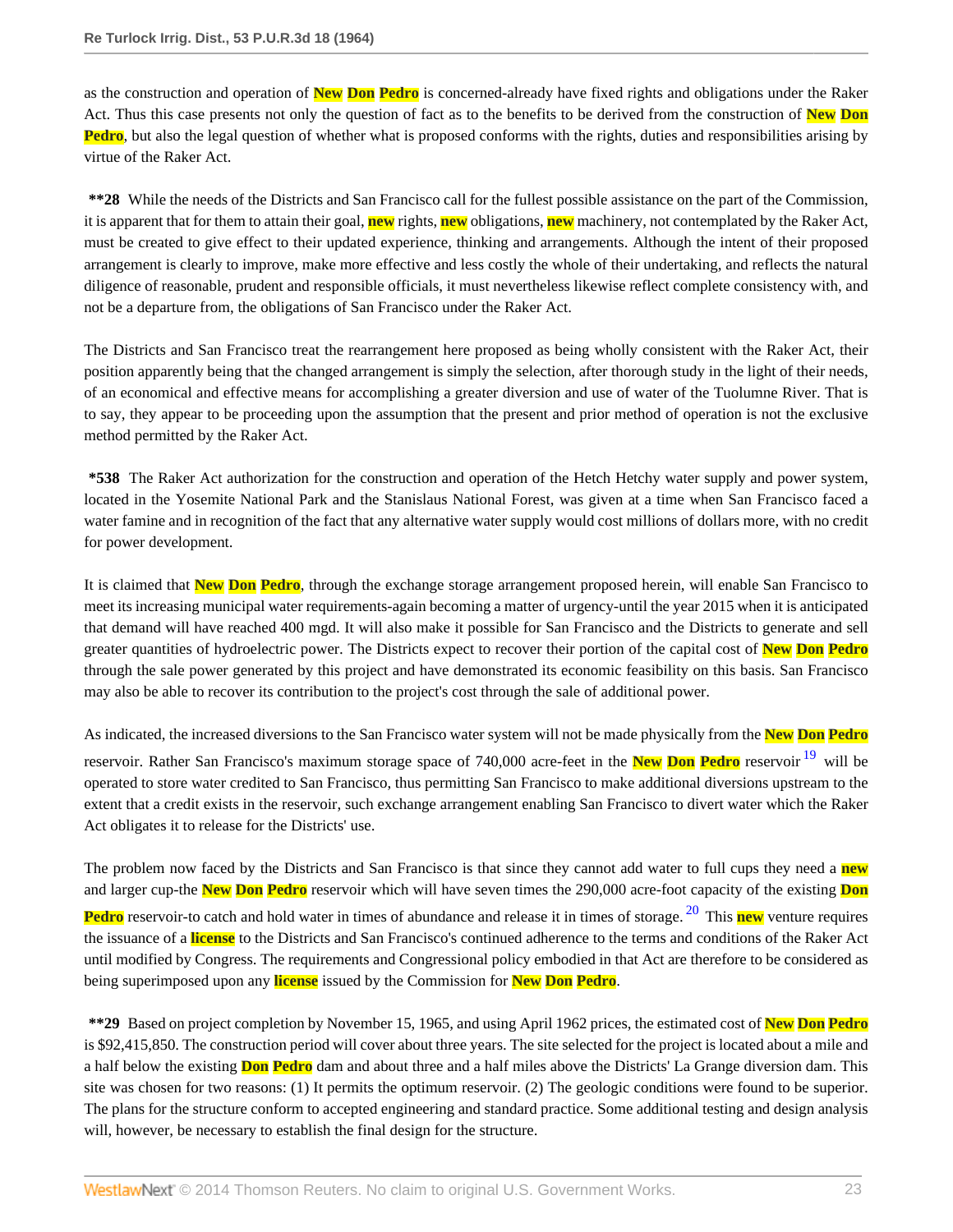<span id="page-23-0"></span>New Don Pedro will consist of a dam 580 feet high; spillways; a reservoir with a gross capacity of 2,030 acre-feet <sup>[21](#page-57-5)</sup> with the water surface at elevation 830, **\*539** such reservoir to extend about 22 miles upstream and to flood approximately 12,960 acres at full pool; a power tunnel about 2800 feet in length; a powerhouse containing three 69,000-horsepower turbines connected to three 45,766 KVA generators; a switchyard; and transmission lines extending to receiving stations near Turlock and Modesto, California. It will have an installed capacity of 130,440 kilowatts and a plant capacity of 150,000 kilowatts (15 percent overload). The hydraulic capacity of the powerplant will be about 4,500 cfs which corresponds to that of the Districts' canals extending from the ends of the La Grange dam. The maximum gross head will be 530 feet (elevation 830 to elevation 300); minimum gross head will be 300 feet at maximum drawdown.

**New Don Pedro** will make available to the Districts a substantially greater, more predictable and longer lasting water supply for irrigation and domestic uses and for power generation. In addition to recreational benefits, the project, as proposed would accomplish four purposes: (1) Power generation-with a plant capability of 150,000 iklowatts. (2) 811,000 acre-feet of irrigation storage. (3) 340,000 acre-feet of flood control storage. (4) A maximum of 740,000 acre feet of exchange storage (see *supra*, p. 538, note 19).  $^{22}$  $^{22}$  $^{22}$ 

<span id="page-23-2"></span><span id="page-23-1"></span>Because of the uncertainty of future construction costs the precise contribution which it is contemplated San Francisco will make to the project's cost is presently unascertainable. However, on the basis of current cost estimates, San Francisco's contribution is calculated to be \$43,181,790-less the applicable portion of the Federal payment for flood control space.  $^{23}$  $^{23}$  $^{23}$  San Francisco proposes to make this contribution in consideration for the exchange storage and other benefits which include additional revenue from the sale of power.

The facts relating to the flood control purposes to be served by the project are hereinafter set forth (see *infra*, pp. 548, 550). The costs of providing this flood control have already been paid by the Federal Government in substantial measure through the payment to the Districts of \$4,600,000 and to San Francisco of \$4,400,000, all of which monies were applied to the construction by San Francisco of the Cherry Valley dam and reservoir completed in 1956 without, insofar as the Examiner is able to ascertain, a **license** from the Commission or expanded Congressional authorization under the Raker Act (see *infra*, pp. 548, 550). The total to be paid for flood control on the basis of present estimated costs is about \$14,200,000, leaving a balance of approximately \$5,200,000-deducting the \$9,000,000 already advanced. These monies, according to an agreement entered into between the Districts and San Francisco, may be utilized by San Francisco **\*540** in meeting its portion of the cost of **New Don Pedro**. It this regard it should be borne in mind that the total payment to be made for flood control was made for the purpose of 340,000 acrefeet of flood control space ultimately to be provided in the **New Don Pedro** reservoir. No agreement between the Districts and San Francisco can alter this fact which becomes of some significance in the subsequent determination of the actual legitimate cost of this project to the Districts.

**\*\*30** There is more to this case than meets the eye at first glance. On the surface it seems to be only a soundly conceived cooperative plan, substantially aided by a Federal contribution for flood control, to maximize the quantity of water the Districts and San Francisco will be able to appropriate and put to beneficial use. But other issues relating to San Francisco's rights, obligations, etc., under the Raker Act lurk in the record. What San Francisco was authorized to do in the way of construction, the volume of water Congress intended it to divert, the disposition it makes of its power, and its obligations to the Districts and others are matters governed by the provisions of the Raker Act to the extent it is applicable-not the terms of private contracts between the Districts and San Francisco. Moreover, insofar as the issuance of a **license** for **New Don Pedro** is concerned, such private contracts must yield to regulatory authority and can be given only such force and effect as sanctioned by the Commission.

<span id="page-23-3"></span>It is necessary to condition the **license** to be issued herein so as to provide that construction of **New Don Pedro** may commence only after a firm agreement, acceptable to and approved by the Commission, has been entered into by the Districts and San Francisco and obligating San Francisco the pay its proper portion of the cost.  $^{24}$  $^{24}$  $^{24}$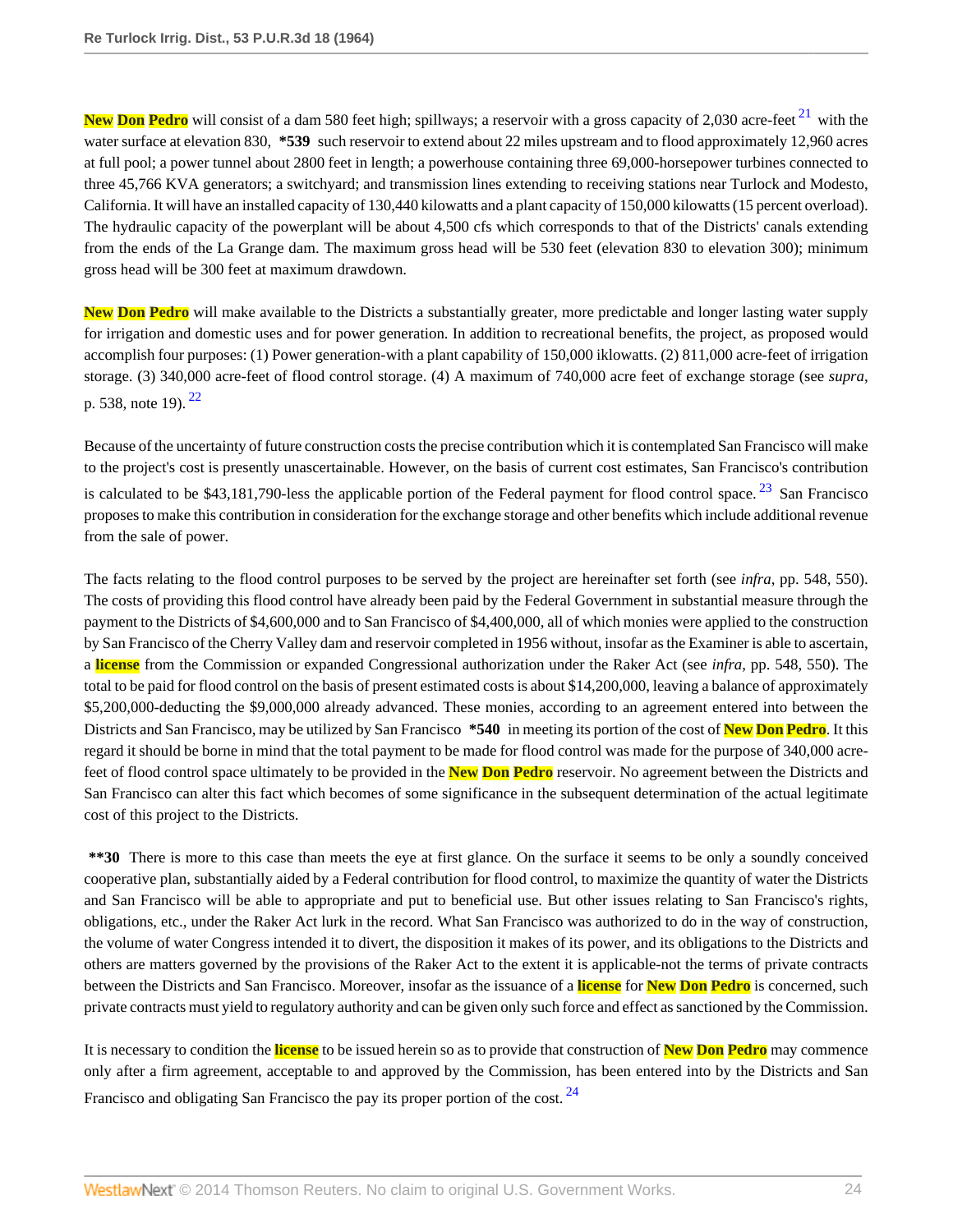As stated, to the extent that the cost of **New Don Pedro** is not borne by the Federal Government, it is to be shared by the Districts and San Francisco. Issuance of general obligation bonds in the amounts of \$34,000,000 (for Turlock) and \$18,400,000 (for Modesto) have already been approved by the voters of the Districts for use in financing their respective portions of the project cost. The voters of San Francisco have also approved the issuance of \$115,000,000 in general obligation bonds for utilization in connection with the Hetch Hetchy water supply system, with approximately \$45,000,000 thereof being earmarked for use in connection with **New Don Pedro**. The project financing is therefore already assured even though the details of the agreement to be executed by the Districts and San Francisco have not been finalized.

**\*541** The Districts would be unable to finance the construction of **New Don Pedro** without (1) the contributions to be made by San Francisco and the Federal Government, and (2) power revenues. The power will be produced, however, only from water released for irrigation or flood control uses or when not inconsistent with the primary water conservation purposes.

# *History of Proceeding*

The joint application for **license** to construct the **New Don Pedro** project was filed by the Districts on May 9, 1961 and was thereafter amended and supplemented. Public notice was given [\(26 F.R. 5340\).](http://www.westlaw.com/Link/Document/FullText?findType=Y&pubNum=1037&cite=26FR5340&originationContext=document&vr=3.0&rs=cblt1.0&transitionType=DocumentItem&contextData=(sc.Search))

On January 30, 1962, the Commission issued an order fixing hearing and prescribing the specific procedure to be followed with reference to the service of all testimony, exhibits and motions by specified dates in advance of the hearing 'to eliminate any cause which might otherwise exist for a protracted hearing.'

**\*\*31** The hearing on the application, initially set for May 21, 1962, was continued from time to time, being finally set for October 16, 1962. It commenced in San Francisco on the latter date and continued for nine hearing days ending October 26, 1962. The record made consists of 2108 pages of testimony of 24 witnesses and 223 exhibits, including two exhibits rejected by the Examiner and one withdrawn.

In addition to the intervention of the State of California (acting by and through its Department of Fish and Game), which had petitioned to intervene within the period set by the Commission in its public notice, the Commission by separate orders issued October 15, 1962, granted limited intervention out of time to the Secretary of the Interior; Tuolumne County, California; and Banta Carbona Irrigation District (Banta Carbona), their participation being restricted to 'an opening statement of position, participation in the cross-examination of witnesses, and the filing of briefs and exceptions to the Presiding Examiner's decision.' The Commission ruled that to have granted the Secretary of the Interior, Tuolumne County and Banta Carbona 'full participation on the eve of the hearing and after filing of elaborate prepared direct testimony by applicants and the California Department of Fish and Game would frustrate the procedures prescribed in our order of January 30, 1962' which was designed to, and did, avoid a protracted hearing. [25](#page-58-1)

Briefs have been filed by counsel for the Districts, Commission Staff, California Department of Fish and Game, Secretary of the Interior, Tuolumne County and Banta Carbona. The final brief of the Districts was filed on March 4, **1963**.

# <span id="page-24-1"></span><span id="page-24-0"></span>*History of the Irrigation and Power Activities of the Districts*

Until completion of the existing **Don Pedro** project in 1923, [26](#page-58-2) the Districts owned and operated only the La Grange diversion dam, the offstream Turlock and Modesto reservoir hereinafter referred to, and the related irrigation systems.

Because the La Grange dam has no significant storage capacity it must be kept full, or nearly so, when the main canals of the Districts are diverting irrigation water from the Tuolumne River. Accordingly, to cope with growth and to be effective in a substantial beneficial way the La Grange reservoir must be implemented through increased storage. Within limits, the larger the other storage facilities and the greater their number the more effective is the function of La Grange dam.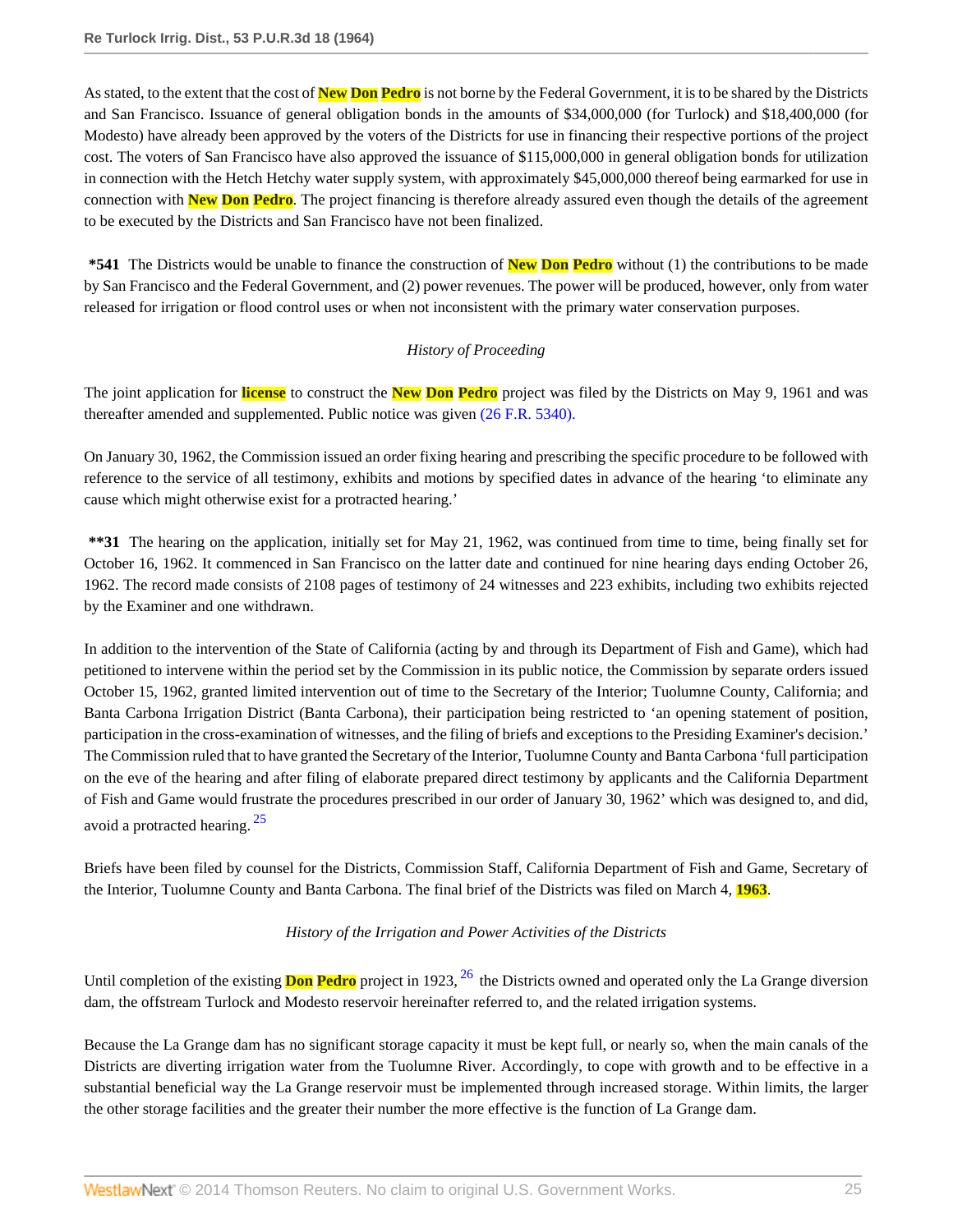<span id="page-25-0"></span>**\*542** Following completion of the La Grange dam (constructed in 1894 at the site of the then Wheaton dam which had been purchased by the Districts in 1890 along with water rights and properties held by the prior owner),  $27$  and as ditch and lateral construction advanced bringing irrigation water to more acreage within the area served by the Districts, the inadequacy of a simple diversion dam became apparent, for after the feast came the famine-the dry months. Nature's schedule was decidedly wrong for the Districts' needs. Crops would be out of irrigation water by August, making it essential that a means of storing at least a portion of the heavy river runoff-usually occurring in the spring of the year-be provided by the Districts to supplement natural flows during low-flow (sometimes no-flow) periods. Accordingly, offstream reservoirs were constructed downstream from the La Grange dam by Modesto in 1911 and by Turlock in 1914, such reservoirs having capacities of about 28,000 and 50,000 acre feet, respectively, enabling the collection and holding of waters in reserve during the early part of the season for use in the dry periods. But much more was required to utilize the excess runoff to the maximum extent.

**\*\*32** In passing it should be pointed out that it was during the period of construction of the Modesto and Turlock reservoirs to provide storage for waters diverted at La Grange that Congress considered and passed the Raker Act permitting San Francisco to develop the Hetch Hetchy water and power system on the Tuolumne River headwaters. That system increased the storage on which the Districts could rely (see *supra*, note 18, p. 537).

<span id="page-25-1"></span>In 1924, following conpletion of the existing **Don Pedro** project, which now has an installed capacity of 37,500 kilowatts, the Districts expanded their business to include the generation, distribution and sale of power. [28](#page-58-4) Construction of **\*543** the existing **Don Pedro** project five miles above the La Grange dam not only provided additional storage capacity for growth and a more predictable irrigation supply through the better leveling of seasonal extremes but also enabled the Districts to use the water for power generation  $29$  before its re-use for irrigation purposes, thus achieving the most economic operation.

<span id="page-25-2"></span>Because of the great variation in annual stream flow, construction of the existing **Don Pedro** project did not provide the necessary carryover storage, through the loan water years, adequate for demands ranging from 1,000,000 to 1,200,000 acre feet of irrigation water each year. And although the storage then on the river assisted in reducing the variations in flow occurring under natural conditions, it did not accomplish complete regulation of the monthly variations and has had a negligible effect on the annual variation. Thus the idea of a larger reservoir grew to firm up the irrigation and power supply. As stated above, the well-conceived **New Don Pedro** project will significantly amplify and improve the purposes now served by the existing **Don Pedro** project. The enlarged reservoir capacity is designed to permit the Districts, among other things, to carry over waters from wet years to dry years to provide the maximum possible dependable annual irrigation supply. [30](#page-59-0)

<span id="page-25-4"></span><span id="page-25-3"></span>The Districts have been the sole distributors of power within their power service area since 1940, that being the year in which the Supreme Court, in *United States* v. *[City and County of San Francisco](http://www.westlaw.com/Link/Document/FullText?findType=Y&serNum=1940124338&pubNum=780&originationContext=document&vr=3.0&rs=cblt1.0&transitionType=DocumentItem&contextData=(sc.Search))*, 310 U.S. 16, held San Francisco's sale of power to P. G. & E. to be unlawful under Section 6 of the Raker Act.  $31$  In that case the Court affirmed the judgment of the District Court which had-

**\*544** \* \* \* concluded that the City was violating § 6 by the sale and distribution of Hetch-Hetchy power through the Pacific Gas & Electric Company, a private utility. Accordingly, the City was required by injunction alternatively to discontinue such disposal of the power of cease further use of the lands and rights granted it under the [Raker] Act for generation and transmission of electric energy. \* \* \* [[310 U.S. at p. 19](http://www.westlaw.com/Link/Document/FullText?findType=Y&serNum=1940124338&pubNum=780&originationContext=document&vr=3.0&rs=cblt1.0&transitionType=DocumentItem&contextData=(sc.Search)#co_pp_sp_780_19).]

In so doing the Court stated [\(310 U.S. at p. 30\):](http://www.westlaw.com/Link/Document/FullText?findType=Y&serNum=1940124338&pubNum=780&originationContext=document&vr=3.0&rs=cblt1.0&transitionType=DocumentItem&contextData=(sc.Search)#co_pp_sp_780_30)

\* \* \* Congress may constitutionally limit the disposition of the public domain to a manner consistent with its views of public policy. And the policy to govern disposal of rights to develop hydroelectric power in such public lands may, if Congress chooses, be one designed to avoid monopoly and to bring about a widespread distribution of benefits. The statutory requirement that Hetch-Hetchy power be publicy distributed does not represent an exercise of a general control over a public policy in a State but instead only an exercise of the complete power which Congress has over public property entrusted to it.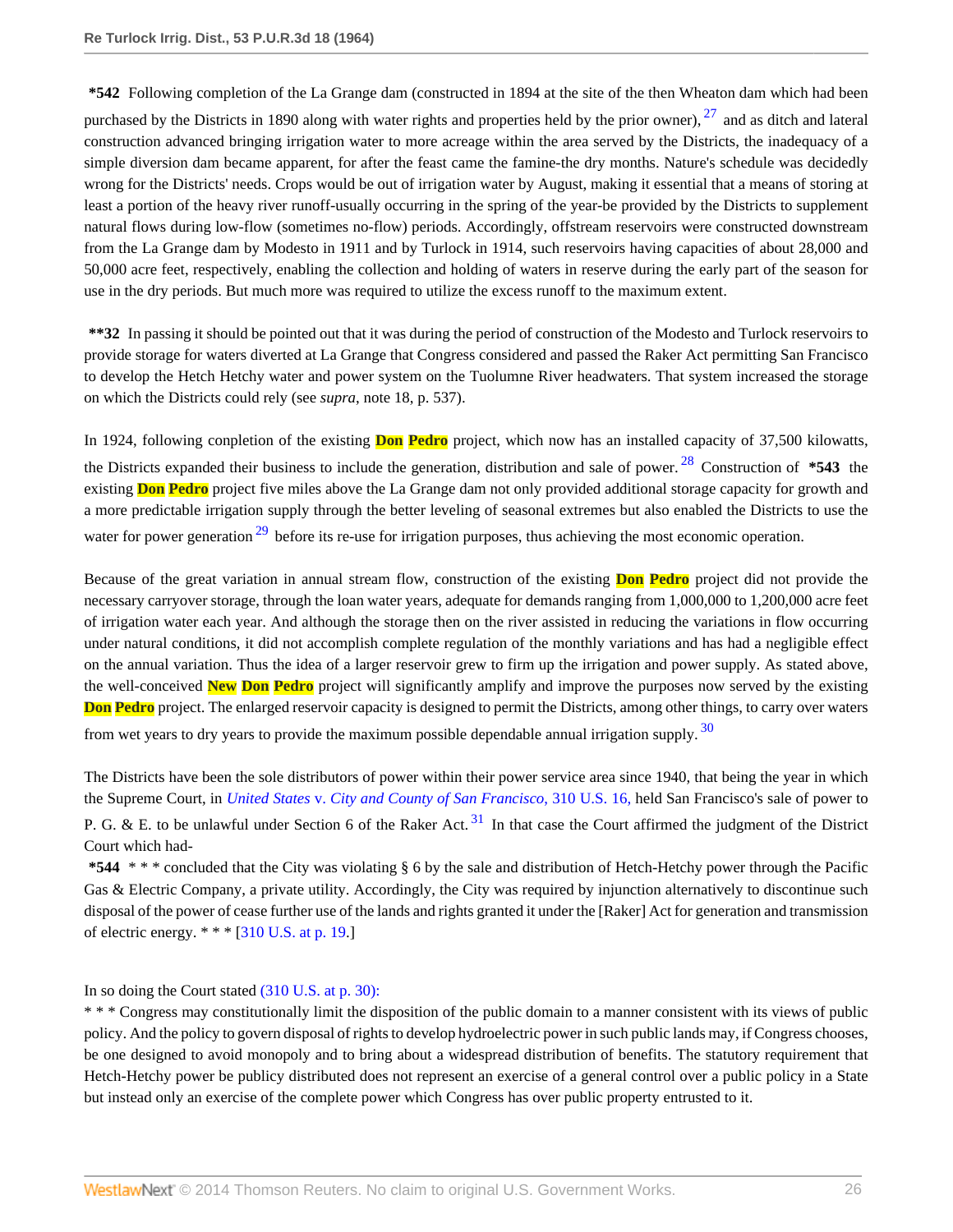**\*\*33** Faced with the above described alternatives, San Francisco ceased selling power to P. G. & E. and began selling the output of its plants to the Districts. It is contemplated that by 1972 the Districts will be able to absorb not only the full output of **New Don Pedro** but also the total output of San Francisco's system.

The Districts estimated that the annual costs of the **New Don Pedro** power output, including the loss of existing **Don Pedro** generation, over a fifty year period, would amount to \$3,535,000; that the estimated cost at market value of the power to be produced based on alternative cost of steam generation would be \$3,952,000; and that the resulting net annual value of the power production of the project for the fifty year period would be \$417,000, which is \$101,000 more than the net annual value computed by the staff.  $32$ 

<span id="page-26-0"></span>The Districts, which now look to even greater usefulness in the furture, have expanded their usefulness over the years by taking advantage of water and power opportunities. In so doing they have followed the fruitful path or raising the horizons of individual and collective progress, playing a full part in the ever-increasing requirements of the area's growing population, expanding economic activity, and rising standard of living.

# *San Francisco's Development of Tuolumne River*

As previously pointed out, San Francisco's Hetch-Hetchy system is located in the headwaters of the Tuolumne River. The total watershed area tributary **\*545** to San Francisco's dams is about 713 square miles and includes the constituent watersheds of the Cherry Valley, Lake Eleanor and the Lower Cherry Diversion watershed, Hetch-Hetchy Valley and the Early Intake watershed. [33](#page-59-3)

<span id="page-26-1"></span>The dams constructed by San Francisco, the year in which each was completed, the names of the reservoirs they form, and the seasonal storage capacity of each, are:

Dam name Reservoir name Year Seasonal

completed storage

capacity

(acre-feet)

Cherry Valley Lake Lloyd 1956 268,200

Eleanor Lake Eleanor 1918 27,100

<span id="page-26-2"></span>O'Shaughnessy Hetch Hetchy 1923 360,360<sup>[34](#page-59-4)</sup>

Lower Cherry None 1918

Early Intake None 1925

----

Total 655,660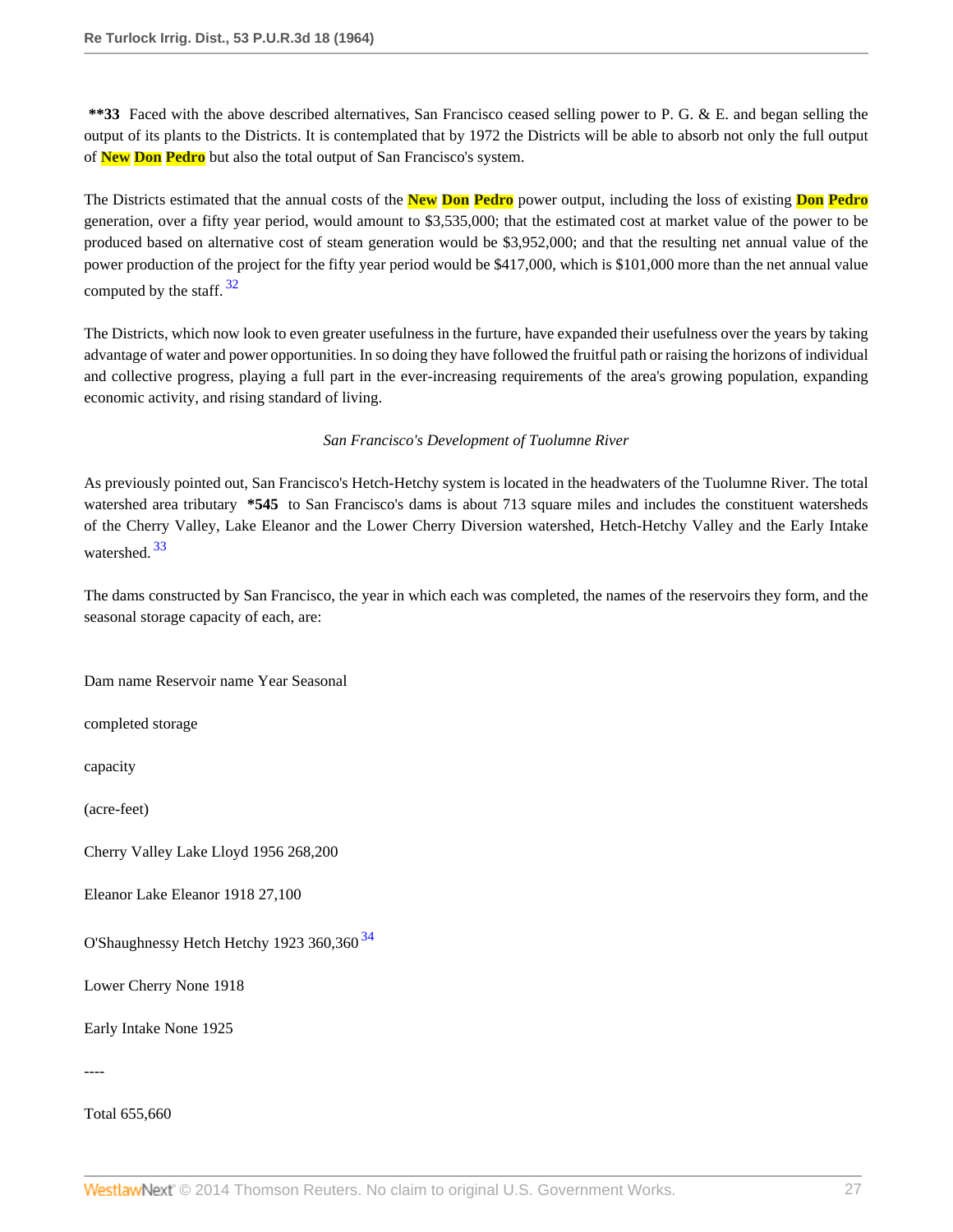<span id="page-27-0"></span>San Francisco presently generates power at two plants (Moccasin and Cherry). A third plant (Intake) has been on standby since completion of the Cherry plant in 1960 and an additional plant (Canyon) is under construction.  $35$  Data relating to these plants are as follows:

Plant Water diverted from- Design head Installed Capacity

in feet in kva in kw

Cherry Cherry Valley and Eleanor Dams 2,230 150,000 135,000

Canyon O'Shaughnessy Dam 1,245 75,000 67,500

Intake Lower Cherry dam 320 3,800 3,600

Moccasin Priest (on aqueduct) 1,250 80,000 70,000

---- ----

Totals 308,800 276,100

**\*\*34** San Francisco's Moccasin power plant, completed in 1925, has been in continuous operation except for occasional periods of shutdown due to maintenance or water shortage. Cherry is the newest of San Francisco's operating power plants.

San Francisco constructed the Early Intake diversion dam in 1925 about 12 miles downstream from the O'Shaughnessy Dam. It is at Early Intake that San Francisco's main diversion from the Tuolumne River takes place. At Early Intake the water is diverted into the 19-mile Mountain Tunnel. This tunnel, driven between 1917 and 1925, has a capacity in excess of 400 mgd<sup>[36](#page-59-6)</sup> and carries the water to the Moccasin power plant. From Moccasin the water enters the **\*546** 16-mile Foothill Tunnel, [37](#page-59-7) driven in the 1926-1929 period, which also has a capacity of 400 mgd. This tunnel extends to Oakdale Portal near the San Joaquin Valley floor. The Canyon power tunnel, now under construction between the O'Shaughnessy Dam and Early Intake, will likewise have a capacity in excess of 400 mgd.

At Oakdale Portal water enters two pipelines to cross the San Joaquin Valley. These lines have a combined capacity of about 160 mgd. The first section of a third pipeline across the San Joaquin Valley is now under construction and will raise the combined capacity of the pipelines across the valley to about 295 mgd by 1968. Another line to increase the capacity to 400 mgd is projected for installation when required. At the Tesla Portal, the western terminus of these lines, the water is taken through the 28-mile Coast Range Tunnel into the Bay area. This tunnel, driven during the 1927-1934 period, can carry about 300 mgd. Current plans embrace either driving a parallel tunnel or the adjustment of the hydraulic gradient so that the existing tunnel will carry about 400 mgd.

According to the Districts' evidence there is no plan, and indeed no possibility, for San Francisco to obtain water from other sources, such as the South Bay Aqueduct, which involves the State of California's Feather River project, or the East Bay Municipal Utilities District. The anticipated supply through the South Bay Aqueduct is already substantially committed and the needs of the area intended to be served through this facility require more than double the facility's expected capacity.

<span id="page-27-2"></span><span id="page-27-1"></span>*San Francisco's Water Requirements and Rights*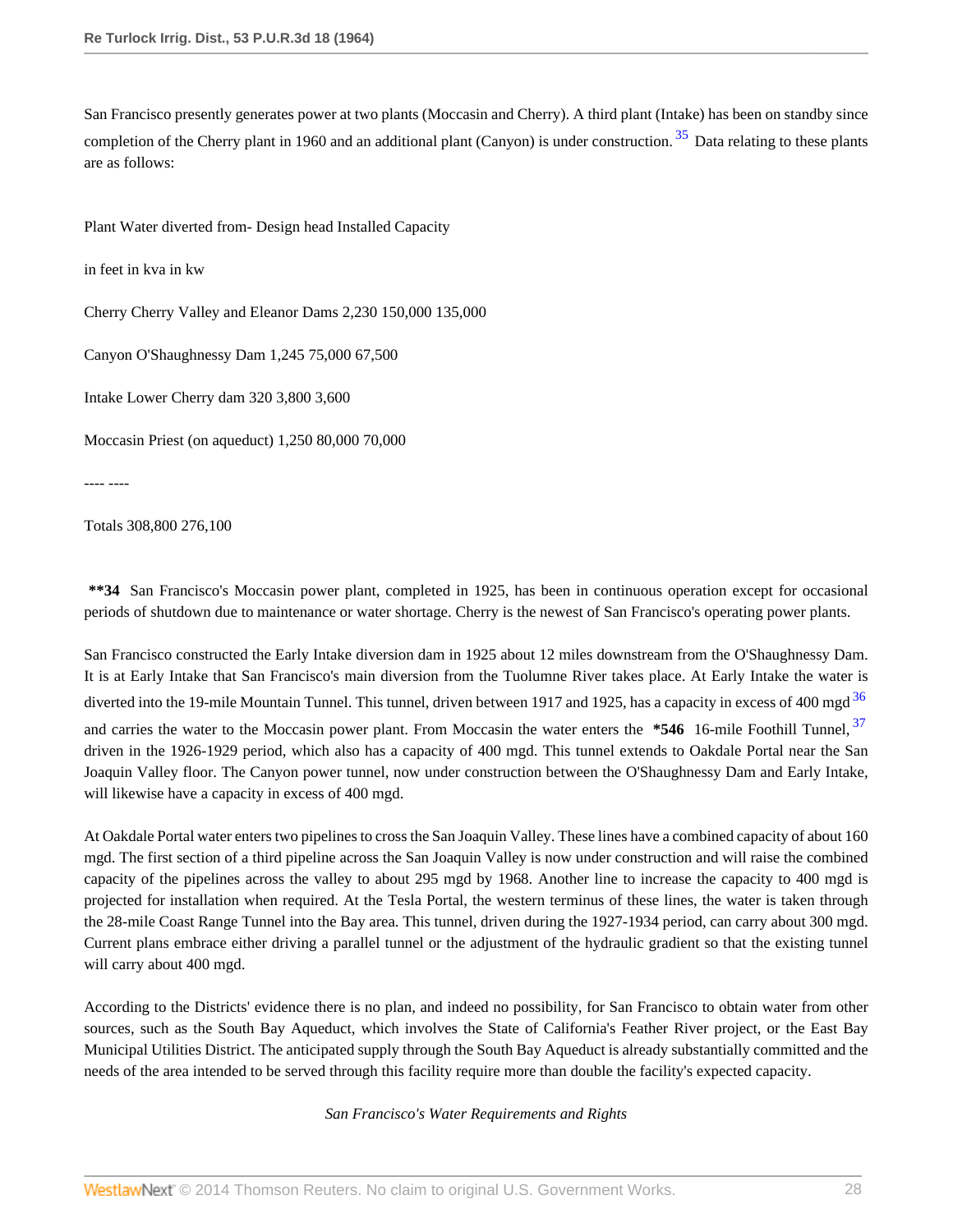San Francisco's local water supply, developed in the 1885-1925 period, has a safe yield of about 36 mgd including carryover storage. It is claimed that in a very dry year no water can be derived from local sources. It was the insufficiency of this supply which caused San Francisco's development of the Tuolumne headwaters through the enactment of the Raker Act in 1913. In that year San Francisco had a population of about 500,000 as compared with the present population of its water service area of approximately 1,650,000. The estimated ultimate population of that area is 3,370,000.

Water consumption in San Francisco's service area was about 90 mgd in 1944. Ten years ago the average daily consumption from the system was approximately 110 mgd. The system demand in the fiscal year 1961-62 of almost 178 mgd is close to the existing sustained capacity of the system of 180 mgd. This situation will be alleviated when the pipelines now under construction across the San Joaquin Valley are completed in 1968.

**\*\*35** Demands on the San Francisco water system are estimated to reach 210 mgd in 1968, 295 mgd by 1984, and 400 mgd by

<span id="page-28-0"></span>2015.<sup>[38](#page-59-8)</sup> Sam Francisco's existing storage in Hetch Hetchy, Lake Lloyd and Lake Eleanor, presently totaling 655,660 acre feet (see *supra*, p. 545), will support diversions at the rate of about 210 mgd (approximately 86 mgd of which is provided through the completion of the Cherry Valley Dam and reservoir in 1956). Diversions to San Francisco's water system beyond 210 mgd must by supported entirely by the exchange storage in the **New Don Pedro** reservoir. As previously explained, San Francisco, **\*547** while storing water in its headwater reservoirs and diverting water into its aqueduct, would release water water from its exchange storage at **New Don Pedro** to satisfy the Districts' water rights to Tuolumne River flows.

The Districts' claim that 'San Francisco was authorized, pursuant to the Raker Act of 1913, to utilize public lands and rights of way in the development of a water supply on the Tuolumne River which would permit the ultimate exportation of 400,000,000 gallons daily (400 mgd) to the Bay area for domestic and urban uses.' The Examiner finds this contention to be untenable. In fact counsel for the Districts effectively and completely remove the underpinning for their contention by admitting that San Francisco's 'present storage without **New Don Pedro** will permit only a 210 mgd diversion.' Congress never intended the Raker Act, which contains many limitations, to be a grant without limitation, nor did it anticipate that the diversion of water to San Francisco would ever exceed the capacity of the reservoir facilities it authorized to be constructed, that is, the capacity of those facilities after providing for the water rights of the lower appropriators. Such facilities, including the increased capacity of the Hetch Hetchy reservoir (see *supra*, p. 545, note 34) and the recent construction of the Cherry Valley reservoir, are admittedly capable of delivering only up to 210 mgd to San Francisco's water system.

The Districts claim that San Francisco has obtained State water rights which would permit it to divert 400 mgd. However, such water rights, to the extent that they exceed 210 mgd, are useless without **New Don Pedro**. It is not the extent of the State water rights San Francisco acquired but rather the capacity of the facilities Congress authorized that is controlling. Moreover, one will search in vain for any reference in the Raker Act to an ultimate diversion of 400 mgd by San Francisco. Under no circumstances can San Francisco's planning for an ultimate diversion in excess of 400 be construed as Congressional authorization therefor.

**New Don Pedro** had not been conceived at the time of the passage of the Raker Act which envisaged an entirely different approach to meeting the then demonstrated needs and rights of the Districts and San Francisco. What San Francisco is here seeking is a right it does not now possess, namely, the right to divert all the water it stores in the Tuolumne River headwatersto the extent it is needed and possible to do so. It is clear that the purpose of **New Don Pedro** is, *inter alia*, to avoid depletion of San Francisco's reservoirs as Congress directed they should be depleted to provide water to the downstream appropriators. It is the ceiling imposed by the Raker Act that is wholly responsible for San Francisco's present problem which it seeks to overcome through the contribution of millions of dollars to the **New Don Pedro** construction cost. Stated another way, the Congressional concept embraced in the Raker Act, to which San Francisco acceded, placed the water rights of the Districts and others on San Francisco's back and this, together with the limited capacity of San Francisco's reservoirs, has led San Francisco to a dead-end. It now faces the necessity of bypassing this dead-end to meet future needs. This confronts San Francisco with the realization that it must embark upon a considerably different and better approach. But any reorientation to meet its ever-changing requirements must take into account the hard facts of the Raker Act and the Commission's regulatory power.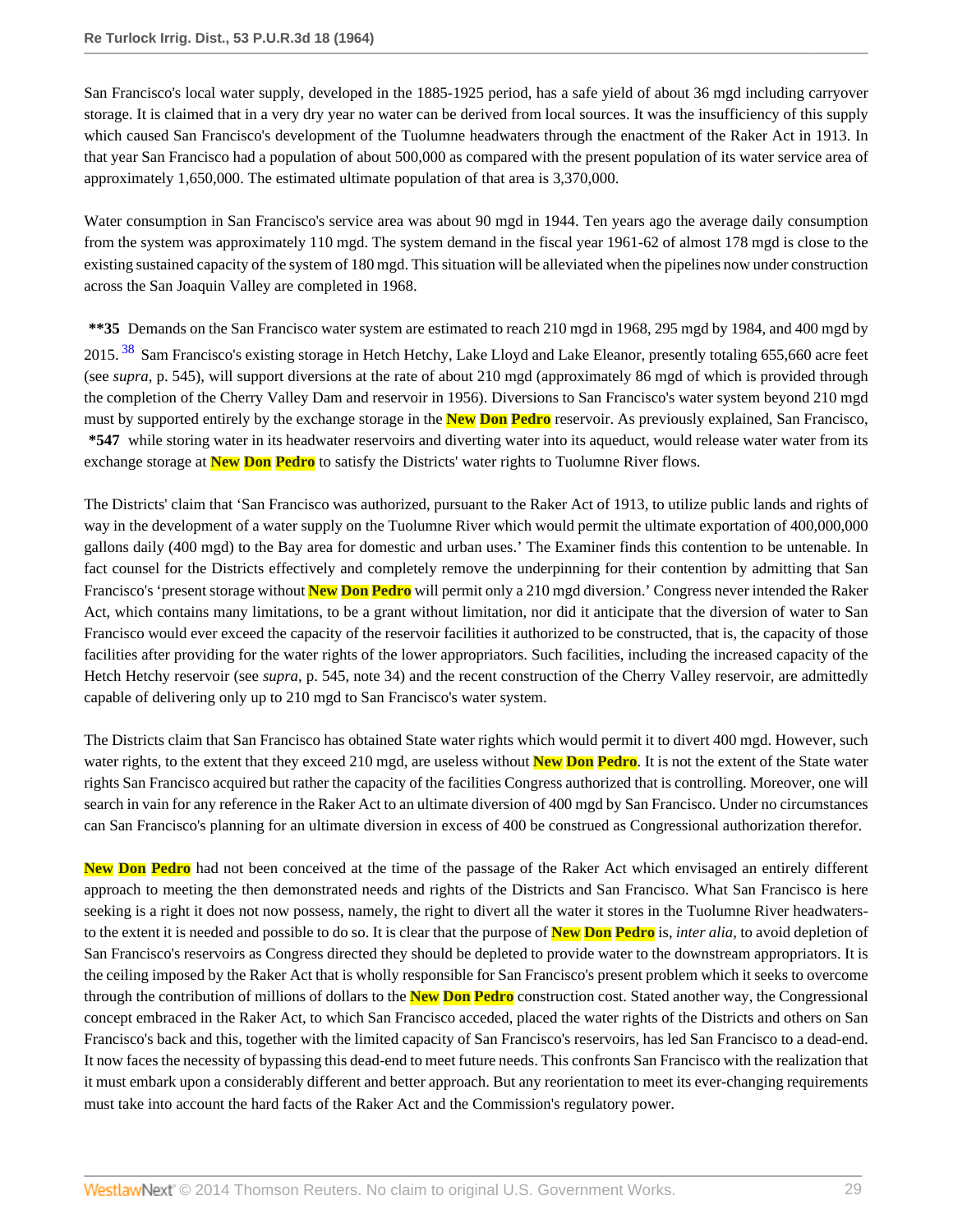**\*\*36** Wholly consistent with the ceiling Congress placed on San Francisco's diversion is the fact that Congress viewed the storage rights it granted would enable an ultimate development of only 115,000 horsepower, or about 85,790 kw (which is 12,190 in excess of the combined capacity of the Intake and Moccasin Power plants completed in 1918 and 1925, respectively). This contemplated ultimate **\*548** power development of 85,790 kw is to be contrasted with the total of 276,100 kw capacity San Francisco will have upon completion of its Canyon power plant and the use of the greater water supply resulting from the recent completion of the Cherry Vally reservoir (Lake Lloyd) and the proposed exchange storage arrangement at **New Don Pedro**.

The purposes to be served by **New Don Pedro** and its proposed operation were not only conceived after the passage of the Raker Act, but there appears to have been nothing in the then existing conditions, size of population, and irrigation, industrial and other activity which would have justified its construction or enabled its financing. Thus the facilities that the Districts and San Francisco then planned to and did rely upon were considerably less than those they now claim are required for their future use.

The **New Don Pedro** concept is **new**. It evolved out of many years of experience, knowledge, growth, the Federal Government's interest in flood control, etc. In fact the knowledge gained through the 39-year hydrologic period 1923-1961 is indispensable to the construction of **New Don Pedro**. [39](#page-59-9) While the Districts, following the completion of the existing **Don Pedro** in 1923, appear to have given thought to a larger project to further firm up their irrigation and power supply, the contemplated construction of **New Don Pedro** project did not begin to take great strides until 1940 when the Districts and San Francisco decided to find, through cooperative effort, the most satisfactory solution to their future water needs. That decision was followed by agreements made in 1949 obligating the Federal Government and San Francisco to make substantial contributions to the first cost of **New Don Pedro**.

# <span id="page-29-0"></span>*Coordinated Efforts of the Districts and San Francisco to Develop the Resources of the Tuolumne River*

The Districts initially opposed the Raker Act but withdrew their opposition when that legislation recognized and protected *inter alia*, the prior water rights of the Districts. Insofar as the use of the Tuolumne River is concerned, that Act made it necessary and proper for the Districts and San Francisco to live together in a common sense way. In the years that followed passage of that statute it became increasingly apparent that a dovetailing of the activities of the Districts and San Francisco would maximize the quantity of water each will be able to appropriate. Thus in 1940 the Districts and San Francisco agreed to coordinate their efforts to develop the water resources of the Tuolumne River, such agreement being implemented by further agreements executed in 1949 under which (1) San Francisco agreed to pay for the use of 570,000 acre feet of exchange storage space, and (2) the Federal Government agreed to pay \$14,200,000 for 340,000 acre feet of flood control storage.

**\*\*37** Prior to 1949 the Districts and San Francisco became aware of the fact that the Corps of Engineers, in planning for comprehensive flood control in the San Joaquin Basin, had included a reservoir at the Jacksonville site on the Tuolumne River with a capacity of about 320,000 acre feet. Inasmuch as this site would **\*549** interfere with, if not defeat, their plan for **New Don Pedro** a request was made by the State Engineer of California, the Districts and San Francisco that in lieu of Jacksonville the Corps consider a financial contribution to the first cost of **New Don Pedro**, or other suitable Tuolumne basin reservoirs, covering a portion of the construction costs to the extent justified by the flood control to be provided. The Chief of Engineers found that flood control would be thus provided as effectively as at Jacksonville and recommended the plan to Congress which approved an allocation of funds therefor in 1944. This was implemented in 1949 by what is referred to as the 'Federal Contract' executed by the Corps, the Districts and San Francisco, This contract, among other things, provided that the Federal Government would pay to the Districts and San Francisco a then estimated \$12,000,000 for flood control in **New Don Pedro** which, according to the agreement, was to be completed on or before December 1, 1959, with a reservoir capacity of not less than 1,200,000 acre feet, with flood control to be furnished therein of not less than 340,000 acre feet. The agreement further provided for (1) the immediate operation of the existing **Don Pedro** reservoir and San Francisco's Hetch-Hetchy and Lake Eleanor reservoirs for flood control until **New Don Pedro** is constructed; (2) construction by San Francisco of the Cherry Valley reservoir on or before December 1, 1951 (it being actually completed in 1956) and its correlation with flood control until **New Don Pedro** is completed; and (3) that-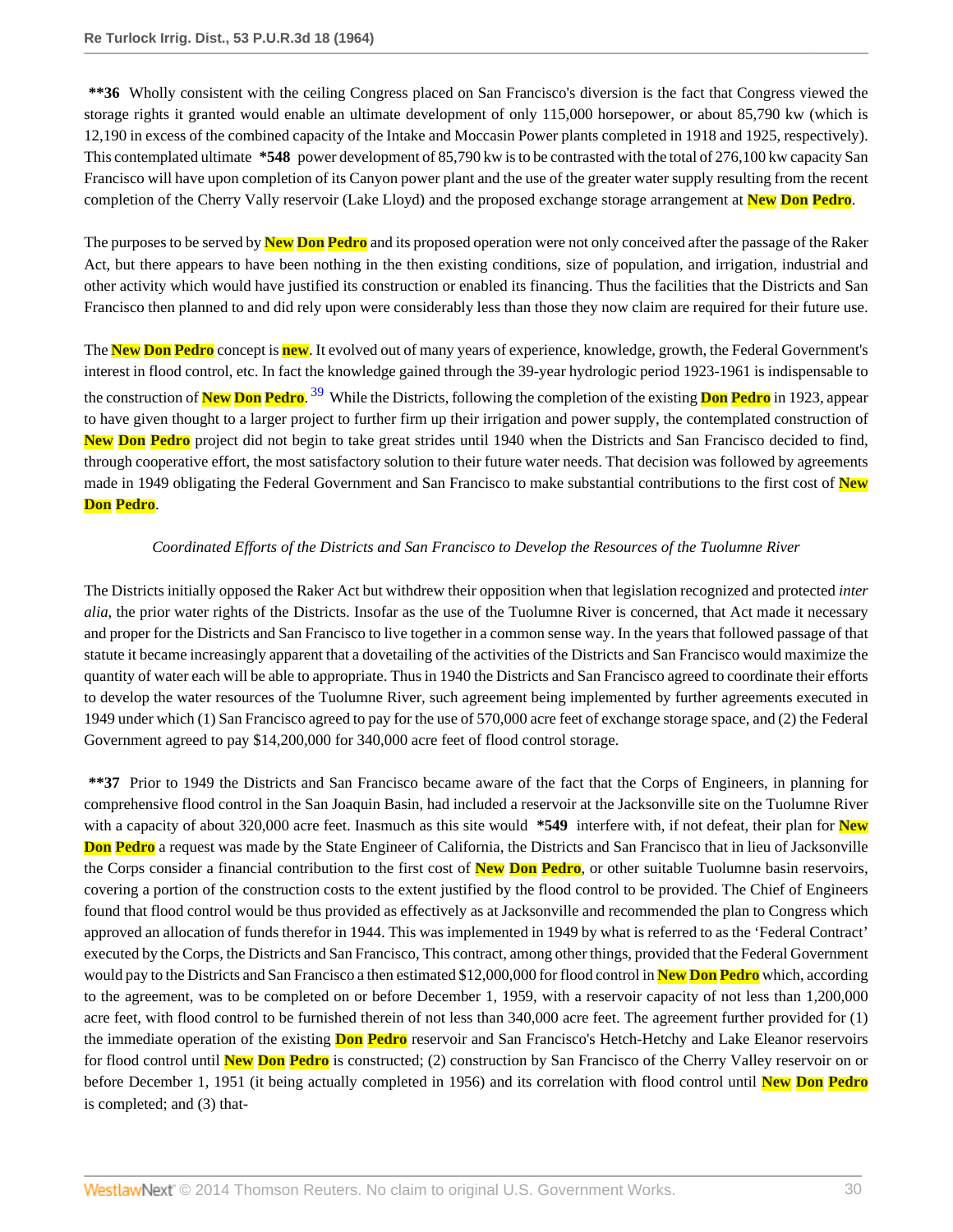\* \* \* none of the money paid by the Federal Government under the terms of this agreement shall be expended for purposes other than **new** work on Cherry Valley or **New Don Pedro** or other **new** reservoirs.

The Federal Contract was incorporated as evidence in this proceeding. However, the agreement referred to as having been entered into between the Districts and San Francisco was not made a part of the record. The record is therefore deficient in this respect.

The Federal Contract contemplated that **New Don Pedro** and San Francisco's Cherry Valley project would be constructed under appropriate authorizations, it being provided in Article 4 that the program and conditions of the contract and the completion dates of the projects set forth therein were subject on the part of the Districts and San Francisco 'to such action as may by required by law.' The Districts' application for a **license** for **New Don Pedro** is involved in this proceeding. San Francisco, however, constructed the Cherry Valley project without a **license**, it apparently proceeding on the belief that construction and operation of this project had been authorized by the Raker Act.

<span id="page-30-0"></span>**\*\*38** As hereinabove pointed out (*supra*, pp. 539, 540), the Federal Government has already paid \$4,600,000 to the Districts and \$4,400,000 to San Francisco of the presently estimated total of \$14,200,000 which the Federal Government will pay for storage space. <sup>[40](#page-60-0)</sup> The \$4,600,000 paid to the Districts was transferred by them to San Francisco and appears to have been applied, along with the \$4,400,000 received by San Francisco, to the cost of the Cherry Valley project completed in 1956. In explanation of the transfer of the \$4,600,000 by the Districts to San Francisco, a witness for the Districts testified that the Districts- \* \* \* got relief of 25,000 acre feet of water per month emptying into the **Don Pedro** Reservoir.

PRESIDING EXAMINER: Coult they have released the water in any other direction?

**\*550** The WITNESS: Well, they could release it as they saw fit. They could peak with the plant and hold the water, but they released the 25,000 acre feet per month during the irrigation season.

PRESIDING EXAMINER: Oh, it is the timing of the releases you were interested in?

The WITNESS: Yes.

PRESIDING EXAMINER: And it is to insure the timing that you paid the money to them?

The WITNESS: Yes.

q. From which reservoirs was this water released?

A. From Lake Lloyd [Cherry Valley].

It appears that the agreement entered into by the Districts and San Francisco-which was not made a part of the record-provides that the balance of \$5,200,000 out of the total estimated Federal Government payment of \$14,200,000 is to be received by San

<span id="page-30-1"></span>Francisco and might be utilized by it in meeting its portion of the cost of **New Don Pedro** [41](#page-60-1) The provisions of that contract are not binding upon the Commission for regulatory purposes and the treatment to be accorded the Federal Government's contribution, insofar as the portion properly allocable to **New Don Pedro** is concerned, is a matter which it may be necessary for the Commission to fully explore at a subsequent time.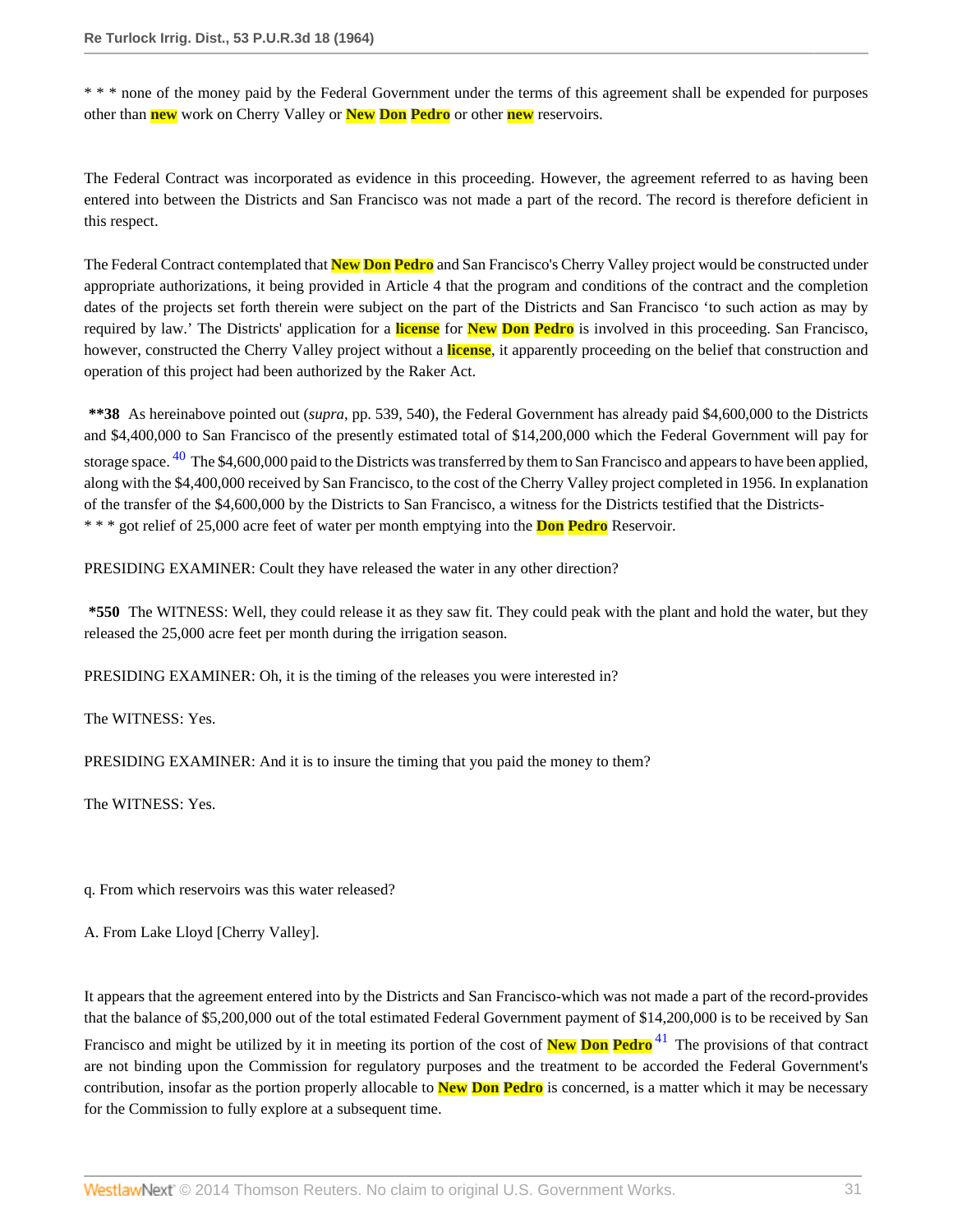As previously pointed out, the estimated cost of **New Don Pedro** is \$92,415,850, of which it is contemplated the Districts will pay \$49,234,060 and San Francisco will pay \$43,181,790. Bond issues have been authorized in the total amount of \$52,500,000 for the Districts (\$34,000,000 for Turlock and \$18,500,000 for Modesto) and San Francisco has obtained authorization to issue bonds in the total amount of \$115,000,000, of which approximately \$45,000,000 is earmarked for the San Francisco cost of **New Don Pedro**. The full amount of these bonds, which appear to provide adequate leeway for any contingencies, need not be issued unless required by the costs actually incurred. In this regard the fact should not be overlooked that the cost of the project to the Districts and San Francisco will not be \$92,415,850 (assuming the actual cost equals the presently estimated cost) but will be that amount less the portion of the Federal Government's contribution of \$14,200,000 (estimated) properly allocable to **New Don Pedro**.

# *San Francisco's Recent Construction Activities*

**\*\*39** The House Committee Report which accompanied the bill that later became the Raker Act recites that the power potential of the Tuolumne River was estimated to be 115,000 horsepower in its ultimate development-equal to 85,790 kw, it apparently being assumed that only the San Francisco system authorized by the Raker Act would develop power on the stream (the existing **Don Pedro** project not being constructed until ten years after the passage of the Raker Act).

Section 5 of the Raker Act required that construction of the Hetch Hetchy system should 'be prosecuted diligently, and no cessation of such construction shall continue for a period of three consecutive years' unless prevented by act of God or unforeseen circumstances, or difficulties beyond the control of San Francisco. In other words, San Francisco was to construct and place its system in operation with all possible expedition, with no delay except such as might be incident to the work itself.

**\*551** The combined capacity of the Intake power plant (3,600 kw) completed in 1918 and the Moccasin power plant (70,000 kw) completed in 1925 (the first two power plants completed by San Francisco) is 73,600 kw, and is within 12,190 kw of the total of 85,790 kw Congress thought San Francisco's system would ultimately develop. The maximum of 85,790 kw is to be contrasted with the total of 276,100 kw of capacity San Francisco will have upon completion of its Canyon power plant (see *supra*, p. 545).

In 1956, or 43 years after the passage of the Raker Act, San Francisco completed the Cherry Valley Dam pursuant to its 1949 agreement with the Districts and the Corps of Engineers, and thereafter completed its Cherry power plant and placed it in operation in 1960. This plant utilizes the water from Lakes Lloyd (created by the Cherry dam) and Eleanor. This plant alone has a capacity of 135,000 kw-far in excess of what the Raker Act contemplated. And as pointed out, San Francisco now has the Canyon power plant (with a capacity of 67,500 kw) under construction. Furthermore, the height of San Francisco's O'Shaughnessy dam (completed in 1923) was raised in the 1935-1938 period from 206,000 acre feet to 340,000 acre feet, with the storage capacity being further increased to a total of 360,000 acre feet in 1949.

In passing it is also pertinent to point out that while the Raker Act (Sections 9(a) and (d) makes specific reference to the 'Hetch Hetchy Dam' and the 'Lake Eleanor Dam' and to the 'Hetch Hetchy and Lake Eleanor sites', no similar reference is made therein to the Cherry Valley dam completed in 1956. In this connection, the Examiner observes that Staff counsel states in his brief that the Raker Act authorized 'construction of Hetch Hetchy and Lake Eleanor Dams.'

The House Report which accompanied the bill that became the Raker Act refers to the acreage and capacity of three proposed reservoirs, namely, 'Hetch Hetchy', 'Lake Eleanor' and 'Cherry Valley'. San Francisco proceeded to construct three dams as a part of its initial system, namely Lower Cherry (completed in 1918), Eleanor (also completed in 1918) and O'Shaughnessy (the Hetch Hetchy reservoir completed in 1923). The House Report refers to 'Cherry Valley' as being the smallest of the proposed reservoirs and what is referred to now as 'Lower Cherry' is the smallest of San Francisco's reservoirs. The fourth reservoir, the Cherry Valley project completed in 1956, is an additional reservoir having a reservoir capacity of 268,200 acre feet.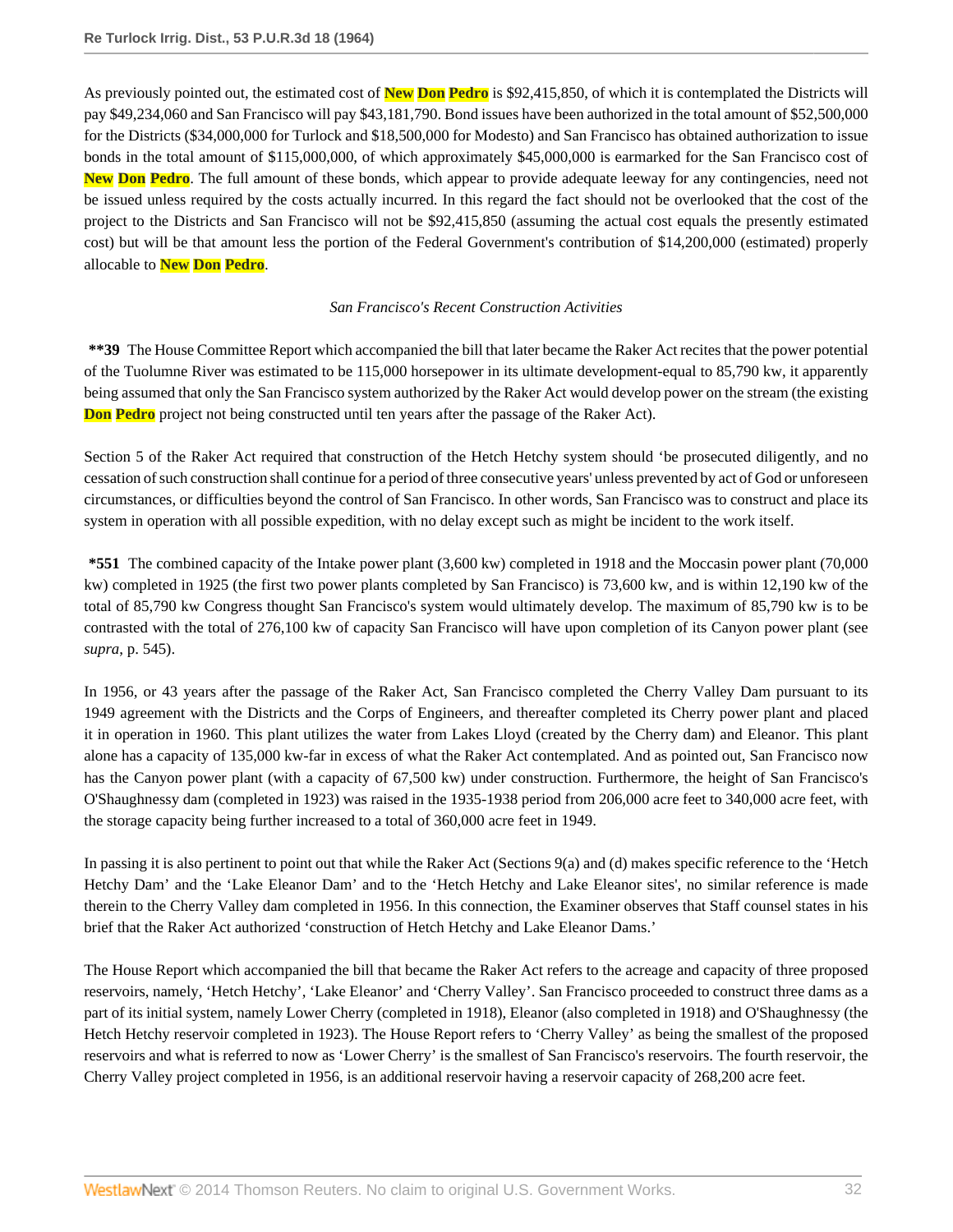**\*\*40** While the record is not as complete as it might be (due in part to the fact that San Francisco did not become a party to this proceeding), it is sufficient to raise a question in the Examiner's mind as to whether San Francisco in recent years has carried out a more expansive construction program than authorized under the Raker Act. The foregoing and other facts are therefore set forth herein for the Commission's consideration in connection with the **license** sought by the Districts and also for consideration in determining whether or not to institute an investigation under Section  $4(g)$  of the Federal Power Act to ascertain whether San Francisco's recent construction referred to was in addition to and not in conformity with the Raker Act authorization-and without Commission approval.

In conclusion it should be pointed out that while the Secretary of the Interior has supervision over San Francisco's activities to the extent authorized by the Raker Act, San Francisco's dam and power facilities not within that authorization, if any, would necessarily fall within the Commission's jurisdiction in the absence of sanction by additional special legislation. Of interest here also is the fact that in *United States* v. *[City and County of San Francisco](http://www.westlaw.com/Link/Document/FullText?findType=Y&serNum=1940124338&pubNum=780&originationContext=document&vr=3.0&rs=cblt1.0&transitionType=DocumentItem&contextData=(sc.Search))*, 310 U.S. 16, decided April 22, 1940, the Supreme Court appears to have been clearly of the view that San Francisco had prior to 1940 constructed and was then utilizing **\*552** all the power and water facilities authorized by the Raker Act. It said [\(310 U.S. at p. 29\):](http://www.westlaw.com/Link/Document/FullText?findType=Y&serNum=1940124338&pubNum=780&originationContext=document&vr=3.0&rs=cblt1.0&transitionType=DocumentItem&contextData=(sc.Search)#co_pp_sp_780_29)

\* \* \* After passage of the Bill the City accepted the grant by formal ordinance, assented to all the conditions contained in the grant, constructed the required power facilities, *and up to date has utilized the rights, privileges and benefits granted by Congress*. \* \* \* [Italic supplied.]

Sixteen years after this decision San Francisco completed the Cherry Valley dam. Twenty years after that decision it completed the Cherry Valley power plant. And now more than twenty-three years after that decision San Francisco has the Canyon power plant under construction.

#### *Variant Views of the Parties*

None of the parties recommend denial of the **license**. Rather the Staff of the Commission and the Interveners contend that the water resources of the Tuolumne River are capable of being put to greater beneficial use than the Districts presently propose. They say that the fuller use of the stream can and should be accomplished pursuant to Section 10(d) of the Act through the incorporation of conditions in the **license**; and that this can be done without affecting the rights of the Districts or destroying the economic feasibility of the project. In their view, nothing contained in Section 27, upon which the Districts rely, or any other provisions of the Act constitute a bar to the proposed conditions.

The Staff and the Interveners request that the Commission condition the **license** so as to require releases of water, not now contemplated by the Districts, for anadromous fish spawning in a seventeen mile stretch of the river commencing about five miles below the **New Don Pedro** site. Additionally, they seek conditions in the **license** relating to recreation, protection of wildlife resources, access roads, water quality, etc., so that the project will provide, as they say Section 10(d) contemplates, the most comprehensive development of the Tuolumne River.

**\*\*41** Before stating the position of the Districts it will facilitate an understanding of the various views if it is pointed out that Section 10(a) of the Act was intended to afford an effective means of bringing about the development of water resources to the maximum practicable extent consistent with the primary purposes of proposed projects, such consistency with the primary purposes being essential since without protection of the primary purposes proposed projects might never be constructed.

In the discharge of its responsibilities the Commission, among other things, gives full consideration to the preservation and enhancement of fish and wildlife resources, the creation and enhancement of recreation potentialities, flood control and irrigation. Except where superior water uses or the law or compelling circumstances dictate otherwise, releases of water from reservoir projects should be adequate to protect the continued use of a stream by fish and wildlife. As for recreation, this matter takes on added significance in densely populated areas and in regions where natural water recreation opportunities are limited. In this regard counsel for the Districts point out that the proximity of **New Don Pedro** 'to large population centers assures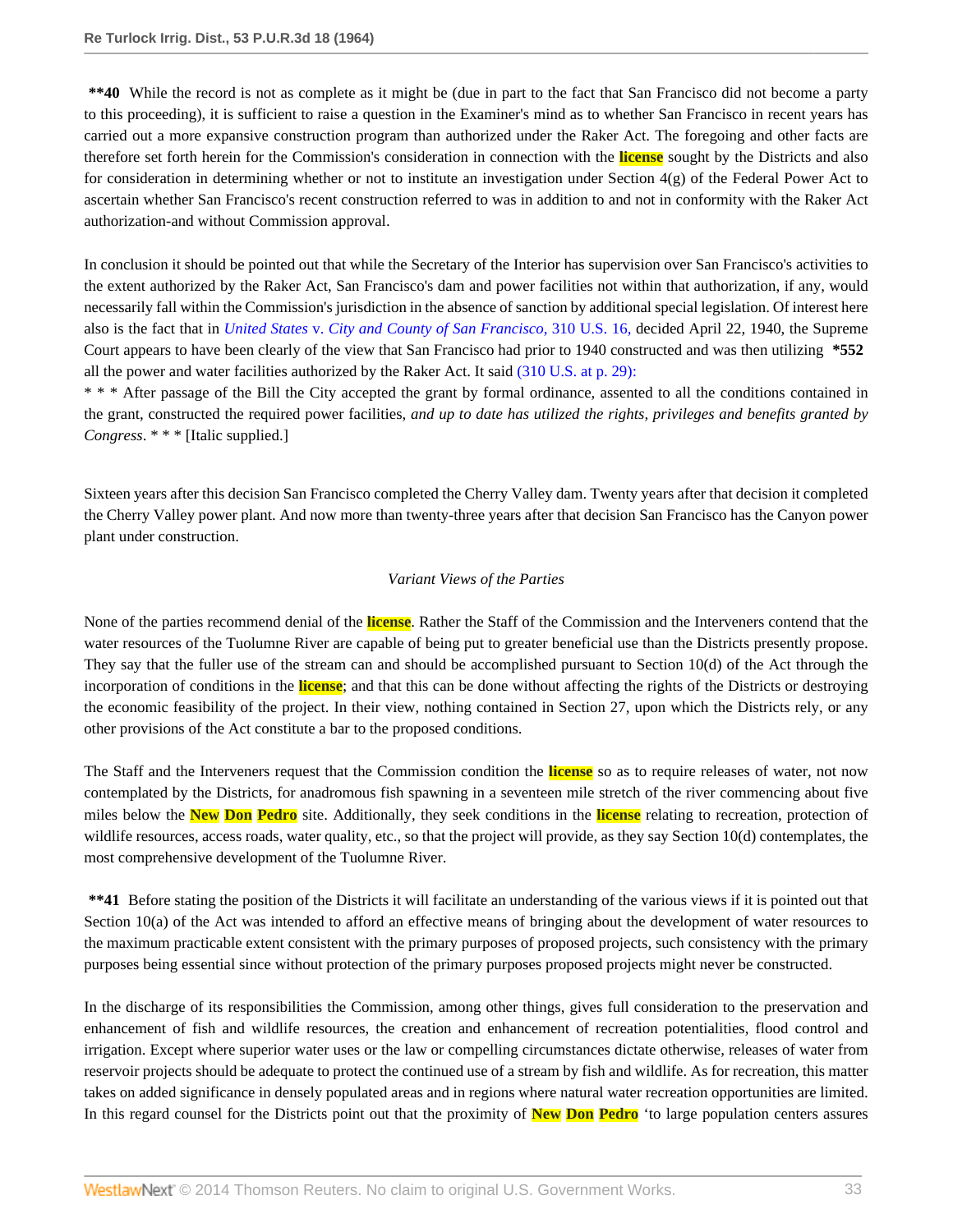substantial use for camping, swimming, boating, water-skiing and sport fishing.' It is therefore the Commission's function to require that adequate land, facilities, etc., be constructed and made available for general public use.

Because of limitations in the Act and the fact that particular needs and uses of water vary from stream to stream and region to region, the Commission is unable to apply a single uniform policy to all streams and situations. Accordingly it necessarily has flexibility in its policy and adjusts to the realities **\*553** of each situation. It goes without saying that a project designed to serve one or more particular purposes may not be of equal benefit to others.

There is a contrariety of opinion as to what constitutes comprehensive development, particularly in the light of the provisions of Section 27 of the Act. The Districts argue 'that (1) comprehensive development is fully served by the **New Don Pedro** project as proposed to be operated, with the salmon fishery downstream to be helped rather than hindered by the **new** project; and that (2) use of the water for irrigation and domestic purposes are shielded by the \* \* \* Act (Sec. 27) from being undercut by the' proposals made by the Staff and the Interveners.

With respect to fish in the proposed reservoir, the greatly increased size of the reservoir will substantially increase the catch over existing conditions. As to the effect on fish below the project, the evidence shows that if it is constructed there will be, for a number of years following construction, more water in storage than can be used by the Districts and San Francisco. It therefore appears that if the excess stored water is released in adequate amounts during the fish spawning season that, for the years immediately following construction of **New Don Pedro**, greater benefits can be expected with than without **New Don Pedro**. But thereafter, assuming San Francisco's needs measure up to estimates, water would not be available in significant amounts and, therefore, the fish and wildlife resources would suffer.

**\*\*42** The Districts claim that fish and wildlife conditions will be worse in the future without **New Don Pedro** than with it. The short answer to this assertion is that it is based upon the unwarranted assumption that San Francisco now has the right to divert the water it proposes to divert and that it would be physically able to do so (see *supra*, pp. 546, 548). San Francisco's present storage without **New Don Pedro** will permit only a 210 mgd diversion and there is no evidence that it could either physically or legally develop other storage facilities on the river to supply additional water to its Bay area system.

# *Raker Act Was the Mould in Which Congress Shaped Sections 9(b), 10(a) and 27 of the Federal Power Act*

The Raker Act became law in 1913. The Federal Water Power Act (now Part I of the Federal Power Act) was enacted in 1920 after several years of consideration and debate.

The procedure set forth in the Federal Power Act, to the extent relevant to the issues raised herein by the parties, is the same as that which Congress required San Francisco to follow under the Raker Act. In this regard, a matter of great significance in the interpretation of Section 27 of the Federal Power Act is that except for the fact that Section 27 has reference to 'the laws of the respective States' whereas Section 11 of the Raker Act was necessarily limited to 'the laws of the State of California', the language of Section 27 is identical to language contained in Section 11 of the Raker Act. Accordingly, Section 27 may be interpreted in the light of the Congressional action under the Raker Act. In short, the Raker Act is the mould in which Congress shaped Section 27. It is also the mould in which it shaped the Section 9(b) and 10(a) of the Federal Power Act to which Section 27 is related. Having so shaped these sections, Congress, in effect, handed the Raker Act mould to the Commission for its use in following the Raker Act example.

The Raker Act required prior compliance by San Francisco with the water law of the State of California, just as Section 9(b) of the Federal Power Act requires of each applicant with respect to the law of the state in which the **\*554** proposed project is to be located. But notwithstanding the necessity for compliance with California water law at the outset, Congress 'being jealous of its own responsibility to dispose of \* \* \* rights [in the public domain] in a manner deemed by it most likely to render the benefits widespread' (*United States* v. *City and County of San Francisco*, 344 U.S. 16, 31), exacted from San Francisco conditions consistent with its view of public policy, just as the Commission, now 'plainly made the guardian of the public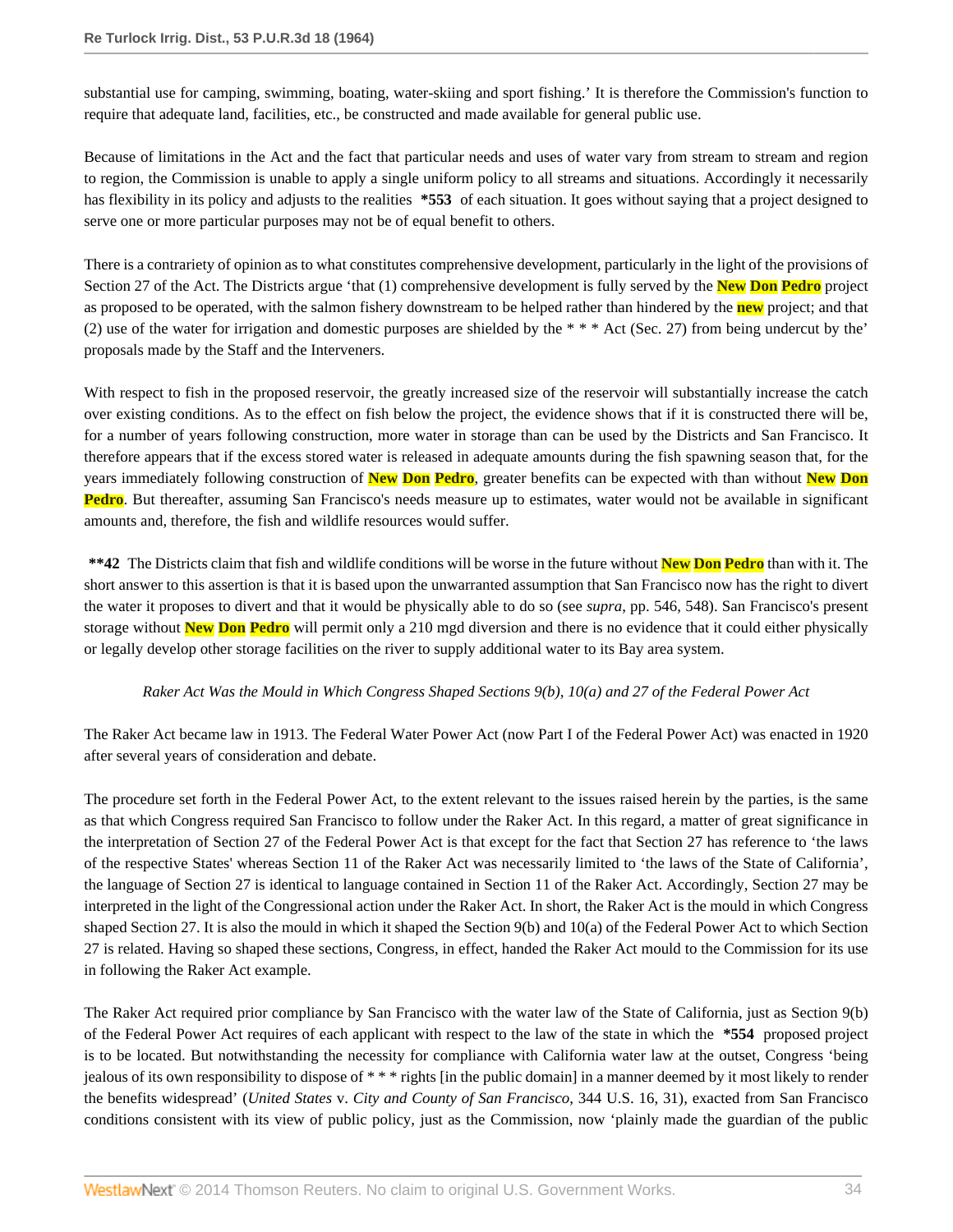<span id="page-34-0"></span>domain' (*F.P.C.* v. *Idaho Power Co.*[, 344 U.S. 17, 23\),](http://www.westlaw.com/Link/Document/FullText?findType=Y&serNum=1952117100&pubNum=780&originationContext=document&vr=3.0&rs=cblt1.0&transitionType=DocumentItem&contextData=(sc.Search)#co_pp_sp_780_23) is authorized to exact under Section 10(a) of the Federal Power Act. [42](#page-60-2) The conditions exacted of San Francisco were not considered by Congress to be an infringement upon the provisions of Section 11 of the Raker Act prohibiting interference with the laws of the State relating to 'water *used* in irrigation or for municipal' purposes. This is true even though some of the conditions, in recognizing and protecting the water rights of the Districts *used* for irrigation purposes, restricted San Francisco's diversion of water for municipal purposes (the highest use to which water may be put) for which San Francisco had obtained its State permits. That is to say, Congress regarded water *to be used* as being subject to the conditions it imposed, with the water *being used* by the Districts subject to the protection afforded by Section 11. As to water San Francisco proposed *to use* Congress, in exercising authority which it has now empowered the Commission to exercise under Section 10(a) of the Federal Power Act, in effect modified the State water permits San Francisco had obtained, but had not then perfected through use, by limiting the water San Francisco could divert under those permits to amounts which would not interfere with the prior and superior appropriative rights [43](#page-60-3) of the Districts and then *in use* by the **\*555** latter. In fact, Congress went even further in limiting San Francisco's use of water by increasing the storage upon which the Districts could rely (see *supra*, p. 537, note <sup>[18](#page-57-2)</sup>) and, as counsel fot the Districts point out in their brief, by expressly recognizing 'the right of the Districts to divert water for the irrigation of not to exceed three hundred acres of land' (§ 9(b), 32 Stat. 242; Ex. 7, p. 6), a point they have not yet reached.' That is to say, Congress enforced its views of public policy through the conditions imposed in the Raker Act rather than leaving benefits to be derived completely at the mercy of state legislation. That Section 11 of the Raker Act, like Section 27 of the Federal Power Act, is applicable to State water rights *being used*, as distinguished from water rights proposed *to be used*, is clearly apparent from the provisions thereof:

<span id="page-34-1"></span>**\*\*43** Sec. 11. That this Act is a grant upon certain express conditions specifically set forth herein, and nothing herein contained shall be construed as affecting or intending to effect or in any way to interfere with the laws of the State of California relating to the control, appropriation, use, or distribution of water *used* in irrigation or for municipal or other uses, or any vested right acquired thereunder, and the Secretary of the Interior, in carrying out the provisions of this Act, shall proceed in conformity with the laws of said State.

In other words, as to the water Congress permitted San Francisco to *use* for municipal purposes, the Secretary of the Interior was to proceed in conformity with the laws of the State of California in carrying out the provisions of the Raker Act. Likewise, all conflicting claims and controversies respecting water rights affected by San Francisco's *use* of water are to be determined under State law [See *Meridian, Ltd.* v. *San Francisco*[, 90 Pac. 2d 537;](http://www.westlaw.com/Link/Document/FullText?findType=Y&serNum=1939118914&pubNum=661&originationContext=document&vr=3.0&rs=cblt1.0&transitionType=DocumentItem&contextData=(sc.Search)) [91 P. 2d 105 \(1939\)](http://www.westlaw.com/Link/Document/FullText?findType=Y&serNum=1939133057&pubNum=661&originationContext=document&vr=3.0&rs=cblt1.0&transitionType=DocumentItem&contextData=(sc.Search))]. [44](#page-60-4)

In connection with the consideration and passage of the original Federal Water Power Act of 1920, which as amended is now Part I of the Federal Power Act, Congress had the Raker Act very much in mind, providing in Section 29 thereof- \* \* \* That nothing herein contained shall be held or construed to modify or repeal any of the provisions of the Act of Congress approved December 19, 1913, granting certain rights-of-way to the city and county of San Francisco, in the State of California \* \* \*.

As hereinabove made clear (*supra*, p. 547), it is the conditions imposed by Congress in the Raker Act that have brought San Francisco to the dead-end it is now attempting to by-pass through the purchase of exchange storage in the proposed **New Don Pedro** reservoir.

# <span id="page-34-2"></span>*Interpretation of Sections 9(b), 10(a) and 27 of the Federal Power Act*

Since Sections 10(a) and 27 of the Act, discussed in the briefs of the parties, are intimately related to Section 9(b), a review of the intent of Congress with reference to Sections 10(a) and 27 necessarily must take into account Section 9(b).

**\*556** Section 9(b) requires each applicant for a **license** to submit to the Commission 'satisfactory evidence' of its compliance with state laws 'with respect to bed and banks and to the appropriation, diversion, and use of water for power purposes and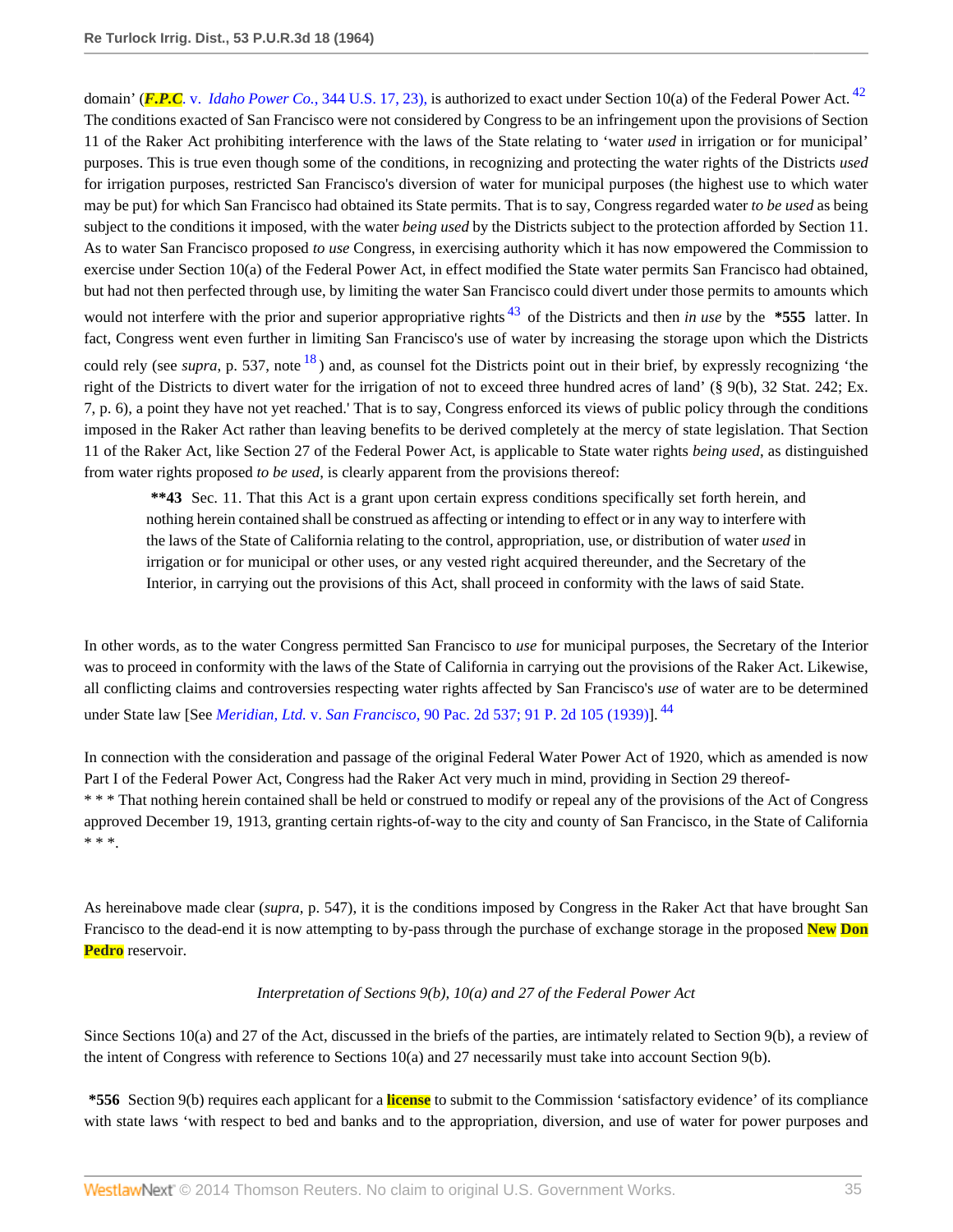with respect to the right to engage in the business of developing, transmitting, and distributing power, and in any other business necessary to effect the purposes of a **license** under this Act.' Such compliance was intended to be a condition precedent to Commission consideration of an application for a **license**.

By Section 10(a) of the Act Congress specifically limited the Commission's authority to issue **licenses** under Section 4(e) to those projects which, in the judgment of the Commission, are-

\* \* \* best adapted to a comprehensive plan for improving or developing a waterway or waterways \* \* \* for the improvement and utilization of waterpower development, and for other beneficial bublic uses, including recreational purposes; and if necessary in order to secure such plan the Commission shall have authority to require the modification of any project and of the plans and specifications of the project works before approval.

**\*\*44** Following submission of an application for **license** showing compliance with State law as required by Section 9(b), the Commission, on the basis of evidence before it, then determines, *inter alia*, the extent to which the proposed use of water, as reflected in the State permits, is to be modified so that the subsequent use of the water, when State water rights are perfected through actual use, will accomplish the comprehensive development contemplated by Section 10(a). In fact, insofar as the water right permits and other State authorizations obtained by an applicant are concerned, the Commission is empowered to do one of three things: First, by denying the application for **license**, it can in effect veto all the State permits and authorizations obtained by, but not yet used by, the applicant. Second, it can, where necessary, accomplish full development of a stream through conditions incorporated in the **license** which modify the purposes for which the water right permits were obtained, doing this where it is shown that the additional purposes are reconcilable with the basic purposes to be served by the project. Third, grant the **license** as requested, thereby placing its approval upon subsequent perfection of the water rights-through usefor the identical purposes for which such rights were obtained.

As to water right permits obtained under California law and submitted in compliance with Section 9(b) of the Act, it is important to bear in mind that such permits, as counsel for the Districts point out in their brief-

\* \* \* require the application of water to the proposed use \* \* \* subject to any conditions the permit may impose. \* \* \* Then when the works involved have been constructed and the water applied to the maximum beneficial use, an inspection is made of those works and the use of the water as authorized by the permit. A **license** is then issued confirming the beneficial use of water made under the application and permit. [California Water Code, Division 2, Part 2, Sections 1200-1677 (1961).]

In other words, an applicant for a **license** does not have, under state law, an indefeasible water right until he obtains from the Commission the **license** applied for, constructs the project, and applies the water to an actual beneficial use. Accordingly, the Commission in bringing about the comprehensive development contemplated by Section 10(a), is not normally dealing with water rights already perfected through use, with which Section 27 is concerned, but with rights that can only be perfected in the manner authorized by the Commission to accomplish comprehensive development. Thus, as to water rights pertaining to water proposed *to be used*, any action of the Commission which modifies **\*557** the purposes for which water right permits have been obtained does not affect or in any way interfere with the laws of California but is wholly consistent therewith for the reason that the effectiveness of the state permits are made to depend upon a Commission **license**, construction of the project, and actual use of the water through the operation of the project. To borrow the words of the Supreme Court in *P.U.C.* v. *[Gas Co.](http://www.westlaw.com/Link/Document/FullText?findType=Y&serNum=1943118824&pubNum=780&originationContext=document&vr=3.0&rs=cblt1.0&transitionType=DocumentItem&contextData=(sc.Search)#co_pp_sp_780_467)*, 317 [U.S. 456, 467,](http://www.westlaw.com/Link/Document/FullText?findType=Y&serNum=1943118824&pubNum=780&originationContext=document&vr=3.0&rs=cblt1.0&transitionType=DocumentItem&contextData=(sc.Search)#co_pp_sp_780_467) relating to regulation under the Natural Gas Act, state commissions and this commission regulate 'without any confusion of functions' to attain what Congress intended, i.e., 'a harmonious dual system of regulation \* \* \*-federal and state regulatory bodies operating side by side, each active in its own sphere'.

**\*\*45** This case presents a factual situation which will rarely be encountered by the Commission but is similar to that involved in the Raker Act authorization. Normally the Commission is confronted with a proposed project for which the applicant has, by obtaining State permits, complied with State law with reference to water he proposes to put to beneficial use. Here, however, the Commission, like Congress in connection with the Raker Act, is dealing with water rights *used* as well as water rights proposed *to be used* for irrigation and municipal purposes. As to the water rights the Districts and San Francisco *are using*, it is clear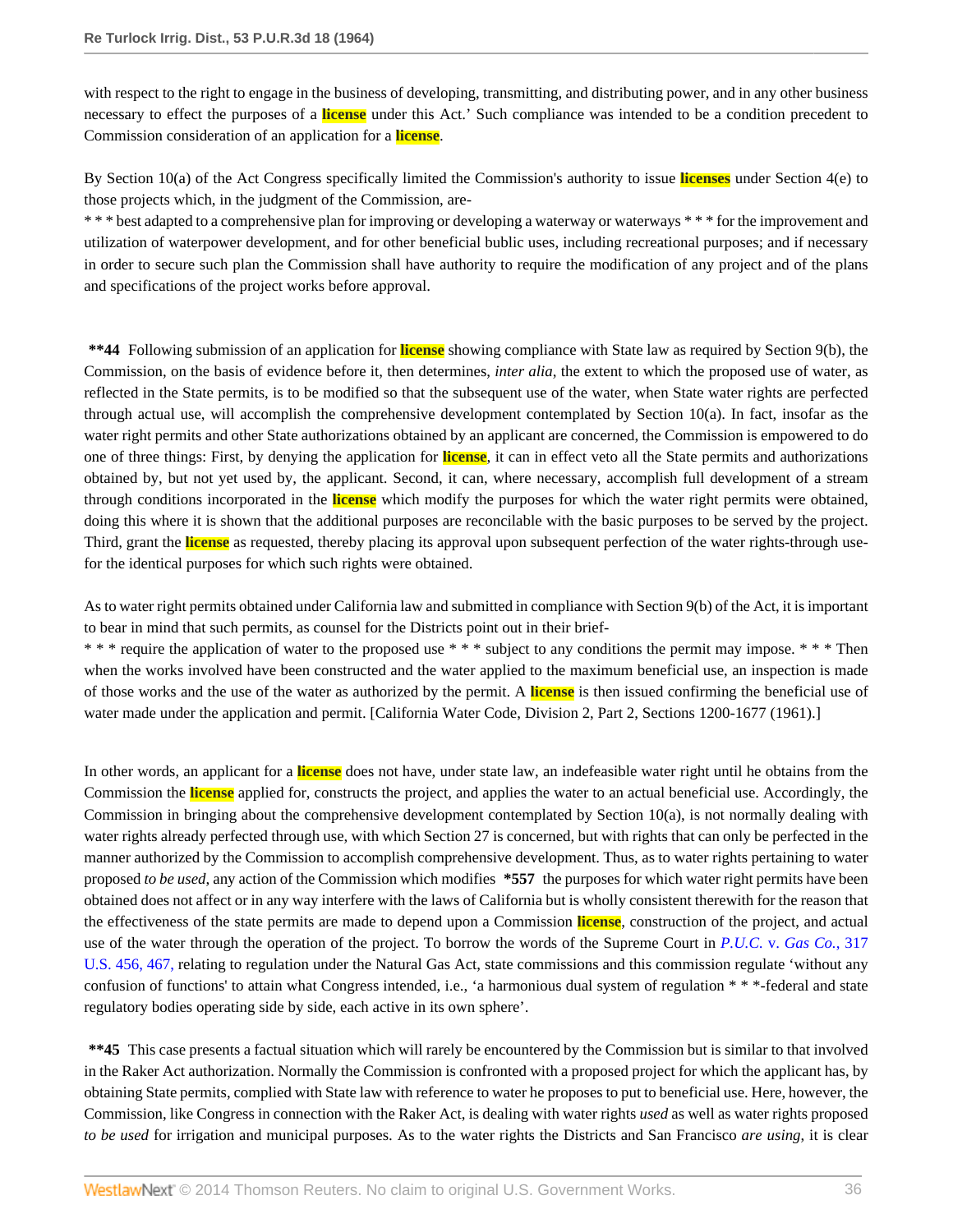that such rights may not be impaired through conditions incorporated in the **license** issued for **New Don Pedro**. However, as to the water rights obtained by the districts to increase the storage of water over and above the capacity of the existing **Don Pedro** project, and as to water rights held by San Francisco for use in diverting water in excess of 210 mgd, or whatever lesser amount it is determined San Francisco was actually authorized by the Raker Act to use, the Commission is authorized under Section 10(a) of the Act to limit the proposed use of water by the Districts and San Francisco to whatever extent is practicable and feasible in bringing about comprehensive development.

<span id="page-36-0"></span>Before setting out the provisions of Section 27 of the Act, it is important to review, to the extent possible, the Congressional intent underlying Section 27 which is reemphasized in Section 10(a). The legislative history discloses that the phrase 'other beneficial uses' contained in Section 10(a) was intended to cover the uses specified in 27. An unsuccessful attempt was made in Congress to insert the word 'irrigation' in Section 10(a).  $45$  This word was not included (see 58 Cong. Rec. 2135 (1919)), not because irrigation was not to be considered by the Commission in arriving at its judgment as to what represents comprehensive development of a particular stream, but because the inclusion of the word 'irrigation' in Section 10(a) might tend to give the Commission a semblance of authority over irrigation rights and powers specifically reserved to the States. <sup>[46](#page-60-6)</sup> The word 'irrigation' was included in Section 27, however, in order to affirm state jurisdiction over water *used* for irrigation purposes as well as to prevent the Commission from interfering with water *used* for this purpose in **licensing** power projects.

While Congress assumed that the usual rules of supersedure would apply to state laws in conflict with the Act occupying the field, it included in Section 27 explicit provision to save, in the case of conflict, those state laws not relating **\*558** to the development of hydroelectric power which it wanted to continue in effect (*[First Iowa Hydro-Electric Cooperative](http://www.westlaw.com/Link/Document/FullText?findType=Y&serNum=1946113541&pubNum=780&originationContext=document&vr=3.0&rs=cblt1.0&transitionType=DocumentItem&contextData=(sc.Search)#co_pp_sp_780_175)* v. *F.P.C.*, [328 U.S. 152, 175-176\).](http://www.westlaw.com/Link/Document/FullText?findType=Y&serNum=1946113541&pubNum=780&originationContext=document&vr=3.0&rs=cblt1.0&transitionType=DocumentItem&contextData=(sc.Search)#co_pp_sp_780_175) Section 27 expressly precludes any supersedure of the State laws relating to water '*used* in irrigation or for municipal or other uses.' This section provides:

<span id="page-36-1"></span>**\*\*46** That nothing herein contained shall be construed as affecting or intending to affect or in any way to interfere with the laws of the respective States relating to the control, appropriation, use, or distribution of water *used* in irrigation or for municipal or other uses, or any vested right acquired therein. [Underscoring supplied.]

Section 27 is not intended to deprive the Commission of any jurisdiction which is expressly conferred by the Act, but is only intended to cause the Commission to exercise jurisdiction in a manner which does not deprive the States of whatever constitutional powers they may have with respect to water *used* within their boundaries for the indicated purposes.

While the Commission rarely ever deals with water *used* for irrigation and municipal purposes in connection with its **licensing** authority, a case in which water *used* for irrigation was involved is *[Southern California Edison Co.](http://www.westlaw.com/Link/Document/FullText?findType=Y&serNum=1949035093&pubNum=0000921&originationContext=document&vr=3.0&rs=cblt1.0&transitionType=DocumentItem&contextData=(sc.Search))*, 8 **FPC** 364. In this case the company claimed that the requirement of the Commission 'for release of water for recreational purposes is in direct conflict with the provisions of a certain contract between the Company and downstream riparian owners \* \* \* who have irrigation rights in the waters of the Kern River prior to the Company's rights and requested that the condition be omitted from the **license**.' The Commission held, *inter alia*, that-

\* \* \* operation of the plant under the proposed condition would not actually or inferentially affect the use of the Kern River water by the lower irrigators \* \* \*. A private agreement to divert all the water from the stream, even though the lower irrigators might be benefited by such diversion, is not binding against the United States. [8 **FPC** [at 372](http://www.westlaw.com/Link/Document/FullText?findType=Y&serNum=1949035093&pubNum=0000921&originationContext=document&vr=3.0&rs=cblt1.0&transitionType=DocumentItem&contextData=(sc.Search)#co_pp_sp_921_372).]

In passing it seems appropriate to point out that the establishment and operation of irrigation districts, such as the districts herein, requires investments by them and their customers running into millions of dollars. Absolutely essential to their creation and maintenance in a beneficial way is a long-term assurance as to water supply which is not subject to change whenever the interests of others dictate. Business reality and the public interest therefore demand that such water users be protected by law from losing their water supply-or be fully compensated if deprived of it. Section 27 of the Federal Power Act, the water law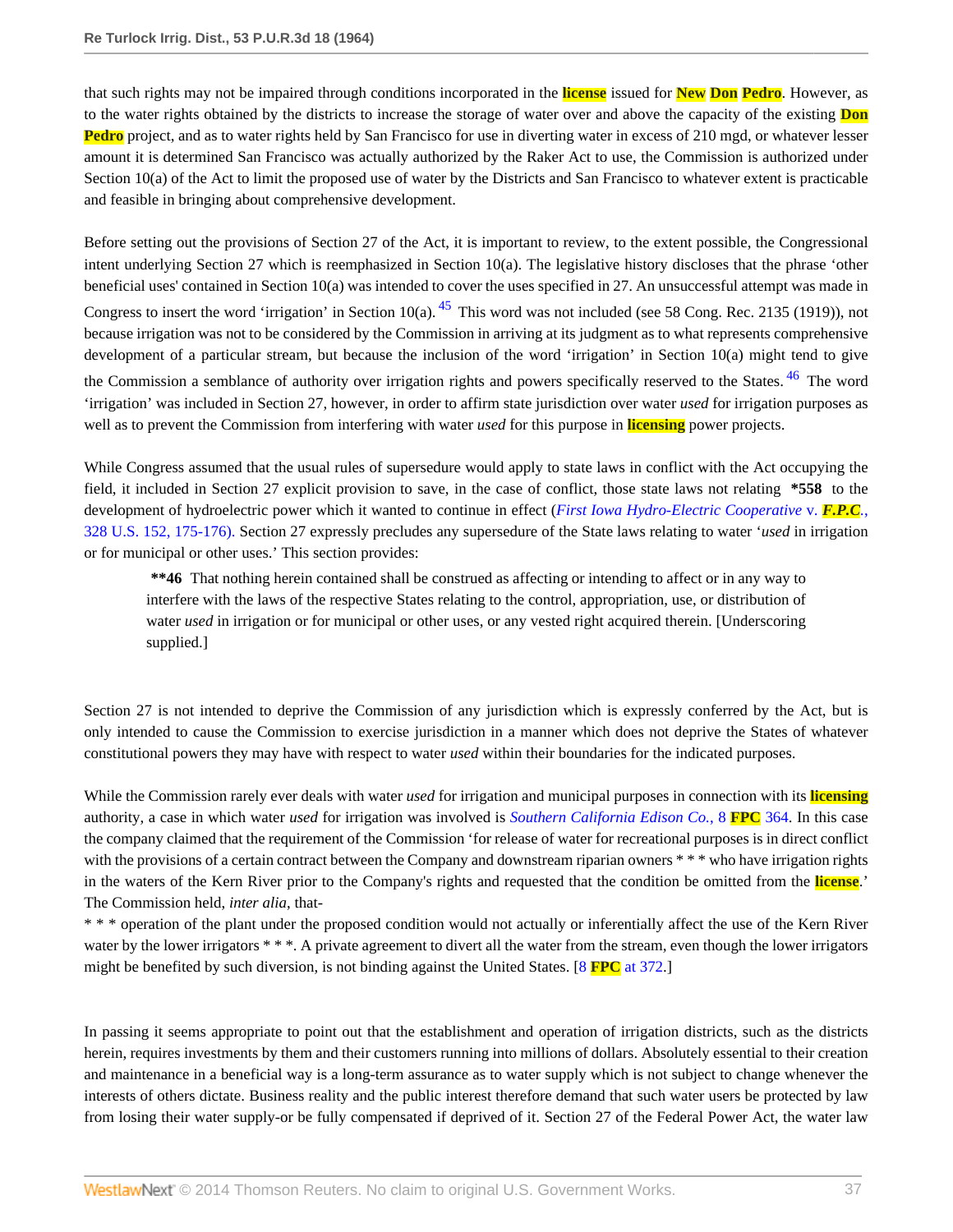of California, and the Raker Act therefore manifest a proper concern for the legitimate interests of irrigation districts in whose success and financial stability the public has a vital stake. The same, of course, can be said of municipal water systems.

# *Fish Water Releases Proposed by the California Department of Fish and Game*

The primary interest of the California Department of Fish and Game in this proceeding is in connection with the salmon runs of the Tuolumne River. Salmon is an anadromous fish, meaning that it is propagated in fresh water, migrates to salt water where it spends most of its adult life and then returns to fresh water to spawn.

**\*\*47** Although there is a general tendency for fish born of spawning in a particular year to return to spawn themselves four years later, it is very common for fish to return as three years olds, five year olds, and even six year olds. These tendencies of the fish not only contribute to the yearly runs but also appear to **\*559** enable a salmon population to reconstitute itself so that intermittent years of poor or even zero spawning do not mean that runs in a stream will be destroyed.

There is a great variety of species of salmon, but king and silver salmon appear to predominate in California coastal waters. King salmon is the only variety of salmon of consequence in the Sacramento-San Joaquin River system of California's Central Valley. The salmon population of the Sacramento system is considerably larger than that of the San Joaquin system. As to the San Joaquin river system, king salmon spawning populations have been known on the main river as well as on its tributaries, including the Consumnes, Mokelumne, Stanislaus, Tuolumne and Merced Rivers. Of the San Joaquin tributaries the Tuolumne is said to be the largest producer but in relation to the entire Central Valley production, it is indicated that the Tuolumne produced on the average between 7 and 8 percent.

In addition to the Sacramento-San Joaquin River complex there are a great number of coastal streams in California having salmon populations. Among these are the Mad, the Klamath, the Eel and the Smith. There is disagreement in the record as to the importance of the various rivers in salmon production.

Access for the fish to coastal streams such as the Klamath, Eel, Mad and Smith is a matter of going directly from the ocean into the stream. The situation is otherwise for the inland rivers of the Central Valley. First the fish must proceed through San Francisco Bay and then easterly to its upper reaches, known as Suisun Bay, where they enter the great Delta area of the Sacramento and San Joaquin Rivers. Those fish electing the San Joaquin then traverse the maze of Delta channels by a route or routes unknown to reach the lower San Joaquin. It is approximately 50 miles from the Delta area to the mouth of the Tuolumne River.

Mention should also be made of the fact that 'straying' is the ability of the salmon to return for spawning purposes to a stream other than the stream in which the salmon was born. It appears that straying is somewhat common for Central Valley salmon.

The California Department of Fish and Game, supported by the Secretary of the Interior, and in part by the Commission Staff, seeks to preserve and enhance the fish resources of the Tuolumne River by conditioning the **license** so as to provide for the flows hereinafter set forth, such flows being based upon spawning areas over six inches in depth.

King salmon have spawned in a seventeen mile reach of the Tuolumne River extending from La Grange bridge to the Hickman-Waterford bridge. This area begins at the Hickman-Waterford bridge, about thirty-two miles upstream from the point where the Tuolumne joins the San Joaquin and ends just below La Grange bridge, about two miles downstream from the La Grange dam.

**\*\*48** Gravels utilized for spawning in the Tuolumne River apparently resulted in part at least from gold dredging activity. The extent and utility of the gravels for spawning are the subject of different estimates. The chief witness for the California Department of Fish and Game considered gravels were available to accommodate at least 80,000 spawning salmon. Witnesses for the Districts considered the gravels such as to accommodate in excess of 25,000 spawning salmon, with the potential being from 40,000 to 60,000.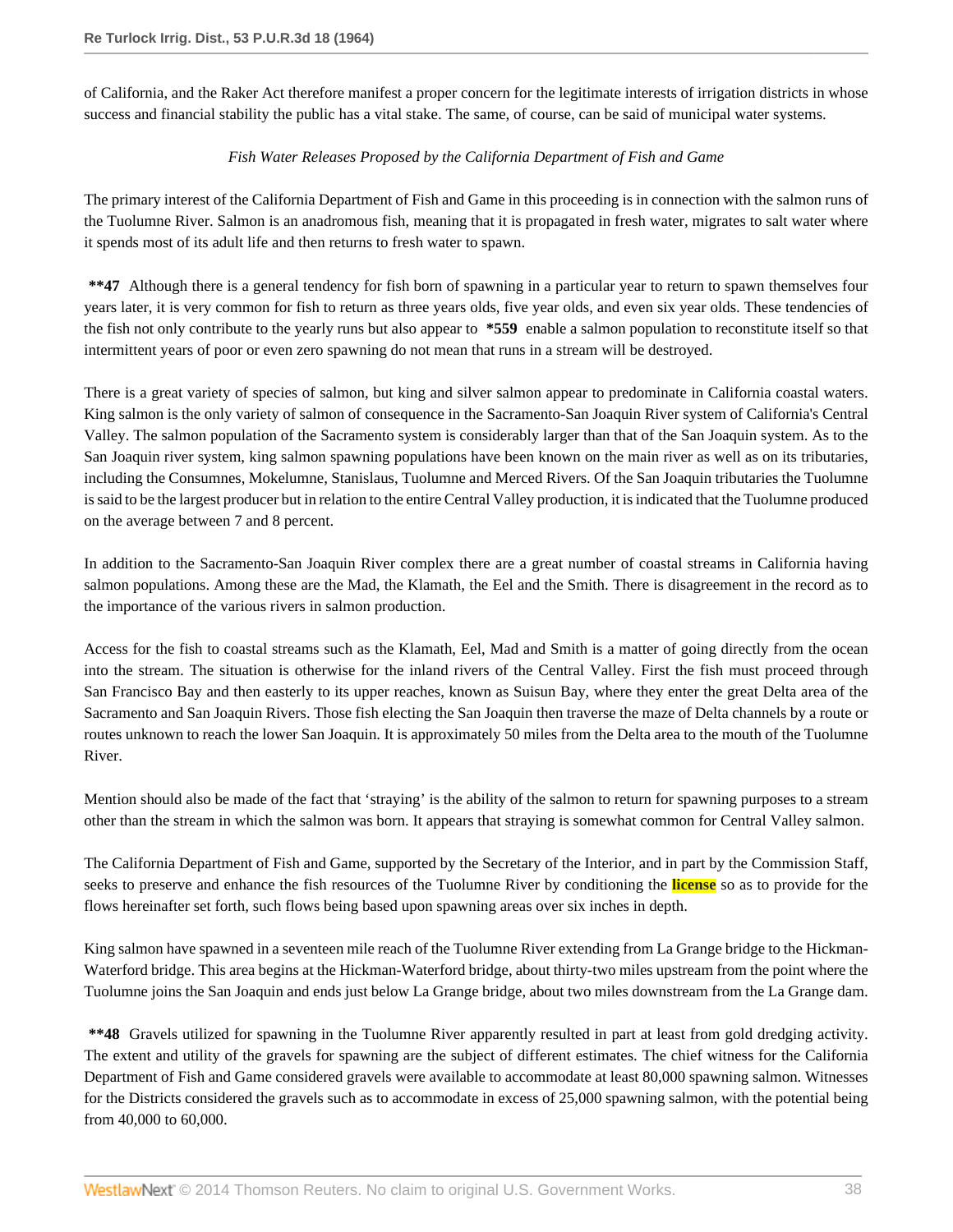For successful spawning, salmon require, in addition to gravel, water of suitable temperature, quality, depth and velocities. The spawning areas must contain gravels of certain sizes and composition. Water moving over gravels creates 'riffles' in which salmon prefer to spawn. A riffle was described as 'a portion of the stream (having) water velocity and depth  $* * * (and)$  some gradient and have water passing over it at a suitable velocity.' But some riffle areas, for reasons known only to the fish, are preferred above others in which areas the **\*560** fish will indulge in what is known as 'mass spawning'. This phenomenon occurs even though there are gravels which are unoccupied by any fish and such activity.

The usable salmon spawning area is dependent upon flow, with the area required depending upon several factors including the number of spawning salmon to be accommodated, the distribution of the run as to time and location, numbers of female spawning at any one time and spawning area required per female.

The California Department of Fish and Game contends, that the Tuolumne River has an average annual run of 40,000 king salmon; that to maintain the 40,000 average space must be provided for double the average, or 80,000 salmon; that 40 percent of the salmon run are females; that an average of 31 percent of the total run will be on the spawning beds at any one time; that for spawning purposes a female salmon will use 40 to 60 square feet for the actual redd or nest, but will keep other females from using a much larger area of approximately 200 square feet; that the total spawning area requirement for the support of an average run of 40,000 fish would be approximately 1,984,000 square feet; that to provide for migration of any salmon into the Tuolumne River a flow of approximately 200 c.f.s. is needed at the town of Waterford; that to provide for the successful spawning of a run of 80,000 salmon, a flow of 385 c.f.s. is needed over the spawning beds during the spawning season; and that water temperatures of 56° F. or less are needed for successful spawning.

The California Department of Fish and Game and the Secretary of the Interior seek to have fish water releases required for the entire life of the **license**, with the Commission retaining jurisdiction to reopen the matter for review at any appropriate time. In the view of the Commission Staff, the recommended releases should be allowed, at the outset, for only a period of 20 years and be re-examined at the end of that time. It should be pointed out in this regard that the recommendations of the California Department of Fish and Game failed to take into consideration the proposed diversion of water by San Francisco for municipal purposes. As is clear from the record, shortly after San Francisco's diversion exceeds 295 mgd, estimated to be about 1985 (or 20 years after completion of the project), the dependable capacity of the **New Don Pedro** project would drop to zero. It is this circumstance that causes the Staff to recommend re-examination of the fish water releases after the initial 20-year operating period.

**\*\*49** The water which the California Department of Fish and Game seeks to have released from the **New Don Pedro** reservoir into the natural stream-bed below the La Grange dam to benefit spawning conditions of fall run king salmon is set forth in its schedules 'A' and 'B' as follows:

Schedule A Schedule B

Period

(normal year) (dry year)

<span id="page-38-0"></span>Period Cfs Acre-feet<sup>[47](#page-60-7)</sup> Cfs Acre-feet<sup>47</sup>

Preseason flushing flow 2,500 4,960

October 1 15 200 5,950 50 1,490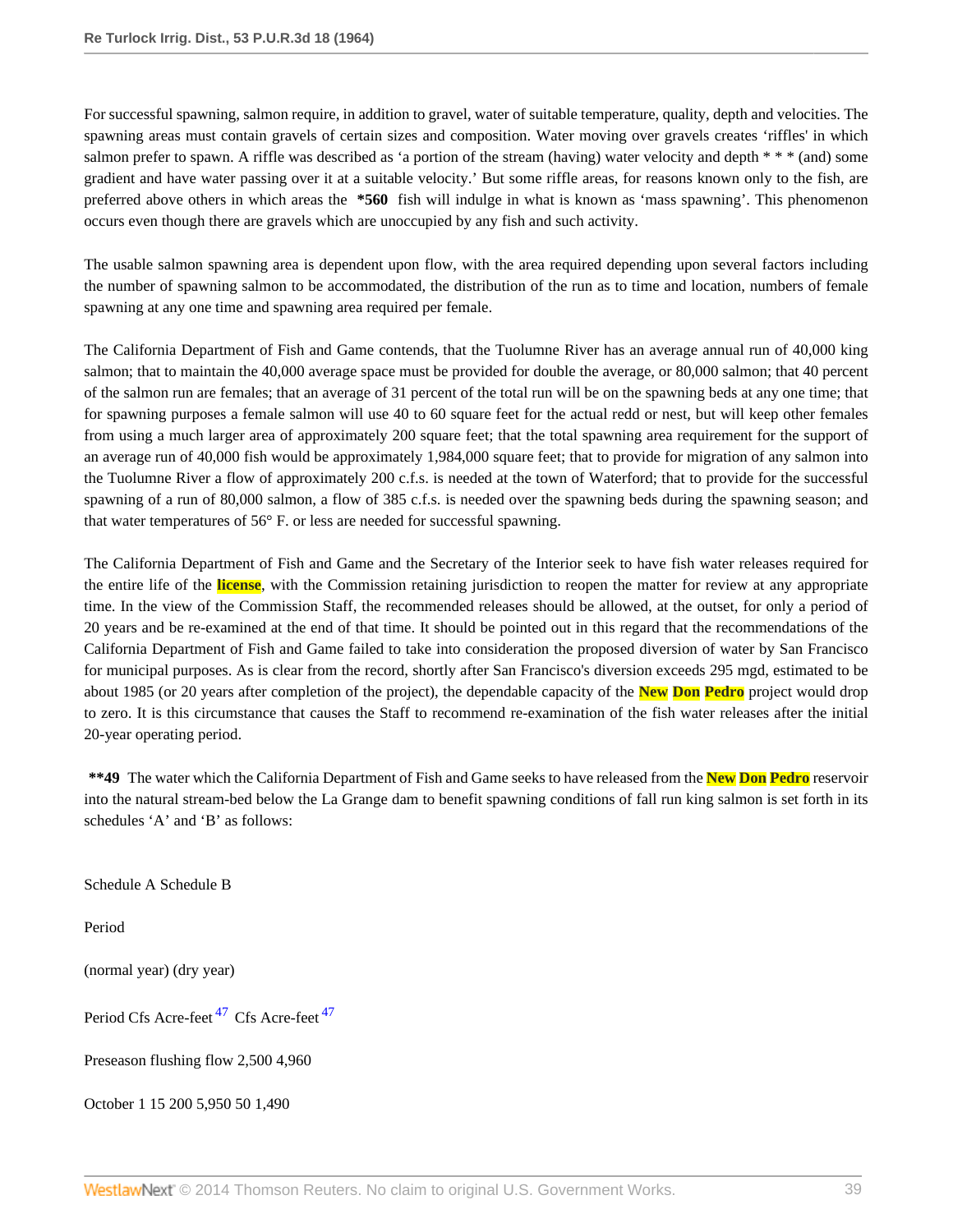October 16 31 250 7,930 200 6,350

November 385 22,900 200 11,900

December 1 15 385 11,450 200 5,950

December 16 31 280 8,880 135 4,280

January 280 17,210 135 8,300

February 280 15,550 135 7,500

March 350 21,520 200 12,800

April 100 5,950 85 5,060

May-September 3 910 3 910

---- ---

Total acre-feet 123,210 64,040

**\*561** Concerning the fish water releases requested by the California Department of Fish and Game for the Tuolumne fall run salmon, it should be observed that upstream migration begins in early October and continues through November and into December. Spawning activities begin upon arrival in the spawning areas between Waterford and La Grange, and spawning continues throughout November and December and for some days in January. Incubation begins with first spawning and continues for about 60 days after final spawning until early in March, the actual period depending on water temperature. The period of emergency begins approximately three weeks after hatching. Following emergence the young fish start their downstream migration with the bulk migrating seaward by the end of March. Some, however, remain until April.

Because the proposed fish water releases would have the effect, *inter alia*, of reducing the irrigation supply available to the Districts in critical years below that available from the existing **Don Pedro** project, a result clearly within the ban of Section 27 of the Act, it would serve no useful purpose, insofar as this opinion is concerned, to pass upon above described contentions of the California Department of Fish and Game or to detail the evidence and contentions of the Districts with reference thereto. No evidence was offered by the Staff of the Commission. Suffice it to say that while there are some areas of agreement as to the evidence and contentions set forth above in a generalized fashion, there are other areas in which opinions differ, such as the weight to be accorded some of the evidence, the amount of water necessary to provide suitable spawning conditions for salmon, the space required by an individual spawner, the need to provide for 80,000 salmon and the amount of space necessary to accommodate that number of salmon, and the water temperature required.

<span id="page-39-0"></span>**\*\*50** But before proceeding further, an additional contention of counsel for the California Department of Fish and Game should be considered. They argue that the annual power loss of \$1,777,000 that their proposed fish conditions would inflict upon the **New Don Pedro** project can be made up by the Districts by charging the water users for water and raising their present low power rates. [48](#page-60-8) In this regard they call attention to the fact that the Districts' portion of the cost of **New Don Pedro** is proposed to be paid for out of power revenues, with no charge to be made for the additional water to be provided; and that if the Districts 'divert a million acre-feet of water each year to the farmers, then a charge of only a little over a dollar an acrefoot would make up the loss in power revenues' (see also *infra.*, p. 566, note 50). In their view, 'it is more equitable to let those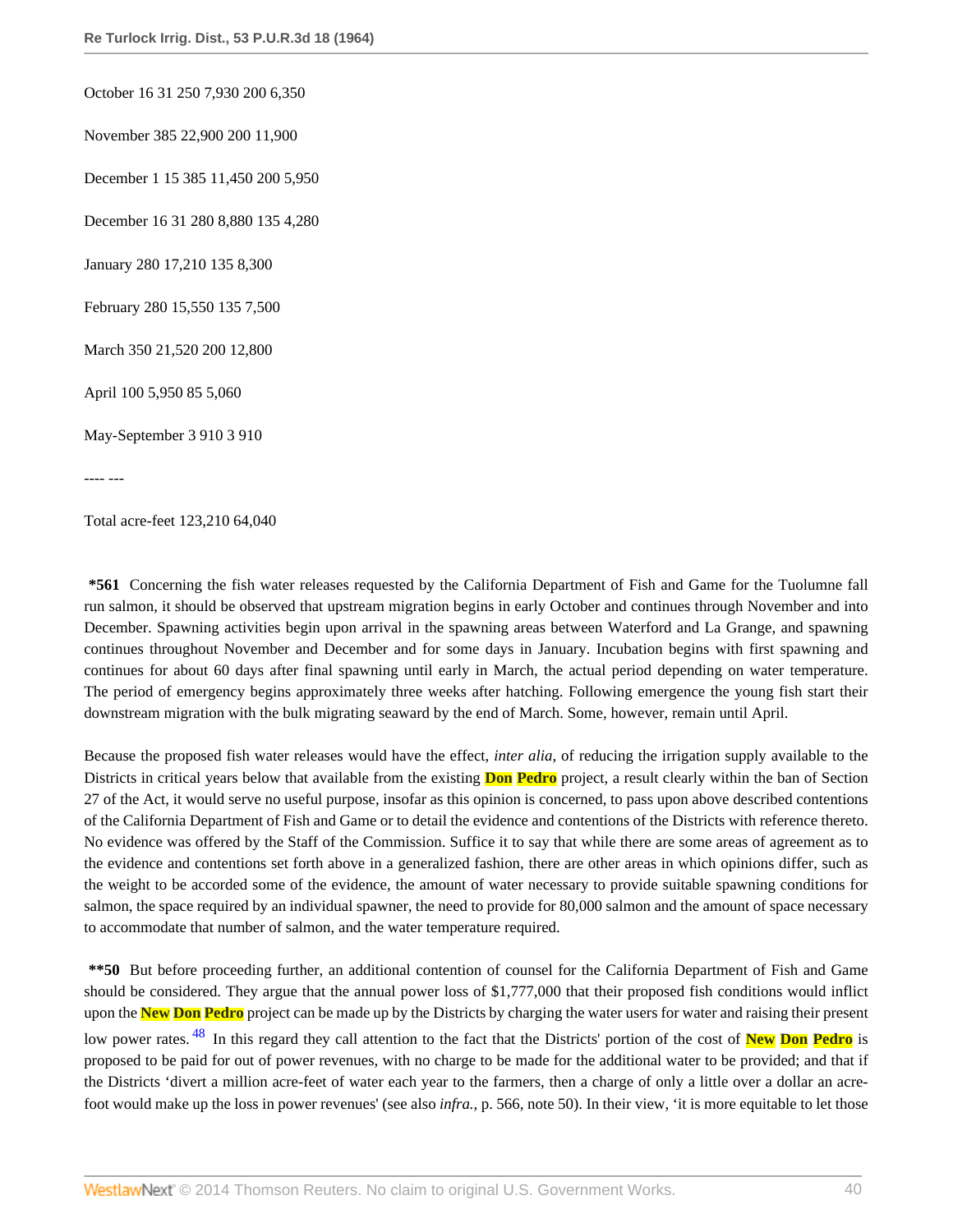who get the benefits pay the costs, and in this case, it is readily apparent that the Districts can afford to build the project and provide safeguards for the fish and wildlife resources.'

This contention, as counsel for the Districts point out, 'misses the crucial point that the proposed fish conditions destroy the primary purpose of **New Don Pedro** to conserve water for the dry years. As we demonstrated \* \* \*, the result of the State's fish conditions is to reduce the dependable minimum year irrigation supply obtainable from **New Don Pedro** to below that obtainable from the existing **Don Pedro** project after six years of operation, or 1972. By 1985 the dependable minimum year irrigation supply under **New Don Pedro** with the fish conditions would be about 546,000 acre-feet or more than 100,000 acrefeet less than that of existing **Don Pedro**. Certainly no farmer can be expected to pay more for a **new** project that will provide less water. He would rightly ask why such a project should be built at all.'

### **\*562** *Limitation on the Commission's Jurisdiction*

The desire of the California Department of Fish and Game, the Secretary of the Interior and the Commission Staff to preserve and enhance the fshery resources of the Tuolumne River is understandable, particularly in view of the fact that the spawning areas in coastal streams, which are so important to the fishing industry, recreational pursuits, etc., are shrinking in number. However, the Commission may only issue a **license** in this proceeding which will not impair the rights of the Districts and San Francisco to water *being used* for irrigation and municipal purposes. So far as the Districts are concerned, not only may the Commission not reduce its irrigation supply available in the critical years below that available from the existing **Don Pedro** project, but in the Examiner's view, it ought not to unduly interfere with the central purpose of the project to provide the Districts with a more dependable supply during the critical dry years.

For reasons unknown to the Examiner, the proposed fish water releases were intended to be provided solely out of water belonging to the Districts rather than out of water belonging to both the Districts and San Francisco. It is clear, of course, that by limiting the proposed use of water by both to provide for fish water releases, the effect would be less burdensome on the Districts but, on the basis of the record, would after a few years of project operation interfere with San Francisco's water supply for municipal purposes.

**\*\*51** The proposal to provide fish water releases out of water belonging to the Districts may be due to the fact that the California Department of Fish and Game, the Secretary of the Interior and the Commission Staff (1) appear to have erroneously assumed that San Francisco has the right to divert in excess of 400 mgd from the Tuolumne River, a right it does not presently possess and, unless **New Don Pedro** is constructed, will not have (see *supra*, pp. 546, 548); or (2) that they were of the opinionshared by the Examiner-that water for municipal purposes should take preference over fish. Of course, if there can be a sharing of the water so that fish as well as irrigation and municipal purposes can be provided for, the **license** should be conditioned to provide therefor.

It is of interest to point out in passing that the fact that San Francisco is not one of the joint applicants, or even a party to this proceeding, in no way hampers the exercise of the Commission's jurisdiction. In the present state of the record, all the Commission needs to do in order to exercise complete control over San Francisco's plans is to prohibit commencement of construction until an agreement satisfactory to the Commission is entered into by the Districts and San Francisco with reference to the construction and operation of the project. In connection with the contract to be executed by the Districts and San Francisco it should be borne in mind that, as stated in *United States* v. *Willow River Co.*[, 324 U.S. 499, 503,](http://www.westlaw.com/Link/Document/FullText?findType=Y&serNum=1945116863&pubNum=780&originationContext=document&vr=3.0&rs=cblt1.0&transitionType=DocumentItem&contextData=(sc.Search)#co_pp_sp_780_503) 'only those economic advantages are 'rights' which have the law back of them', and Congress has left the final decision to this Commission rather than to the contracting parties.

Because the record was made on the basis that fish water, if provided, would be provided out of the total volume of water belonging to the Districts the Examiner is unable to compute the water which might be available for fish water releases when provided solely out of a portion of the additional volume of water to become available to the Districts and San Francisco as a result of the construction of the **New Don Pedro** project. As previously pointed out (*supra*, p. 557), it is only out of the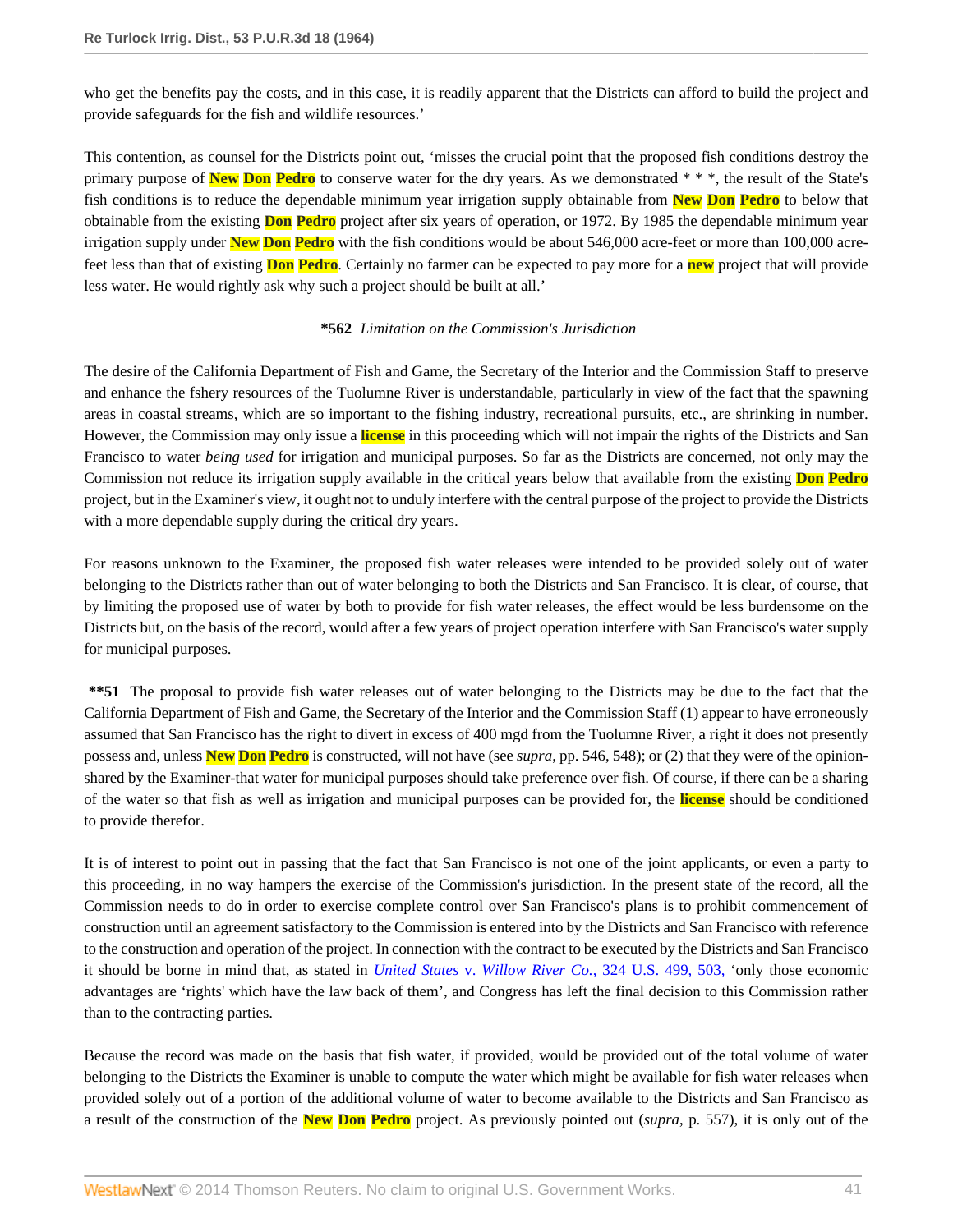additional water to become available that fish water releases may be provided, assuming that the water which can be provided for this purpose will be sufficient in volume to make it worthwhile. In making a record which will permit this determination to be made it appears that it will **\*563** be necessary to inquire into, *inter alia*, the circumstances under which, and the period over which, San Francisco proposes to sell water stored in the recently completed Cherry Valley project to the Districts (see *supra*, pp. 549, 550); whether a Commission **license** is required for the Cherry Valley project; and the justification for the claim that San Francisco's local water supply, which was its sole source of supply until it began receiving Tuolumne River water in 1934, cannot now be depended upon to supply any water in a very dry year (see *supra*, p. 546).

**\*\*52** In view of the state of the record concerning fish water releases, and the requirements of the Act with reference thereto, the order accompanying this opinion grants a **license** on the condition that the Districts maintain minimum stream flows in the Tuolumne River at La Grange bridge as may be prescribed hereafter by the Commission (see Article 30). To expedite disposition of this case the parties may be able to stipulate the necessary facts for the Commission's consideration.

# *The Districts' Recreation Proposal*

Section 10(a) of the Act is quoted hereinabove (see *supra*, p. 556). If, as this Section contemplates, the general welfare is to be served to the maximum practical extent, the Commission's outlook in this case may not be limited to the interests of those who will bear the cost of **New Don Pedro**. Rather its outlook must be as comprehensive as the total public interest. And as is well known, the Commission is showing a renewed and increasing interest in the development of the Nation's water resources for the benefit of all.

The evidence shows that the **New Don Pedro** project will create one of the largest low-elevation lakes in the San Joaquin Valley. At full pool it will have a shoreline of 159 miles and afford many varied recreational opportunities including sport fishing, camping, hunting, boating, water skiing, swimming and picnicking, with such opportunities being afforded in a region in a region which, along with the State of California in general, is experiencing an accelerated increase in population and in industrial and other activity.

The Districts plan to employ a consultant to develop a master plan for recreation consistent with the project purposes, but such plan is not proposed for development by the Districts but rather for implementation by interested local, state or federal agencies. The Districts have not offered to create recreational facilities at their own expense, nor have they offered to purchase land for recreational purposes. They contemplate that the only land to be made available for such purposes will be the land within the project boundary and this would be true with respect to the entire 159 miles of shoreline with the exception of the area adjacent to the proposed **New Don Pedro** dam. Notwithstanding this long shoreline it appears that the only access road proposed to the reservoir will be to the dam site. In the view of Tuolumne County, proper recreational development could be afforded along the entire reservoir shoreline with suitable access roads and the acquisition by the Districts of various sites which lend themselves to recreational development.

Counsel for the Districts request that the following finding, among others, be made:

The **New Don Pedro** project at full pool will create a lake of about 12,000 acres and of about 3,000 acres at the minimum storage of approximately 309.000 acre feet, affording many and varied recreational opportunities including fishing, boating, water skiing, swimming and picnicking.

\*\*53 Counsel for the Secretary of the Interior suggests that there be added to this proposed finding the words 'if sufficient lands, access roads, and recreational facilities are provided for these purposes.' He recommends the addition of **\*564** this language because it 'clearly sets forth the fact that the Applicants intend for someone else to provide the means of achieving the recreational values which they calim will flow from the construction of this project. The record is clear to the effect that the Districts have no present intention of investing any funds in facilities for public use of the reservoir. Unless they are willing to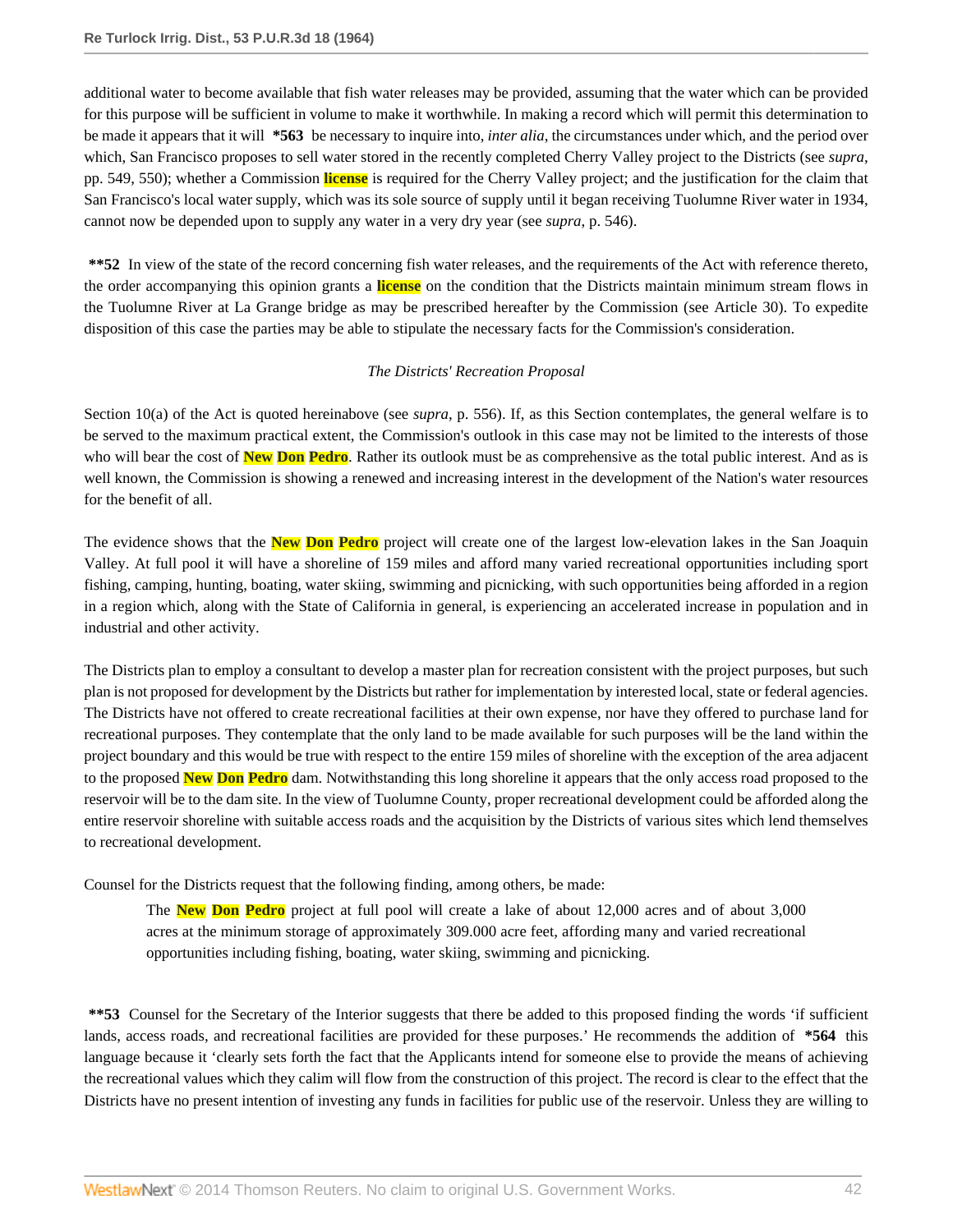make some contribution other than planning to these uses, it is doubtful that they may claim properly that they are improving the recreational opportunities of the area by the construction of the project.' The Examiner agrees.

The proposal of the Districts' to do no more than cause a master recreational plan to be prepared is to be contrasted with the conditions Congress exacted of San Francisco in connection with its construction of the Hetch Hetchy system (also located on public lands) under the Raker Act. In consideration of the rights and privileges granted under that Act, San Francisco was required, *inter alia*, to construct and maintain access and scenic roads, trails and bridges under the direction and approval of the Secretary of the Interior and the Secretary of Agriculture; to construct telephone systems, fences, camp sites, etc.; to permit free access to and use of the Hetch Hetchy area by the public; to supply water for camp purposes; to comply with sanitary regulations; and to dispose of all power generated by the Hetch Hetchy system to the public at cost. In this connection it is of interest to point out that House Report No. 41, 63d Congress, 1st Session, which accompanied the bill that became the Raker Act, stated in part (p. 11, 15):

Section 7 provides that for and in consideration of the grant to grantee shall make certain payments, the proceeds of which are to be used exclusively for the construction of roads and other improvements in the Yosemite National Park and other national parks in the State of California.

Paragraph (p), section 9, provides for the building of roads and trails in the Yosemite National Park as designated by the Secretary of the Interior.

(The routing of these roads and trails was made by Mr. Marshall, of the Geological Survey, who surveyed the Hetch Hetchy Valley and is familiar with all the scenic and topographical conditions there. These roads will cost the city of San Francisco \$500,000 to \$1,000,000, and are to be turned over, free of charge, to the United States. This is one of the important considerations, and carries compensation to the Government for the rights of way granted. The construction of these roads will make the Hetch Hetchy Valley accessible and will provide a convenient and easy way for mountaineers to reach the higher parts of the Sierra. This paragraph also contains a requirement that the grantee shall provide a water supply for camp purposes at the Meadow camping place, a third of a mile from Hetch Hetchy. It is also provided that all trail and road building shall be done subject to the approval and direction of the Secretary of the Interior or the Secretary of Agriculture, according to their respective jurisdictions.)

**\*\*54** Paragraph (q), section 9, provides that the grantee shall furnish water at cost to any authorized occupant within 1 mile of the reservoir, and shall repair and maintain roads and trails constructed under the provisions of the grant.

Paragraph (r) provides that the grantee shall pay all the cost of inspection and investigations which may be required of the Department of the Interior . . ..

Paragraph (t) requires the grantee to convey to the United States any and all tracts of land now owned by the city within Yosemite National Park or **\*565** the national forest, which lands lands are not actually required for use under the provisions of this act.

(The city of San Francisco purchased private lands for the purpose of exchanging the same with the Government in lieu of that portion of the floor of the Hetch Hetchy Valley, which is not owned by the city. The purpose of this plan is to provide suitable and desirable camping places for visitors who may wish to visit the Sierra and who would otherwise have camped in the Hetch Hetchy, and at the same time compensate the United States for lands to be submerged.)

Paragraph (u) provides that the grantee shall sell water at cost to the military reservations in San Francisco. \* \* \*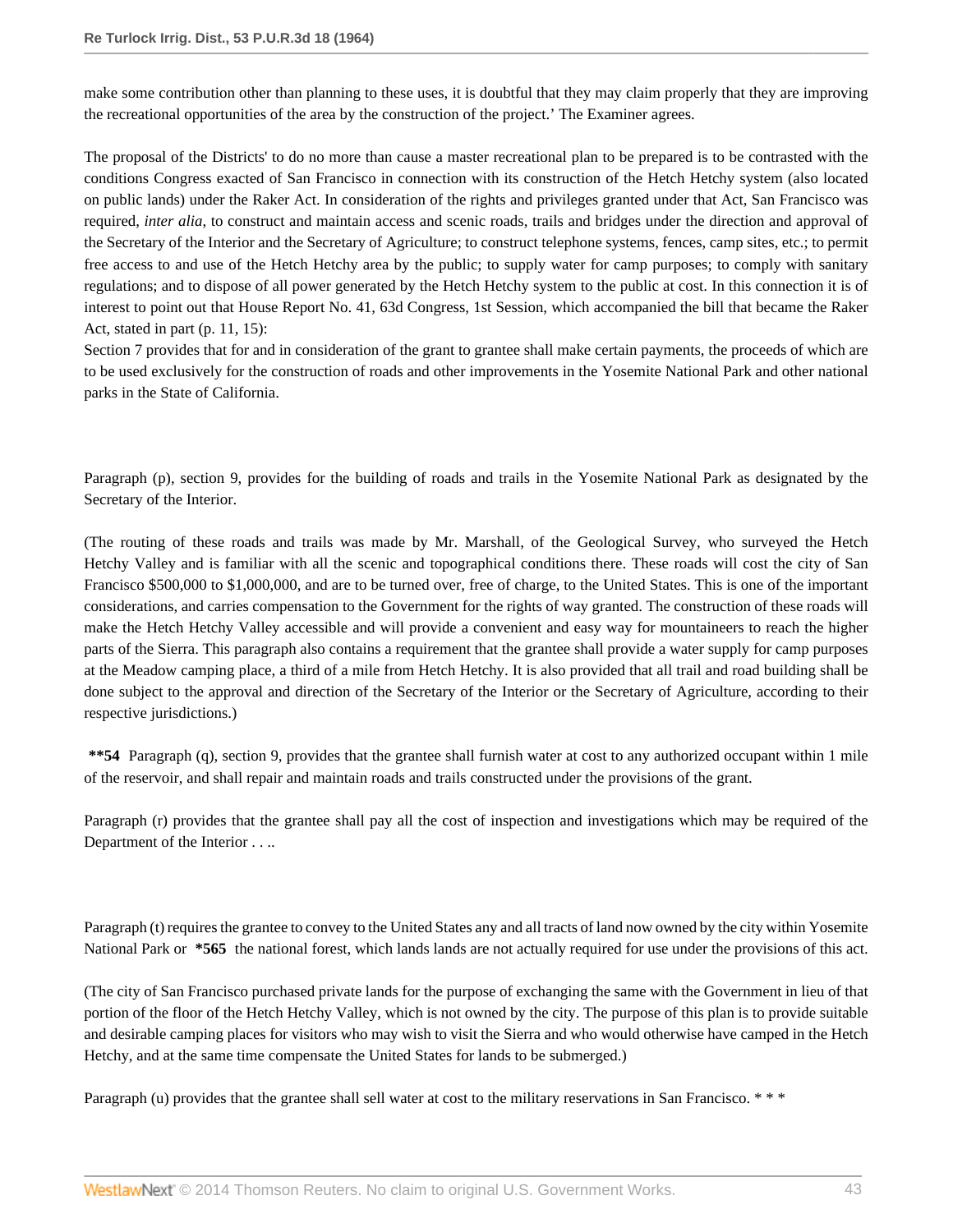The Raker Act was enacted in 1913 when the population of California and adjoining states was far less than today. Today, for example, California is the largest state in the Nation population-wise. Accordingly, it is apparent that the need for creating and maintaining extensive recreational facilities, access roads, bridges, trails, camp sites, etc., is far greater now than in 1913. The order accompanying this opinion therefore requires that such facilities be provided at the expense of the Districts and San Francisco.

While the Districts claim that they lack legal authority to construct and maintain recreational facilities, there is no merit to this contention. This is particularly so since **New Don Pedro** will be a **licensed** project. It clearly appears that under State law the Districts may do any and all acts necessary to providing water and power. But even if this contention had merit the required recreational facilities could be constructed, maintained and paid for by San Francisco, with San Francisco's portion of the other project costs being reduced accordingly.

Tuolumne County has a sincere and urgent interest in the **licensing** of the **New Don Pedro** project, particularly insofar as recreational features and the cost of relocation of roads and bridges are concerned. Their counsel stated at the hearing that he had talked with representatives of the Districts 'and they have promised nothing.' He further stated that the negotiations in which he had participated had led 'to complete frustration as far as Tuolumne County is concerned.'

<span id="page-43-0"></span>Counsel for Tuolumne County points out in his brief that 'Tuolumne County . . . has a land area in excess of 1,400,000 acres. Of this land area 72% is owned by the United States and 6% by other tax exempt agencies such as Modesto . . . and Turlock . . .. \* \* \* The **New Don Pedro** project . . . will remove an aditional 8,917 acres from the tax roles . . ..' The county estimates that the total cost of the relocation of the county roads and bridges which they desire to be relocated  $^{49}$  $^{49}$  $^{49}$  is roughly \$1,618,000.00, but requests that the Districts be held responsible for no more than the actual replacement cost. In this regard counsel points out that, as the evidence indicates, 'more than sufficient money has been budgeted [by the Districts] for the County road relocation.'

**\*\*55** Concerning the recreation potential of the **New Don Pedro** project counsel for Tuolumne County contends that it 'could be unlimited if developed properly' since 'it lies within easy reach of the densely populated central valley and bay area regions of California. The fact that the reservoir is at a low elevation means that it would be used by the public for recreational purposes **\*566** during the greater part of each year. A well planned and controlled recreational development along the shores of **New Don Pedro** Reservoir would allow a maximum of public use and would tend to make the recreational operation a financial success.' Tuolumne County recommends that the recreation facilities be provided at the expense of the Districts since the resources of the County 'are already strained to the limit by reason of the fact that over 70% of its land area is owned by tax exempt agenices. With its small tax base, it would be impossible for Tuolumne County to provide the initial basic facilities, the land necessary for these facilities, and the access roads to these facilities.' Counsel for the county further states that 'After the basic recreational facilities are installed Tuolumne County believes that it should be allowed to participate in the operation of the recreational development with the Irrigation Districts since the reservoir is entirely situated within Tuolumne County. Furthermore, since Tuolumne County will have to provide the police and fire protection and other government services which are afforded by taxes raised solely within the County, there is no way for Tuolumne County to mitigate this financial burden unless it is allowed to participate in the operation of the recreational development.'

The financial ability of the Districts and San Francisco to provide the recreational facilities, etc., is obvious. The Districts, for example, propose to recover their portion of the cost of **New Don Pedro** entirely out of power revenues and San Francisco may be able to recover its cost contribution in the same manner. It is not proposed that the farmers of the area, in order to get more water for irrigation, will pay for the additional water they receive.  $50$  It is clear, of course, that irrigation as well as power will provide revenues and attract capital, as will the high credit rating of the Districts and San Francisco. Moreover, the cost of the project to the Districts and San Francisco is substantially reduced by the Federal Government's payment for flood control space.

# <span id="page-43-1"></span>*Position of Banta Carbona*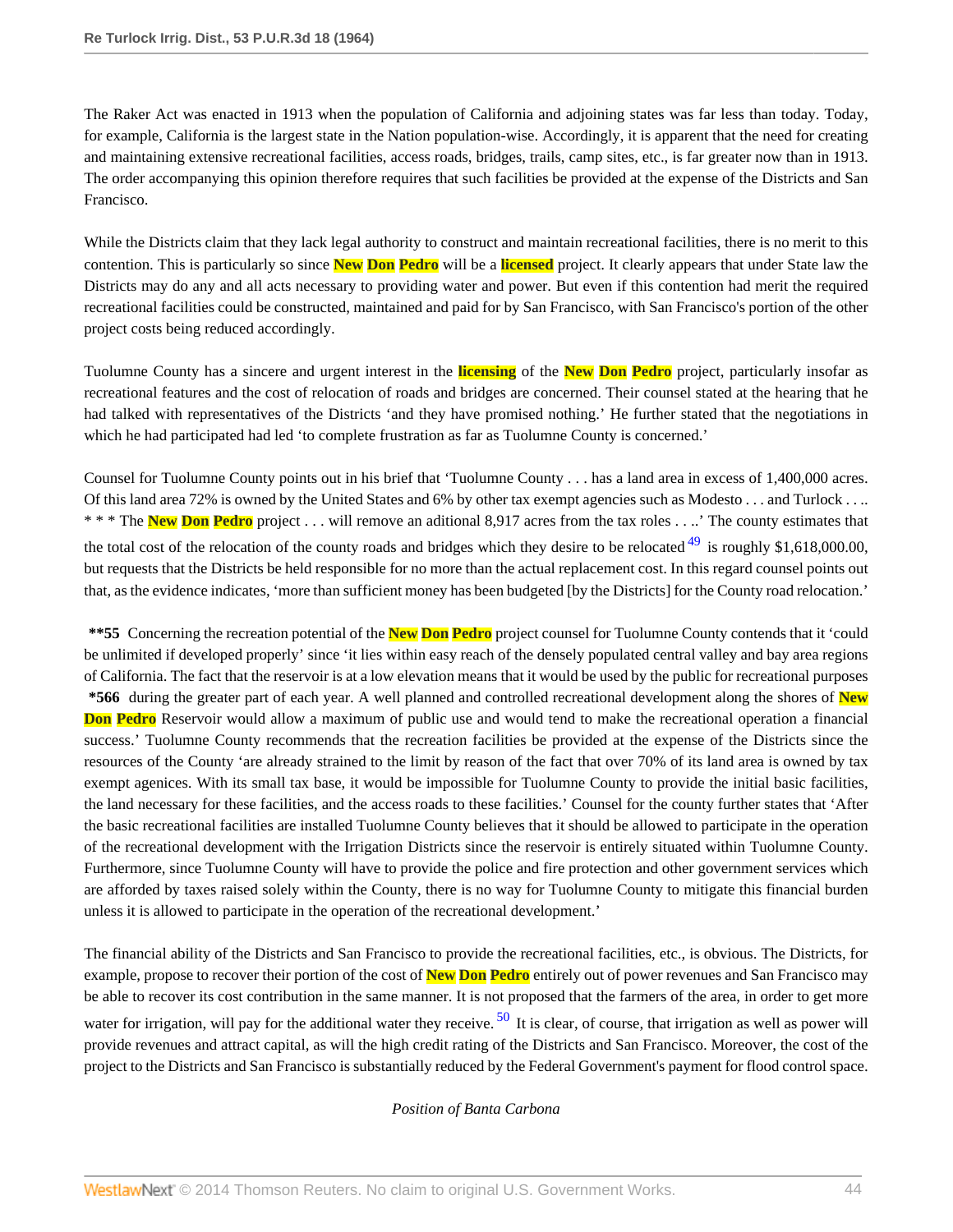The source of water of Banta Carbona for irrigation is by diversion from the San Joaquin River below its confluence with the Tuolumne River. In its petition to intervene Banta Carbona stated that:

In recent years, as the consumptive use of water for irrigation in the San Joaquin valley upstream from [Banta Carbona's] points of diversion has increased, [Banta Carbona's] water supplies have been seriously impaired, principally through the deterioration of the quality thereof. As a result severe damage to crops and orchards within [Banta Carbona's] service area has been caused by the excessive salinity of the water diverted **\*567** from the San Joaquin River. A substantial part of [Banta Carbona's] water supplies during the early months of the irrigation season is derived from runoff in the Tuolumne River. Heavy snow melt runoff in the Tuolumne River and other tributaries of the San Joaquin River during the spring months has been beneficial to the District in that it has served to flush out the excessive saline water that had previously accumulated in the stream channels and sloughs in the San Joaquin Valley.

**\*\*56** As counsel for Banta Carbona states in his brief, 'The water quality problem in the lower San Joaquin has been developing gradually over many years. But \* \* \* only in recent years has this problem become so acute that it now constitutes deprivation of property and impairment of vested rights.'

Counsel for Banta Carbona recognize, of Course, that the serious water quality problem that now exists in the lower San Joaquin River is not due to the proposed construction of the **New Don Pedro** project. What Banta Carbona seeks is an appropriate condition in the **license** issued to the Districts to prevent any 'further deterioration in the water quality in the lower San Joaquin as a result of' the construction of **New Don Pedro**. In this regard counsel states that Banta Carbona does 'not expect the Tuolumne River to contribute all the water that is necessary to maintain water quality in the lower San Joaquin. We only expect the Tuolumne River to contribute its historical proportion. We do not believe anyone controverts the water rights of the Banta Carbona Irrigation District of the fact that said water rights have a priority dating from August 11, 1911, which is prior to both the existing **Don Pedro** applications made in 1919 and the **New Don Pedro** applications made in 1951.'

The question of whether a downstream irrigator can require upstream irrigators to prevent an alleged impairment of quality of river flows is an issue of State law depending upon the rights held by the respective users. As counsel for the Districts point out, 'The Commission has consistently ruled \* \* \* that once a **license** applicant has shown prima facie compliance with State laws regarding its water rights \* \* \* a challenge to those rights \* \* \* should be made not to the Commission, but to the appropriate State agency having jurisdiction over State water rights.' See *[Power Authority of the State of](http://www.westlaw.com/Link/Document/FullText?findType=Y&serNum=1958055516&pubNum=921&originationContext=document&vr=3.0&rs=cblt1.0&transitionType=DocumentItem&contextData=(sc.Search)#co_pp_sp_921_190) New York*, 19 **FPC** 186, 190-191; *[California Oregon Power Co.](http://www.westlaw.com/Link/Document/FullText?findType=Y&serNum=2006448586&pubNum=921&originationContext=document&vr=3.0&rs=cblt1.0&transitionType=DocumentItem&contextData=(sc.Search)#co_pp_sp_921_5)*, 13 **FPC** 1, 5; *[Oakdale Irrigation District, et al.](http://www.westlaw.com/Link/Document/FullText?findType=Y&serNum=1951043373&pubNum=921&originationContext=document&vr=3.0&rs=cblt1.0&transitionType=DocumentItem&contextData=(sc.Search)#co_pp_sp_921_811)*, 10 **FPC** 810, 811, *[East Bay Municipal Utility](http://www.westlaw.com/Link/Document/FullText?findType=Y&serNum=1932032457&pubNum=0000921&originationContext=document&vr=3.0&rs=cblt1.0&transitionType=DocumentItem&contextData=(sc.Search)#co_pp_sp_921_13) [District](http://www.westlaw.com/Link/Document/FullText?findType=Y&serNum=1932032457&pubNum=0000921&originationContext=document&vr=3.0&rs=cblt1.0&transitionType=DocumentItem&contextData=(sc.Search)#co_pp_sp_921_13)*. 1 **FPC** 12, 13.

Mention should also be made here of the fact that counsel for Banta Carbona point out in their brief 'that if mandatory fish releases from the **New Don Pedro** project are to be made in accordance with the recommendations \* \* \*, these would mitigate the quality problem in the lower San Joaquin River to a considerable extent during part of the irrigation season at least.' But as hereinabove pointed out, the Examiner is unable, on the basis of the record made, to calculate the extent that fish water releases can be made consistent with the provisions of the Act.

### FINDINGS

Based on the evidence of record, the briefs and arguments of counsel, as well as the preceding portion of this decision, it is further found and concluded that:

(1) The Districts, two public agencies of the State of California, filed a joint application on May 9, 1961, as amended on March 30, 1962 and May 18, 1962, for a major **license** under the Act to construct, operate and maintain a hydroelectric project known as the **New Don Pedro** project, **FPC** Project Number 2299, at approximately river mile 54.5 on the Tuolumne River in California.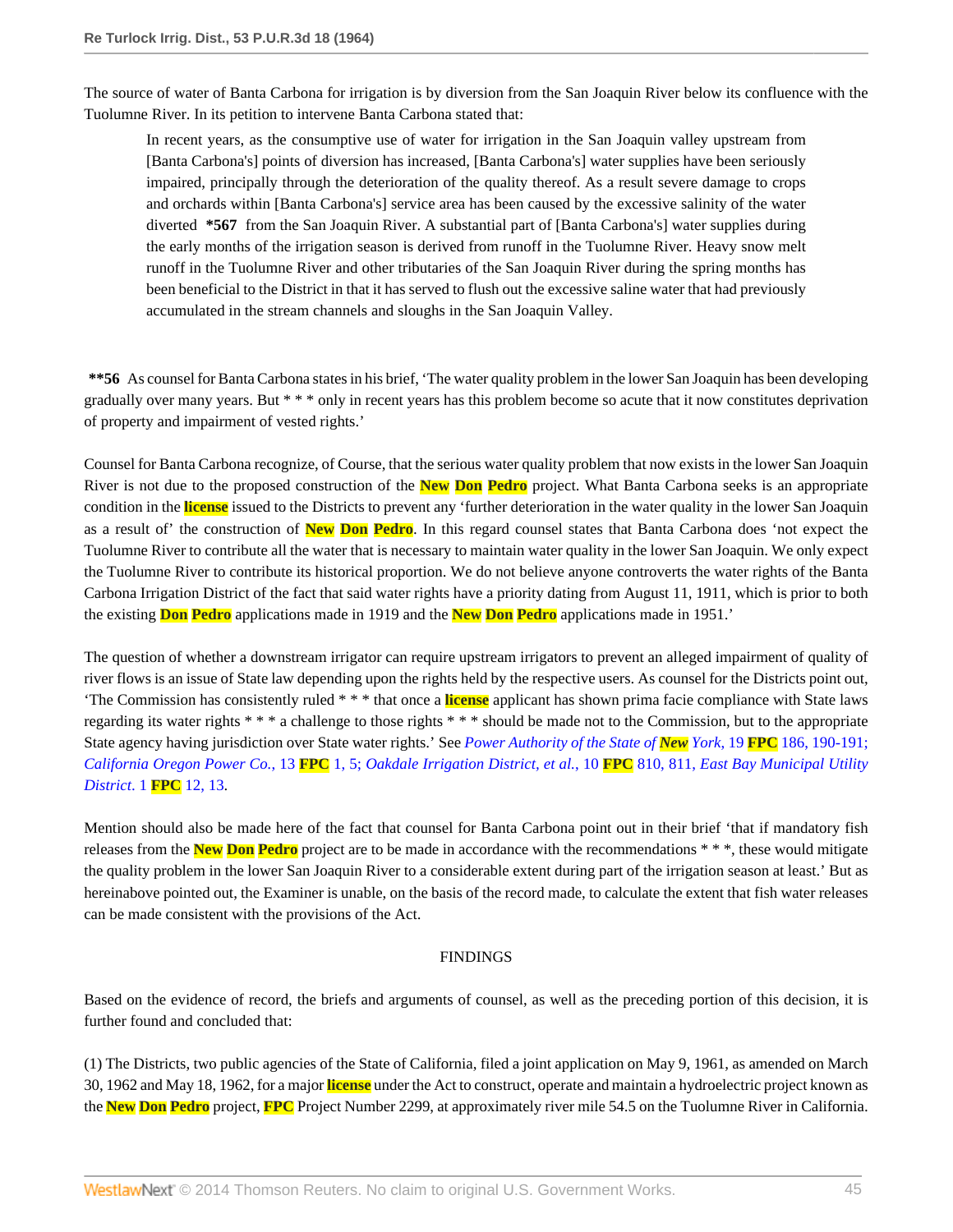**\*\*57 \*568** (2) No conflicting application is before the Commission. Public notice has been given.

(3) The proposed **New Don Pedro** project would be located about one and a half miles downstream from and would inundate the existing **Don Pedro** project of the Districts, located at river mile 56.0, and covered under **FPC** Minor Part **License** Number 1086 issued in 1930.

(4) A public hearing was held on the application in San Francisco, California commencing on October 16, 1962, and continuing for nine hearing days ending October 26, 1962.

(5) The proposed project would affect public lands of the United States and is subject to **licensing** under the Act.

(6) The Chief of Engineers, Department of the Army, has reported that special terms and conditions in the interests of navigation are not considered necessary for insertion in any **license** which may issue.

(7) The **New Don Pedro** project, constructed, operated and maintained as hereinafter ordered and conditioned, will not affect any Government dam, nor with the issuance of a **license** therefor, as herein provided, affect the development of any water resources for public purposes which should be undertaken by the United States.

(8) The issuance of a **license** for the **New Don Pedro** project will not interfere or be inconsistent with the purposes of any reservations or withdrawal of public lands.

(9) The exhibits filed by the Districts pertaining to the **New Don Pedro** project conform with the Commission's rules and regulations and should be approved as part of the **license**, but there shall be filed, as hereinafter provided, Exhibits F and K showing and describing the project boundary and lands.

(10) The **New Don Pedro** project would consist of a dam about eight hundred feet long at crest Elevation 850, which will have a certrally located impervious rolled earth core and previous gravel and cobble shells; a reservoir of 2,030,000 acre feet capacity at full pool water surface Elevation 830, which will extend about twenty-two miles upstream to a point on the main stream known as Wards Ferry Bridge; a control spillway consisting of a concrete structure with an ogee crest at Elevation 800 and provided with three radial type, hoist operated steel gates capable of passing 81,000 cfs at reservoir Elevation 832; and uncontrolled emergency overflow spillway 1900 feet wide with the crest at Elevation 832 which in combination with the controlled spillway will pass 324,000 cfs with the water surface at Elevation 843.3; a diversion tunnel through the left abutment with permanent outlet works; a power tunnel through the left abutment extending to a steel penstock leading to an outdoor type power house at the downstream toe of the dam containing three units, each consisting of a reaction type turbine with a rated capacity of 69,000 horsepower operating under a 425 feet head and a directly connected generator rated at 45,766 kva, and connected to the main transformers rated at 58,000 kva; a switchyard; and six 69 kv transmission lines to substations of the Districts, together with appurtenant works, the location, nature and character of all of which are more specifically shown and described by the exhibits which from part of the application for **license**.

**\*\*58** (11) The structues proposed as part of the **New Don Pedro** project conform to sound engineering practice ans will be safe and adequate.

(12) The estimated cost of construction of the **New Don Pedro** project is reasonable.

(13) The project site was selected after examination of four other sites, all in the same general vicinity, and was chosen not only because it will permit the maximum practicable reservoir size which the topography of the area will support but also because it offers superior geologic conditions.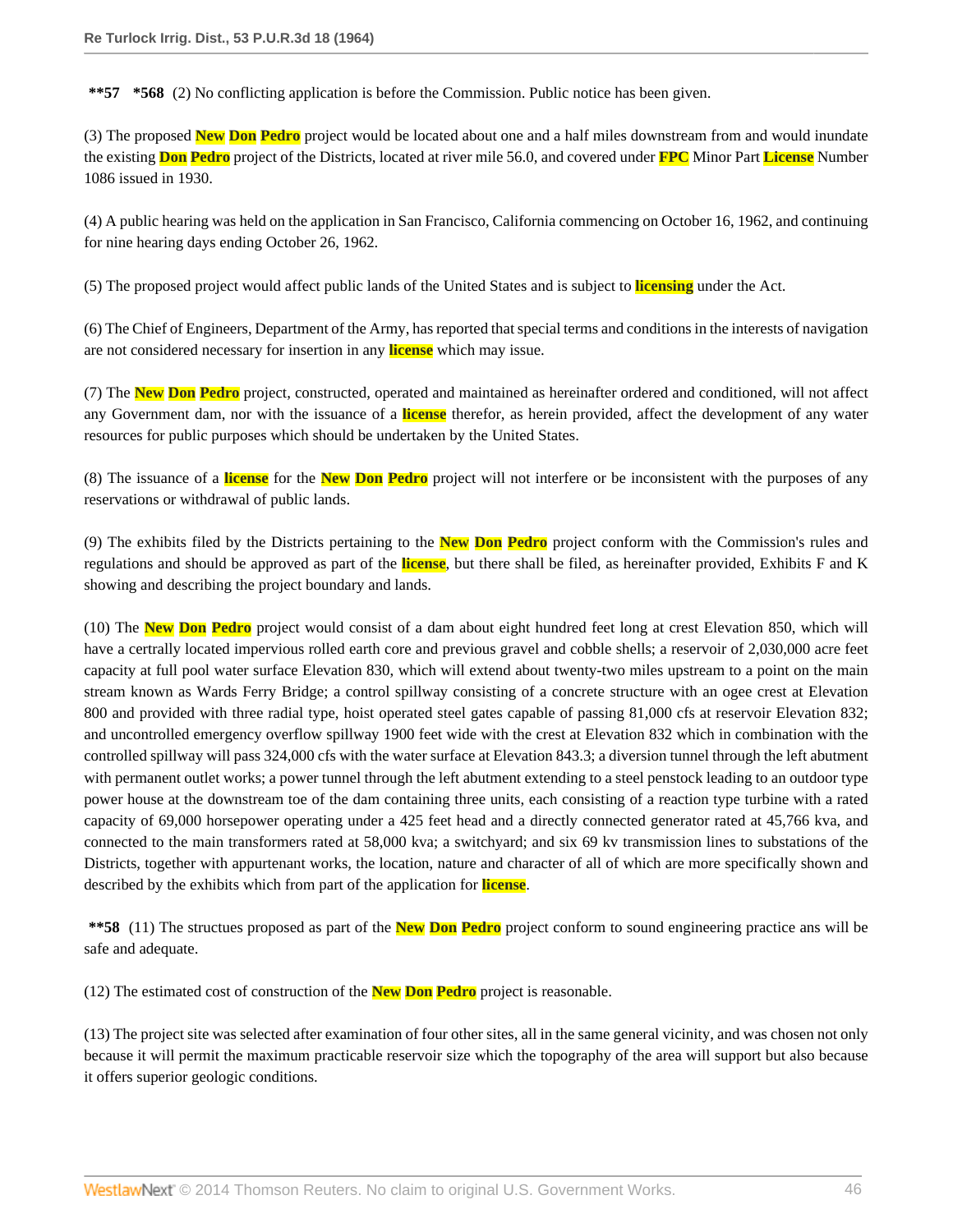**\*569** (14) The Tuolumne River has a large annual variation in flow, ranging from 600,000 acre feet to 3,200,000 acre feet over the 39 year representative hydrologic cycle, namely 1923-1961, and storage is essential in order to provide dependable supplies for irrigation and domestic use, permitting the carryover of waters from wet years to dry years.

(15) As proposed, the purposes of the **New Don Pedro** project are to (a) conserve water for the Districts for irrigation and domestic supply, with releases of water for irrigation purposes to be used in the generation of hydroelectric power; (b) enable San Francisco to increase its upstream diversions and power output; and (c) provide flood control and some recreation.

(16) The major purposes of the Districts in constructing the **New Don Pedro** project are to generate additional hydroelectric power for distribution in their power service area and to firm up the water supply available for irrigation through providing sufficient storage to carry them over dry years, thus providing the area with needed power and improving and stabilizing the basic agricultural economy of the area.

(17) The major purposes of San Francisco in proposing to contribute to the first cost of constructing the **New Don Pedro** project are to enable it (a) to increase its ultimate diversion of water from the Tuolumne River to more than 400 mgd; (b) avoid the cost of constructing other storage space and aqueduct facilities; and (c) to generate and sell additional hydroelectric power.

(18) The **New Don Pedro** project, as authorized herein, is best adapted to a comprehensive plan for the improvement and utilization of water power development and other beneficial public uses, including recreational purposes.

(19) It is anticipated that pursuant to the terms of an agreement previously entered between the Districts and San Francisco that San Francisco will enter into a binding agreement with the Districts fixing San Francisco's contribution to the overall cost of the **New Don Pedro** project. Under the prior agreement San Francisco agreed to pay the actual cost of constructing the **New Don Pedro** project to a reservoir capacity of 1,200,000 acre feet.

(20) Construction of the **New Don Pedro** project should not commence until the Districts and San Francisco enter into an agreement filed with and acceptable to the Commission and allocating the total costs between the parties and obligating San Francisco to pay its proper share of those expenditures. Such agreement should entitle San Francisco to a maximum of 740,000 acre feet of storage in the **New Don Pedro** reservoir consisting of 570,000 acre feet of municipal exchange storage and 50 percent of the 340,000 acre feet of off-season flood control space.

**\*\*59** (21) Federal financial participation in the **New Don Pedro** project in the interests of flood control was authorized by Congress in the Flood Control Act of 1944 (58 stat. 887) and the Chief of Engineers, department of the Army, has reported no objection to the issuance of a **license** providing that a satisfactory agreement is reached to satisfy the needs of flood control, pursuant to the 1944 Flood Control Act.

(22) The Corps of Engineers, San Francisco and the Districts entered into a contract in 1949 providing for the operation of then existing projects of the Districts and San Francisco for flood control, the construction of Cherry Valley dam by San Francisco to incorporate flood control, and for the transfer of flood control operations to **New Don Pedro** when completed, with a federal monetary contribution for flood control currently estimated at approximately \$14,000,000, about \$9,000,000 of which has already been advanced.

(23) The substantial contribution made and to be made by the Federal Government is another demonstration that the water resource development for flood **\*570** control space in the **New Don Pedro** reservoir in the Tuolumne and San Joaquin basins is not a matter limited to local concern.

(24) The contract entered into in 1949 by the Corps of Engineers, San Francisco and the Districts, and referred to in paragraph (22) above, specified that 'none of the money paid by the Federal Government under the terms of this agreement shall be expended for purposes other than **new** work on Cherry Valley or **New Don Pedro** or other **new** reservoirs.' The only **new**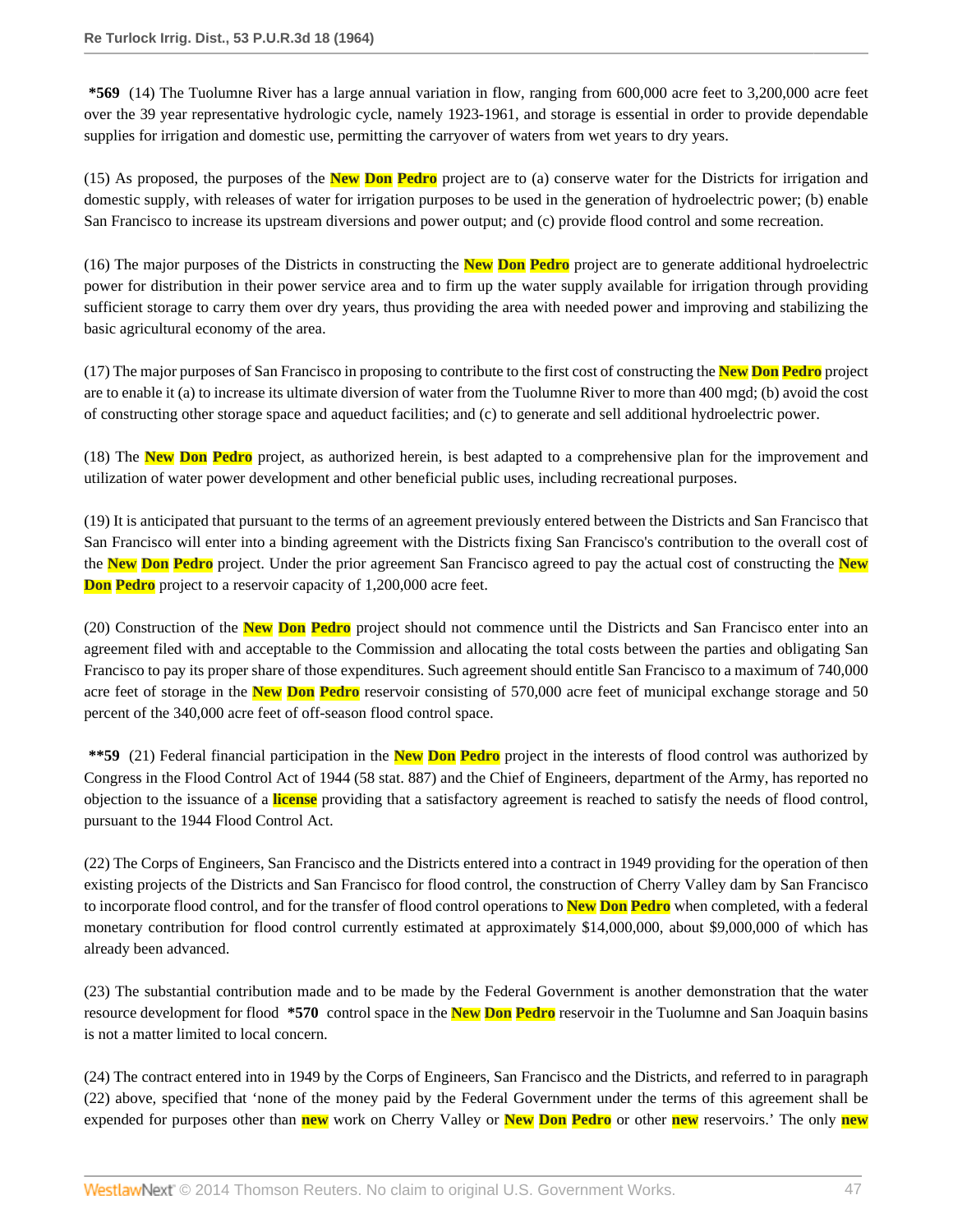reservoir constructed by San Francisco is Cherry Valley. **New Don Pedro** is the only **new** reservoir which the Districts contemplate constructing.

(25) The Districts transferred to San Francisco the \$4,600,000 paid by the Federal Government to them under the 1949 contract in exchange for headwater benefits, a matter subject to the Commission's jurisdiction under Section 10(f) of the Act. The transfer of \$4,600,000 by the Districts of San Francisco does not appear to conform to the requirement of the 1949 contract limiting the use of Federal payment to '**new** work', nor does it appear that such payment is justification for the Commission regarding it as being other than a contribution to the first cost of **New Don Pedro**.

(26) The California Districts Securities Commission approved the feasibility of the proposed **New Don Pedro** project in 1961 and authorized the Districts to hold elections on the question of whether general obligation bonds in the amounts of \$34,000,000 (for Turlock) and \$18,500,000 (for Modesto) should be issued, the issuance of which was approved by the voters of the Districts on November 7, 1961.

(27) The voters on San Francisco approved the issuance of \$115,000,000 in general obligation bonds in an election held on November 7, 1961 for utilization in connection with the Hetch Hetchy water supply system, to include approximately \$45,000,000 for use in connection with the **New Don Pedro** project.

**\*\*60** (28) The Districts have demonstrated their ability to finance their portion of the **New Don Pedro** project cost pending the conclusion of a final agreement with San Francisco as to the exact amount of the cost of the project to be paid by San Francisco.

(29) The proposed **New Don Pedro** project will utilize the head and stream flow of the Tuolumne River to the maximum extent for power purposes.

(30) Under the proposed plan the hydraulic capacity of the **New Don** Redro project will be about the same as the combined capacity of the Districts' irregation canals below La Grange dam.

(31) The **New Don Pedro** project will have an installed capacity of 130,440 kilowatts and an estimated average annual output of 527,000,000 kilowatt hours, with a peaking capability of 150,000 kilowatts. The additional energy values to be developed in the upstream generation facilities of San Francisco as a consequence of the construction of the **New Don Pedro** project are not a matter of record.

(32) The combined loads of the Districts' electric systems will be sufficient to absorb the entire output if the **New Don Pedro** project by the date of its completion.

(33) The at-market power value of the **New Don Pedro** project is estimated at \$19.55 per kilowatt year for capacity plus 4.06 mills per kilowatt hour for energy.

(34) As proposed, the usable storage capacity of the **New Don Pedro** project will be 1,721,000 acre feet at a drawdown of 230 feet, of which 340,000 acre feet will be for flood control; 811,000 acre feet will be for irrigation; and 570,000 acre feet for exchange storage for San Francisco.

**\*571** (35) The installed horsepower capacity of the **New Don Pedro** project for the purpose of computing annual charges is 174,000 horsepower.

(36) It is desirable to reserve for future Commission determination the question of what lands of the United States are affected by the **New Don Pedro** project and the amount of annual charges to be fixed for the use thereof.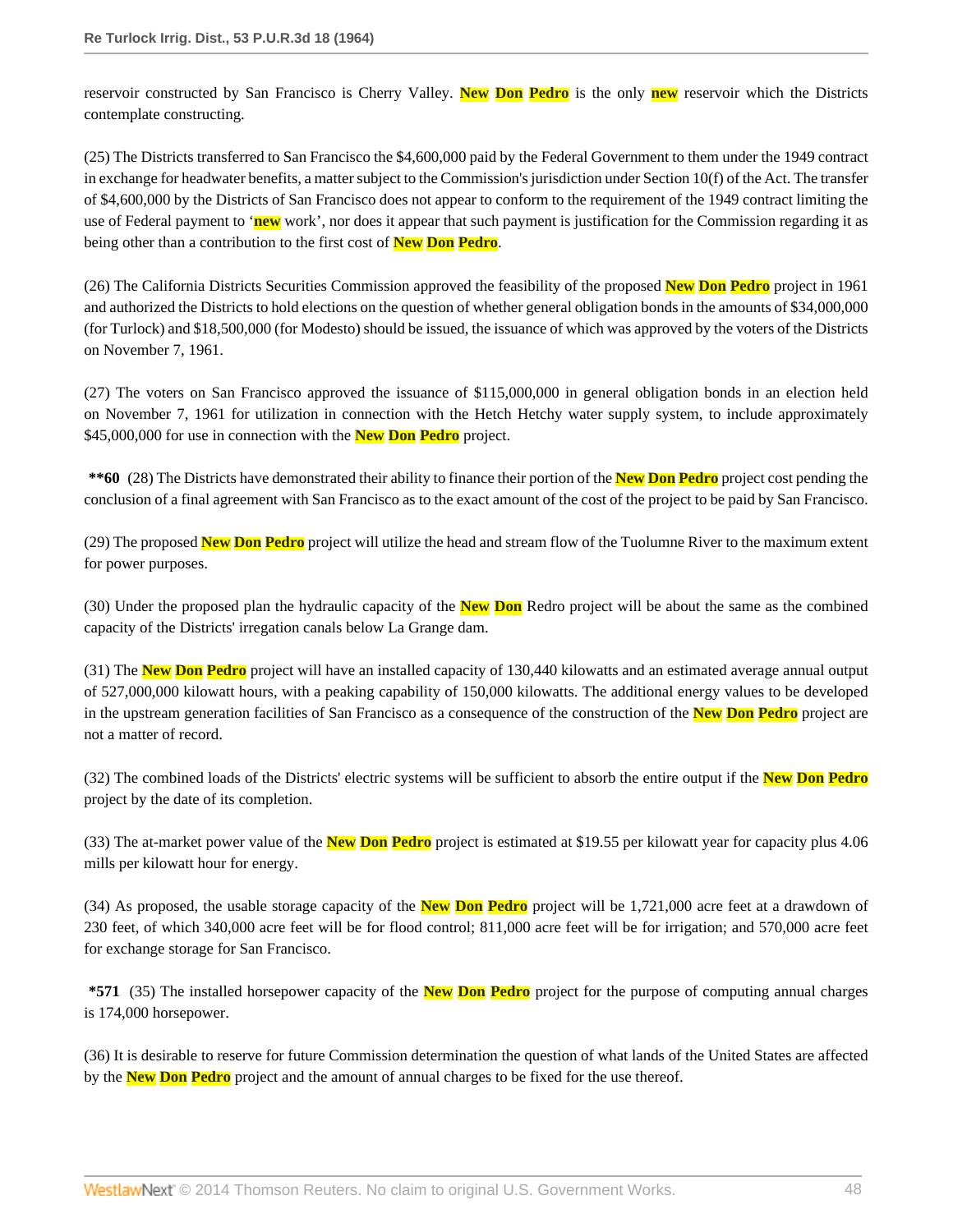(37) The amount of annual charges to be paid under the **license** for the **New Don Pedro** project for the purpose of reimbursing the United States for the cost of administration of Part I of the Act is reasonable.

(38) It is appropriate for the Commission to reserve the right hereafter to determine the transmission facilities to be included in the **license**.

(39) The Districts at present jointly own 37,500 kilowatts at the existing **Don Pedro** dam and Turlock Irrigation District owns 4300 kilowatts at the La Grange powerhouse.

(40) The Districts have generated and distributed power within their service area since the completion of the existing **Don Pedro** project in 1923 and currently purchase power from the San Francisco plants upstream because of the insufficiency of their own generating sources.

(41) The combined peak loads served by the Districts have been increasing at an average annual rate of 8 percent and are estimated to reach 180,000 kilowatts by 1965 indicating that the full installed capacity of **New Don Pedro** of 150,000 kilowatts would be absorbed in the systems of the Districts when the project goes on the line.

\*\* **61** (42) The combined energy requirements of the two Districts have been increasing at a rate of about 8 percent and are estimated to reach 840,000,000 kilowatt hours by 1965, indicating that most, and probably all, of the proposed energy production will be absorbed within the Districts when **New Don Pedro** project goes on the line, depending upon hydrologic conditions.

(43) The total dependable capacity that would be provided at the **New Don Pedro** project would be fully utilized in the Districts' systems promptly upon construction of the project.

(44) The lowest alternate source of power to meet the Districts' requirements is steam electric power, the average annual cost of which is estimated to exceed the annual cost of **New Don Pedro** power by about \$316,000 based on the Districts' estimated share of the project cost before making any allowance for fish releases.

(45) The **New Don Pedro** project is economically feasible as a power plant when operated in the manner proposed by the Districts.

(46) The Districts, organized in 1887, have been engaged since that time in the development of the waters of the Tuolumne River for irrigation purposes, under their rights to the use of river waters.

(47) Developments by the Districts, in addition to the construction of main canal and lateral systems totaling over 400 miles, include the La Grange dam, constructed in 1894 at the site of the then Wheaton dam, the Turlock and Modesto reservoirs, completed in 1911 and 1914, of 50,000 and 28,000 acre-foot capacity respectively which provide offstream storage for waters diverted at La Grange, and the existing **Don Pedro** project with a 290,000 acre-foot reservoir and a power plant of 37,500 kilowatts installed capacity, completed in 1923.

(48) The Raker Act of 1913 (38 Stat. 242) protected the prior water rights of the Districts against interference by San Francisco and recognized the possibility that the Districts might irrigate up to 300,000 acres.

(49) San Francisco was authorized, pursuant to the Raker Act of 1913, to utilize public lands and rights of way in the development of hydroelectric power **\*572** and a water supply on the Tuolumne River, but that authorization did not envisage the construction and operation of the **New Don Pedro** in connection with San Francisco's Hetch Hetchy system.

(50) San Francisco has developed storage at Hetch Hetchy, Lake Eleanor and Cherry Valley aggregating about 656,000 acre feet, four power plants and a network of diversion dams and tunnels and pipe lines across the San Joaquin Valley which transmit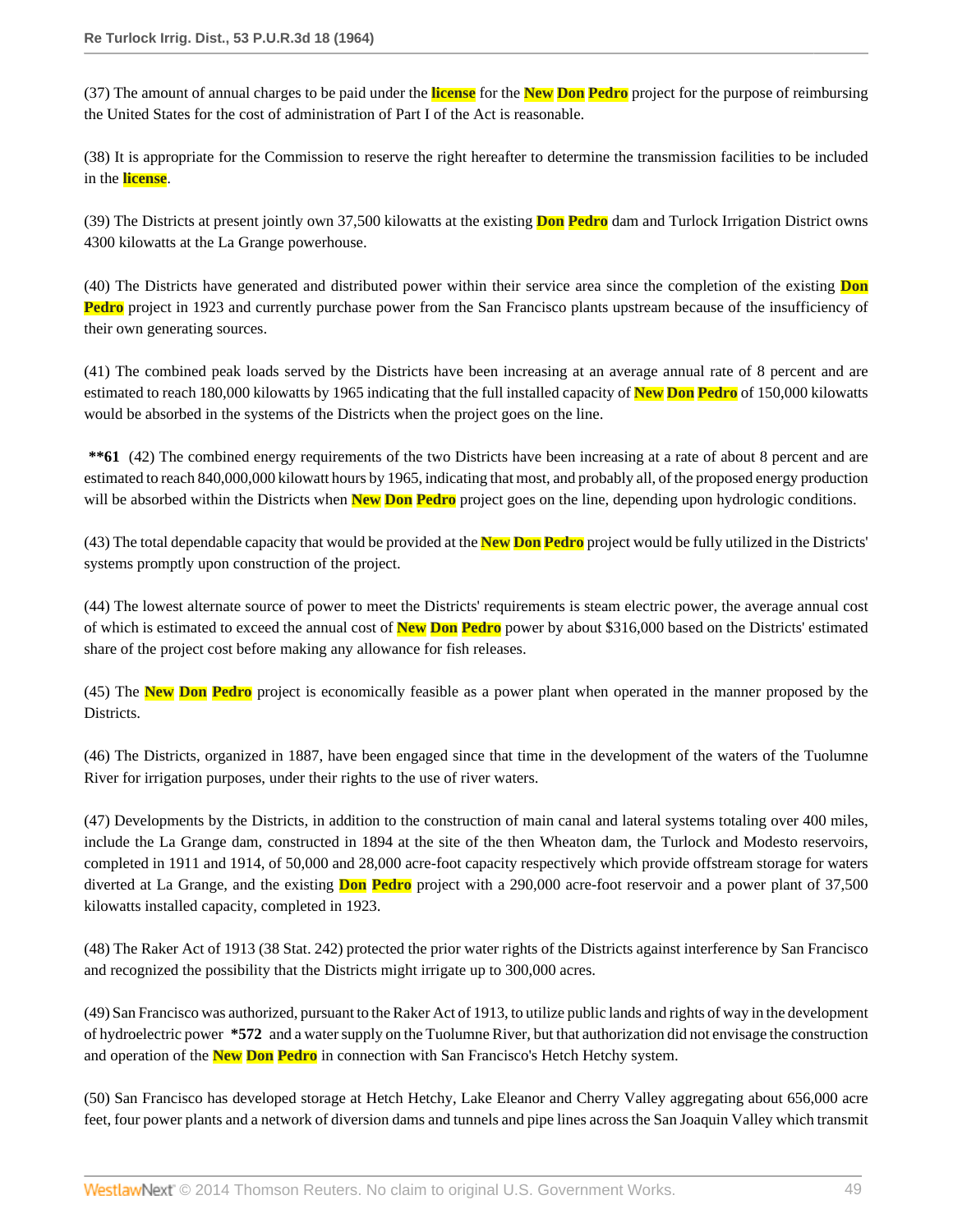Tuolumne River water over 130 miles to the Bay area for distribution to a service area which in 1961-62 had a demand of 178 mgd.

(51) Additional pipeline construction now underway by San Francisco, to be completed by 1968, will provide capacity in the San Joaquin Valley pipelines of 295 mgd.

(52) It is estimated that demands on the San Francisco water supply system will reach 210 mgd in 1968, 295 mgd by 1984, and 400 mgd by 2015. San Francisco anticipates that it will ultimately require a maximum diversion of 471 mgd from the Tuolumne River watershed.

**\*\*62** (53) The existing reservoirs of San Francisco's Hetch Hetchy system will support diversions to San Francisco of 210 mgd and the exchange storage to be provided by the **New Don Pedro** project will be capable of permitting a future diversion in excess of 400 mgd if no allowance is made for downstream flow maintenance.

(54) The California Department of Fish and Game has recommended that the low level outlets of the existing **Don Pedro** dam be opened before the filling of the **New Don Pedro** reservoir, to permit free passage of water, which is agreeable to the Districts.

(55) The California Department of Fish and Game has recommended that vegetation be cleared from the **New Don Pedro** reservoir site according to a plan developed in consultation with that Department for the purpose of providing maximum fish habitat values consistent with other interests and the Districts are agreeable to this, provided that such a plan will not create any conflict with project operations and will be devised so as not to increase clearance costs.

(56) The California Department of Fish and Game has recommended a minimum project pool of at least 100,000 acre feet which would be covered by the minimum pool proposed by the Districts of 309,000 acre feet.

(57) The Districts have agreed to permit free access to project lands to the California Department of Fish and Game to allow management of fish and wildlife resources; to impose limitations upon contractors constructing project features to prevent unnecessary destruction to fish and wildlife, and, in utilizing river gravels for dam construction, not to disturb gravels in a river channel downstream from the project accommodating approximately 500 cfs, leaving a gravel cover over borrow areas adjacent to such a channel so as to prevent the unnecessary washing of silts and fines by flows above that level.

(58) The record does not contain sufficient evidence to justify requiring the Districts to remove willow growth and other vegetation from salmon spawning areas of the Tuolumne River.

(59) The Districts as public agencies of the State of California have submitted satisfactory evidence of compliance with requirements of all applicable state laws insofar as necessary to effect the purposes of a **license** for the **New Don Pedro** project.

(60) The Districts propose to employ a recreational consultant to develop a master plan for recreational purposes, consistent with the primary purposes of the project, and to deliver the plan to interested federal, state and county agencies for implementation.

**\*573** (61) The **New Don Pedro** project at full pool will create a lake of about 12,000 acres and of about 3,000 acres at the minimum storage of approximately 309,000 acre feet, affording (in a region which, along with the State of California in general, is experiencing an accelerated increase in population and industrial and other activity) many and varied recreational opportunities including camping, fishing, hunting, boating, water skiing, swimming and picnicking, making it desirable that the Districts not only prepare a master plan but provide, with San Francisco's financial assistance, lands, access roads, and recreational facilities to the maximum practical extent in the same manner as Congress required of San Francisco under the Raker Act.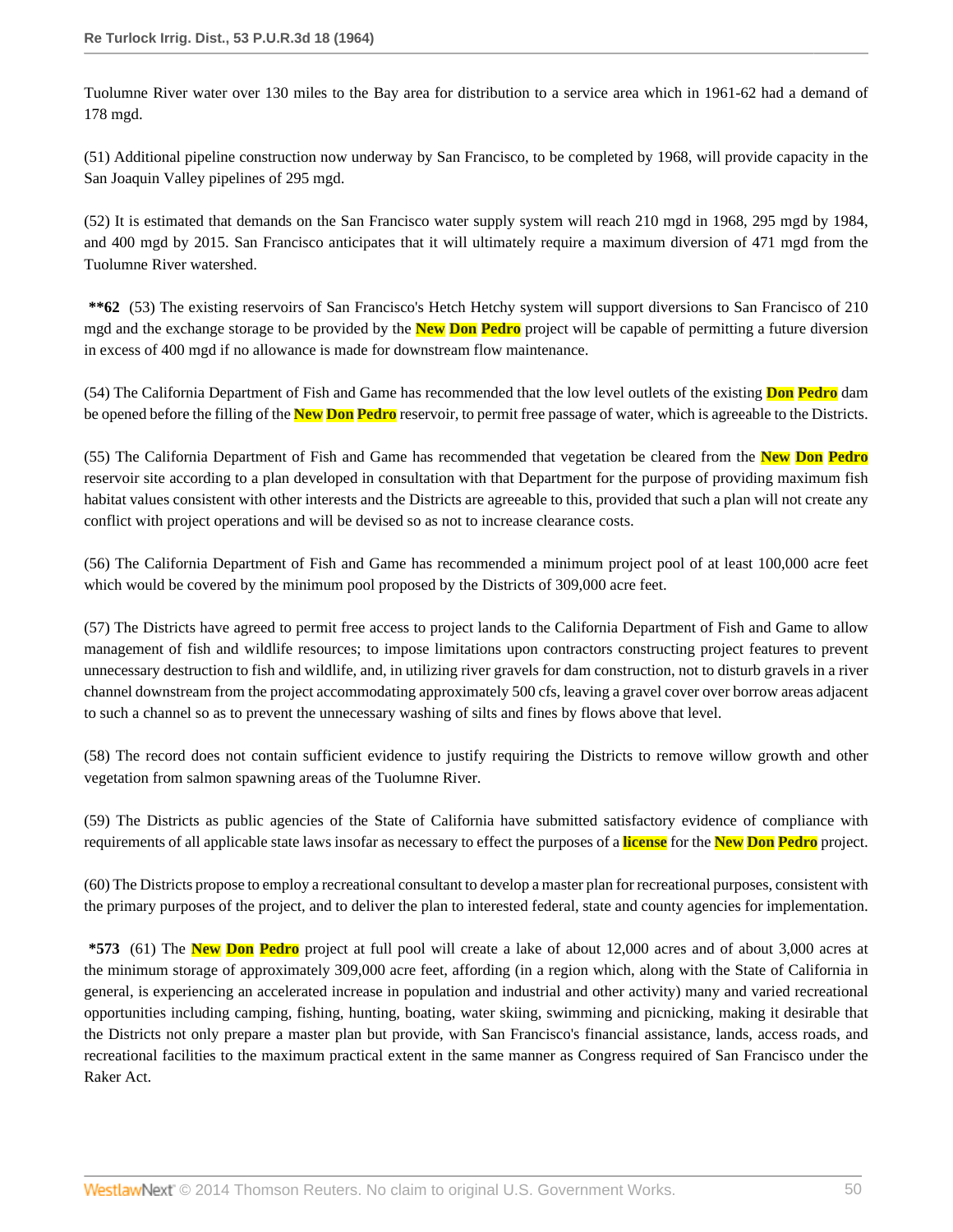**\*\*63** (62) The **New Don Pedro** project will permit a seasonal reservoir draft of at least 1,105,000 acre feet for almost 80 percent of the 39 year hydrologic cycle and a draft of 900,000 acre feet for the balance of the time, under a 210,000,000 gallons per day (210 mgd) diversion condition upstream; as seasonal draft of at least 1,105,000 acre feet almost 75 percent of the time and a draft of 900,000 acre feet for most of the balance of the time under a 295 mgd diversion condition upstream; and at least a 1,105,000 acre-foot draft about 56 percent of the time, 900,000 acre feet about 33 percent of the time and smaller diversions for the remaining 12 percent of the time, under a 400 mgd diversion condition upstream, representing the optimum yields possible under the hydrologic cycle.

(63) Major upstream and downstream migration and spawning activity occurs in the stretch of the Tuolumne River from La Grange bridge at river mile 50.5 to Hickman bridge at river mile 31.7 during the months of October through April.

(64) The State of California, acting through its Department of Fish and Game, intervened in this proceeding for the purpose of protecting and maintaining the fishery and wildlife resources of the Tuolumne River.

(65) The California Department of Fish and Game, in its recommendations for the protection of the fish and wildlife resources of the Tuolumne River, has requested that the Districts maintain minimum stream flows downstream from La Grange dam, which aggregate 123,000 acre feet for a normal year (Schedule A) and 64,000 acre feet in a dry year (Schedule B) for the protection and utilization of fish spawning areas downstream during the period October through April.

(66) In its criteria for operation under Schedule A or B the California Department of Fish and Game makes no allowance for the increasing diversions proposed to be used by San Francisco.

(67) The California Department of Fish and Game did not take into account the accretions which occur in the Tuolumne River in its computations of the flows and areas it recommended for salmon spawning.

(68) The report of the Secretary of the Interior states that the **New Don Pedro** project will have an adverse effect on fish and wildlife resources of the Tuolumne River, and makes various recommendations for the preservation and enhancement of such resources. Insofar as those recommendations call for specific releases of water into the natural streambed below La Grange dam they exceed those proposed by the California Department of Fish and Game by 25,000 acre feet per annum in a normal water year and by 15,000 acre feet per annum in a dry year.

(69) A fall run of king salmon has spawned in a 17-mile reach of the Tuolumne River commencing about two miles below La Grange dam, actual counts of which are available only for the years 1940-42, 1944 and 1946, and estimates of which are available for the years 1947-49 and 1951-61, the estimates for the 1951-61 **\*574** period ranging from a high of about 46,000 fish in 1959 to a low of 500 in 1951, while the actual counts range from 27,000 in 1941 to 130,000 in 1944.

**\*\*64** (70) Salmon spawning gravel surveys were conducted on the Tuolumne River by teams composed of California Department of Fish and Game and Department of the Interior personnel in the fall of 1961 and field studies were made of the spawning gravels inundated, by the personnel of these same agencies, with the cooperation of the Districts in releasing various flows over the February 26-March 6, 1962 period.

(71) In appraising the area which would be inundated over the seventeen mile reach of the spawning area by a flow at La Grange Bridge (about one mile below La Grange dam and at the upstream end of the spawning area) it would be appropriate to take into account accretions which occur in the Tuolumne River as a consequence of return flow from irrigation if these flows were stable and present in the same quantities during the salmon spawning season.

(72) The Tuolumne River is a 'gaining' stream and even in times of full diversion of the river at La Grange dam for irrigation purposes when the only flow immediately below the dam is about 2 cfs as a consequence of seepage and leekage at the dam, accretions have resulted in a flow of 80 to 100 cfs at the Hickman-Waterford Bridge (the downstream end of the spawning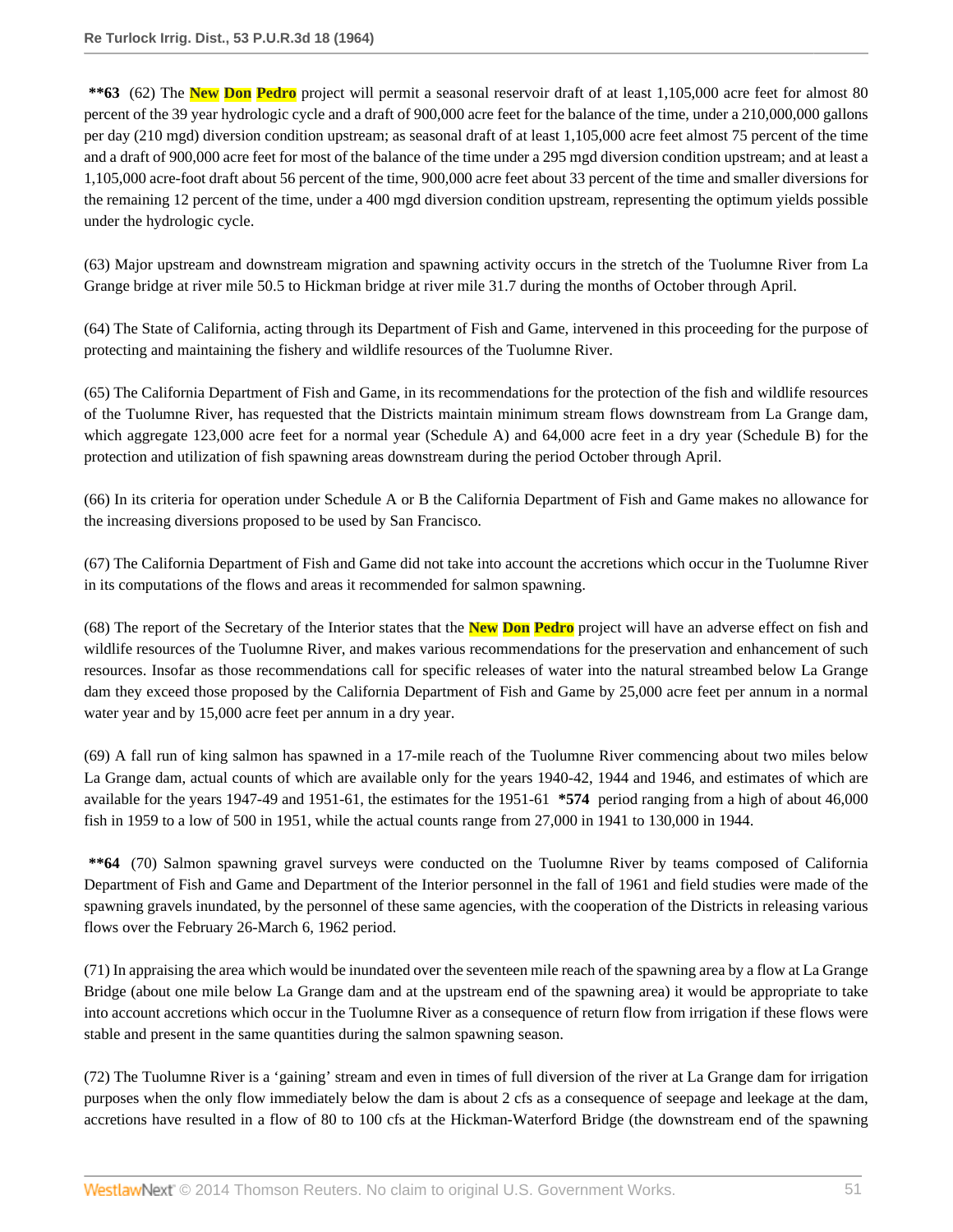area), which continued to increase the flow of the river from 200 to 300 cfs at Tuolumne City, just before the confluence of the Tuolumne River with the San Joaquin River.

(73) The Districts' planned operation of the **New Don Pedro** project does not provide for any minimum flow in the natural streambed below La Grange dam in a critical year.

(74) The fish water releases proposed by the California Department of Fish and Game, the Secretary of the Interior, and the Commission Staff would have the effect of reducing the irrigation supply available to the Districts in critical years below that available from the existing **Don Pedro** project, a result which is prohibited by Section 27 of the Act.

(75) The Examiner is unable, on the basis of the record as made, to compute the volume of water which might be made available for fish water releases.

(76) There is no necessity in this proceeding for the Commission to pass upon the request of Tuolumne County, California, that the **license** issued to the Districts contain a condition requiring the Districts to pay any headwater benefits that might result from the proposed construction by the County of an upstream project.

### ORDER

WHEREFORE, *It is ordered*, subject to review by the Commission on appeal, or on its own motion, as provided by its Rules of Practice and Procedure, that:

(A) This **license** is issued to the Districts (hereinafter referred to as the Licensees) under Section 4(e) of the Federal Power Act for a period of fifty years, effective as of the first day of the month in which the acknowledgment of acceptance thereof is filed with the Commission by the Licensees, for the construction, operation and maintenance of major Project No. 2299, known as the **New Don Pedro** Project, on the Tuolumne River and its tributaries, affecting certain public lands of the United States, subject to the terms and conditions of the Flood Control Act of 1944 (58 Stat. 887) and the Federal Power Act which are incorporated by reference as a part of this **license**, and subject to such rules and regulations as the Commission has issued or prescribed under the provisions of the Federal Power Act: *Provided, however*, that Licensees shall surrender their **license** for Project No. 1086, upon completion of the **New Don Pedro** project.

**\*\*65 \*575** (i) The proposed project consists of:

All lands constituting the project area and enclosed by the project boundary or the limits of which are otherwise defined and/ or interest in such lands necessary or appropriate for the purposes of the project, whether such lands or interests therein are owned or held by the Licensees or by the United States; such project area and project boundary being more specifically shown and described by certain exhibits which formed a part of the application for **license** and which are designated and described as follows:

# Exhibit J; PEC No. Title, **New Don Pedro** Project

sheet 2299

- 1 4 General map-Project location.
- 2 5 General map-Reservoir area.
- 3 53 Reservoir capacity and area curves-Profile.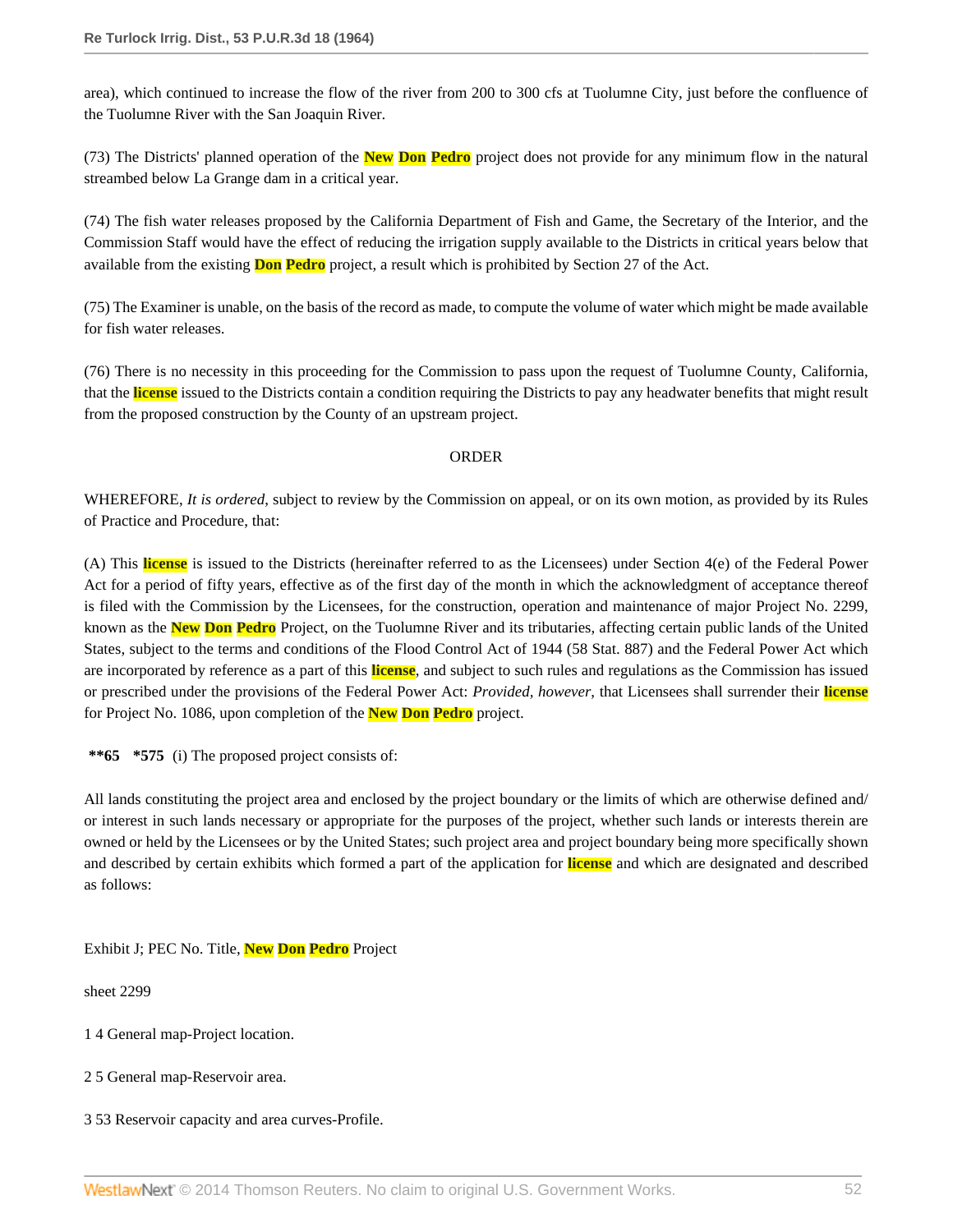(ii) An earth and rock-fill dam 580 feet high with impervious center core and pervious shells at river mile 54.5 on the Tuolumne River; a spillway on the right abutment comprised of a gate-controlled section and an ungated broadcrested weir section discharging into Gasburg Creek; a reservoir extending 22 miles up the Tuolumne River having a gross storage capacity of 2,030,000 acre feet and an area of 12,960 acre feet at elevation 830 feet; low level intake discharging through Howell-Bunger valves, a power tunnel 2,800 feet long through the left abutment and a penstock extending to a powerhouse located across the river adjacent to the toe of the dam; a powerhouse containing three 69,000-horsepower turbines operating under a rated head of 425 feet connected to three 43,480-kilowatt generators, making a total of 130,440 kilowatts; a switchyard; transmission lines extending to Turlock and Modesto, California; and appurtenant hydraulic, mechanical, and electrical facilities and miscellaneous project works-the location, nature, and character of which structures are more specifically shown and described by the exhibits hereinbefore cited and by certain other exhibits which formed part of the application for **license** and which are designated and described as follows:

### Exhibit L; PEC No. Title, **New Don Pedro** Project

sheet 2299

- 2 38 General project layout.
- 3 39 Rock-full dam.
- 4 40 Diversion tunnel.
- 5 41 Outlet works-Inlet works.
- 6 55 Power tunnel.
- 7 43 Spillway.
- 8 44 Powerhouse-Service area and longitudinal section.
- 9 45 Powerhouse-Generator floor and transverse section.
- 10 46 Powerhouse-Turbine and valve floors.
- 11 47 Powerhouse main single line diagram.
- 12 48 Switchyard main single line diagram.
- 13 49 Switchyard layout.

*Exhibit M:* 'General Description of Equipment' in 3 sheets revised Mar. 12, 1962.

**\*\*66** (iii) All other structures, fixtures, equipment or facilities used or useful in the maintenance and operation of the project and located on the project area, including such portable property as may be used or useful in connection with the project or any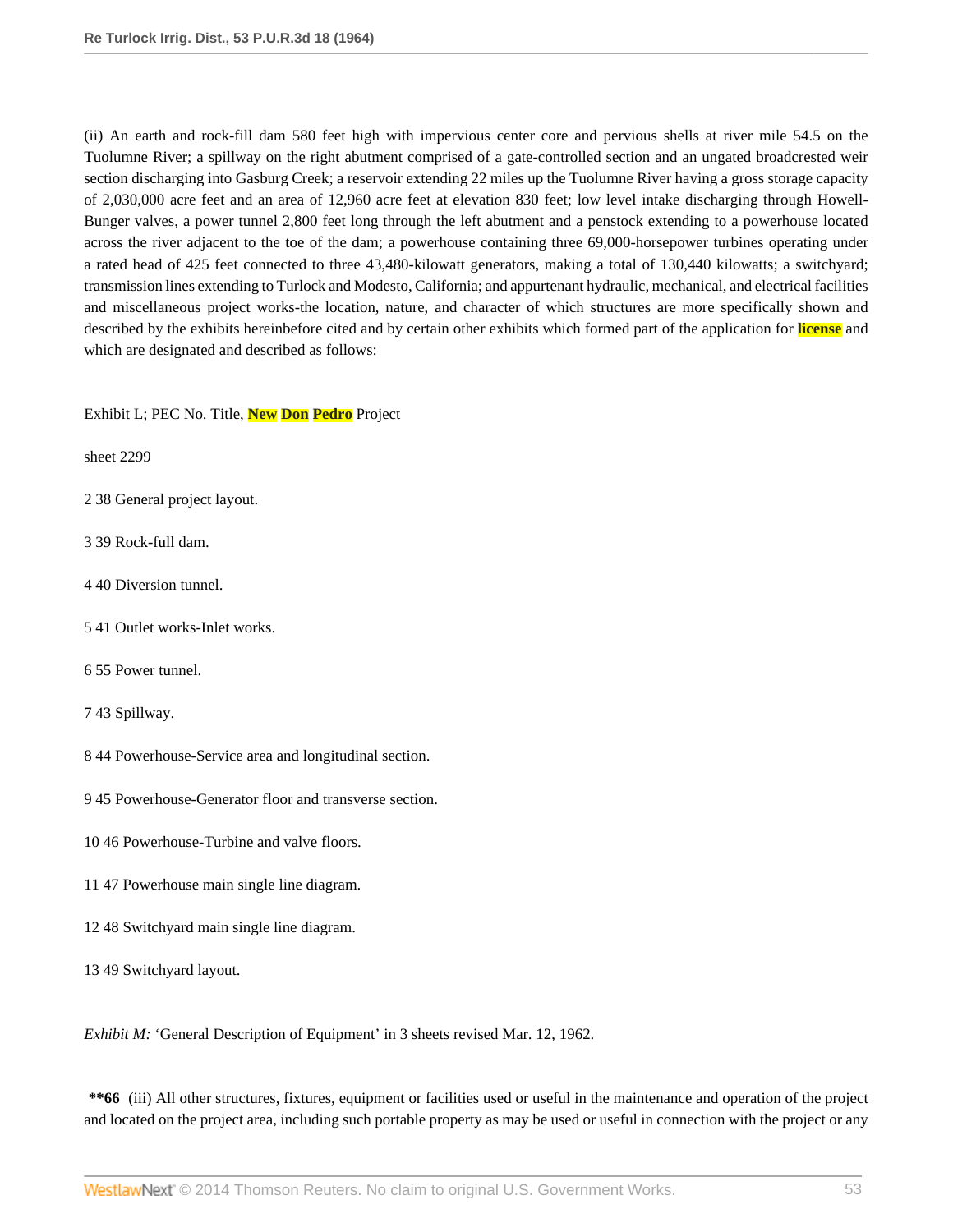part thereof, whether located on or off the project area, if and to the extent that the inclusion of such property as part of the project is approved or acquiesced in by the Commission; also all water rights the use or possession **\*576** of which is necessary or appropriate in the maintenance or operation of the project.

(B) This **license** is also subject to the terms and conditions set forth in Form L-2, December 15, 1953, entitled 'Terms and Conditions of **License** for Unconstructed Major Project Affecting Lands of the United States,' (17 **FPC** 62), except for Articles 10, 20 and 21 and the last sentence of Article 23 thereof, and subject to the following conditions set forth herein as additional articles:

*Article 25*. The Licensees shall commence construction of the project works within one year of the effective date of this **license**; shall thereafter in good faith and with due diligence prosecute such construction; and shall complete construction of such project works within four years from the effective date of this **license**.

*Article 26*. The Licensees shall, within one year from the date of completion of the project, file with the Commission revised Exhibits F and K to define the final project boundary including transmission line rights-of-way in accordance with the rules and regulations of the Commission.

*Article 27*. The Licensees shall, prior to impounding water, dispose of all temporary structures, unused timber, brush, refuse, or other inflammable material resulting from the clearing of the land or from the construction and maintenance of the project works, and shall clear all lands in the reservoir area up to normal water level; except that all lands in the reservoir area shall be cleared according to a plan to be prescribed by the Commission upon recommendation of the California Department of Fish and Game and the United States Fish and Wildlife Service. The clearing of the lands and the disposal of the material shall be done with due diligence by the Licensees and to the satisfaction of the authorized representative of the Commission.

*Article 28*. The Licensees shall construct, maintain and operate such protective devices and shall comply with such reasonable modifications of the project structures and operation in the interest of fish and wildlife resources as may be prescribed hereafter by the Commission upon the recommendation of the Secretary of the Interior: *Provided*, that such modifications shall be reasonably consistent with the primary purpose of the project, as may be prescribed hereafter by the Commission upon its own motion or upon recommendation of the Secretary of the Interior or the California Department of Fish and Game after notice and opportunity for hearing and upon a finding that such modifications are necessary and desirable and consistent with the provisions of the Act: *Provided further*, That subsequent to approval of the final design drawings prior to commencement of construction no modifications of project structures in the interest of fish and wildlife resources which involve a change in the location, height or main structure of a dam, or the addition of or changes in outlets at or through a dam, or a major change in generating units, or a rearrangement or relocation of a powerhouse, or major changes in a spillway structure shall be required.

**\*\*67** *Article 29*. Whenever the United States shall desire, in connection with the project, to construct fish handling facilities or to improve the existing fish handling facilities at its expense, the Licensees shall permit the United States or its designated agency to use, free of cost, such of Licensees' lands and interests in lands, reservoirs, waterways and project works as may be reasonably required to complete such fish handling facilities or such improvements thereof. In addition, after notice and opportunity for hearing the Licensees shall modify the project operation as may be prescribed by the Commission, consistent with the primary purposes of the project, in order to permit the maintenance and operation of the fish handling facilities constructed or approved by the United **\*577** States under the provisions of this article. This article shall not be interpreted to place any obligation on the United States to construct or improve fish handling facilities or to relieve the Licensees of any obligation under this **license**.

*Article 30*. The Licensees shall maintain minimum stream flows in the Toulumne River at La Grange bridge as may be prescribed hereafter by the Federal Power Commission upon its own motion or upon the recommendation of the Secretary of the Interior or the California Department of Fish and Game, after notice and opportunity for hearing and upon a finding based on substantial evidence that such minimum flows are available and are necessary and desirable and consistent with the provisions of the Act.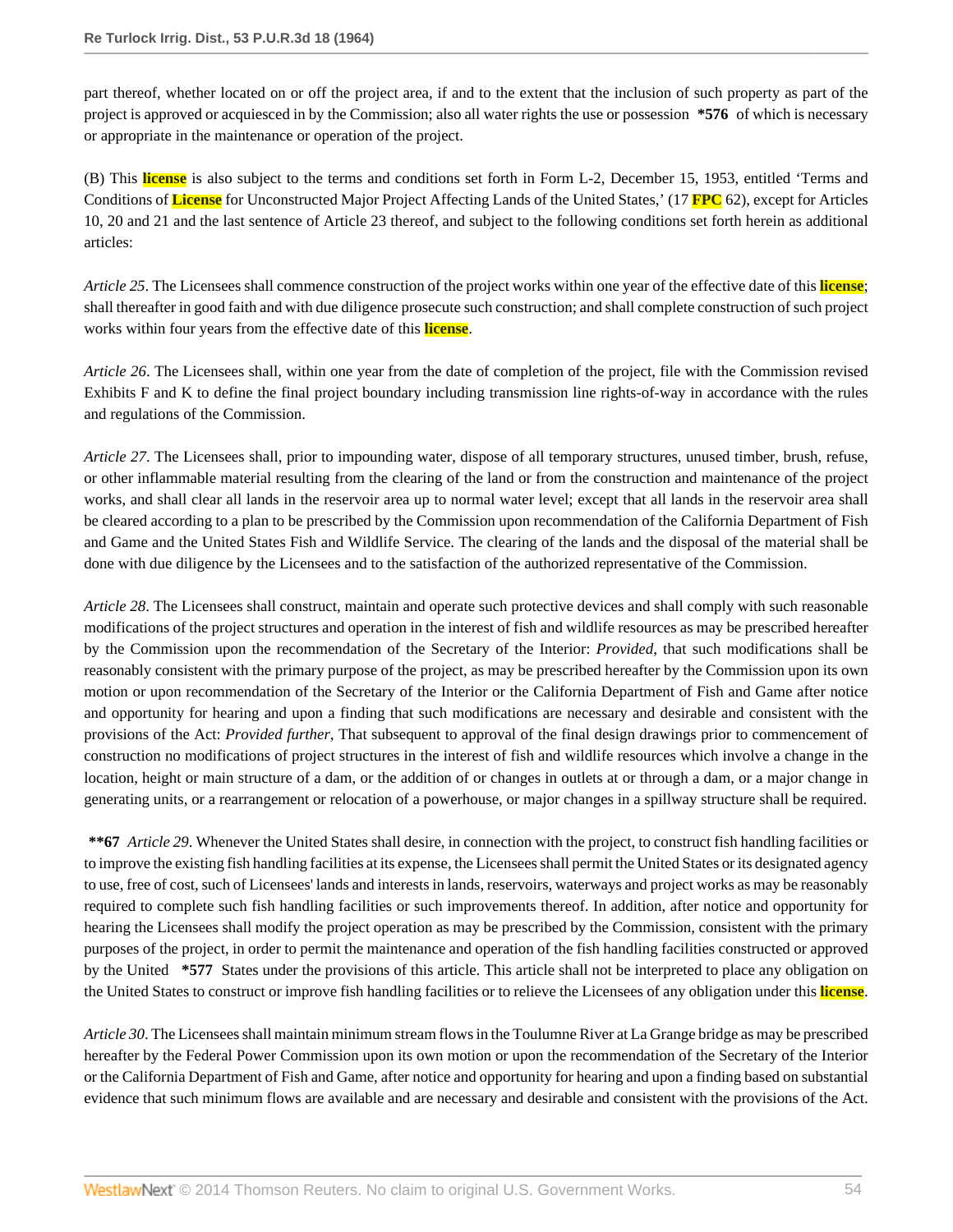*Article 31*. Licensees in cooperation with the California Department of Fish and Game shall make studies for the purpose of assuring continuation and maintenance of the fishery of the Toulumne River in the most economical and feasible manner consistent with the Act and the requirements of the Commission thereunder.

*Article 32*. In the event water temperatures during the critical months of the spawning season are too high for successful salmon spawning, the Licensees and the California Department of Fish and Game shall confer to determine whether project operations may be adjusted to assist in correcting the situation.

*Article 33*. The Licensees shall, after notice and opportunity for hearing coordinate the operation of the project, electrically and hydraulically, with such other power systems and in such manner as the Commission may direct in the interest of power and other beneficial public uses of water resources, the benefits of which shall be shared equitably by the participants in such coordination.

*Article 34*. The Licensees shall, prior to the filling of **New Don Pedro** reservoir, provide for free passage of water through the existing **Don Pedro** dam either by opending the low-level outlets or breaching the dam near streambed.

*Article 35*. Gravels of the river channel downstream from La Grange dam shall not be disturbed during the construction of project facilities except in accordance with a plan developed by Licensees after consultation with the California Department of Fish and Game and the U.S. Fish and Wildlife Service with a view toward maintaining the pre-project value of the gravels for salmon spawning. Licensees shall take all reasonable measures to prevent silt, fines and other construction debris from being released into the Toulumne River.

**\*\*68** *Article 36*. The Licensees shall, prior to beginning of operation of the **New Don Pedro** reservoir, enter into an agreement with the Chief of Engineers, Department of the Army or his designated representative for the operation of the reservoir in the interests of flood control pursuant to the Flood Control Act of 1944 (58 Stat. 887).

*Article 37*. The Commission expressly reserves the right to determine at a later date what transmission lines and appurtenant facilities, if any, shall be included in the **license** as part of the project works.

*Article 38*. The Licensees shall cause to be developed a master plan for recreational use of the reservoir which shall not conflict with the safe and efficient operation of the project. Such plan shall show the location of the areas, access roads and facilities to be constructed, maintained and paid for by the Licensees and San Francisco for fishing, hunting, camping, picnicking, bathing, boat-launching, etc., and shall be prepared in cooperation with interested federal, state and local agencies, including Toulumne County. Such plan shall be submitted to the Commission on or before August 15, **1963**, for approval, and shall be accompanied by such written comments as the interested agencies desire to make with reference thereto. Commencement of construction of the project **\*578** shall be delayed until the Commission, by order, has approved the plan as submitted or as modified by the Commission.

*Article 39*. Licensees shall acquire sufficient interest in lands of Section 20 and 21, T. 2 S., R. 15 E., M.D.M., to provide parking and road access to National Land Reserve in Sections 19 and 20, T. 2 S., R. 15 E., M.D.M., and shall acquire such additional lands as will be necessary for recreation, fish and wildlife purposes.

*Article 40*. The Licensees shall pay to the United States the following annual charges:

(i) For the purpose of reimbursing the United States for the cost of administration of Part I of the Act, a reasonable annual charge in accordance with the provisions of Part II of the Commission's regulations as in effect from time to time. The authorized installed capacity for such purpose is 174,000 horsepower.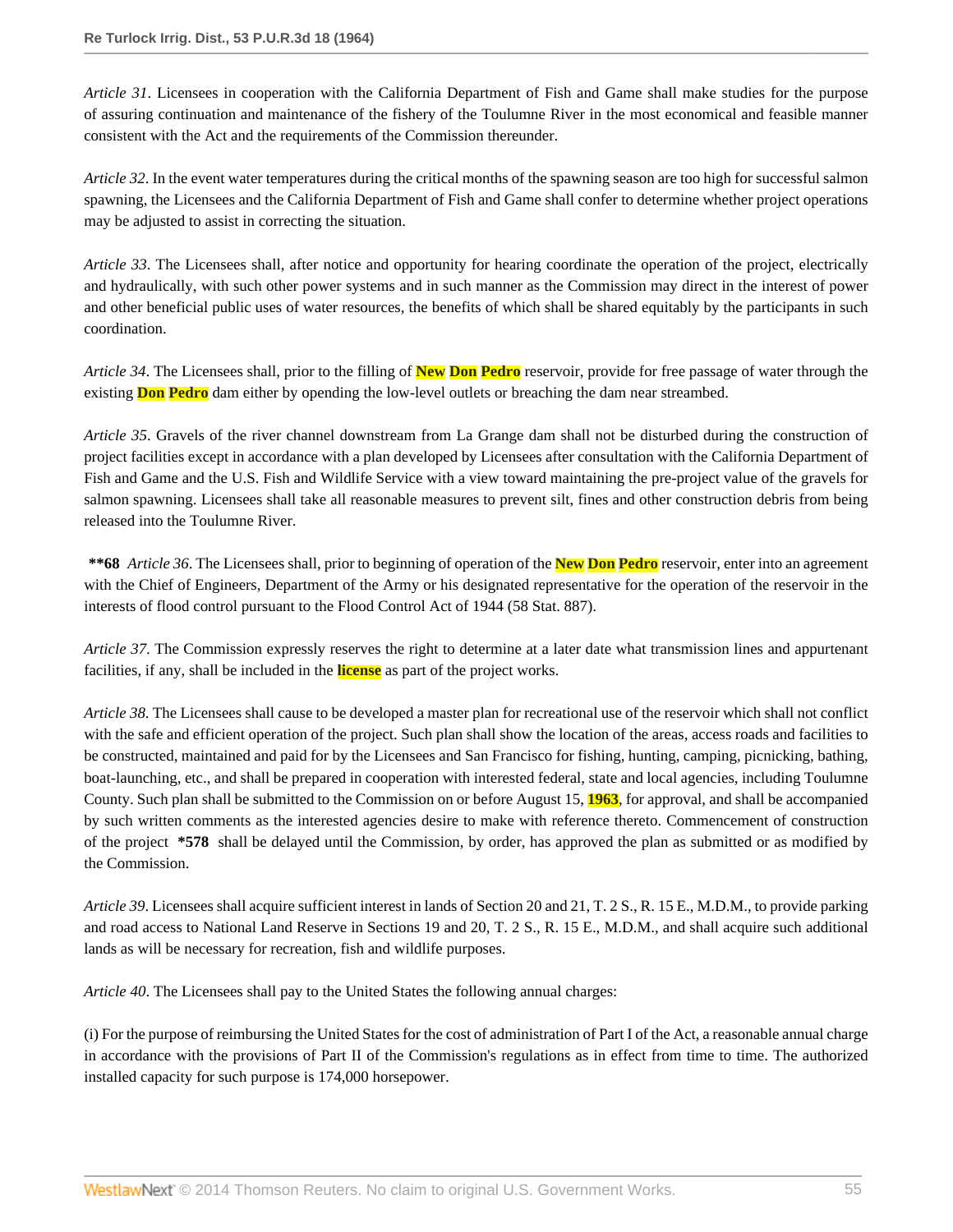(ii) For the purpose of recompensing the United States for the use, occupancy, and enjoyment of its lands, including those used for transmission line right-of-way, an amount to be determined hereafter by the Commission.

*Article 41*. The Licensees shall enter into an agreement with the City and County of San Francisco relating to the allocation of the total cost of the project (including the cost of recreation and other facilities required by the Commission) and its acquisition of storage space in the reservoir. A conformed copy of the agreement shall be filed with the Commission on or before July 15, **1963**, for its approval. Construction of the project shall not commence until the Commission, by order, has approved such agreement as submitted or as modified by the Commission.

**\*\*69** *Article 42*. The Licensees shall, if desired by the State of California or by Tuolumne County, California, on or before July 15, **1963**, enter into agreements with the State and County obligating the Licensees to pay the replacement cost of all State and County roads involved in the construction and operation of the **New Don Pedro** project. Such agreements shall be filed with the Commission on or before July 20, **1963**.

*Article 43*. The Licensees shall, if desired by the California Department of Fish and Game, enter into an agreement with that agency which makes available for management by it for fish and wildlife purposes those lands which the Commission hereafter finds to be adaptable to management of fish and wildlife.

*Article 44*. The Licensees shall allow the public free access to the entire project area, except such limited areas to be reserved for reasons of safety and efficient operation of the project, for all recreational pursuits, and shall permit any road or trail leading to the project area to be freely used by the public.

(C) The exhibits described in paragraph (A) above are approved as part of the **license** for the project.

(D) This order shall become final 30 days from the date it becomes the final act of the Commission unless application for rehearing shall be filed as provided in Section 313(a) of the Federal Power Act, and failure to file such an application shall constitute acceptance of this **license**. In acknowledgement of the acceptance of this **license**, it shall be signed for the Licensees and returned to the Commission within 60 days from the date of issuance of this order.

# FRANCIS L. HALL,

*Presiding Examiner*

# FEDERAL POWER COMMISSION

# Footnotes

- \* Initial decision appears on p. 535. Modified; rehearing denied by order issued May 6, 1964, 31 **FPC** [1128](http://www.westlaw.com/Link/Document/FullText?findType=Y&serNum=1964060169&pubNum=0000921&originationContext=document&vr=3.0&rs=cblt1.0&transitionType=DocumentItem&contextData=(sc.Search)). Affirmed, [345 F. 2d 917](http://www.westlaw.com/Link/Document/FullText?findType=Y&serNum=1965113615&pubNum=350&originationContext=document&vr=3.0&rs=cblt1.0&transitionType=DocumentItem&contextData=(sc.Search)) [\(CA9-1965\);](http://www.westlaw.com/Link/Document/FullText?findType=Y&serNum=1965113615&pubNum=350&originationContext=document&vr=3.0&rs=cblt1.0&transitionType=DocumentItem&contextData=(sc.Search)) cert. denied [382 U.S. 941 \(1965\).](http://www.westlaw.com/Link/Document/FullText?findType=Y&pubNum=780&cite=382US941&originationContext=document&vr=3.0&rs=cblt1.0&transitionType=DocumentItem&contextData=(sc.Search))
- <span id="page-55-0"></span>[1](#page-0-0) The Raker Act gave San Francisco rights of way in Yosemite National Park and Stanislaus National Forest for the purpose of constructing its Hetch Hetchy municipal water supply system. A condition of the authorization so granted was a specified release of water to the applicants for irrigation purposes. Section 29 of the Federal Power Act makes the provisions of the Raker Act immune to modification or repeal by reason of any language in the Federal Power Act.
- <span id="page-55-1"></span>[2](#page-0-1) San Francisco furnishes water for domestic and urban use in San Francisco County and portions of San Mateo, Santa Clara and Alameda Counties, a major portion of which is obtained from the upper Tuolumne River watershed. The consumption of water by San Francisco was at the rate of 178 mgd (million gallons per day) or about 199,000 acre feet for the fiscal year 1961-1962. San Francisco anticipates that it will require diversions of 210 mgd by 1968, 295 by 1985, and 400 mgd by 2015, and that it will ultimately require a maximum diversion of 471 mgd (528,000 acre feet per year) from the Tuolomne River watershed.
- <span id="page-55-2"></span>[3](#page-0-2) **New Don Pedro** will provide 2,030,000 acre feet of gross storage, of which 340,000 acre feet will be available for flood control, 811,000 acre feet will be for irrigation, and 570,000 acre feet will be for San Francisco's Raker Act releases to the applicants. Total cost of the project is estimated to be \$92,415,850. The applicants' share of this cost is approximately \$49,234,060. San Francisco's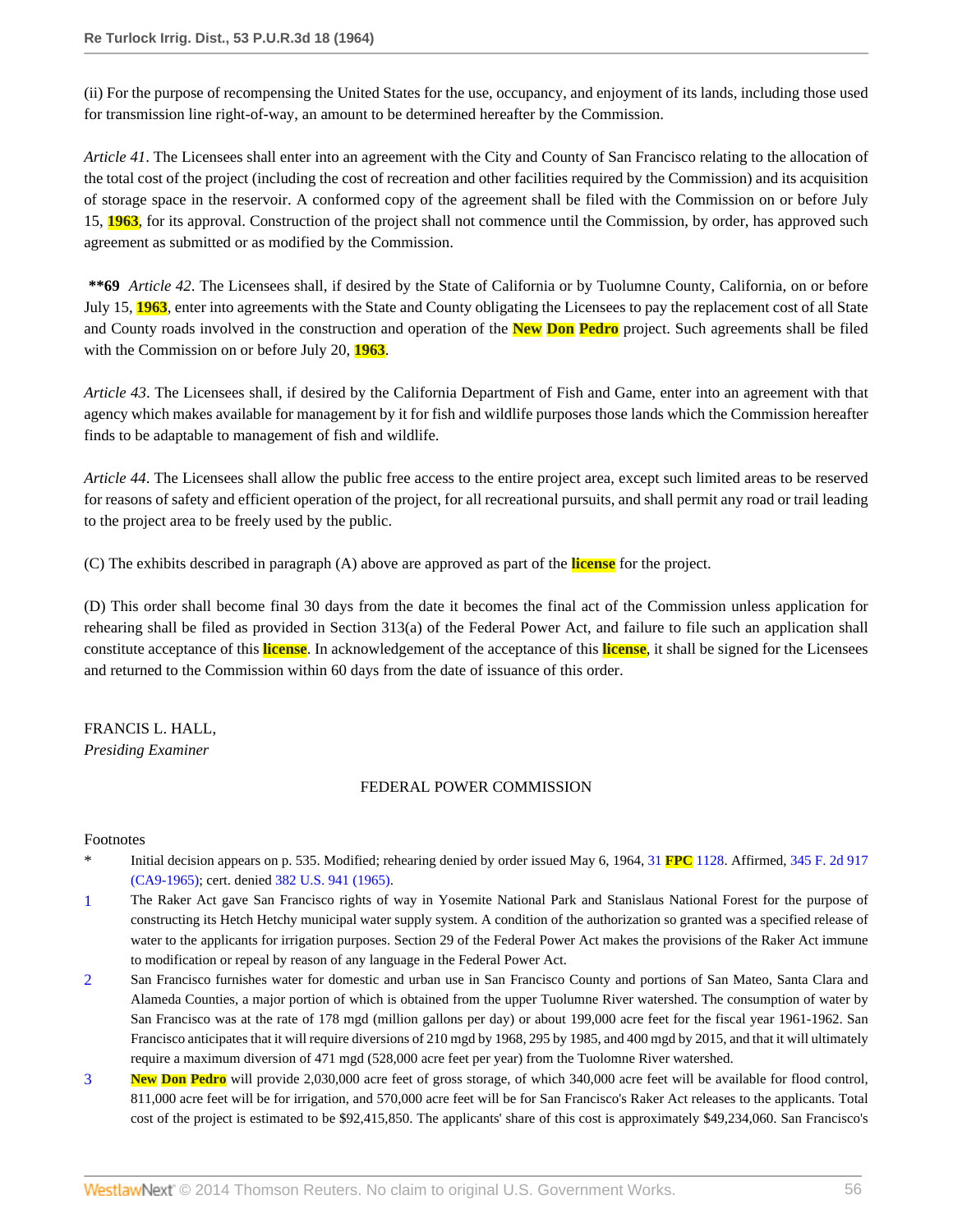is approximately \$43,181,790. The applicants and San Francisco will be reimbursed, however, for the flood control storage to the extent of approximately \$14,200,000 to be contributed by the Federal Government. In non-flood seasons this flood control storage will be available to the applicants and San Francisco for conservation storage on an equal sharing basis.

- <span id="page-56-0"></span>[4](#page-0-3) Some of these facilities were placed under a minor part **license** (Project No. 1086) in 1930 when higher spillway gates were installed and some Federal lands were affected for the first time.
- <span id="page-56-1"></span>[5](#page-1-0) 'Sec. 27. That nothing herein contained shall be construed as affecting or intending to affect or in any way to interfere with the laws of the respective States relating to the control, appropriation, use, or distribution of water used in irrigation or for municipal or other uses, or any vested right acquired therein.'
- <span id="page-56-2"></span>[6](#page-2-0) In August of 1960, San Francisco inquired of the Commission whether it should join in the application for **New Don Pedro**. The Commission, by the Secretary, advised San Francisco that it was not necessary for it to join in the application.
- <span id="page-56-3"></span>[7](#page-3-0) In oral argument, California and the Secretary indicated that staff's recommendations would be generally acceptable to them as a basis for disposing of the fish problem.
- <span id="page-56-4"></span>[8](#page-3-1) The examiner erred in finding that after six years of project operation under California's requested releases the dependable minimum irrigation yield from **New Don Pedro** would be less than that obtainable from the existing project. Examination of the record reveals that the applicants have diverted water for irrigation purposes at an annual average of about 845,000 acre feet for the 39-year period, varying from a minimum of 570,544 acre feet in 1961 to a maximum of 1,027,136 acre feet in 1956. Examination of the record further indicates that with the fishery releases hereinafter provided the applicants' average irrigation yield will be 1,088,000 acre feet with upstream diversions of 210 mgd, decreasing to 1,051,000 acre feet with upstream diversions of 295 mgd after 1985. The examiner also erred in finding that the Raker Act limits San Francisco's upstream diversions to no more than 210 mgd. Our review of the Raker Act and its legislative history reveals no such limitation.
- <span id="page-56-5"></span>[9](#page-4-0) One cfs day equals 1.983 acre-feet.
- <span id="page-56-6"></span>[10](#page-7-0) The applicants estimated their costs using an interest rate of 4.25 percent.
- <span id="page-56-7"></span>[11](#page-7-1) Inasmuch as the **license** herein issued does not presently require fish releases which interfere with the water rights of the applicants or San Francisco under state law, or which are expected to interfere with such rights during the first 20 years of operation, it is not necessary at this time, and it may never be necessary in this case, to pass upon the legal question of the Commission's authority under the Power Act to require releases which would interfere with vested state water rights. We note, however, the recent decision of the Court of Appeals for the Ninth Circuit construing Section 27 insofar as it relates to the Commission's authority to impose navigational conditions under Section 11, and upholding a Commission determination that Section 27 is not a limitation on the Commission's exercise of the authority vested in it by Section 11. *Portland General Electric Co.* v. *F.P.C.*, decided [February 7, 1964, 328 F.2d 165.](http://www.westlaw.com/Link/Document/FullText?findType=Y&serNum=1964113269&pubNum=350&originationContext=document&vr=3.0&rs=cblt1.0&transitionType=DocumentItem&contextData=(sc.Search))
- <span id="page-56-8"></span>[12](#page-8-0) See footnote 3, above. This cost will be reduced by the Federal Government's contribution of approximately \$14,200,000 for flood control storage.
- <span id="page-56-9"></span>[13](#page-13-0) Cfs day equals 1.983 acre-feet.
- <span id="page-56-10"></span>[14](#page-21-0) The Tuolumne River rises in the Sierra-Nevada Mountains, the highest point from which drainage flows west into the Hetch Hetchy Valley being Mt. Lyell at elevation 13,000 feet. Other streams such as Cherry and Eleanor Creeks join the main river from the surrounding area constituting a total drainage of approximately 1,540 square miles at the point where the river flows past the Districts' La Grange diversion dam located below the **New Don Pedro** site. At this point the river, having dropped to about elevation 175, flows about 50 miles between the two Districts to its confluence with the San Joaquin River. The river has a highly variable annual runoff, making it necessary to provide storage to regulate the river for substantial beneficial use.
- <span id="page-56-11"></span>[15](#page-21-1) The Federal Water Power Act of June 10, 1920, which created the Commission, was amended, expanded and made Part I of the Federal Power Act of 1935 by Title II of the Public Utility Act of 1935 (49 Stat. 838).

Under Part I of the Act it is unlawful to construct, operate or maintain any dam over which the Commission has jurisdiction except under and in accordance with a permit or valid existing right-of-way granted prior to June 10, 1920, or a **license** granted pursuant to the Act.

Part I of the Act, providing a comprehensive scheme of national regulation for the improvement or navigation, the development of water power, and the use of public lands in relation thereto, vests in the Commission jurisdiction over the **licensing**, regulation and control of hydroelectric projects on streams subject to Federal jurisdiction and on public lands or reservations. The act gives preference to States and municipalities; limits **licenses** to not more than fifty years; and reserves to the United States the right of recapture at the end of the lease period. Upon expiration of franchises the Government has the option of (1) taking over the **license** upon payment of the net investment not to exceed fair value, plus reasonable severance damages; (2) renewing the old **license**; or (3) granting a **new** one. In short, the Act 'proceeds on the theory of private development with ultimate public ownership possible' (Senate Rep. No. 180, 66th Cong., 1st Sess. (1919)).

With the establishment of the Commission in 1920 it was no longer necessary for Congress to consider each and every proposal separately and enact special legislation in granting the consent of Congress, where appropriate, to construct and operate each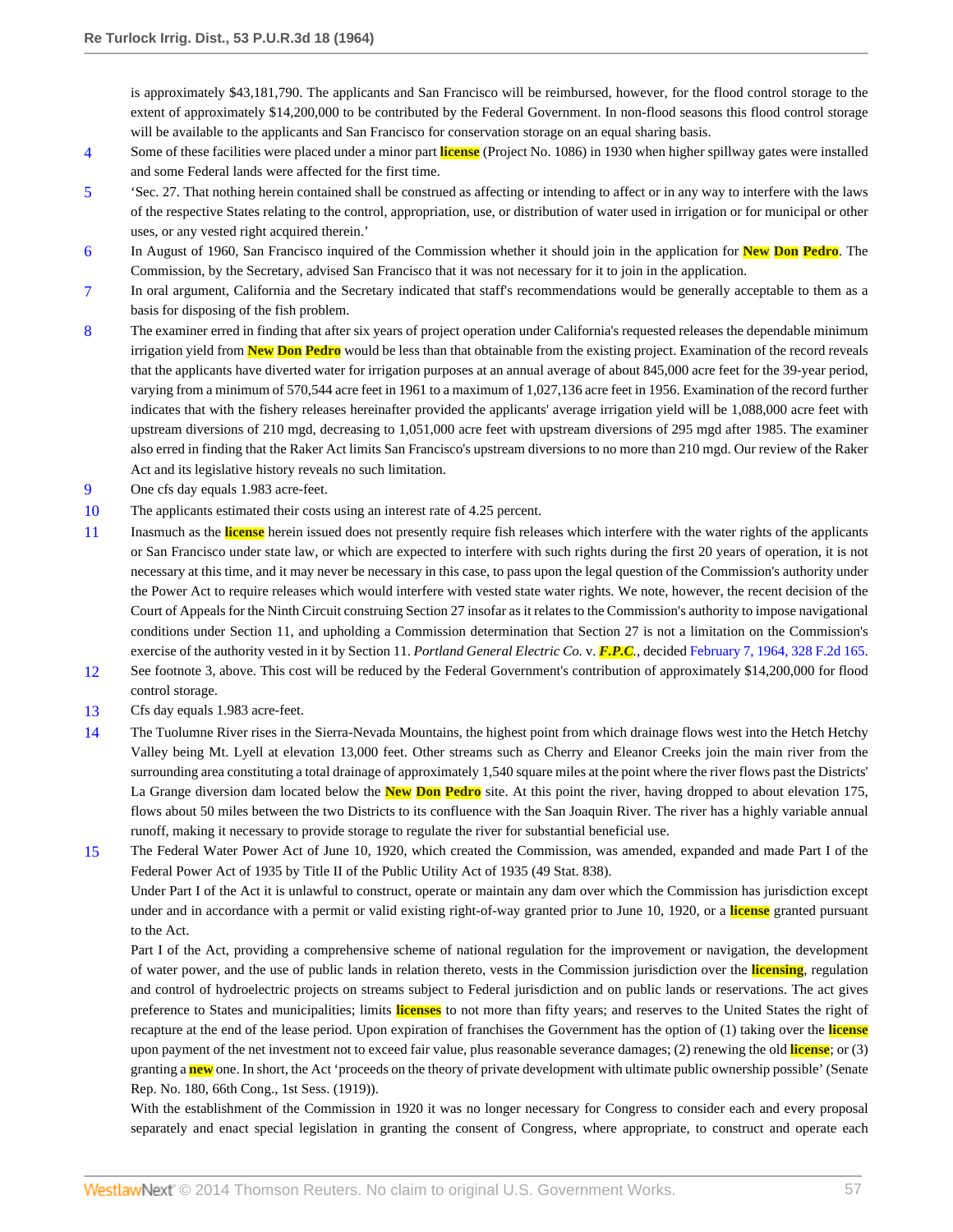individual hydroelectric project. Once the Commission's jurisdiction to issue a **license** has been determined (as it has been with reference to **New Don Pedro** since it will occupy public lands), the only questions remaining are whether a **license** should issue, and, if so, the conditions under which it should be issued, the intention of the Act being to assure, through the imposition of conditions, if necessary, the accomplishment of the purposes of the Act. All **licenses** are conditioned upon the acceptance by the licensee of all the terms and conditions of the Act and such further conditions as the Commission may prescribe in conformity with the Act.

'The grant of a **license** under the act is a gratuity, a privilege from the sovereign, and can only be justified on the theory of the benefit to inure to the public' (*[Clarion River Power Co.](http://www.westlaw.com/Link/Document/FullText?findType=Y&serNum=1932129673&pubNum=350&originationContext=document&vr=3.0&rs=cblt1.0&transitionType=DocumentItem&contextData=(sc.Search)#co_pp_sp_350_863)* v. *George Otis Smith et al.*, 59 F. 2d 861, 863, cert. den. [287 U.S. 639.](http://www.westlaw.com/Link/Document/FullText?findType=Y&serNum=1932202307&pubNum=780&originationContext=document&vr=3.0&rs=cblt1.0&transitionType=DocumentItem&contextData=(sc.Search)))

<span id="page-57-0"></span>[16](#page-21-2) Turlock's irrigation system begins with a main canal extending 9 miles from the left end (facing downstream) of the La Grange dam to its offstream reservoir having a capacity of about 50,000 acre feet, with water being carried below this point by a canal and subsidiary laterals comprising a 250-mile system which in turn feeds some 1,600 miles of community pipelines and ditches.

The Modesto system, beginning at the right end of the La Grange dam, extends 21 miles to the Modesto offstream reservoir, with a capacity of about 28,000 acre feet, and beyond through a system of canals and laterals with a combined total length of about 165 miles, which system feeds community ditches and pipelines in the same fashion as in the Turlock District. The Waterford Irrigation District, an adjacent small irrigation District, draws its Tuolumne River water from six points on Modesto's main canal.

The Districts serve water to some 9,200 irrigators. The annual water requirements of the farms within their boundaries can vary from over 1,000,000 acre feet to 1,200,000 acre feet, depending upon climatic conditions, the type of crops and the acreage under irrigation. The present insufficient regulatory storage of the Districts has rarely made it possible for them to come within this range of river diversion.

- <span id="page-57-1"></span>[17](#page-21-3) The service area of the San Francisco Water Department includes all the northern end of the San Francisco peninsula; extends south along the shores of San Francisco Bay to include the Cities of Mountain View and Sunnyvale, easterly to include the City of Milpitas and northerly along the eastern shores of the Bay to include the City of Hayward. More than 30 other cities, districts, and agencies are supplied with water from the San Francisco system.
- <span id="page-57-2"></span>[18](#page-21-4) Subsections (b), (c) and (d) of Section 9 of the Raker Act (1) require San Francisco to recognize the rights of the Districts to 2,350 second feet of water measured at the La Grange diversion dam (the existing **Don Pedro** project not being constructed until ten years after the passage of the Raker Act); (2) required San Francisco to release the the necessary amount of water to assure the flow of 2,350 second feet included in the priorities of the Districts; (3) recognized the rights of the Districts to take free of charge 4,000 second feet of water out of the natural flow of the river during the 60 days beginning April 15 of each year; and (4) requires San Francisco to sell to the Districts, under the various conditions and circumstances recited in Section 9(d), additional 'amounts of stored water as may be needed for the beneficial use of said irrigation districts at such a price as will return to [San Francisco] the actual total costs of providing such stored water.'

House Report No. 41, 63d Congress, 1st Session, which accompanied H.R. 7207, that became the Raker Act, explains that 'The provision relating to the 4,000 second-feet above referred to is to provide for the beneficial use by the irrigationists of water which otherwise goes to waste. In the period mentioned, April 15 to June 15, the Tuolumne River is a torrential flood. Fifty miles of watershed intervene between the Hetch Hetchy Dam and the dam of the irrigationists at La Grange. It is proposed that the irrigationists may take up waste waters, store them, and thus lessen the possible draft upon stored waters of the city. It should be borne in mind that San Francisco does not contemplate interfering with the natural flow of the Tuolumne. The intent is to store flood waters which come from melting snows and leave the normal flow of the river uninterrupted. The benefit to the irrigation districts in this provision is that the landowners will receive the benefit of an investment of approximately \$50,000,000 without being compelled to put up any part of the cost, and the construction of the system will insure the priorities of the irrigationists and they will receive water in the dry period when it is most needed. Without the construction of the Hetch Hetchy Dam there can be no flow in the river during the summer and fall.'

- <span id="page-57-3"></span>[19](#page-22-0) There will be available to San Francisco in the **New Don Pedro** reservoir 570,000 acre feet of exchange storage space, plus one-half of the 340,000 acre foot flood control space whenever such space is available under flood control criteria.
- <span id="page-57-4"></span>[20](#page-22-1) Construction of the 580-foot **New Don Pedro** project immediately below the existing **Don Pedro** dam will result in the top of the 284-foot existing **Don Pedro** dam being more than 200 feet below the surface of the enlarged reservoir.
- <span id="page-57-5"></span>[21](#page-23-0) An acre foot is the amount of water required to cover one acre to a depth of one foot. One cubic foot per second (cfs) flowing continuously for one day equals slightly less than 2 acre feet.
- <span id="page-57-6"></span>[22](#page-23-1) Although ownership and control of **New Don Pedro** will be vested in the Districts, it is to be constructed and operated under a cooperative arrangement with San Francisco and the Federal Government.
- <span id="page-57-7"></span>[23](#page-23-2) San Francisco's portion of the cost is to be based on the ratio of the cost to San Francisco to build a dam having a reservoir capacity of 1,200,000 acre-feet as related to the 2,030,000 capacity of **New Don Pedro**, which 1,200,000 acre-foot capacity comprises the present storage of the existing **Don Pedro** (290,000 acre-feet), the desired flood control storage of 340,000 acre-feet and San Francisco's exchange storage of 570,000 acre-feet (see *supra*, p. 538, note 6). According to the evidence, San Francisco's commitment to pay for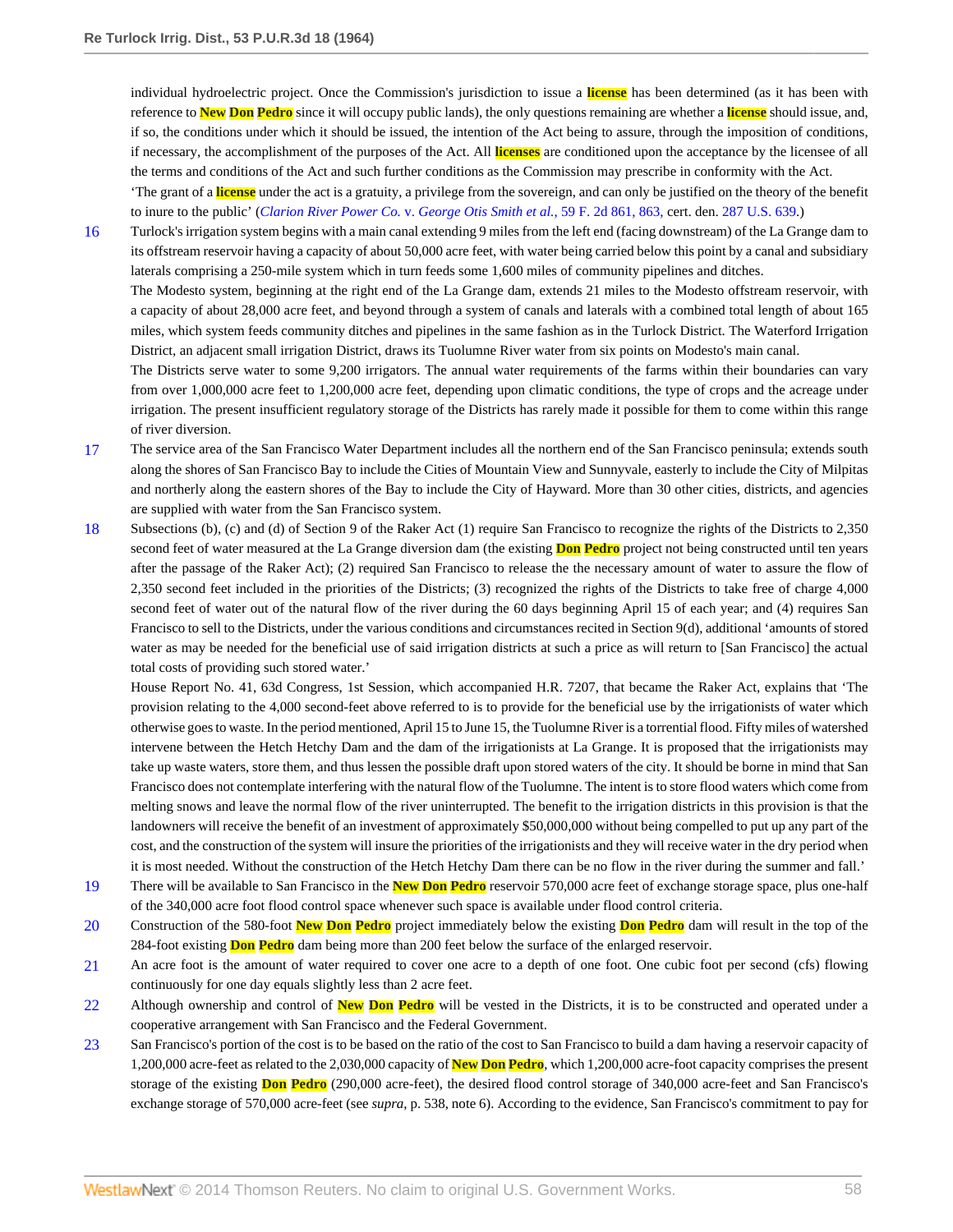the assumed 1,200,000 acre-foot reservoir is firm. The Districts proposed to pay for the increment of storage in excess of 1,200,000 acre feet and for the project's power facilities, their contribution being presently estimated to be \$49,234.060.

The project cost estimate of \$92,415,580 was made by the Bechtel Corporation and appears to be reasonable. It includes \$10,100,000 on specific construction costs of \$60,471,350 for omissions, contingencies, engineering and management of construction; \$7,494,500 for land and rights together with a contingency figure of \$5,000,000 to cover the possibility of increased highway costs; and monies for general expense as well as \$4,350,000 to cover interest during construction.

<span id="page-58-0"></span>[24](#page-23-3) The following colloquy occurred at the outset of the hearing between counsel for the Districts and the Presiding Examiner:

Mr. MCCARTY. \* \* \* I think the governing organizations of all three entities involved feel that it is necessary to have a **license** and know what is in that **license** before consummating the final agreement as to the cost.

PRESIDING EXAMINER. Well, wouldn't you think the Commission would have to know the same thing, otherwise maybe they wouldn't know what they were **licensing**.

Mr. McCARTY. I think that is correct \* \* \* but I think what has happened on the river in the past indicates the good faith of the parties involved.

PRESIDING EXAMINER. I don't think the Commission would question the good faith. I think they would like to be advised as to the final understanding.

Mr. MCCARTY. It may be possible that it would be necessary to condition a **license** \* \* \*. We would have no objection to that. PRESIDING EXAMINER. The Commission could do that.

The issuance of a **license** upon condition requiring a licensee to firm up its arrangements prior to commencement of construction and in a manner acceptable to the Commission in both practical and legal. To use the words of the court in *[Panhandle Eastern Pipe Line](http://www.westlaw.com/Link/Document/FullText?findType=Y&serNum=1947116306&pubNum=350&originationContext=document&vr=3.0&rs=cblt1.0&transitionType=DocumentItem&contextData=(sc.Search)#co_pp_sp_350_883) Co.* v. *F. P. C.*[, 169 F. 2d 881, 883 \(CADC, 1948\),](http://www.westlaw.com/Link/Document/FullText?findType=Y&serNum=1947116306&pubNum=350&originationContext=document&vr=3.0&rs=cblt1.0&transitionType=DocumentItem&contextData=(sc.Search)#co_pp_sp_350_883) Congress has not confornted the Commission 'with a dilemma like that created by the famous municipal ordinance requiring that when two trains approach a grade crossing at the same time, both shall stop and neither shall proceed until the other has proceeded. \* \* \*'

- <span id="page-58-1"></span>[25](#page-24-0) Counsel for Banta Carbona state in their brief that while 'Banta Carbona's permission to intervene out of time does not permit it to introduce evidence. We have no complaint. We are grateful for the hearing accorded us under the circumstances.'
- <span id="page-58-2"></span>[26](#page-24-1) The existing **Don Pedro** project is covered under a minor part **license**, No. 1086, issued by the Commission in 1930. Staff counsel states that in 1930 'lands of the United States were inundated as a result of construction of spillways.'
- <span id="page-58-3"></span>[27](#page-25-0) Upon organization in 1887 the Districts had a combined total of about 257,000 acres, with about two-thirds thereof being in the Turlock District and one-third in the Modesto District. The water diverted at La Grange dam was, by agreement, divided two-thirds Turlock and one-third Modesto, inasmuch as this was the ratio of lands between them. This ratio also controls the financing of the project, making it necessary for Turlock to contribute about two-thirds of the cost to be borne by the Districts. It further accounts for the project's power output being divided two-thirds for Turlock and one-third for Modesto, notwithstanding the fact that Modesto's electric load is more than 50 percent greater than that of Turlock.

At the present time the combined acreage of the Districts exceeds 279,000 acres, largely as a consequence of including within their respective boundaries the lands of each covered by the **Don Pedro**, Turlock and Modesto reservoirs.

<span id="page-58-4"></span>[28](#page-25-1) The power systems of the two Districts, although operated independently, are connected at the Ceres Substation just south of Modesto and there is a free interchange at this point whenever necessary. In addition, the Districts have connections to San Francisco transmission lines from the Hetch Hetchy system power plants and presently purchase all of their power requirements, beyond those generated at the **Don Pedro** and La Grange facilities (see note 16, page 543, *infra*.). There are two connections with the P. G. & E. power system resulting from the fact that prior to 1924, when the Districts commenced distributing power themselves, the area was served by P. G. & E. and its predecessors. Such connections are maintained for emergency purposes only. The San Francisco system is also connected to the P. G.  $\&$  E. network at two points. The significance of these connections is that if a failure should occur on the Hetch Hetchy lines it will be possible for the Districts to get emergency power from the P. G. & E. system.

The Districts purchase power solely from San Francisco.

The Districts began distributing electric power in 1924 with about 8,000 customers. They expanded with general growth and now serve in excess of 51,000 customers. They anticipate that the number of their power customers will double by 1985.

The combined loads of the Districts have increased from almost zero in 1924 to an existing combined peak requirement of about 141,000 kilowatts in 1962. Their combined peak load requirement is expected to increase at a rate of about 8 percent annually, reaching almost 180,000 kilowatts in 1965. The situation is similar in connection with the combined electrical energy requirements of the Districts.

The population within the power service area of the Districts has grown from an estimated 29,500 in 1930 to 135,590 in 1960. The population is estimated to increase to 189,000 by 1970, 260,000 by 1980 and 385,000 in 1990.

<span id="page-58-5"></span>[29](#page-25-2) Water in excess of irrigation needs which passes La Grange dam is utilized, to the extent possible, in a small power plant located on the left bank of the river downstream from the dam. This plant, of 4,300 kilowatt capacity, was constructed by the Turlock District in 1924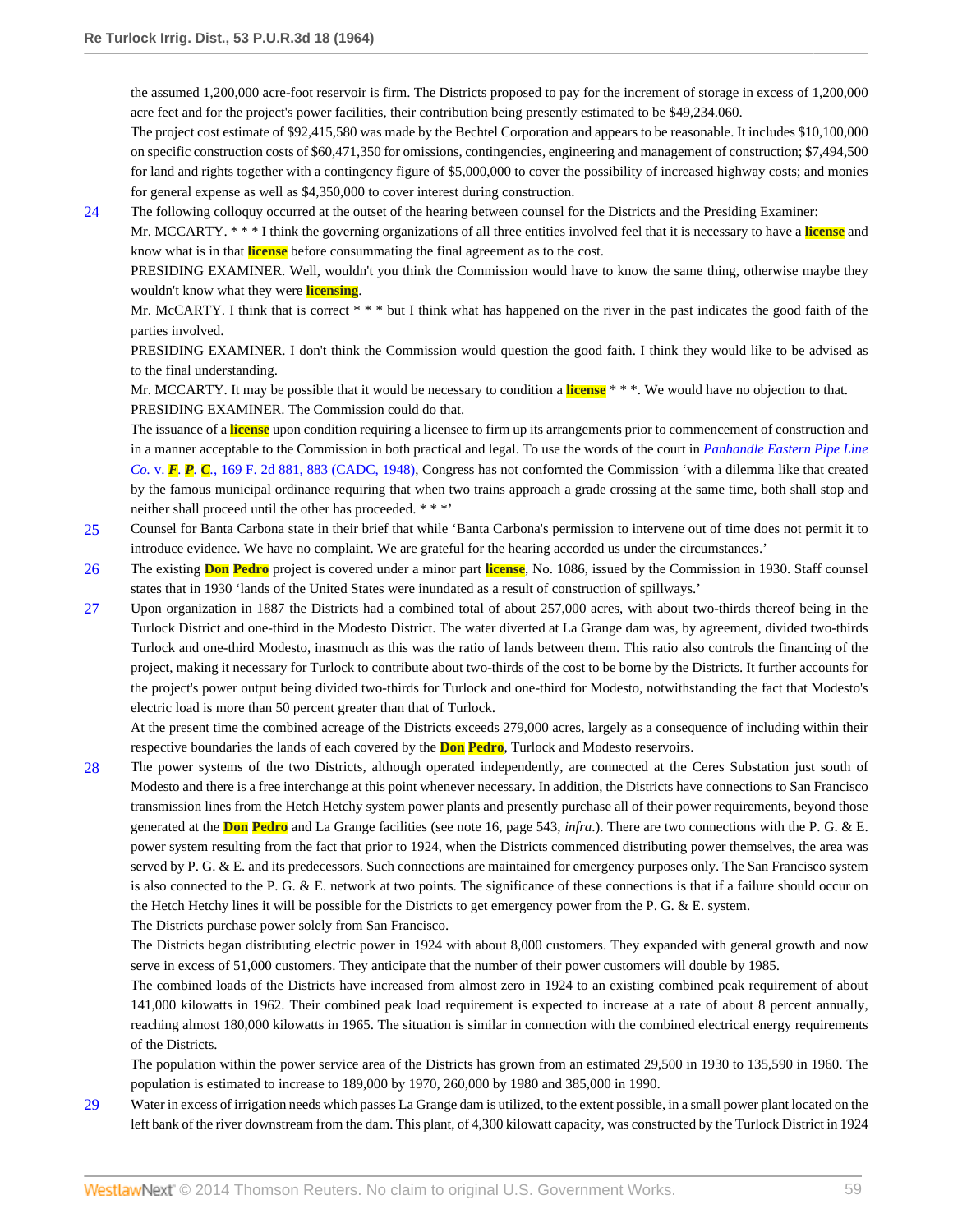and is owned operated solely by that District. Water taken through the plant is not diverted directly from the dam but is taken from the Turlock main canal, downstream from the dam. There is no connection between power production at **Don Pedro** and La Grange.

<span id="page-59-0"></span>[30](#page-25-3) The generally favorable weather conditions in the area irrigated by the Districts allow a growing season of approximately 270 days out of the year, permitting double cropping in some instances. The area is, however, deficient in rainfall, the average annual precipitation being on the order of only twelve inches, roughly ninety percent of which occurs in the months of November through April. Accordingly, to take advantage of the favorable climate and valley soils, irrigation is essential to successful agriculture, the irrigation season usually beginning in March and terminating in mid-October. It is pertinent to point out in this regard that if the hydrologic cycle which **New Don Pedro** planning must anticipate repeats itself, there will still by years in which the farms will not have the water they require.

Agricultural activity in Stanislaus County to which the Districts contribute the major share has ranked that county among the top ten in the nation in agricultural production, major crops being peaches and other tree crops, grapes, crops associated with the dairy industry, and livestock and poultry and products thereof, the acres of crops raised under irrigation totaling 267,000 acres in 1961.

<span id="page-59-1"></span>[31](#page-25-4) This grant to San Francisco of certain lands and rights in the public domain was made subject to the prohibition contained in Section 6, acquiesced in by San Francisco, that San Francisco shall not sell or let to any corporation or individual, except a municipality or a municipal water district or irrigation district, the right to 'sell or sublet the water or the electric energy sold or given to it or him by' San Francisco. The Supreme Court therefore held that the sale of Hetch Hetchy power by San Francisco to P. G. & E., for resale by the latter, was an evasion and frustration of the purposes of Congress.

The Raker Act was drawn for the benefit of the people of California, it being intended for use by San Francisco as a means of supplying water and the distribution and sale of power. It contemplated that San Francisco would sell the power at cost to consumers in order to bring it into direct competition with power sold by private utilities. As the Supreme Court pointed out [\(310 U.S. at p.](http://www.westlaw.com/Link/Document/FullText?findType=Y&serNum=1940124338&pubNum=780&originationContext=document&vr=3.0&rs=cblt1.0&transitionType=DocumentItem&contextData=(sc.Search)#co_pp_sp_780_26) [26\),](http://www.westlaw.com/Link/Document/FullText?findType=Y&serNum=1940124338&pubNum=780&originationContext=document&vr=3.0&rs=cblt1.0&transitionType=DocumentItem&contextData=(sc.Search)#co_pp_sp_780_26) 'Congress clearly intended to require-as a condition of its grant-sale and distribution of Hetch Hetchy power exclusively by San Francisco and municipal agencies directly to consumers in the belief that consumers would thus be afforded power at cheap rates in competition with private power companies, particularly Pacific Gas & Electric Company. It is not the office of the courts to pass upon the justification for that belief or the efficacy of the measures chosen for putting it into effect.'

<span id="page-59-2"></span>[32](#page-26-0) The Commission staff believes that the annual net benefit should be shown as \$316,000 instead of \$417,000, pointing out that the cost of money used by the staff in determining the value of power was 4.5 percent whereas the Districts used a cost of money of 4.25 percent. They point out that in order to be comparable, the total fixed charge should be computed using 4.5 percent per annum for both the cost of the alternative steam plant and the hydroelectric plant; that when the Districts' cost figures as to adjusted (to add .25 percent to the cost of the project) for a 50-year period, the cost of money is increased annually by \$101,000, thereby reducing the Districts' estimate from \$417,000 to \$316,000.

Throughout that economic analysis the Districts used at-market annual power values furnished by the Commission staff. Those unit values were based on the cost alternative steam electric generation at an assumed 4.5 percent cost of money. The unit values so determined were \$19.55 per kilowatt year and 4.06 mills per kilowatt hour.

- <span id="page-59-3"></span>[33](#page-26-1) The Tuolumne River watershed and the various dams, reservoirs, etc., to which frequent references are made herein, are shown on the map at the end of this opinion.
- <span id="page-59-4"></span>[34](#page-26-2) The O'Shaughnessy Dam was completed in 1923 to a capacity of 206,000 acre feet. This storage capacity was increased to 340,360 acre feet during the 1935-38 perion and was further increased to 360,360 acre feet in 1949.
- <span id="page-59-5"></span>[35](#page-27-0) The Canyon power plant now under construction will take advantage of the power drop from O'Shaughnessy Dam to Early Intake. Water used in the Canyon plant will be returned to the stream at a point just above Early Intake and will be diverted at that point, as at present, for the 130-mile journey to the Crystal Springs Reservoir in the San Francisco Bay area.
- <span id="page-59-6"></span>[36](#page-27-1) 'mgd' refers to 'million gallons per day.' Equivalents for mgd quantities to which reference will be made are as follows:

1. 210 mgd equals 325 cfs equals 235,000 acre feet/365 day year

2. 295 mgd equals 456 cfs equals 330,000 acre feet/365 day year

3. 400 mgd equals 619 cfs equals 448,000 acre feet/365 day year

- <span id="page-59-7"></span>[37](#page-27-2) Water in the Foothill Tunnel not presently needed for consumptive uses in the San Francisco system is returned to the Tuolumne River at a point above the present **Don Pedro** reservoir.
- <span id="page-59-8"></span>[38](#page-28-0) San Francisco will need an additional 340,000 acre feet of storage for a diversion of 295 mgd, and 674,000 acre feet of additional storage for a diversion of 400 mgd. The **New Don Pedro** reservoir could provide this additional storage. San Francisco anticipates that if **New Don Pedro** is constructed it will be able to obtain a maximum diversion of 571 mgd from the Tuolumne River watershed (528,000 acre feet per year).
- <span id="page-59-9"></span>[39](#page-29-0) Counsel for the Districts state in their brief that 'Exhaustive operation studies were conducted with the use of computers in order to determine the anticipated inflow to the **New Don Pedro** reservoir in the future, utilizing all the hydrologic records available \* \* \*. The 37-year hydrologic period 1923-1961 was then selected because this contained years of extremely high as well as of extremely low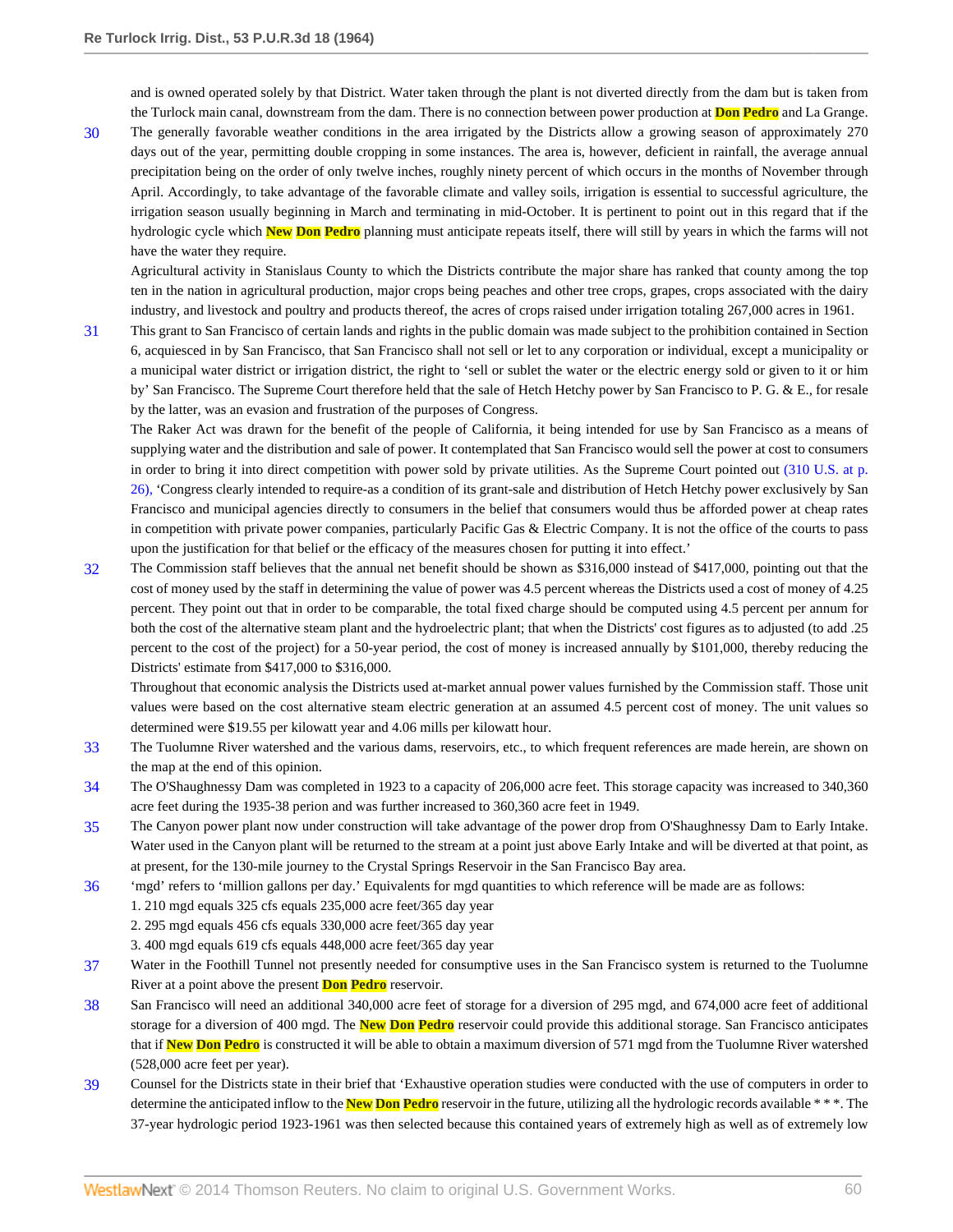flow and permitted the studies to assume a full reservoir at the start of the period containing 1,690,000 acre feet which is the maximum permissible storage in January for flood control purposes \* \* \*. The actual anticipated inflow was determined after deducting for evaporation losses in upstream reservoirs as well as for diversions by San Francisco in the amounts of 210 mgd, 295 mgd, and 400 mgd, respectively.'

- <span id="page-60-0"></span>[40](#page-30-0) The Federal Government's initial payment way, by the terms of the contract, paid as work on the Cherry Valley project progressed, with the balance to be paid as work on **New Don Pedro** progresses.
- <span id="page-60-1"></span>[41](#page-30-1) Under Article 11 of the 1949 contract entered into between the Districts and San Francisco, the payments to be made by the Government during the construction of **New Don Pedro** will be made 'in a manner to be prescribed in a supplemental agreement.'
- <span id="page-60-2"></span>[42](#page-34-0) **New Don Pedro** will occupy public lands. The power of Congress over public lands, conferred by Article 3, section 1, clause 2 of the Constitution, is, as the Supreme Court said in *United States* v. *[City and County of San Francisco](http://www.westlaw.com/Link/Document/FullText?findType=Y&serNum=1940124338&pubNum=780&originationContext=document&vr=3.0&rs=cblt1.0&transitionType=DocumentItem&contextData=(sc.Search)#co_pp_sp_780_29)*, 310 U.S. 16, 29, 'without limitation.' The imposition of the conditions requested by the Staff or the Commission and the Interveners in the **license** for **New Don Pedro** would be under authority of the same constitutional provision.

While it is true that States may make laws respecting the character of rights to the use of water which may be acquired in streams within their boundaries, the Supreme Court long ago held that States may not, by legislation and without the consent of Congress:

\* \* \* destroy the right of the United States, as the owner of lands bordering on a stream, to the continued flow of its waters, so far at least as may be necessary for the beneficial uses of the government property [*United States* v. *[Rio Grande Irrigation Co.](http://www.westlaw.com/Link/Document/FullText?findType=Y&serNum=1899180067&pubNum=780&originationContext=document&vr=3.0&rs=cblt1.0&transitionType=DocumentItem&contextData=(sc.Search)#co_pp_sp_780_703)*, 174 [U.S. 690, 703 \(1899\)\]](http://www.westlaw.com/Link/Document/FullText?findType=Y&serNum=1899180067&pubNum=780&originationContext=document&vr=3.0&rs=cblt1.0&transitionType=DocumentItem&contextData=(sc.Search)#co_pp_sp_780_703).

The Court had earlier held that admission of a state into the Union did not deprive the United States of power to protect adequately its own property, saying that a 'different rule would place the public domain of the United States completely at the mercy of the state legislation.' [*Comfield* v. *United States*[, 167 U.S. 518, 526 \(1897\).](http://www.westlaw.com/Link/Document/FullText?findType=Y&serNum=1897180144&pubNum=780&originationContext=document&vr=3.0&rs=cblt1.0&transitionType=DocumentItem&contextData=(sc.Search)#co_pp_sp_780_526)]

Federal authority over the use of public lands is accordingly complete. And as noted above, under the Federal Power Act 'the Commission is plainly made the guardian of the public domain.' [*F.P.C.* v. *[Idaho Power Co.](http://www.westlaw.com/Link/Document/FullText?findType=Y&serNum=1952117100&pubNum=780&originationContext=document&vr=3.0&rs=cblt1.0&transitionType=DocumentItem&contextData=(sc.Search)#co_pp_sp_780_23)*, 344 U.S. 17, 23.]

<span id="page-60-3"></span>[43](#page-34-1) California law includes the rights of use acquired by prior appropriation and rights inherent in the ownership of lands riparian to natural streams, such rights having been in competition throughout California legal history (*United States* v. *[Gerlach Live Stock](http://www.westlaw.com/Link/Document/FullText?findType=Y&serNum=1950119611&pubNum=780&originationContext=document&vr=3.0&rs=cblt1.0&transitionType=DocumentItem&contextData=(sc.Search)#co_pp_sp_780_742) Co.*[, 339 U.S. 725, 742-755\).](http://www.westlaw.com/Link/Document/FullText?findType=Y&serNum=1950119611&pubNum=780&originationContext=document&vr=3.0&rs=cblt1.0&transitionType=DocumentItem&contextData=(sc.Search)#co_pp_sp_780_742) The water rights of the Districts and San Francisco were all acquired under the principle of priority of appropriation. The effect to be accorded priority has been construed by the Supreme Court of California as follows:

\* \* \* One of the essential elements of a valid appropriation is that of priority over others. Under this doctrine, he who is first in time is first in right, and, so long as he continues to apply the water to beneficial use, subsequent appropriators may not deprive him of the rights his appropriation gives him, by diminishing the quantity or deteriorating the quality of the water. [*Joeger* v. *[Pacific Gas](http://www.westlaw.com/Link/Document/FullText?findType=Y&serNum=1929119049&pubNum=660&originationContext=document&vr=3.0&rs=cblt1.0&transitionType=DocumentItem&contextData=(sc.Search)#co_pp_sp_660_1026) & Electric Co.*[, 276 Pac. 1017, 1026.](http://www.westlaw.com/Link/Document/FullText?findType=Y&serNum=1929119049&pubNum=660&originationContext=document&vr=3.0&rs=cblt1.0&transitionType=DocumentItem&contextData=(sc.Search)#co_pp_sp_660_1026)]

While California law recognizes prior appropriate rights, it should be pointed out that insofar as applications filed with the State Water Rights Board are concerned [Section 1254 of the California Water Code](http://www.westlaw.com/Link/Document/FullText?findType=L&pubNum=1000226&cite=CAWAS1254&originatingDoc=Ie418767d391011dbbb4d83d7c3c3a165&refType=LQ&originationContext=document&vr=3.0&rs=cblt1.0&transitionType=DocumentItem&contextData=(sc.Search)) provides that 'the board shall be guided by the policy that domestic use is the highest use and irrigation is the next highest use of water.'

<span id="page-60-4"></span>[44](#page-34-2) The *Meridian* case is of interest here. The conflicting claims of the parties involved their rights in and to the waters of the Tuolumne and San Joaquin Rivers and their tributaries. The plaintiff relied upon his rights both as a riparian owner and appropriator downstream from the Hetch Hetchy project.

The plaintiff was the then owner of the El Solyo Ranch (now the El Solyo Water District), located just south of the Banta Carbona Irrigation District (one of the Interveners herein) on the San Joaquin River. The flow of the San Joaquin River past the ranch consisted largely, and at times almost entirely, of waters contributed to it by the Tuolumne River.

The Districts, applicants herein, were among the defendants, although their rights were not involved.

- <span id="page-60-5"></span>[45](#page-36-0) When the original Federal Water Power Act (now Part I of the Federal Power Act) was being debated in 1919, Congressman Raker offered an amendment on the floor of the House (to H.R. 3184, 66th Cong., 1st Sess., 1919), to include 'irrigation' as within the Commission's Section 10(a) jurisdiction in determining comprehensive development. The Raker amendment was to: . . . strike out the word 'of' before 'water power', and insert the word 'irrigation.' [58 Cong. Rec. 2134 (1919).]
- <span id="page-60-6"></span>[46](#page-36-1) See statement of Congressman Taylor of Colorado (58 Cong. Rec. 2135 (1919)), following which Congressman Raker's amendment was rejected.
- <span id="page-60-7"></span>[47](#page-38-0) Cfs day equals 1.983 acre-feet.
- <span id="page-60-8"></span>[48](#page-39-0) The consultants for the Districts have recommended a slight increase in power rates so that a reserve fund may be created. The increase recommended by the California Department of Fish and Game would be a further but slight increase.
- <span id="page-60-9"></span>[49](#page-43-0) Counsel for Tuolumne County states in his brief that 'These are the only county roads which Tuolumne County seeks to have replaced. Other county roads and parts of county roads have been inundated, but Tuolumne County feels that the damage by the loss of these roads and parts of these roads is negligible. Therefore, Tuolumne County does not seek their relocation, nor redress for their loss.'